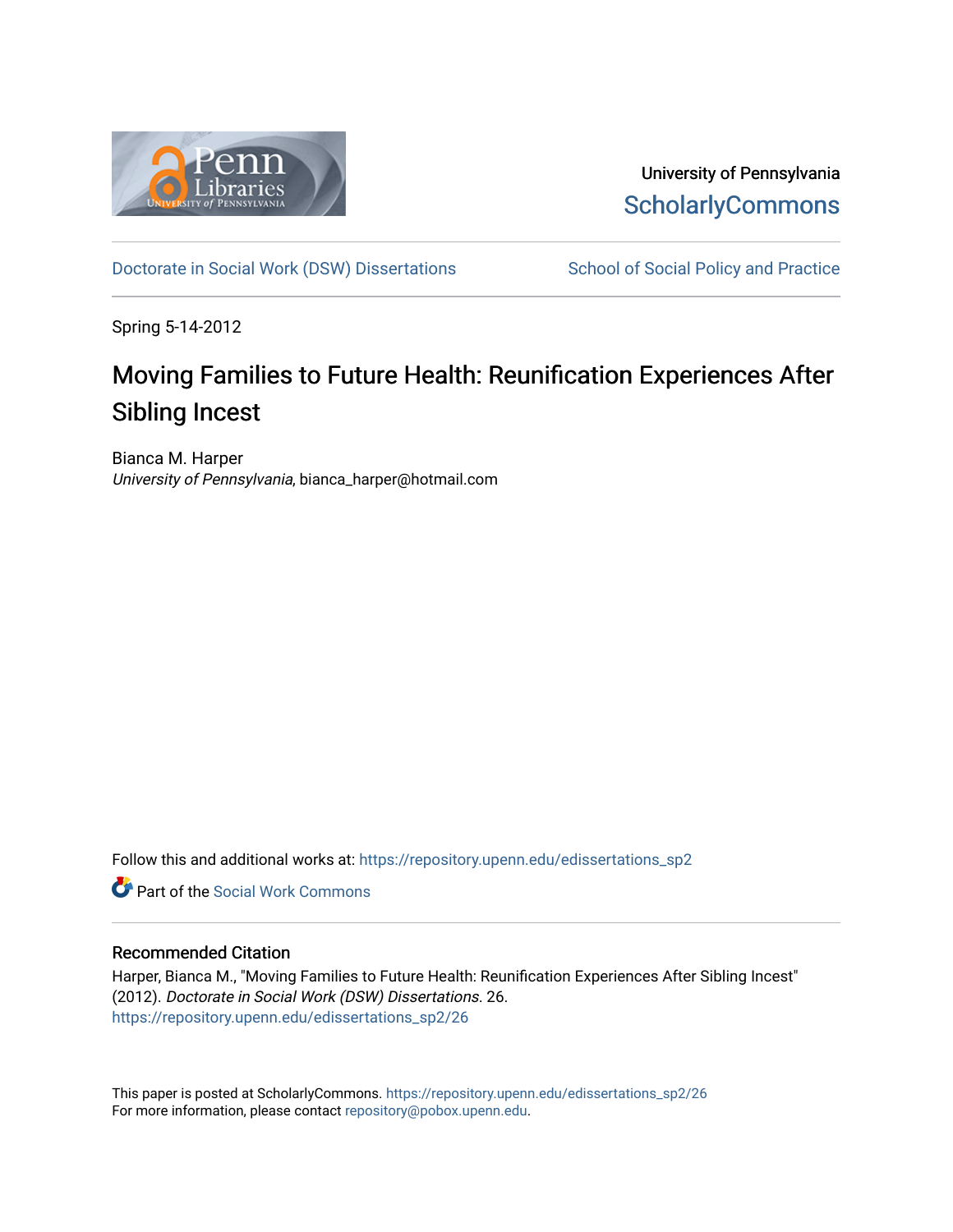### Moving Families to Future Health: Reunification Experiences After Sibling Incest

#### **Abstract**

MOVING FAMILIES TO FUTURE HEALTH: REUNIFICATION EXPERIENCES AFTER SIBLING INCEST

Bianca M. Harper

Lina Hartocollis, Ph.D

Sibling incest is an under-reported, under-researched social problem that devastates affected families and challenges social workers and other professionals who work with them. There is little research on family experiences and changes in family dynamics after sibling incest and even less on the reunification experiences of families after sibling incest. The purpose of this study was to gain insight into families' reunification experiences after sibling incest in order to promote continued healing and improve service delivery. A qualitative study, using semi-structured interviews was conducted with fourteen multidisciplinary professionals involved in family reunification after sibling incest. Grounded theory guided the analysis of interview data. Findings include themes of role of therapist, process of reunification, challenges of multidisciplinary team member collaboration, challenges of ensuring family safety, challenges of determining family readiness, clinical concerns, and lack of a road map. Findings suggest that the process of family reunification after sibling incest is complex and filled with many challenges for both the family and team members. Implications for theory, practice, and future research are also discussed.

Degree Type **Dissertation** 

Degree Name Doctor of Social Work (DSW)

First Advisor Lina Hartocollis, Ph.D

Second Advisor Richard J. Gelles, Ph.D

Third Advisor Christine A. Courtois, Ph.D

Keywords sibling incest, family reunification, child sexual abuse

Subject Categories Social Work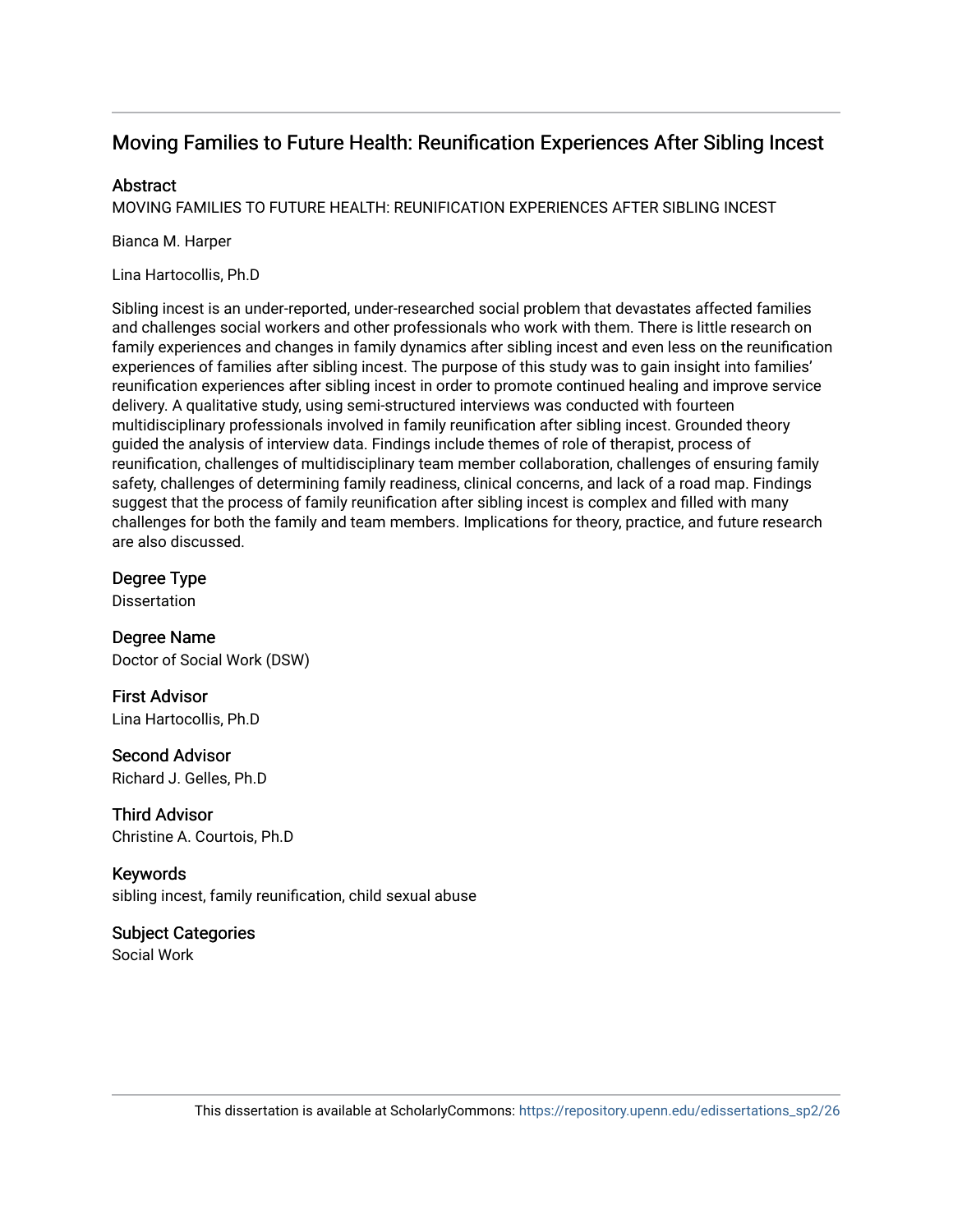## Moving Families to Future Health: Reunification Experiences After Sibling Incest

Bianca M. Harper

bianca\_harper@hotmail.com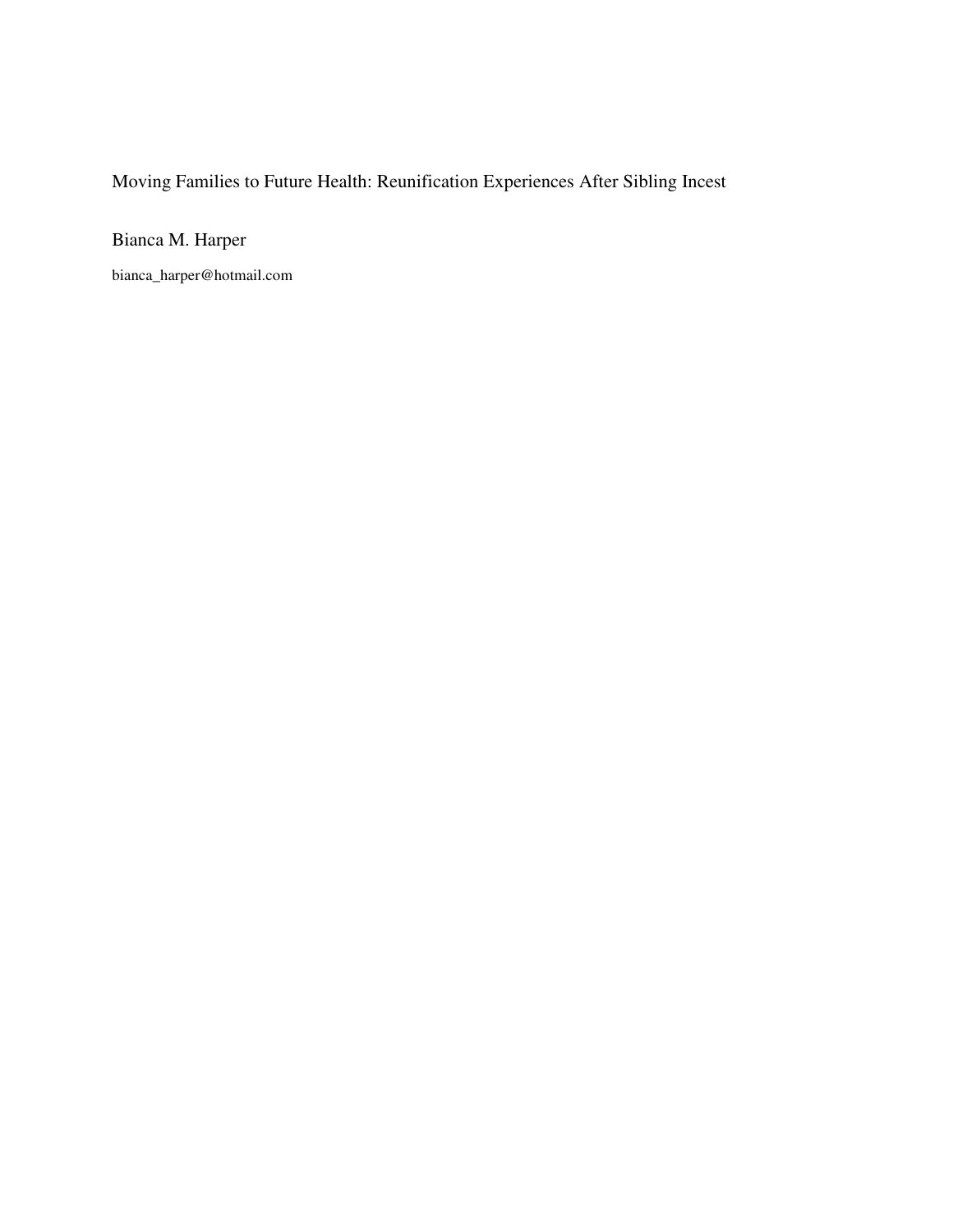### **MOVING FAMILIES TO FUTURE HEALTH: REUNIFICATION EXPERIENCES AFTER SIBLING INCEST**

Bianca M. Harper

#### A DISSERTATION

in

#### Social Work

Presented to the Faculties of the University of Pennsylvania

in

Partial Fulfillment of the Requirements for the

Degree of Doctor of Social Work

2012

Lina Hartocollis, Ph. D

Supervisor of Dissertation

\_\_\_\_\_\_\_\_\_\_\_\_\_\_\_\_\_\_\_\_\_\_\_\_\_\_\_\_

Associate Dean and Director, Clinical Doctorate in Social Work Program

Richard J. Gelles, Ph.D

Dean, School of Social Policy & Practice

\_\_\_\_\_\_\_\_\_\_\_\_\_\_\_\_\_\_\_\_\_\_\_\_\_\_\_\_\_

Dissertation Committee

Richard J. Gelles, Ph.D

Christine Courtois, Ph.D

Eliana Gil, Ph.D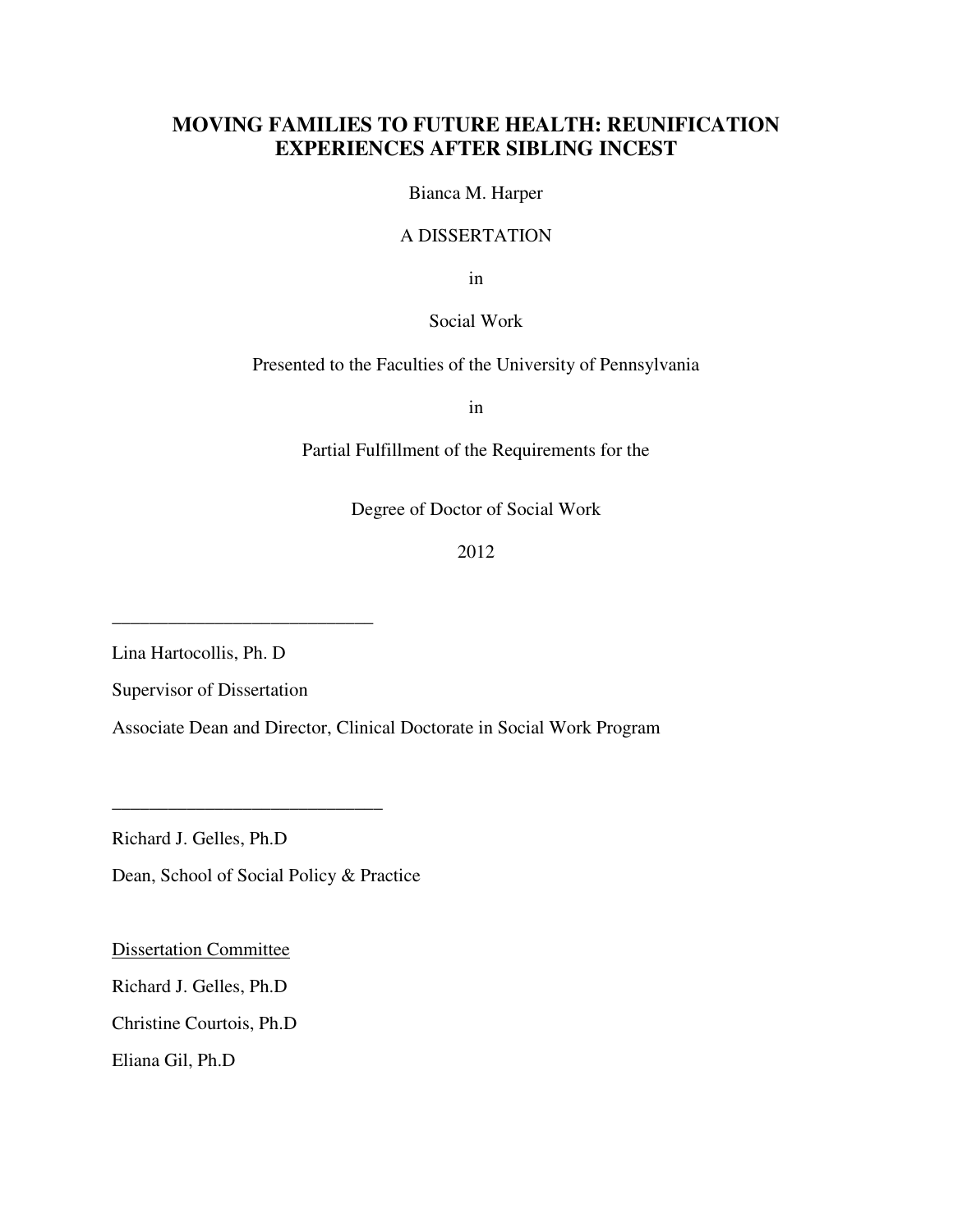### MOVING FAMILIES TO FUTURE HEALTH: REUNIFICATION EXPERIENCES AFTER

### SIBLING INCEST

### COPYRIGHT 2012

Bianca M. Harper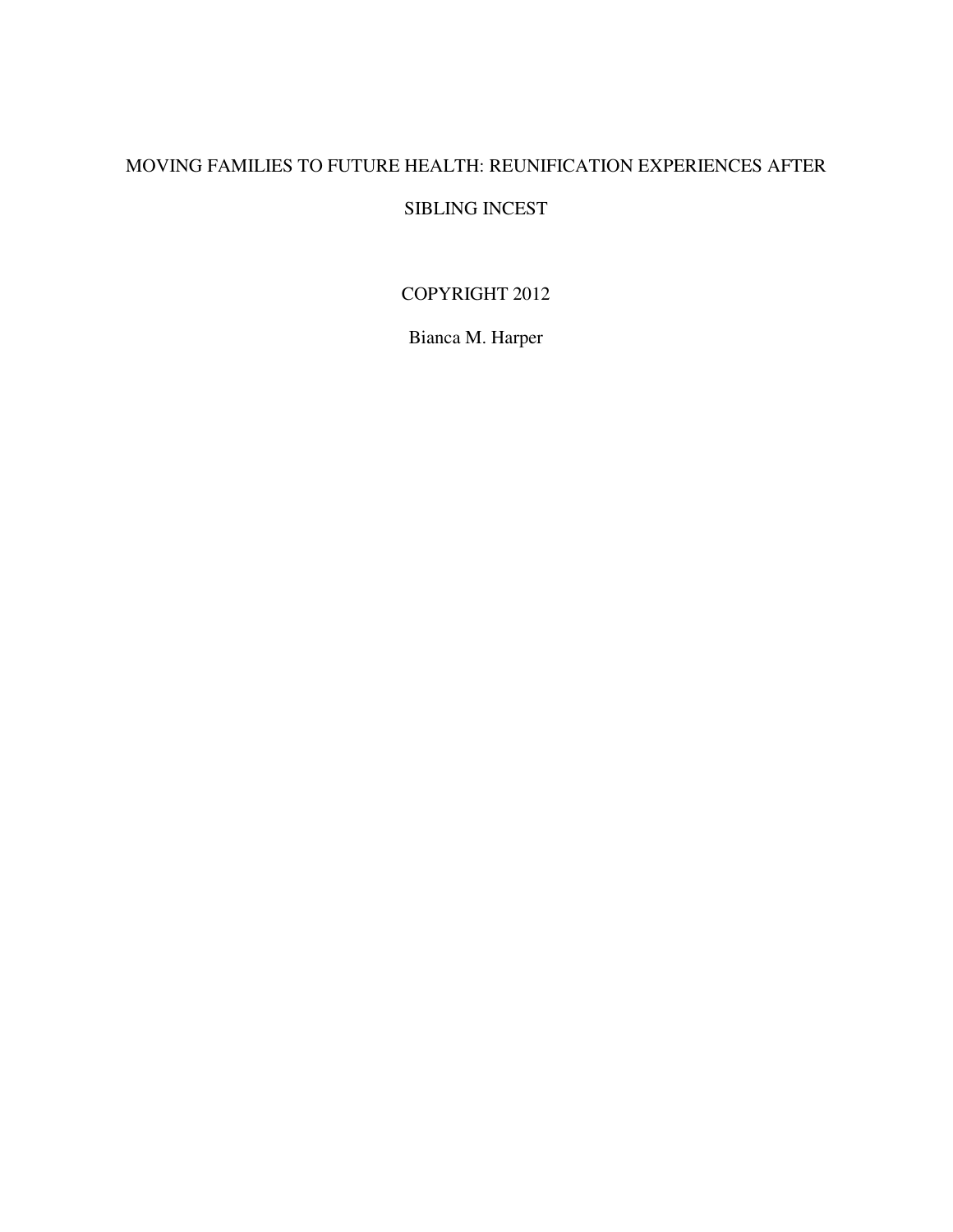### **Dedication**

*This dissertation is dedicated to the families who allowed me to enter their world during a challenging and painful time. Your courage and resiliency inspires me.*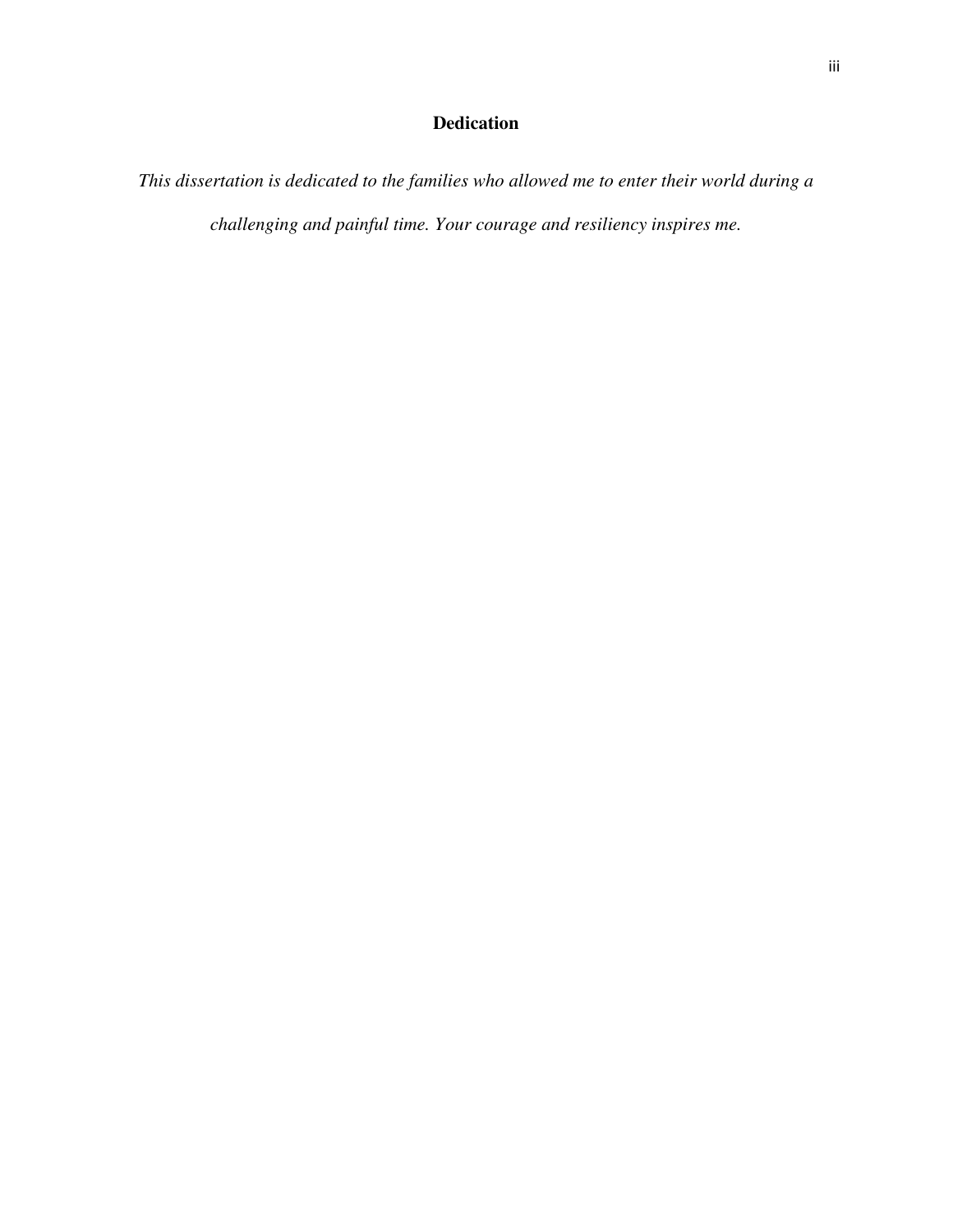#### **Acknowledgements**

 There are many people who contributed to the completion of my dissertation and supported me on this exciting and challenging journey. I would like to thank my dissertation chair, Lina Hartocollis, Ph. D, for her support and commitment to my dissertation vision. Her continued encouragement and gentle prodding simultaneously challenged me and reassured me throughout the dissertation process and for that I am grateful. Richard J. Gelles, Ph.D, encouraged me to push myself as a researcher and to have the courage to stick my neck out in order to have my voice heard. His passion and expertise enhanced my critical thinking and I am thankful for his mentorship. I was honored to have Christine A. Courtois, Ph.D, on this journey with me. Her wealth of clinical knowledge, expert guidance, and empathy, contributed to my professional and personal growth. Eliana Gil, Ph.D, a pioneer in the field, was an invaluable asset. Her steadfast passion for sexually abused children and her commitment to educating others is inspiring. To my dissertation committee and SP2 faculty, thank you for believing in me and making me a better researcher, clinician, and human being.

 I am filled with gratitude for the families who have embarked on the road to reunification after sibling incest. Your willingness to share your experience with me is what brought my dissertation to fruition. I continue to be amazed and inspired by your capacity for emotional healing and hope for a better future. Thank you to the professionals who share in this difficult and emotional work and who volunteered to participate in my study. Your insight and clinical expertise brought many important issues to light that need to be examined in order to improve professional collaboration and service delivery. I learned so much from you.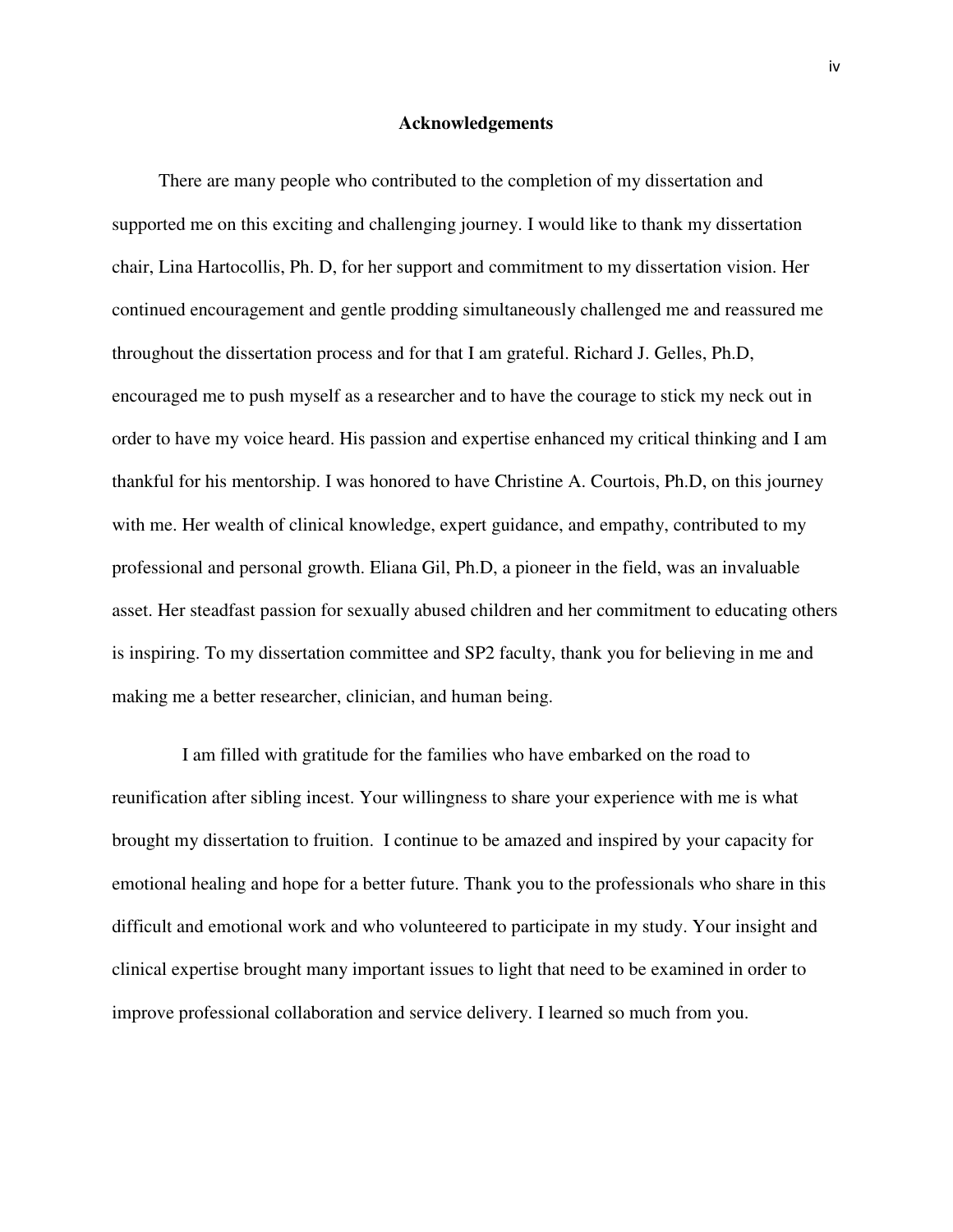Thank you to my family and friends who have always been in my corner, cheering me on. I am blessed to have you in my life. To my mom and dad who show nothing but love and devotion for their children. Your belief in me has helped me take chances and follow my dreams. I will always be grateful. To my support network of loved ones including: my brothers, grandparents, aunts, uncles, cousins, nieces, nephews, in-laws, and friends; thank you for always being there for me. And finally, I would like to thank Shawn, my best friend and partner in life. You are a wonderful man and your understanding, compassion, and love are unwavering. Thank you for being by my side every step of the way.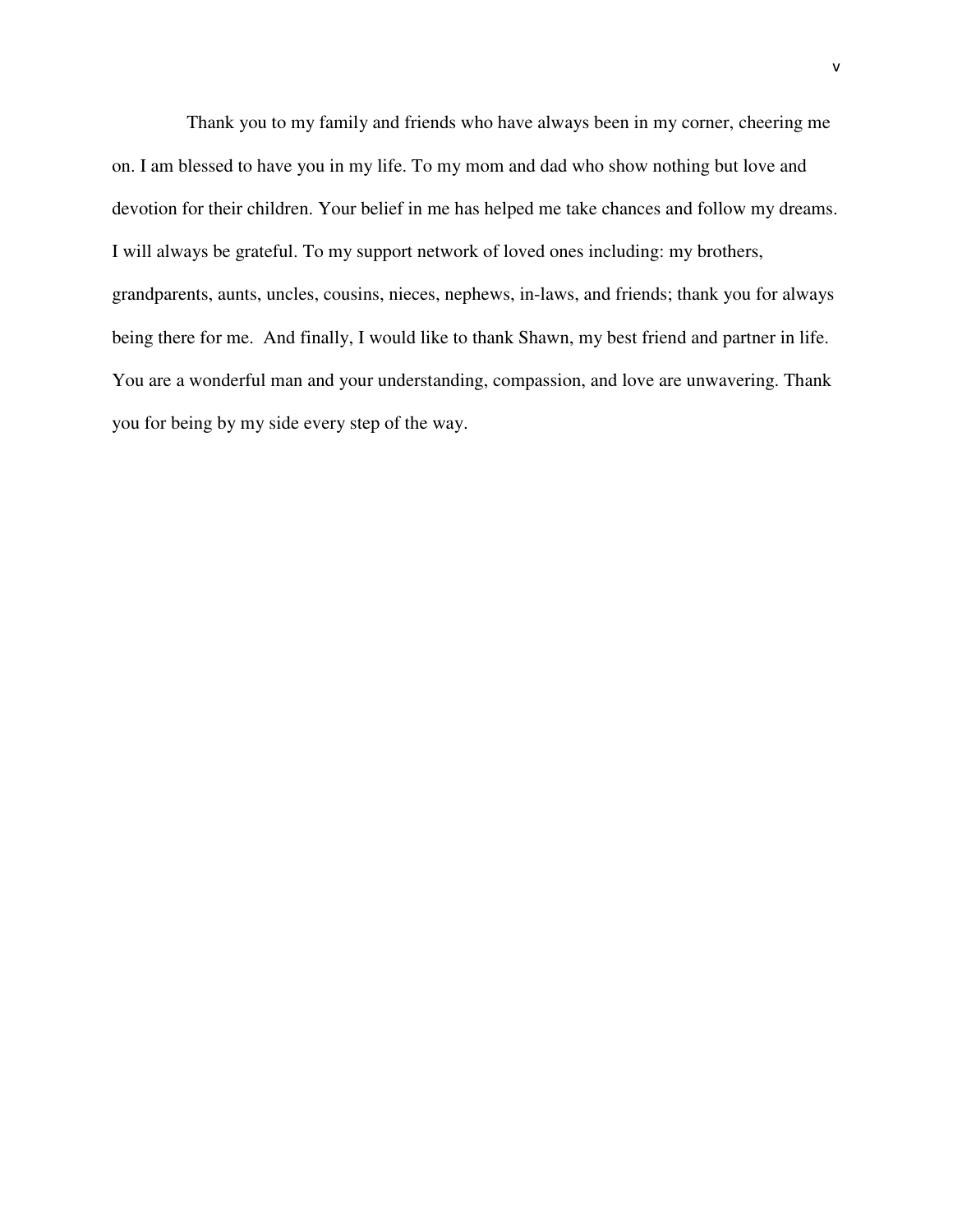#### **Abstract**

# MOVING FAMILIES TO FUTURE HEALTH: REUNIFICATION EXPERIENCES AFTER SIBLING INCEST

Bianca M. Harper

Lina Hartocollis, Ph.D

 Sibling incest is an under-reported, under-researched social problem that devastates affected families and challenges social workers and other professionals who work with them. There is little research on family experiences and changes in family dynamics after sibling incest and even less on the reunification experiences of families after sibling incest. The purpose of this study was to gain insight into families' reunification experiences after sibling incest in order to promote continued healing and improve service delivery. A qualitative study, using semistructured interviews was conducted with fourteen multidisciplinary professionals involved in family reunification after sibling incest. Grounded theory guided the analysis of interview data. Findings include themes of role of therapist, process of reunification, challenges of multidisciplinary team member collaboration, challenges of ensuring family safety, challenges of determining family readiness, clinical concerns, and lack of a road map. Findings suggest that the process of family reunification after sibling incest is complex and filled with many challenges for both the family and team members. Implications for theory, practice, and future research are also discussed.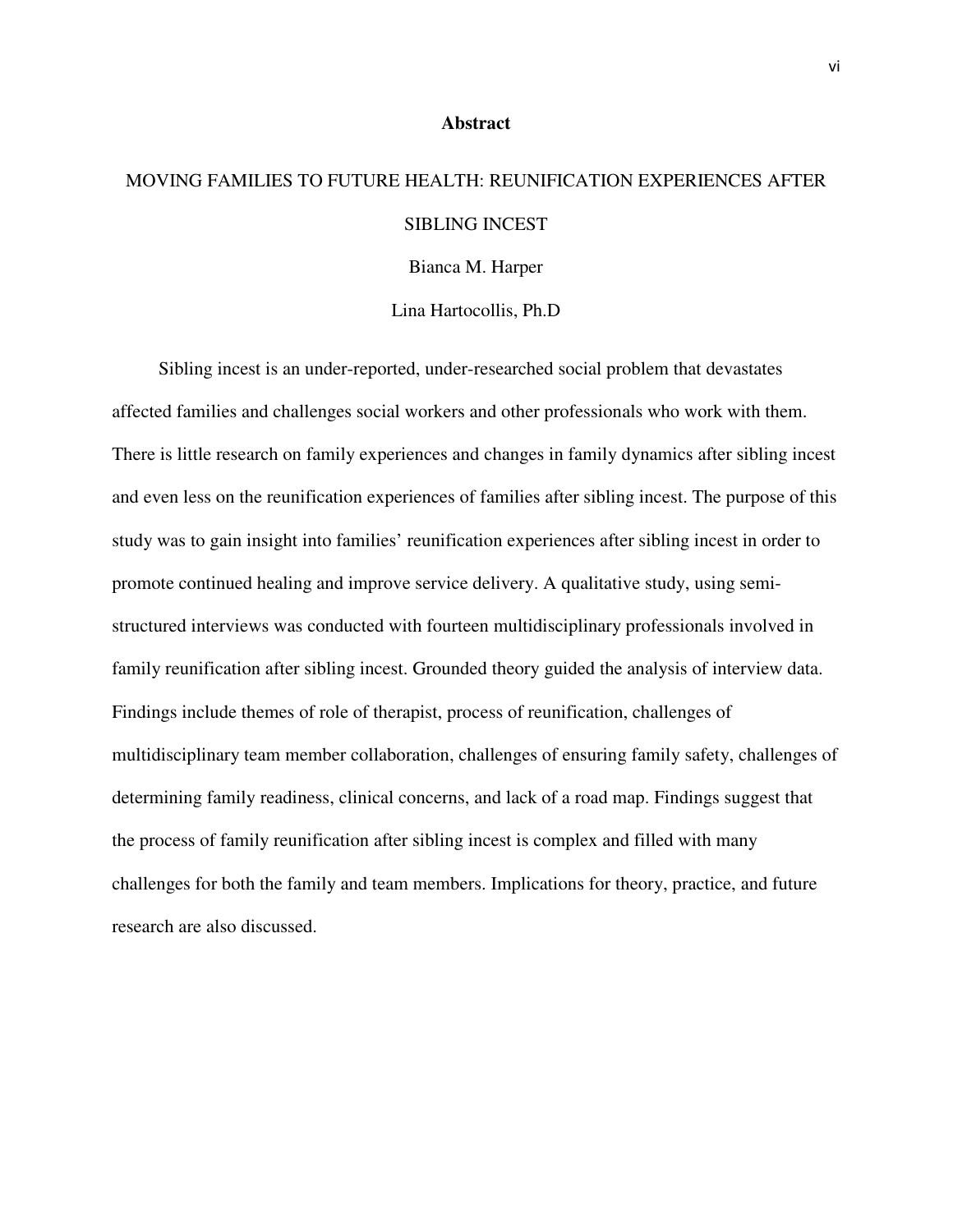### Table of Contents

### **CHAPTERS**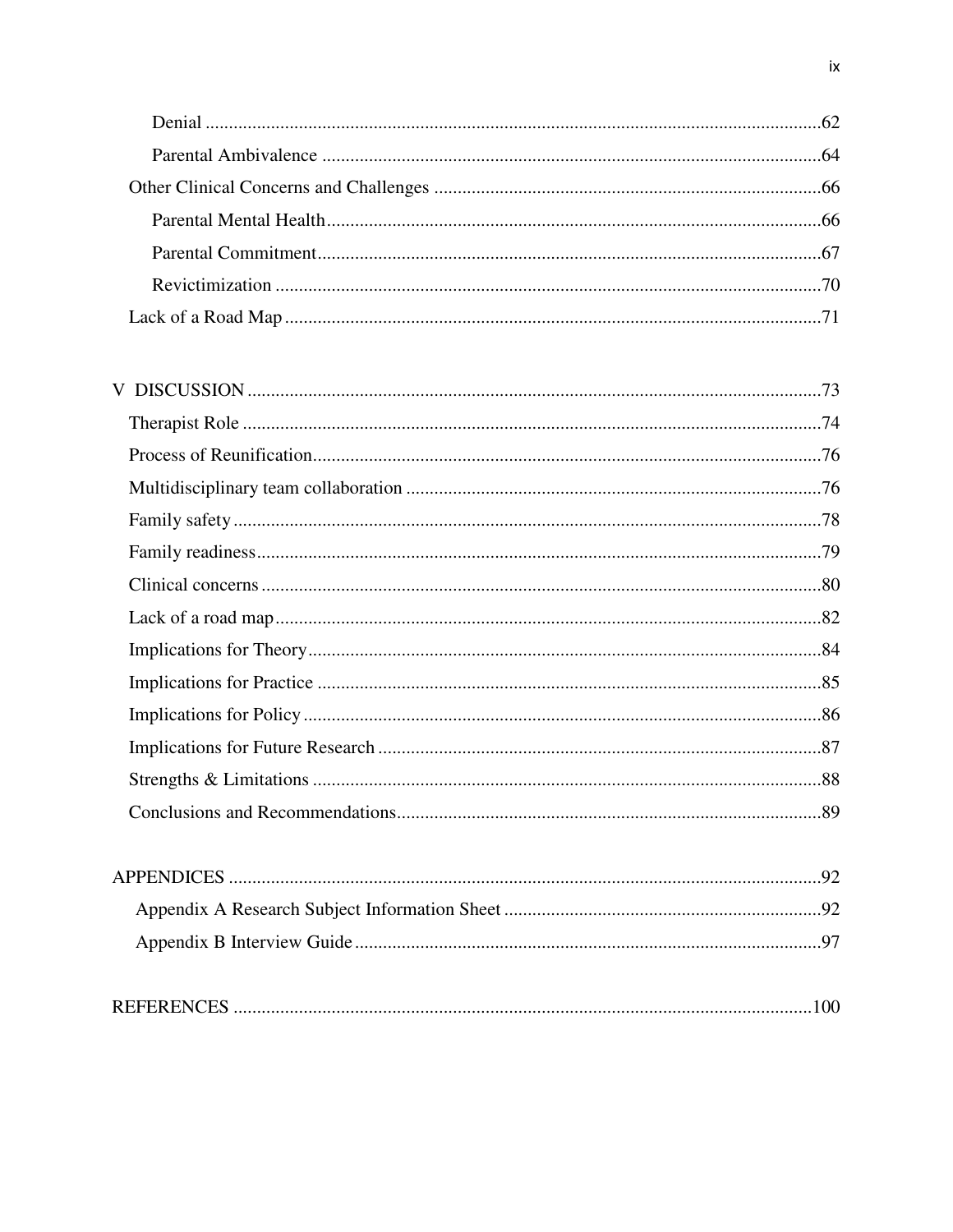#### **Chapter I: Introduction**

#### **Statement of the Problem and Purpose of the Study**

Sibling incest is an under-reported, under-researched social problem that wreaks havoc on affected families and challenges social workers and other professionals who work with them. When an allegation or disclosure of sibling incest is brought to the attention of a child welfare agency or law enforcement agency, the victim and offender are often separated and prohibited from any contact pending the investigation. Not only is the family physically disrupted; but the parents have the enormous responsibility of emotionally supporting both siblings through the investigative process, the treatment process, and often the reunification process, while also addressing their own feelings about the sexual abuse that occurred within the immediate family.

 Social workers and other professionals working with families in which sibling incest has occurred face the challenge of helping family members navigate the complex process of rebuilding their relationships with each other while ensuring the continued safety of the victim and the wellbeing of all the members of the family system. Yet there is little research on family experiences and changes in family dynamics after sibling incest is reported and intervention is received and even less research on the reunification experiences of families who experience sibling incest to help guide clinicians and involved professionals in their work.

 This qualitative study explored families' experiences of reunification after sibling incest from the perspective of multidisciplinary team members who work with families where sibling incest has occurred. The aim of the study was to answer the following questions: What are family experiences of reunification after sibling incest? How can protective factors be increased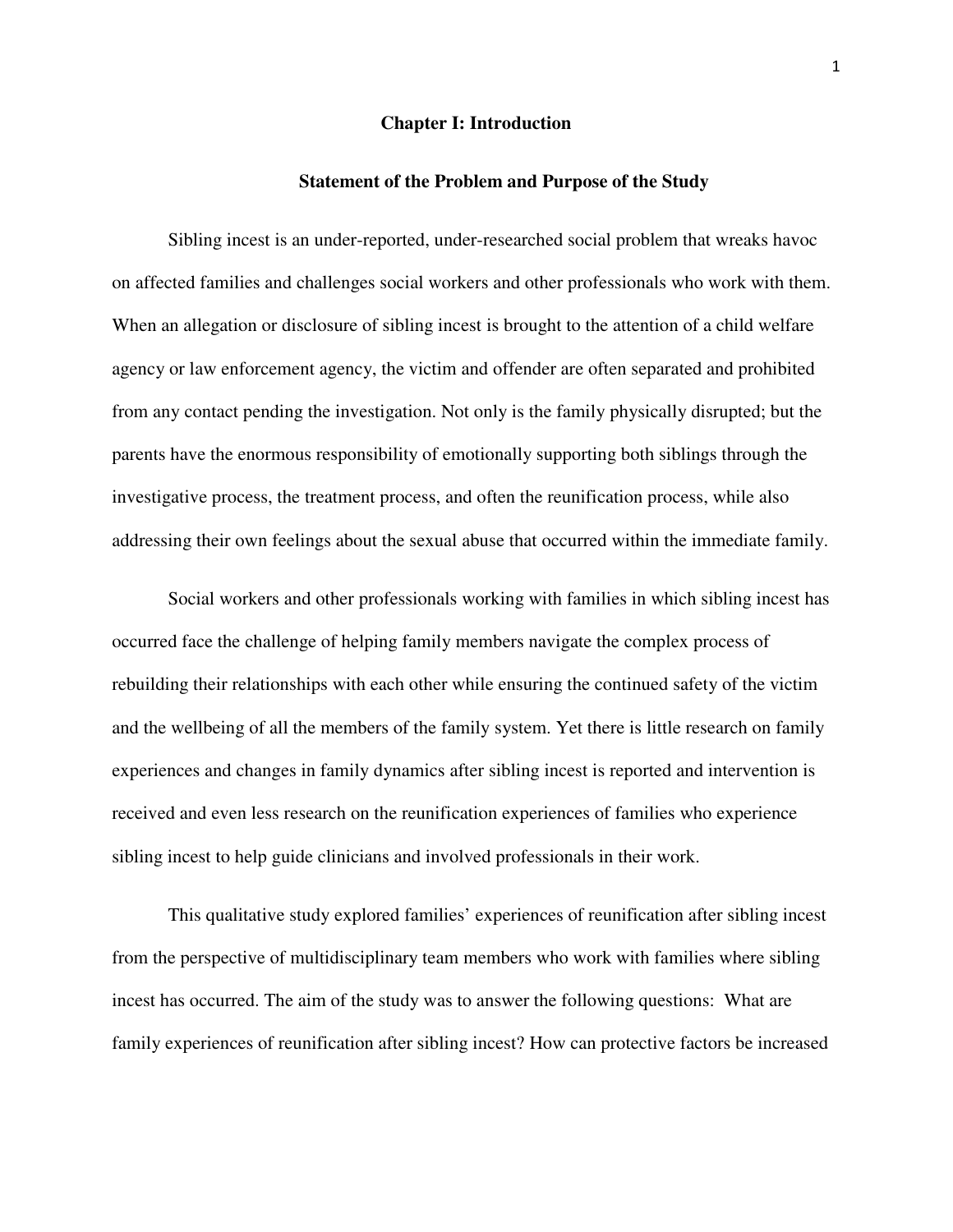after sibling incest? How can family experiences promote continued healing and improve service delivery?

#### **Background**

#### **Sexual Abuse of Children**

 Child sexual abuse is an international public health issue that crosses all racial, cultural and socio economic boundaries. Research estimates that one in four girls and one in six boys will be sexually abused by the age of eighteen (http://www.cdc.gov/nccdphp/ace/prevalence.htm). Seventy percent of reported sexual assaults are against children (Snyder, 2000). In 2010, there were 63,527 sexual abuse cases reported to child welfare agencies

(http://www.acf.hhs.gov/programs/cb/pubs/cm10/cm10.pdf).

There are several definitions of child sexual abuse. The National Task Force on Juvenile Sexual Offending (1993) defined child sexual abuse as "sexual acts perpetrated on another without consent, without equality, or as a result of coercion" (p. 1592). In the definition consent is defined as "understanding what is proposed, knowledge of societal standards for what is proposed, awareness of potential consequences and alternatives, assumption that agreement or disagreement will be respected equally, voluntary decision and mental competence. Equality is defined as two participants operating with the same level of power in a relationship, neither being controlled nor coerced by the other. Coercion is defined as exploitation of authority, use of bribes, threats of force, or intimidation to gain cooperation or compliance" (p. 1592). The Office of Juvenile Justice and Delinquency Prevention (OJJDP) (2009) defined child sexual abuse as exposing a child to pornography, fondling over or under clothes, oral sex, vaginal intercourse, anal intercourse.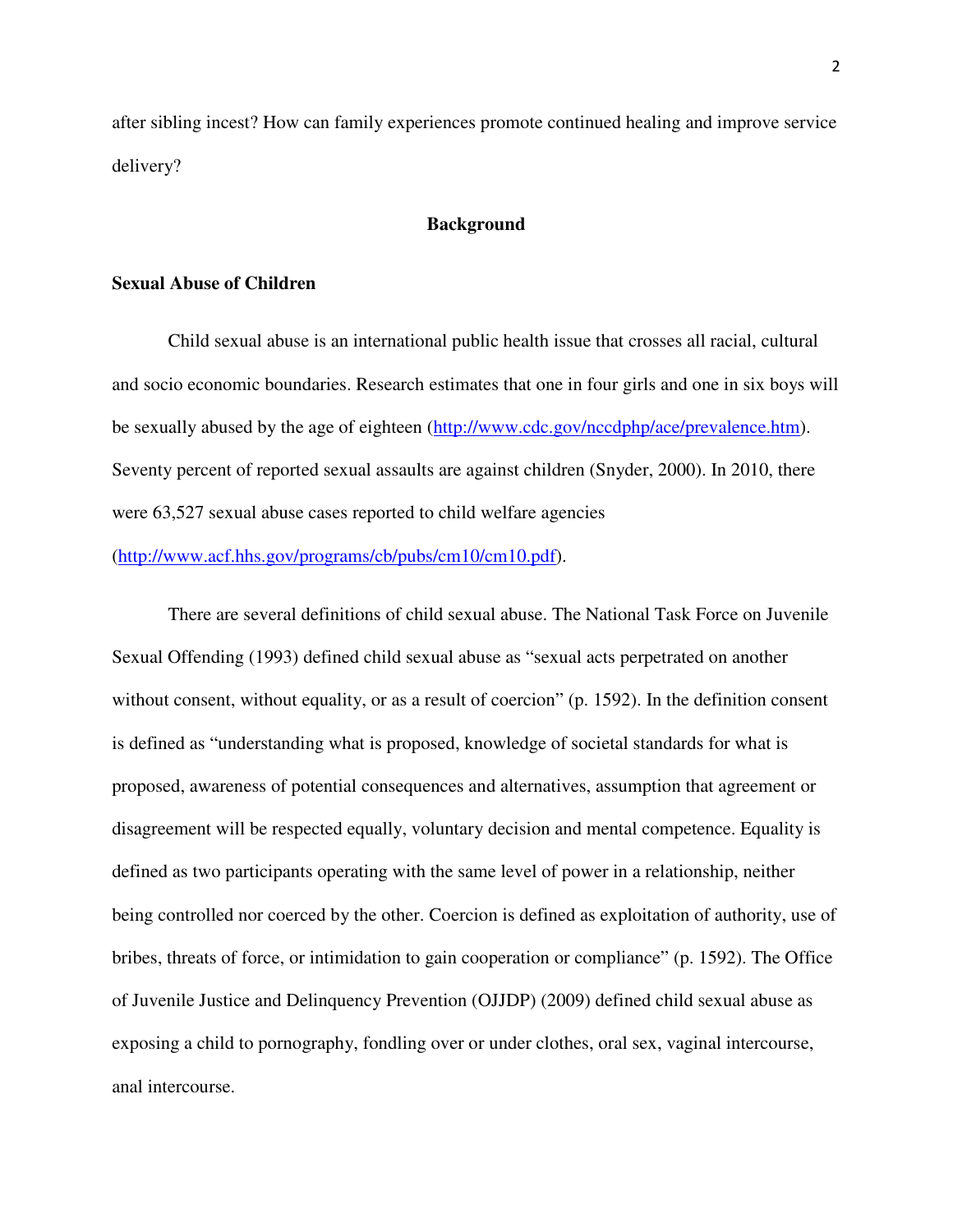As societal awareness has grown, so has the reporting of child sexual abuse. However, research indicates that most child sexual abuse goes unreported due to the intense secrecy and shame associated with child sexual abuse. Secrecy and shame often lead to lack of disclosure by the victim (Finkelhor, 1980; Laviola, 1992).

Ninety percent of child sexual abuse is committed by someone related to the child or someone the child knows and trusts (Kilpatrick, Saunders & Smith, 2003). The Office of Juvenile Justice and Delinquency Prevention (OJJDP, 2009) found that juveniles account for 35.6 percent of child sex abuse crimes and juvenile sex offenders are more likely to have family members as victims than adult offenders. Approximately 70% of child sexual abuse offenders have 1-9 victims and 20% of child sexual abuse offenders have 10-40 child victims (Elliott, Brown, & Kilcoyne, 1995).

According to the United States Department of Justice (1996) the annual monetary cost of intervention and treatment for one child who has been sexually abused is approximately \$14,000. The United States spends \$35 billion annually for costs related to child sexual abuse. These figures only account for reported cases. For the victims who never disclose, the economic cost due to social, economic, and mental health stressors is unknown. However, it is evident that the emotional, health, and economic impact of child sexual abuse is enormous (United States Department of Justice, 1996).

Putnam (2003) stated that most children who are sexually abused will be symptomatic at some point in their lives. Research indicates that sexually abused children are more likely to develop symptoms of Post Traumatic Stress Disorder and other anxiety symptoms, depression, eating disorders, and substance abuse problems compared to children who have not been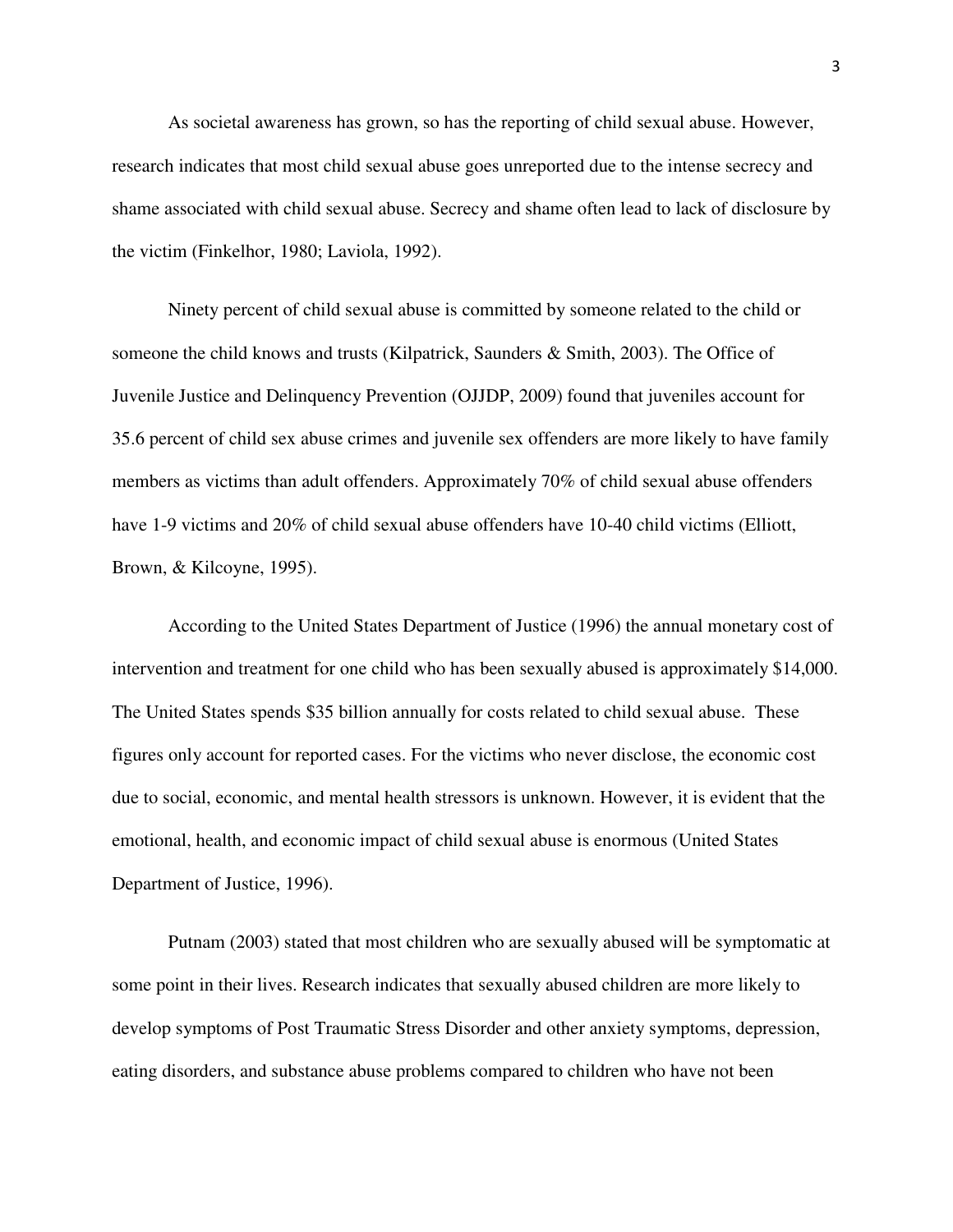sexually abused (Kendler, Bulik, Silberg, Hettema, Myers, & Prescott, 2000; McLeer, Dixon, Henry, Ruggiero, Escovitz, Niedda, & Scholle, 1998; Molnar, Buka & Kessler 2001; Rudd & Herzberger, 1999; Saunders, Kilkpatrick, Hanson, Resnick, & Walker, 1999). Children who are sexually abused engage in high risk behaviors such as substance use, unprotected sex, delinquency, and crime more often that children who were not sexually abused (Acierno, Kilpatrick, Resnick, Saunders, de Arellano, & Best, 2000; Kilpatrick, Hanson, Resnick, & Walker, 1999; Noll, Shenk, & Putnam, 2009).

The effects of child sexual abuse are extensive and victims may have lifelong struggles overcoming the sexual abuse they experienced (Kendler, Bulik, Silberg, Hettema, Myers, & Prescott, 2000; McLeer, Dixon, Henry, Ruggiero, Escovitz, Niedda, & Scholle, 1998; Molnar, Buka & Kessler 2001; Rudd & Herzberger, 1999; Saunders, Kilkpatrick, Hanson, Resnick, & Walker, 1999). In addition to victim and offender recovery, the family must cope and heal from the sexual abuse that occurred and find a way to move forward as a family who has been traumatized and permanently altered. This is often an overwhelming task for families, particularly when the abuse occurs between siblings.

#### **Sibling Incest**

Intrafamilial sexual abuse is a pervasive, complex issue that raises many challenges for clinicians and researchers due to the entanglement of kinship and family dynamics. There have been conflicting findings regarding the dynamics of incestuous families, the victim-offender relationship in incestuous families, and the emotional impact of intrafamilial sexual abuse on the family. The terms incest and intrafamilial sexual abuse will be used interchangeably in this paper to refer to sexual abuse where the victim and the offender are part of the same immediate family.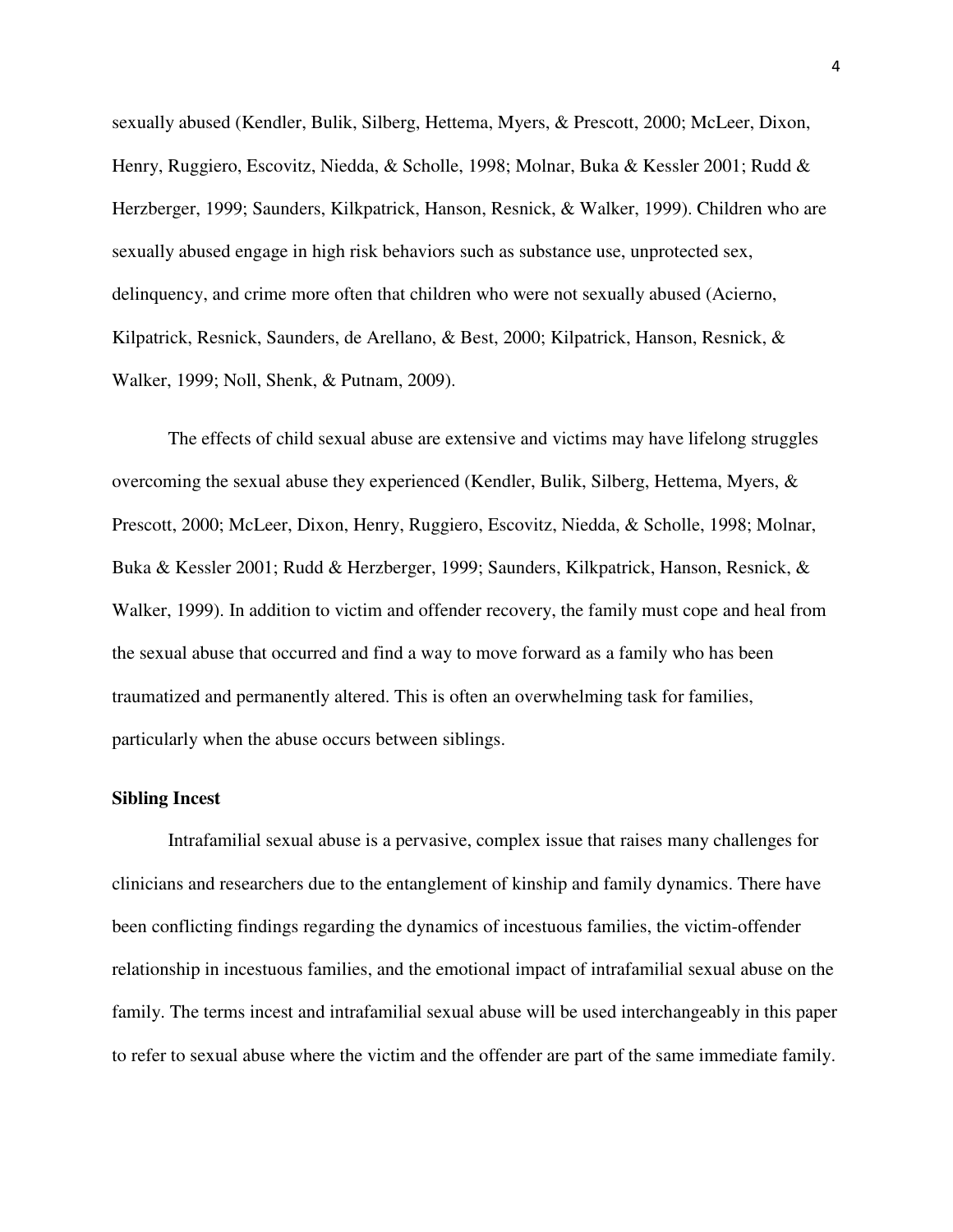Research has portrayed incestuous families in various ways. Courtois (2010)  $\&$ 

DiGiorgio-Miller (1998) stated that incestuous families often contain emotionally and physically absent parents and unclear or inappropriate sexual boundaries. However, other research indicates that intrafamilial sexual abuse occurs in all types of families including those families who are viewed as "pillars of the community" (Rudd & Herzberger, 1999, p.918). These varied findings regarding the characteristics of incestuous families demonstrate the vast diversity of families who experience intrafamilial sexual abuse.

Research regarding intrafamilial sexual abuse has often focused on father-daughter sexual abuse (Finkelhor, 1980). Rudd & Herzberger (1999) referred to sibling sexual abuse as "…a blind spot in research" (p. 915). There are few statistics regarding the prevalence of sibling incest. Reasons for the lack of prevalence rates include lack of disclosure by the victim and lack of research studies (Carlson 2006; Finkelhor 1980, Laviola 1992). Celbis, Ozcan, & Ozdemir (2005) stated that sibling incest is "frequent but rarely reported" (p.38). Caffaro & Conn-Cafarro (1998) found brother-sister incest to be the most common type of intrafamilial sexual abuse. Mash and Barkley (2007) found sibling incest to be five times more likely to occur than parentchild incest.

Finkelhor (1979) stated that sibling incest may be less reported and therefore less researched due to it not being as disruptive to the family system as father-daughter sexual abuse. Courtois (2010) stated that another reason for lack of research may be due to it being unlikely that parents would report their offending child to child welfare or law enforcement. However, such parental decisions put victims of sibling incest at a higher risk for traumatization due to not feeling validated and supported by their parents. This lack of action on the parent's part may also allow the sexual abuse to continue.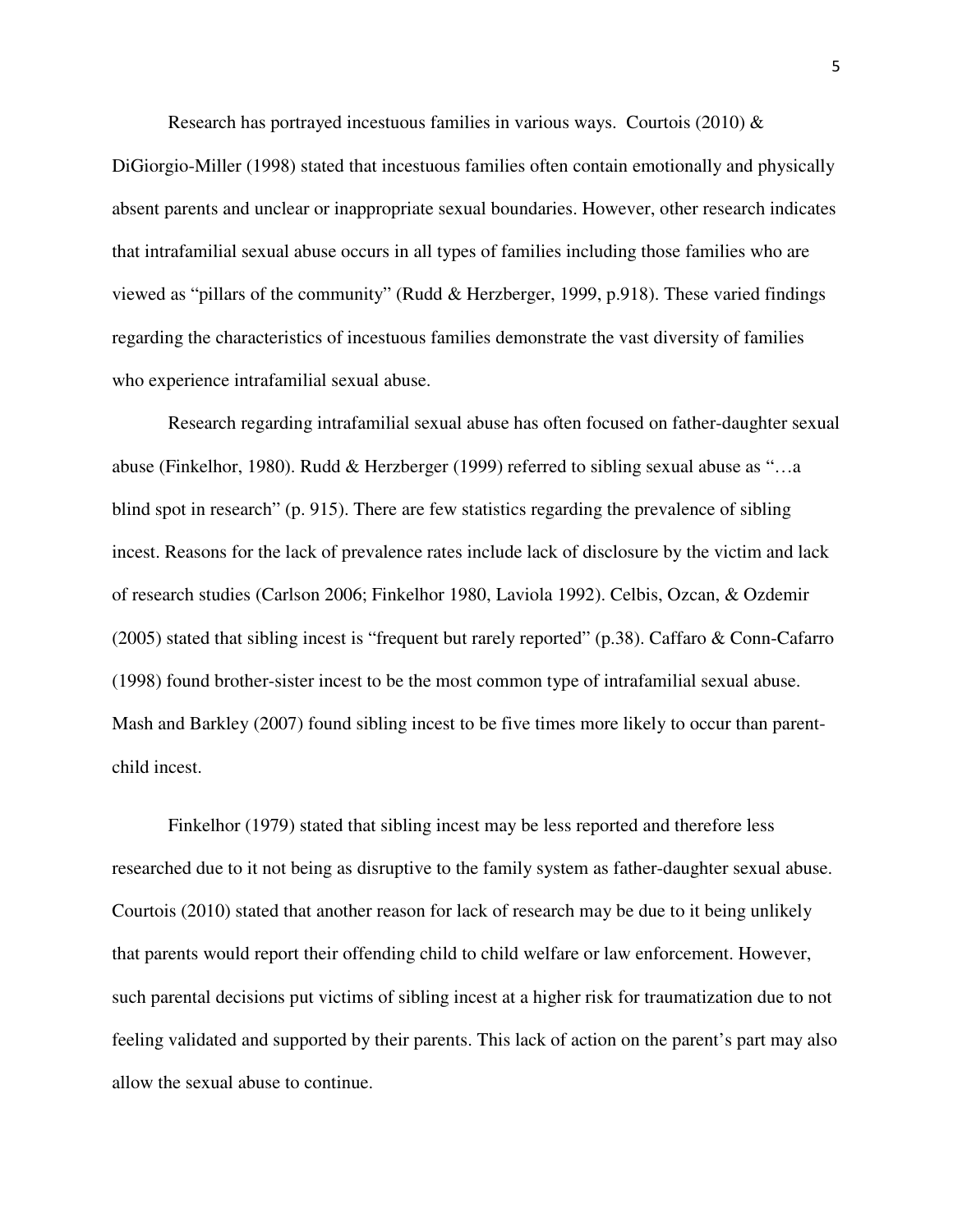Other reasons for the lack of research on sibling incest include conflicting beliefs regarding the definition of sibling sexual abuse and its impact on the victim. Researchers have argued that sibling incest is difficult to define due to the fact that siblings may engage in sexual play due to normal sexual development and curiosity. Rudd & Herzberger referred to sibling incest as "sex play or harmless experimentation" (1999, p. 924). However, further research with victims of sibling incest found that the sexual abuse they experienced was well beyond "harmless experimentation" and often involved penetration, coercion and violence (Welfare, 2008).

Some research concluded that sibling incest is synonymous with father-daughter incest in regards to the dynamics of abuse and the victim experience. In a study by Cyr, Wright, McDuff, and Perron (2002), they found very little difference between sibling incest and father- daughter incest in regards to the characteristics of the abuse, family dynamics, and emotional distress of the victim.

In both father-daughter incest and sibling incest, the offender is often in an authority role and is someone who the victim loves and trusts. However, differences between father-daughter incest and sibling incest have been found. Research has indicated that father-daughter incest causes more emotional distress than other types of incest due to the father's role of parent protector and caregiver and the dual relationship the father creates with his daughter when sexual abuse occurs (Cole & Putnam, 1992). More current research indicates that sibling incest is equally distressing to the victim and family. Monahan (1997) stated that sibling relationships are "one of the most important and enduring relational environments in the life of the family" (p.20). Due to this intimate connection, sibling incest can have a catastrophic impact on the victim and family system.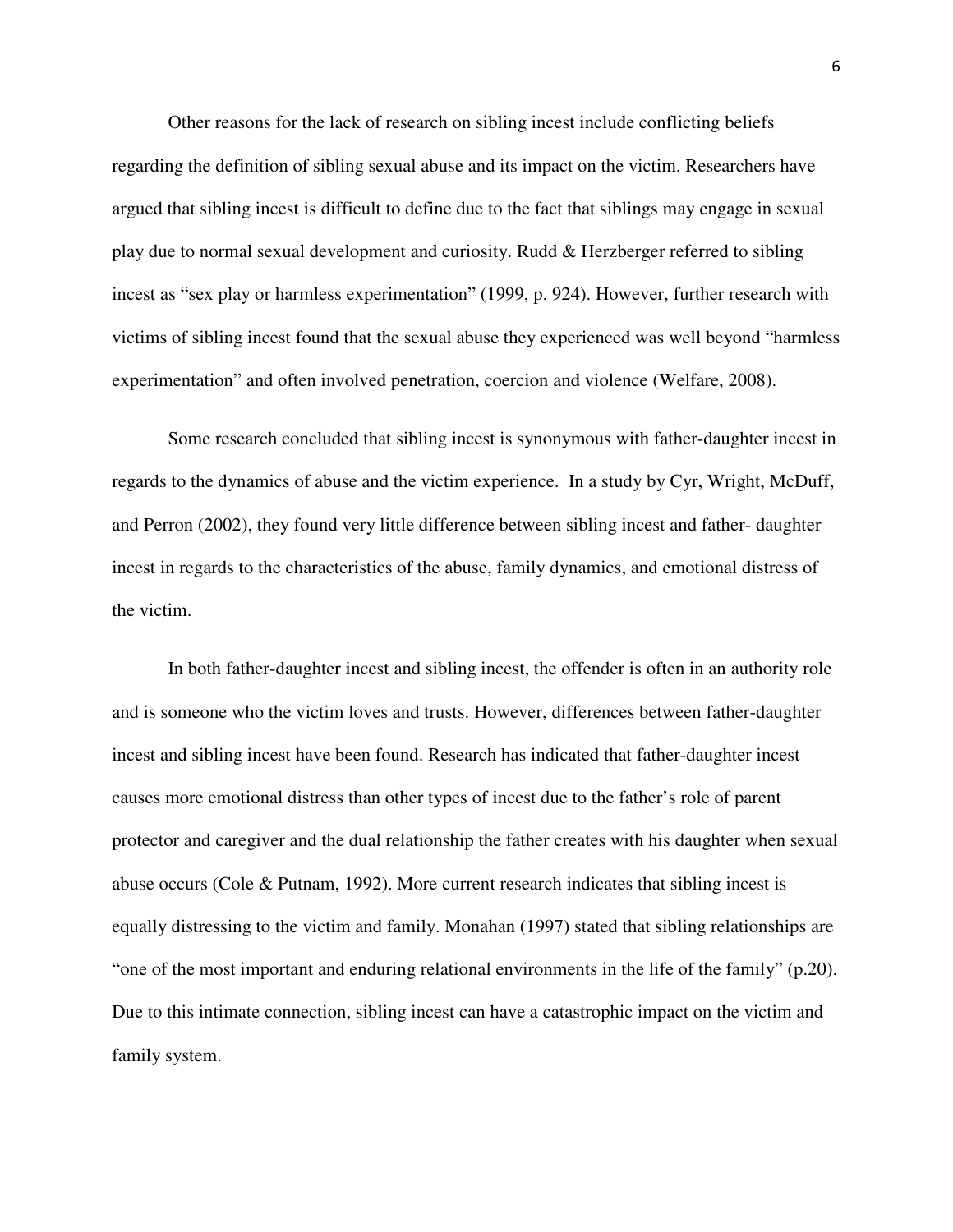Rudd & Herzberger (1999) found sibling incest to be longer in duration than fatherdaughter incest. Rudd & Herzberger (1999) found that sibling incest often ended when the offender left home and that offenders used force and violence more often in sibling incest than in the father- daughter type. Cyr et al., (2002) found that penetration was more common in sibling incest than in father-daughter incest. Canavan, Meyer, and Higgs (1992) discussed secrecy in sibling incest as being "enforced through fear, coercion and threat" (p. 137). Regardless of conflicting beliefs about the dynamics of incestuous families and types of incest, it is well documented that any form of intrafamilial sexual abuse often causes psychological trauma to the victim (Cohen, Mannarino & Deblinger, 2006; Gil, 2006).

#### **Contributing Factors to Sibling Incest**

A number of factors contribute to the occurrence of sibling incest. Finkelhor (1985) discussed four preconditions that must be met in order for child sexual abuse to occur. The four preconditions include: motivation of the abuser to sexually abuse a child, the abuser overcoming internal inhibitions against sexually abusing a child, the abuser overcoming external inhibitions to sexually abusing a child, and the abuser overcoming the resistance of the child.

Courtois (2010) described 3 primary variations of older brother-younger sister incest that is believed to be the most common type of sibling incest. Courtois stated that brothers may sexually abuse a sister for sexual experimentation and learning, when the brother is socially awkward or neglected by a parent, or when the brother himself was a victim of sexual abuse.

Gil & Cavanaugh-Johnson (1993) stated that sibling incest occurs in chaotic home environments that are sexually charged. Gil & Cavanaugh (1993) explained that victims of sibling incest are often favored children. Worling (1995) found in a study of juvenile sibling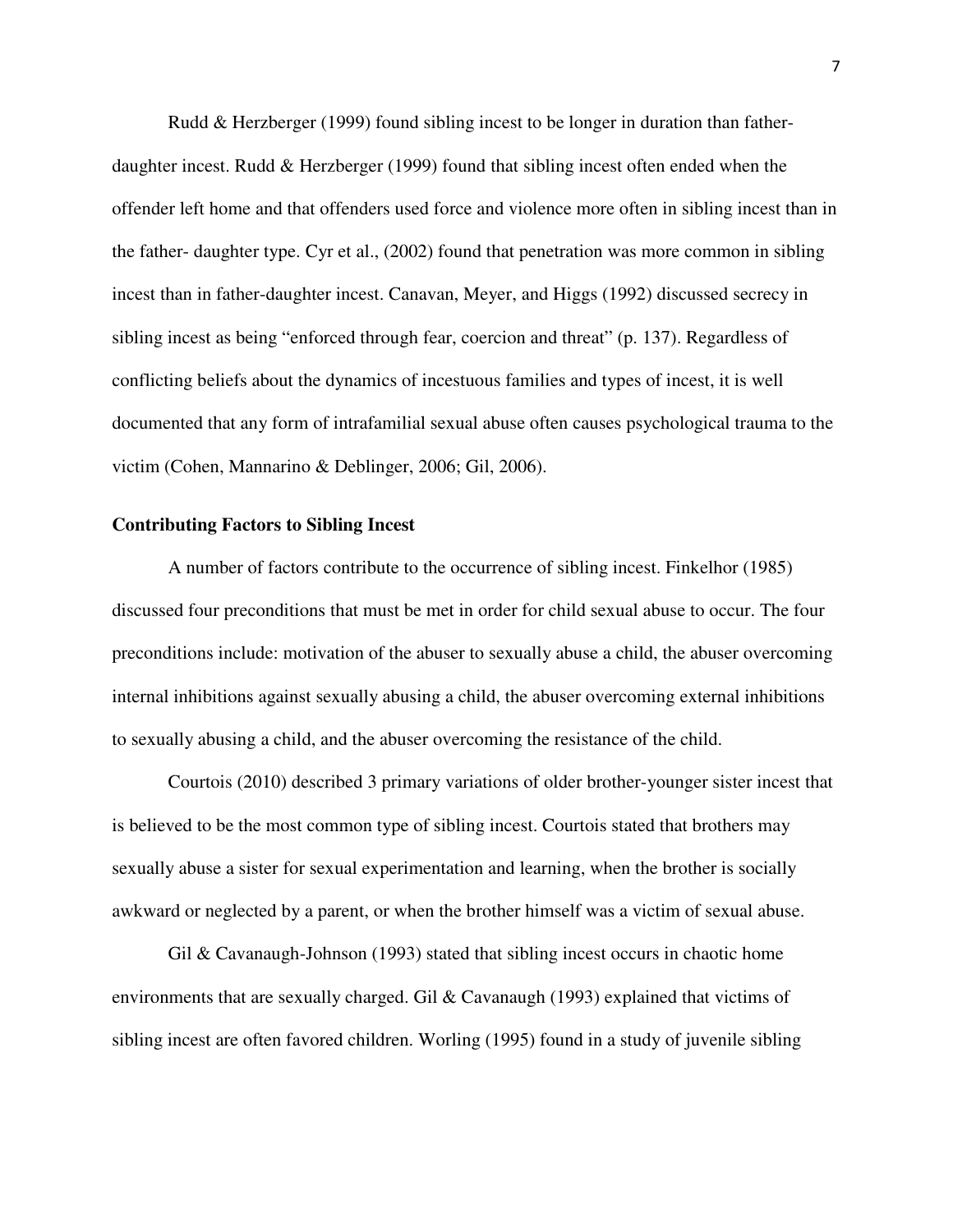offenders that they were more likely to come from a negative family environment compared to nonsibling juvenile offenders.

Cavanaugh (2009) stated that problematic sexual behaviors in children may occur when children are exposed to sexually explicit media such as movies, internet sites, magazines, etc. as well as when children are exposed to sexual activity. Cavanaugh stated that children may sexually act out on other children when they live in a sexualized environment with little privacy and loose boundaries around sex.

Another contributing factor is lack of supervision between siblings. Older siblings often assist in caretaking and sibling supervision when the parent is unavailable. Parents may consider older siblings' role models and they are trusted due to being part of the immediate family system. This trust and faith in the older sibling to look out for his/her sibling's best interest often results in parents being blindsided when they learn that their own child sexually abused their other child. When an older sibling is in an authoritative role, the sibling relationship is altered, which often leads to the victim feeling powerless (Venziano, 2000). Celbis, Ozcan & Ozdemir (2005) stated that fear of the sibling as an authority figure "may have allowed the sexual abuse to begin but shame and hopelessness may allow it to continue" (p. 39).

#### **Juvenile Sex Offenders**

 As the fields of child welfare and law enforcement increasingly recognize that children sexually abuse other children, research is being conducted to better understand prevalence of child sexual abuse committed by juveniles. Shaw & Lewis (2000) found that the majority of juvenile offenders commit their first sexual offense before age 15 and siblings are often the victim. Another finding of their study was that child victims of juvenile sex offenders are younger than victims of adult offenders. Ryan, Miyoshi, Metzner, Krugman & Fryer (1996)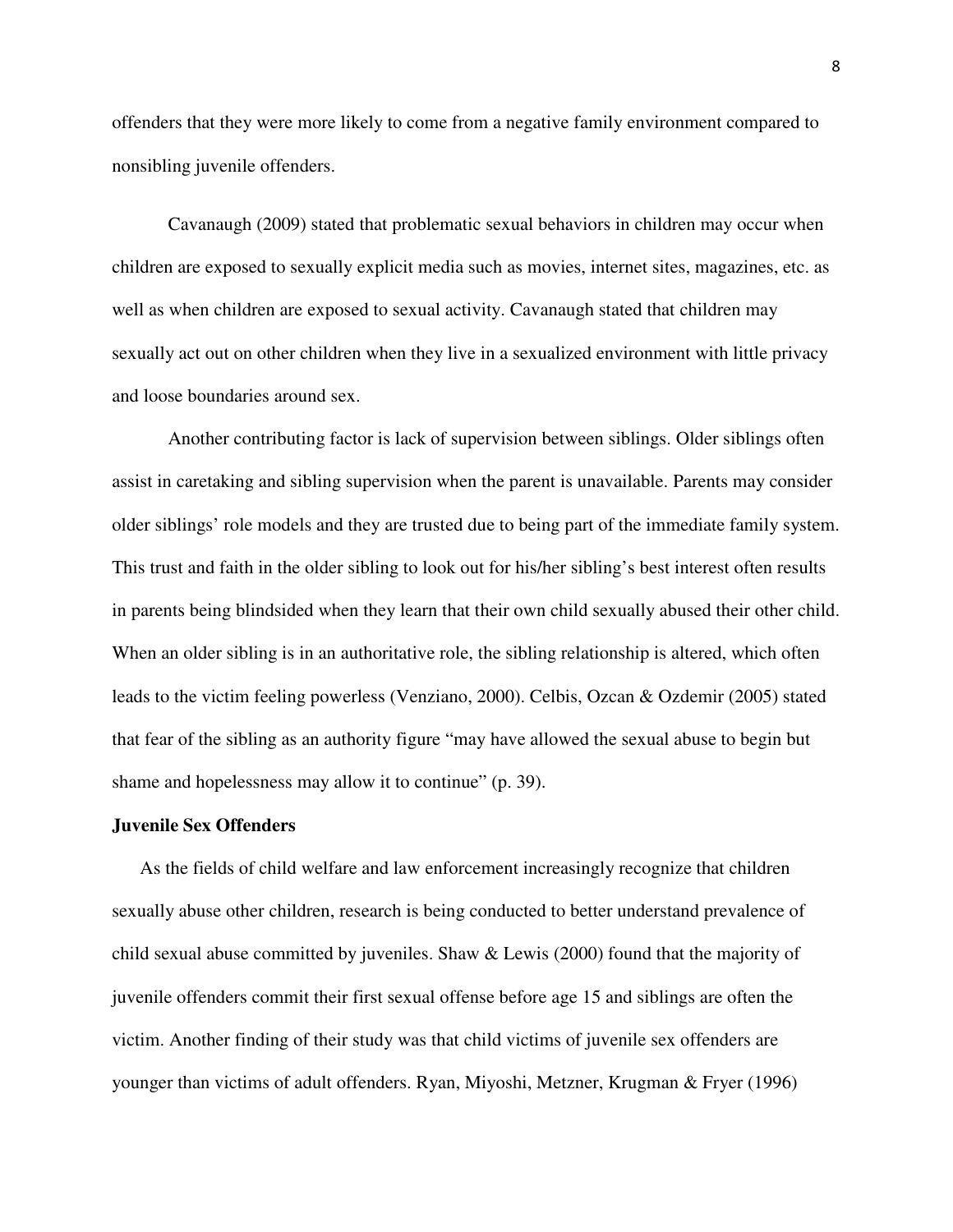found that in a study of 1,616 juvenile sex offenders, 38% of the victims were family members who resided with the victim in the family.

 Sibling incest offenders possess unique characteristics that differentiate them from other juvenile sex offenders and impact prevalence rates, assessment, and treatment. O'Brien (1991) found in a study of sibling incest offenders and non-sibling juvenile sex offenders that sibling incest offenders had more sexual offenses, younger victims, and longer duration of sexual abuse than other juvenile sex offenders. Additionally, in a study by Nisbet & Siedler (2001) they found that sibling incest offenders had a higher rate of child welfare involvement and sexual abuse histories than non-sibling juvenile offenders.

 Courtois (2010) discussed the complexity of sibling incest due to dysfunctional family patterns, intergenerational incest, and offender mental health. As discussed earlier in this chapter, many factors lead to sibling incest. Courtois identified concerning contributing factors to sibling incest including significant mental health issues of many offending brothers. Unless an offender is brought to the attention of law enforcement or child welfare, separated from the victim, and mandated to mental health treatment, he is likely to continue engaging in incestuous behaviors which perpetuates the intergenerational transmission of incest. Courtois stated that brothers who sexually abuse their sisters may continue to sexually abuse their own children and nieces. In a study of nieces who were sexually abused by their uncles, Courtois found that the uncles had a history of perpetration within the family system. These findings illustrate the intricacy of sibling incest cases and the need for comprehensive and tailored treatment.

 As the research and knowledge base about juvenile sibling-incest offenders grows, it is important that this knowledge translate to practice. The multidisciplinary team that works with families who have experienced sibling incest must be aware of the unique needs and risk factors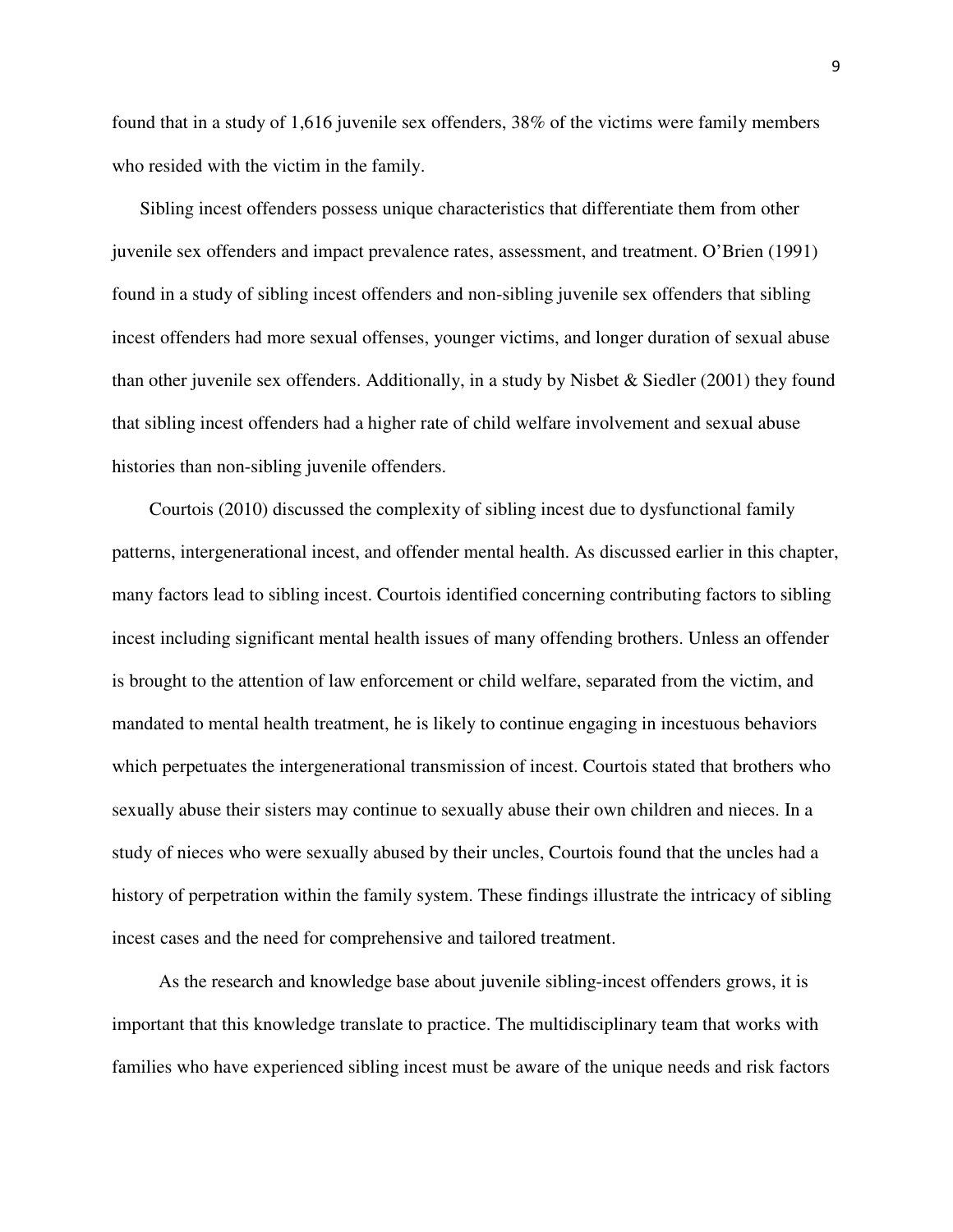in these families and stay informed about the literature and research on trauma in family systems in order to provide effective and appropriate support to incestuous families.

This study examined family reunification experiences after sibling incest. The purpose of this study was to gain insight into the experiences of families' post-reunification, in an effort to arm multidisciplinary team members with knowledge that will help promote continued healing and improve service delivery.

#### **Family Systems Theory**

Family systems theory provides a framework for understanding the complex, intimate dynamics at play in incestuous families. Family systems theory examines how families function throughout the life cycle and how they handle change. Minuchin (1985) described the family as an interdependent system that is impacted by individual and group change. When incest is part of a family system it impacts the individual and overall functioning of the family. Minuchin et al. (1967) stated that unhealthy families maintain dysfunction. This is evident through the rigidity of families, closed family systems, and poor boundaries. These are all factors that contribute to sibling incest. This conceptual lens helps illustrate the ways in which dysfunctional family patterns begin and perpetuate and the importance of identifying, processing, and changing family dynamics that have led to sibling incest.

Additionally, family systems theory emphasizes the importance of family involvement in treatment. Gil (1993) stated that the family system must be examined in order to identify the etiology of the sexualized behaviors since these often originate in the family. Understanding family structure and family roles helps clinicians assess family needs and tailor treatment appropriately. Also, assessment helps multidisciplinary team members identify services and supports that will help families improve systemic functioning.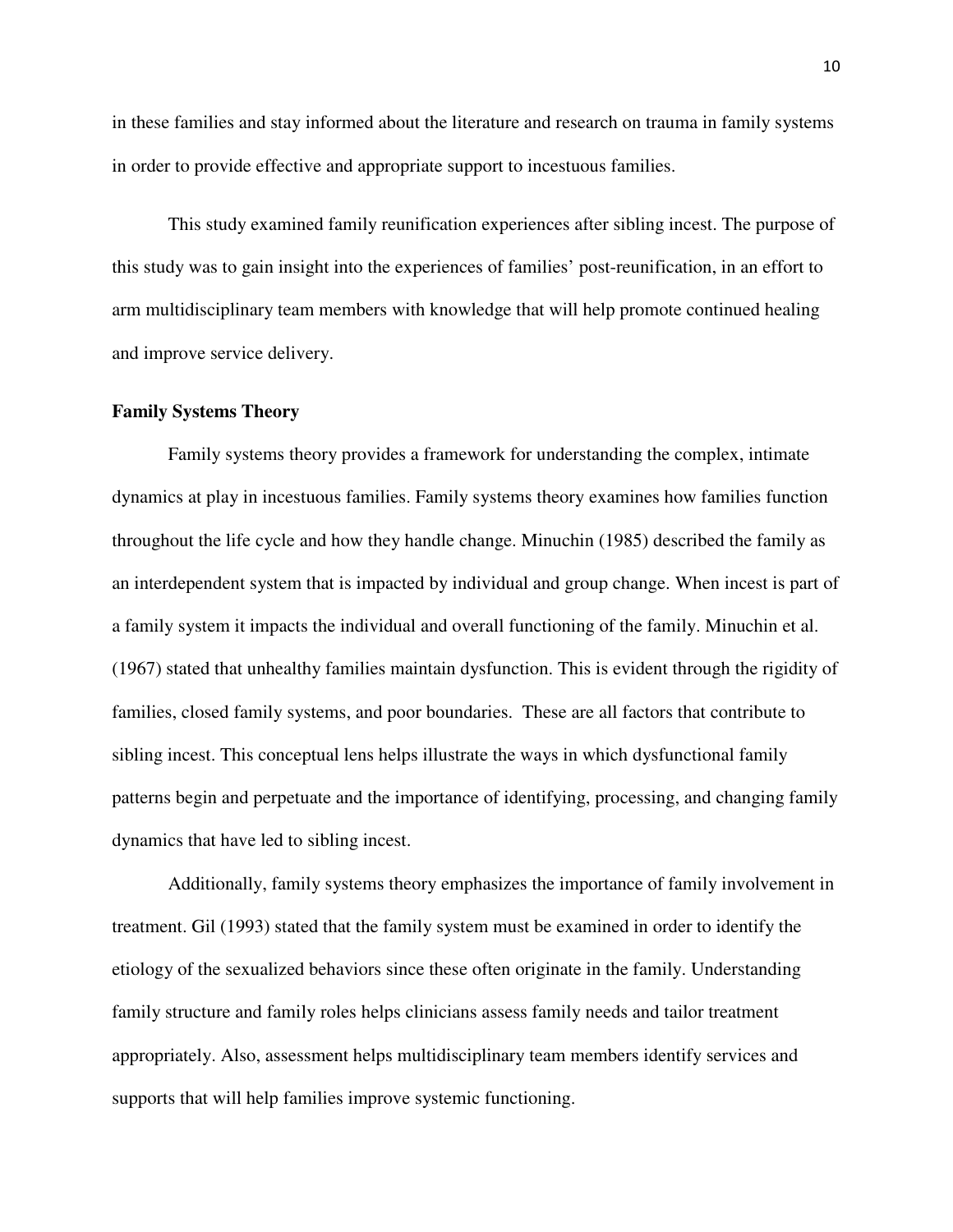Family systems theory helps multidisciplinary team members identify contributory factors, anticipate and understand the impact of family disruptions that often accompany sibling incest such as the offending child being removed from the home, multiple agency mandates and restrictions being placed on the family, family vulnerability as a result of traumatic upset of the family system, and family desire to return to the comfort of their family norms.

#### **Trauma Theory**

Trauma theory provides an important organizing framework for understanding and responding to the dynamics and consequences of sibling incest. Trauma theory postulates that unresolved trauma can cause psychological, behavioral, and physiological impairments (van der Kolk, 1987). Trauma theory states that people who experience trauma, such as sexual abuse, have a diverse array of responses as well as ways of coping with the trauma (Berzoff, 2009; Courtois & Ford, 2009; Gil, 2006). While some victims of sexual abuse demonstrate resiliency many others experience emotional distress that varies in intensity and duration or both.

 There are many factors that affect an individual's response to trauma. When sexual abuse occurs at an early age, a child's ability to develop trust, secure attachments, and a solid identity may be negatively impacted (Berzoff, 2009; Courtois & Ford 2009; van der Kolk 2005). Courtois & Ford (2009) stated that early, chronic, interpersonal trauma interrupts self and relational development and this disruption may lead to symptoms of complex trauma. Courtois and Ford (2009) stated that complex trauma "…has as its unique trademark a compromise of the individual's self-development" (pg. 16). Due to the intimate violation and betrayal by a family member, and familial response or lack thereof, intrafamilial sexual abuse often causes significant emotional distress for victims and families.

#### **Psychological Impact of Intrafamilial Sexual Abuse**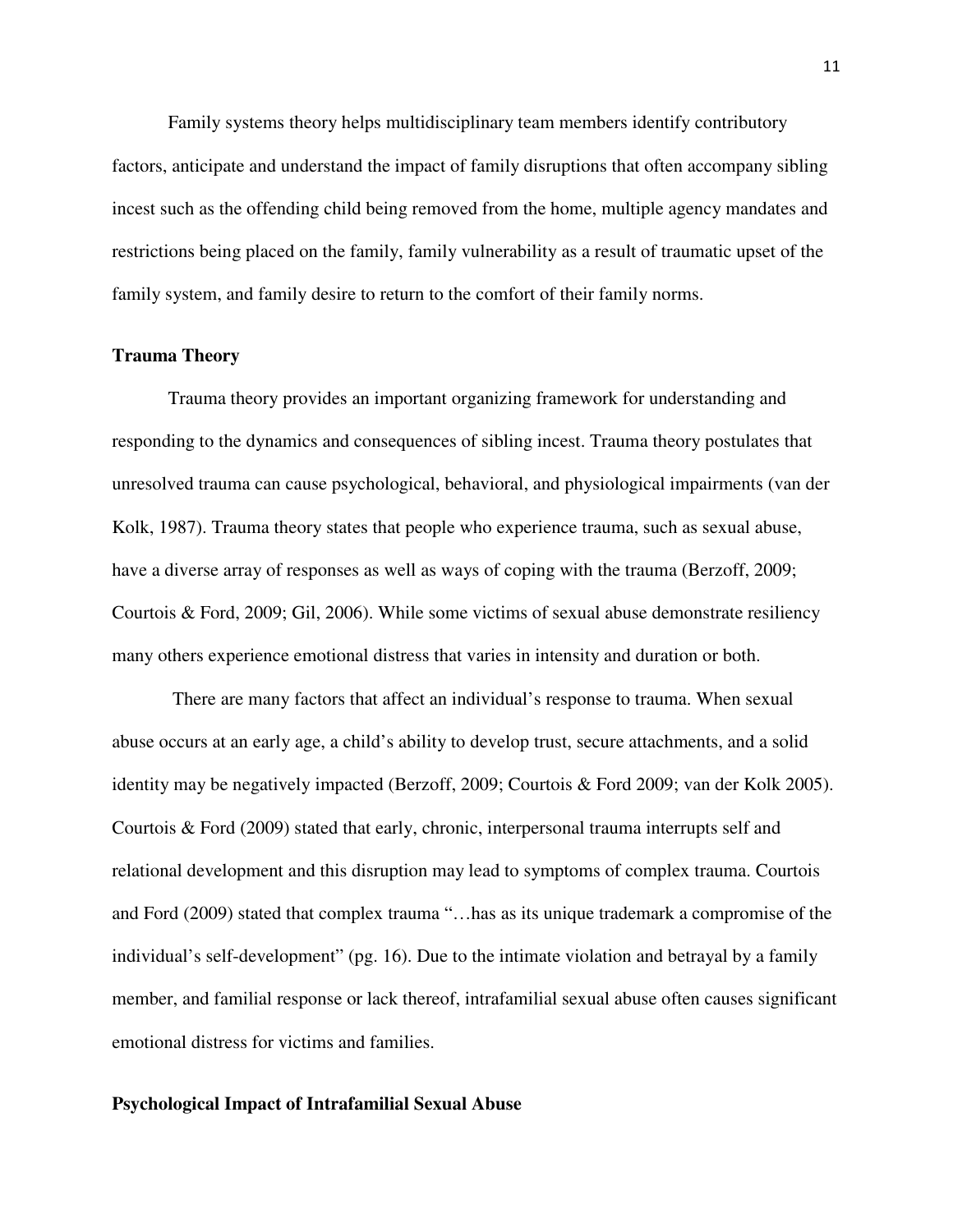The unique family dynamics of intrafamilial sexual abuse present complex difficulties in coping and processing the sexual abuse the child has experienced. Courtois (1999) stated that incest often causes trauma due to the dysfunctional dynamics within the family system. Gil (2006) discussed child characteristics that may influence how a child experiences and copes with sexual abuse. Gil (2006) stated that sexual abuse is traumatic for a child if the child lacks a support system, is unable to appropriately express his/her feelings about the sexual abuse, and does not have healthy coping skills

Hindman (1989) discussed determining factors that affect how a child will cope with sexual abuse. Hindman's research showed that children who demonstrated severe trauma after being sexually abused met the following criteria: were under the age of twelve when the sexual abuse began, were sexually responsive during the sexual abuse, had intense feelings of terror during and in between episodes of sexual abuse, had a false perception of the offender, utilized unhealthy coping skills, and experienced a negative response when disclosing the sexual abuse. Hindman stated that the coping skills often seen in children who have been sexually abused are similar to defense mechanisms utilized by offenders. Both attempt to deny, rationalize and minimize the abuse in order to avoid the reality of the sexual abuse experience. Due to children being forced to engage in sexual activity that they are not developmentally able to process and due to their psychophysiological response, they develop coping mechanisms based on the information available to them.

#### **Traumagenic Dynamics of Sexual Abuse**

Finkelhor & Browne (1985, p. 531) discussed "traumagenic dynamics" referring to factors that determine how a child is impacted by the sexual abuse they experienced. These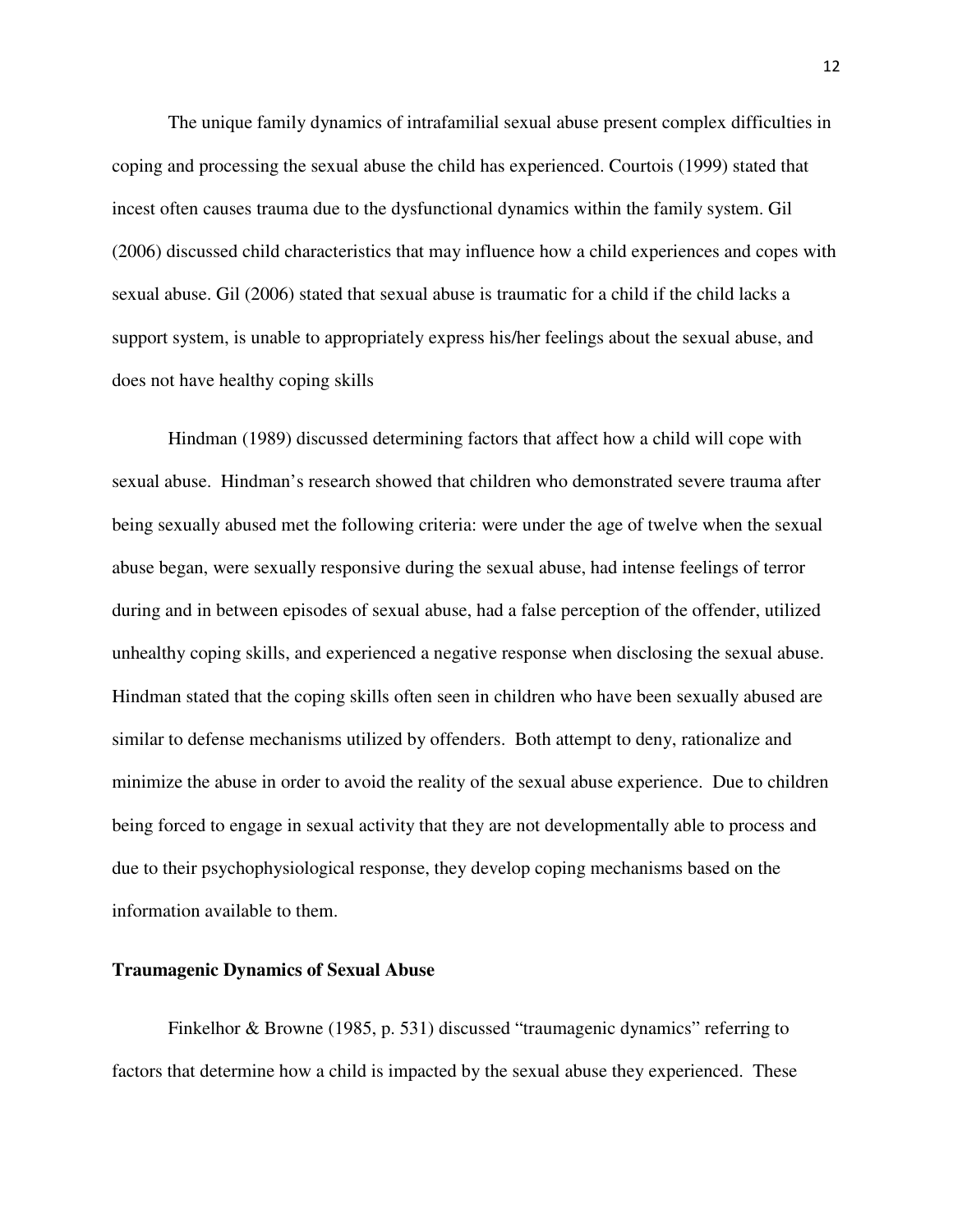factors, although common, may manifest themselves differently in each child. The dynamics include traumatic sexualization, feelings of powerlessness, betrayal, shame and stigma. Due to the child being prematurely sexualized, the child may exhibit sexual play with toys, peers, and adults in an attempt to process the sexual abuse.

Children may feel powerless because they were unable to stop the sexual abuse. Children may feel betrayed because the abuser is someone they know and love. Feelings of betrayal may also be a result of the child's parent not believing the child. Children often feel shame and guilt after being sexually abused because they feel that the abuse was their fault, they should have been able to stop it, and/or they should have told sooner. In addition if the child's family structure has been altered due to the sexual abuse, the child may feel guilty for changing the family system. Due to the intrafamilial relationship between the victim and the offender, the child may feel shame and stigma. Feelings of powerlessness, betrayal, shame and stigma may lead a child to withdraw and emotionally shut down. Children who are sexually abused often engage in self harm and other maladaptive, covert coping behaviors. Other children may cope with feelings of powerlessness, betrayal, and shame by acting out aggressively and acting as if they do not need anyone.

van der Kolk (2005) discussed "the inability of children to modulate when a caregiver is the source of distress for a child" (p. 403). This leads to numerous implications for the child in the development and utilization of healthy coping skills, processing of conflicting feelings toward the offender, and feelings of guilt. Not only is the child attempting to cope with feelings of shame, guilt and blame associated with sexual abuse but the child is also struggling with the betrayal of trust and the confusion of boundaries and roles with the offender (Hindman, 1989).

The child's feelings of attachment to the offender are often conflicted, and if the offender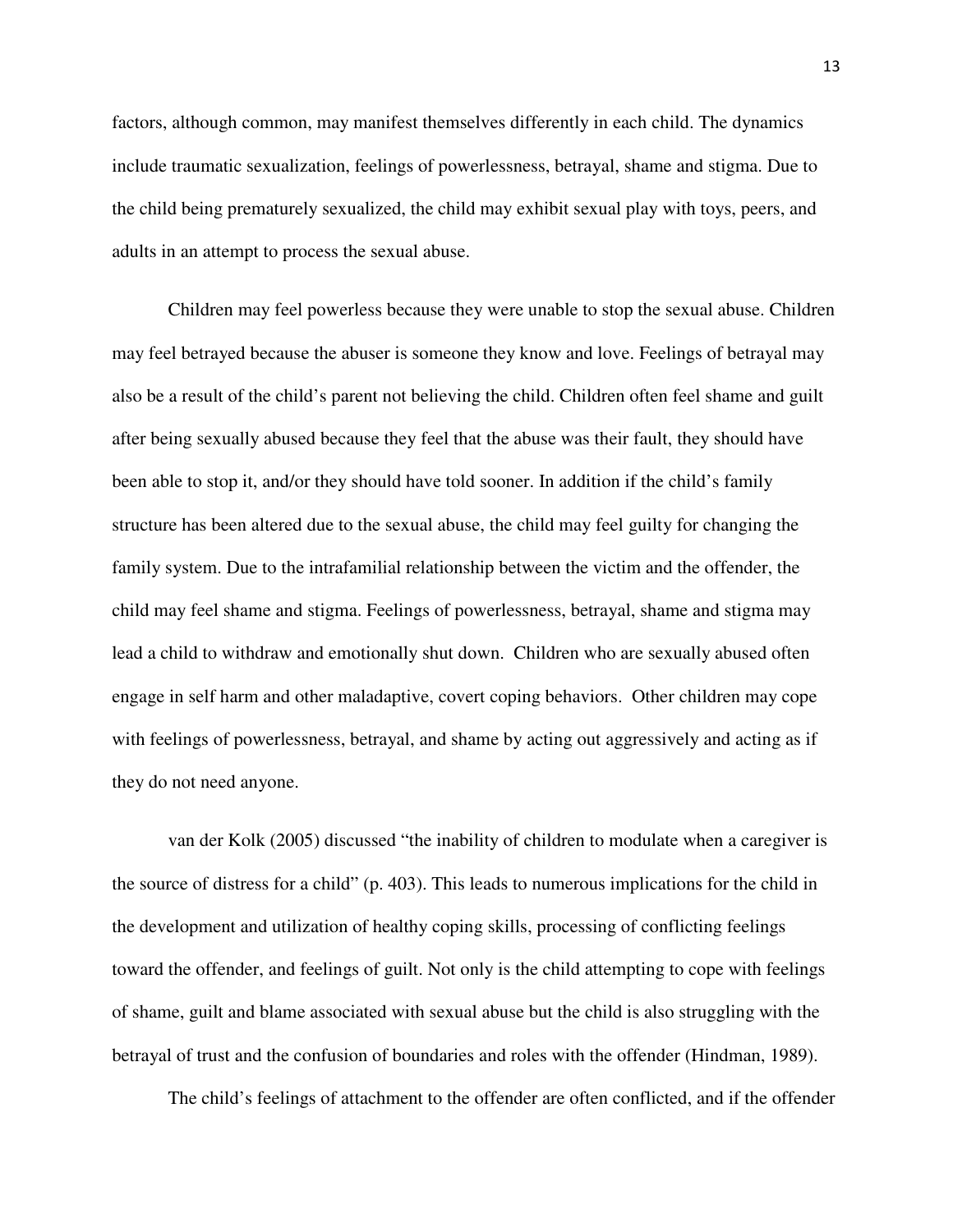lives in the home, there are additional stressors that impact the child's ability to self regulate and utilize healthy coping mechanisms. Children who have been sexually abused attempt to cope with the effects of traumagenic dynamics in various ways. They may demonstrate avoidance or engage in behaviors that make them feel like they are in control. Some of these behaviors include self abusive behaviors or sexually acting out with other children. van der Kolk (2005) stated that children who experience complex trauma exhibit impairment in affect regulation, dissociation, behavior control, self-concept and cognition. Moreover, these children often dissociate, compartmentalize their traumatic memories, and detach from their feelings.

#### **Dissociation and Denial**

Dissociation and denial are the most common defense mechanisms employed by children who have been sexually abused (Cramer, 1991; Cole & Putnam, 1992). Children may utilize dissociation in order to cope with having to be around the offender and this can lead to difficulties in developing intimacy and to more serious mental health issues. A primary reason for a child to utilize dissociation and denial is due to the immense emotional turmoil that a child experiences when he/she are sexually abused by a family member.

One of the most damaging effects of sexual abuse is "the loss of a trusted relationship with an emotionally significant person" (Cole & Putnam, 1992, p. 175). The emotional impact of sexual abuse is compounded when the offender is a family member because the child's sense of safety and trust has been overturned and the family, the typical source of emotional support for the child, is the cause of the child's suffering. This dual relationship that the offender creates requires children to implement defense mechanisms that are adaptive to their environment in order to psychologically survive the sexual abuse.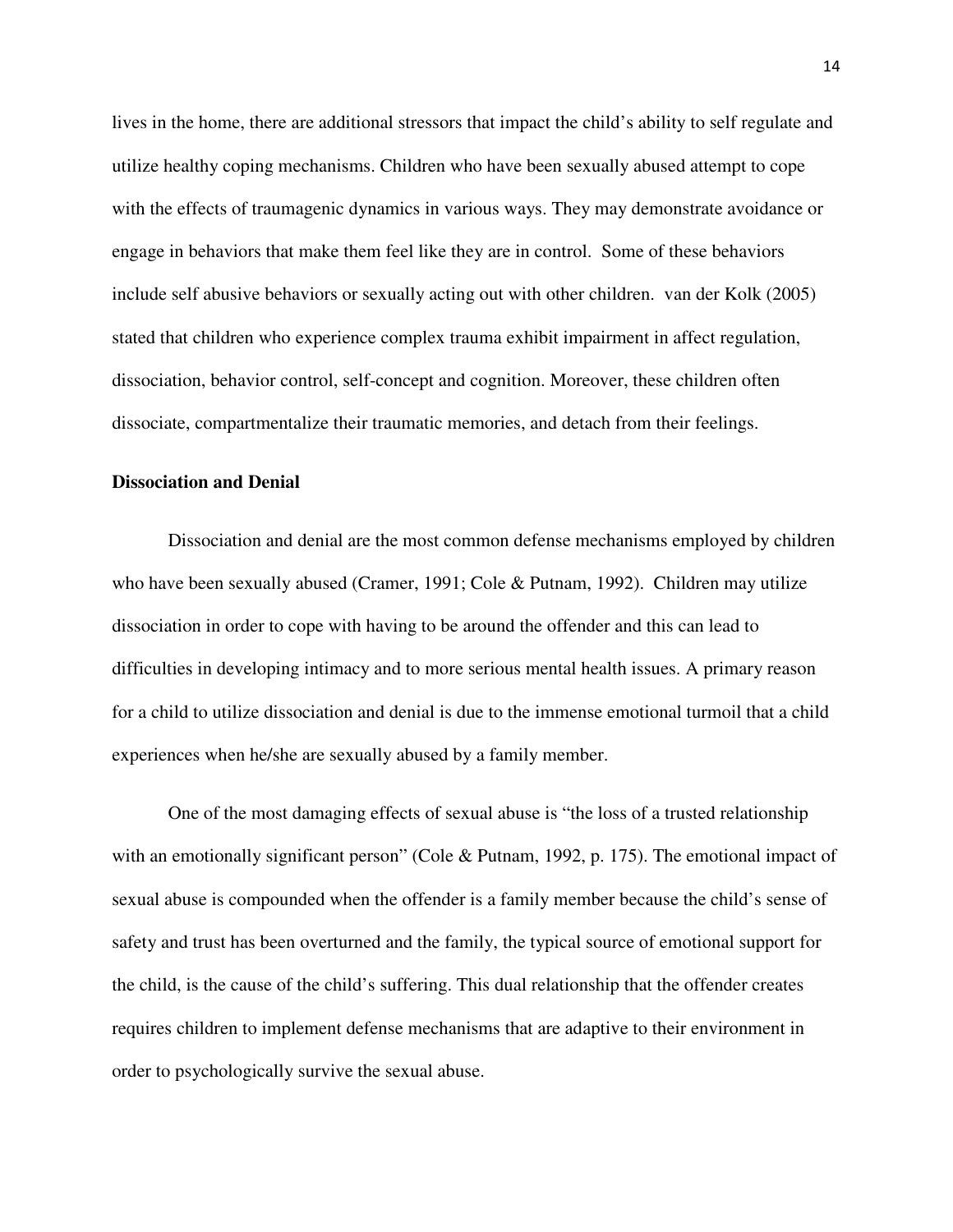Levine (1992) stated that an individual must be able to recall all elements of an experience to have a complete memory and traumatic experiences such as child sexual abuse often are too emotionally overwhelming to recall all aspects of the abuse. A child may remember parts of the sexual abuse while dissociating other parts of the experience. This disconnect prevents the child from processing and healing from the trauma experience.

Cramer (1991) stated that denial and dissociation tend to remain constant in children who are sexually abused. Additionally, research has shown a correlation between children who rely on denial and dissociation and psychopathology (Cramer, 1991). Cramer stated that developing friendships and increasing social supports assist the child in increasing capacities to self regulate. However, if a child is sexually abused prior to age seven, ego organization is negatively impacted and the child's chances of developing social supports decrease. When a child does not develop social supports and does not have the opportunity for self regulation, they often demonstrate intense feelings of guilt and shame. The feelings of guilt and shame have negative repercussions on the child's self esteem, which often prevents the child from connecting with others and processing his/her feelings associated with the sexual abuse.

#### **Self and Social Functioning**

Cole & Putnam (1992) stated that intrafamilial sexual abuse has unique negative effects on self and social functioning, self regulatory processes and sense of security and trust in relationships. A child's ability to cope is impacted by the severity of both the physical and psychological trauma experienced when he/she is sexually abused by a family member.

van der Kolk (2005) discussed a child's ability to appropriately function in certain environments, but show signs of distress in others. Sexual abuse creates feelings of emotional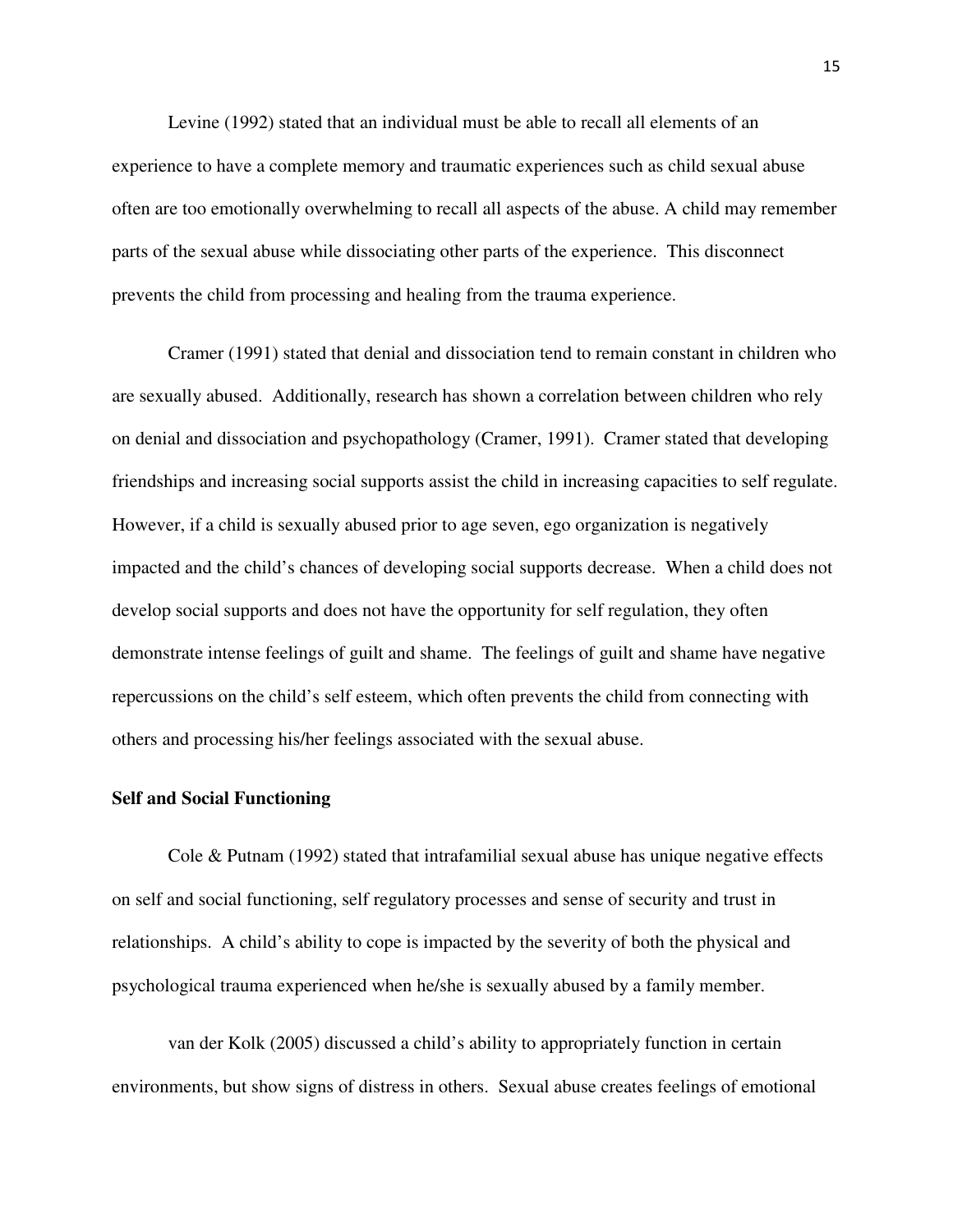and physical helplessness in the child victim, since the abuser is typically older, physically stronger, and often an authority figure in the child's life. In addition, the secrecy and guilt involved prevents the child from telling someone about the sexual abuse. Due to intense feelings of helplessness children attempt to control other areas of their life. For example, a child that feels safe and supported at school may excel academically and give no indication to teachers or peers that he/she is being sexually abused.

Trauma is revisited by children at each developmental stage (Hindman, 1989; van der Kolk, 2005). Children whose ego development has been disrupted by sexual abuse have difficulty employing healthy defense mechanisms. Such children frequently demonstrate aggressive behavior, sexualized behavior, impulsive behavior, and self harming behavior due to the sexual abuse and such behaviors impact judgment, impulse control, and self esteem regulation. Due to these overt behaviors, sexually abused children may be labeled by peers and professionals based on their problematic behavior and ultimately may end up misdiagnosed with a conduct disorder. This combined stigmatizing experience impacts self and social functioning.

#### **Betrayal Trauma**

Freyd (1996) defined betrayal trauma as violation of a significant, trusted relationship when interpersonal trauma occurs. The offender betrays his/her role and relationship to the child. Freyd identified incest as the most severe type of betrayal trauma because it violates a significant, trusted relationship.

Due to the offender betrayal, a child attempts to avoid painful memories of the offender. Freyd (1996) stated that this avoidance is necessary in order for a child to be able to be around the offender on a regular basis. The child attempts to detach him/herself from the negative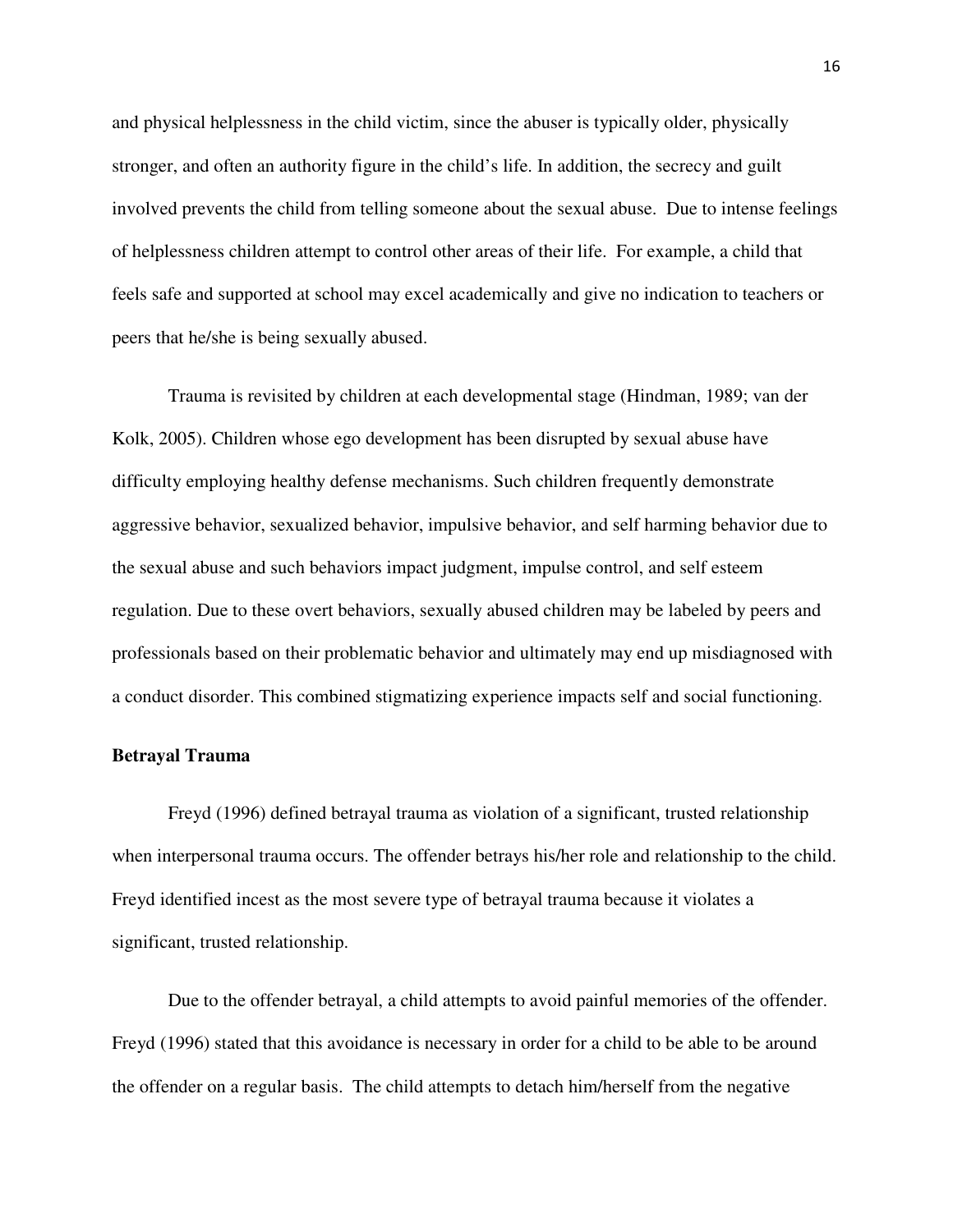feelings towards the offender because those feelings threaten the perceived relationship between the child and the offender. Berzoff (2009) described the dynamic as an "idealized tie" (p. 426). Berzoff stated that the child may take on the responsibility for the sexual abuse so he/she can continue to believe that he/she has a healthy, loving bond with the offender. De Young & Lowry (1992) defined this distorted relationship between victim and offender as *traumatic bonding*. DePrince (2005) found that betrayal trauma before age 18 was correlated with pathological dissociation and revictimization.

When children, who have been sexually abused by a family member, are asked about their feelings towards the offender, they often state both positive and negative attributes. For example, children may state that they felt scared when the offender sexually abused them but they miss them. Children are often very loyal to the offender and become very guarded and anxious when questioned about their relationship. However, it is unclear if the child's anxiety stems from loyalty to the offender, fear of the offender, and/or feelings of guilt and responsibility for the sexual abuse.

#### **Offender Loyalty**

Courtois (2009) stated that families often have "divided loyalty" to both the victim and the offender (p. 18). Offenders are often held in high esteem by the family due to their relationship and role within the family. The way the family views the offender and the way the child views the offender may be very different. In addition, if the family shows love and loyalty towards the offender, the child often will not disclose the sexual abuse or if the family finds out about the sexual abuse the victim may not be believed. McVeigh (2003) stated that victims of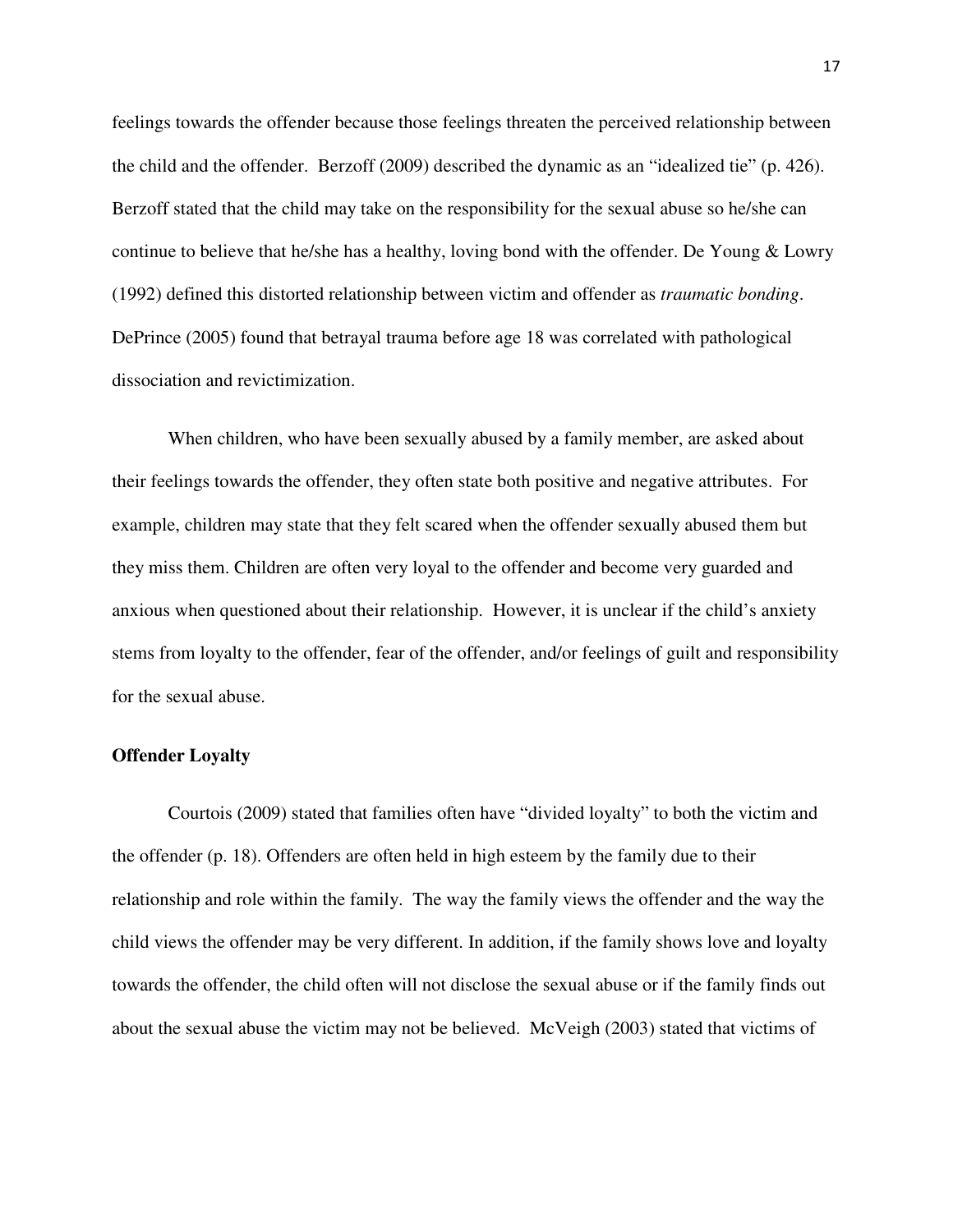intrafamilial sexual abuse often recant when they feel responsible for breaking up the family and/or are not emotionally supported by a parent.

An additional conflicting factor for children is that many offenders are not threatening or violent when they are sexually abusing the child, but in fact may be extremely attentive, gentle and loving. When offenders are not sexually abusing the child, he/she often treat the child very well and meet the child's emotional needs, which contribute to the child's mixed emotions toward the offender. Yet, in Hindman's study (1989), ninety-two percent of children disclosed feelings of terror even when the offender was not violent. The discrepancy between the offender's words and actions increase the severity of the emotional trauma the child experiences. When an offender is saying loving words to a child while sexually abusing them, the child has difficulty processing the mixed messages of the incestuous experience.

#### **Grooming Behaviors**

Children can have great difficulty distinguishing appropriate and inappropriate behavior by the offender if the offender utilizes grooming behaviors to gain the child's trust and constantly tests boundaries. Courtois & Ford (2009) defined grooming behaviors as "false, acts of apparent kindness and encouragement" (p.4). Grooming behaviors may include "accidents" or games used to confuse a child. For example, the offender may "accidently" walk in on the child when he/she is bathing or getting dressed. The offender may ask the child to engage in games such as "house" or "doctor" that are initially innocuous but become ever more intrusive and abusive. The offender may test the child's knowledge and attitude about sexual behavior. With each grooming behavior the offender assesses the child's comfort level and response. The offender may bribe the child with money, gifts, and/or outings. As the offender slowly crosses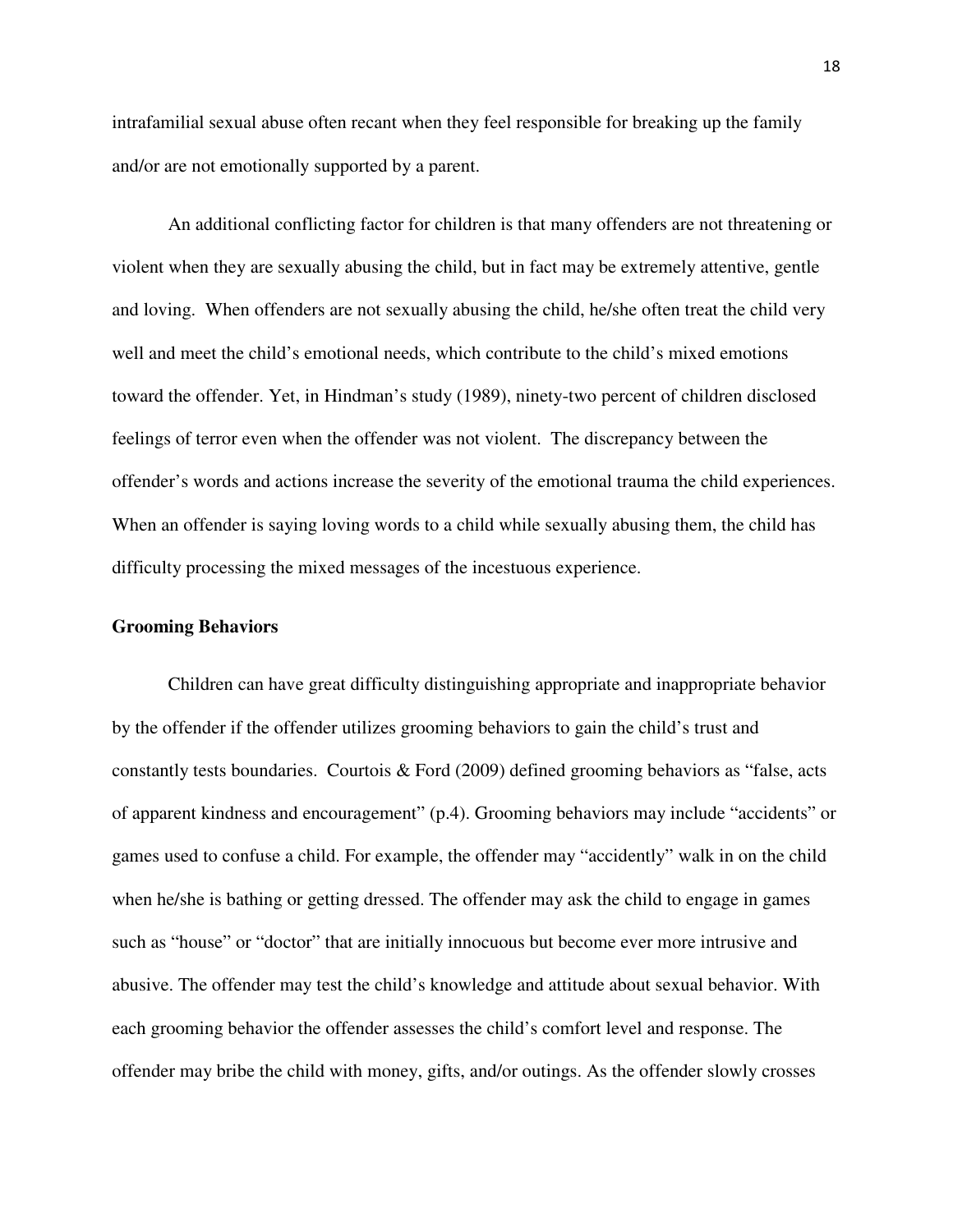the line, boundaries are blurred and the child may be unaware that the behavior and/or conversation that the offender is having him/her engage in is not okay. If the offender recognizes the child's emotional distress or hesitancy to engage in inappropriate activities and/or discussions, the offender may minimize the situation and tell the child that it was just a game or they were just playing. Offenders may use children's' anxiety to their advantage by telling them that if they tell their parents about what they talked about or did with the offender, they may get in trouble or upset the family. These grooming behaviors lay the foundation for the emotional trauma that the victim experiences. Offenders determine what they need to do to gain the child's trust and loyalty so that the sexual abuse can occur in secrecy and the child will be hesitant to tell someone (Hindman, 1989).

It is important to note that offenders often groom parents in order to gain their trust. For example, an offender may demonstrate trustworthiness and responsibility and may volunteer to watch the child. Parents may welcome and appreciate the offender's willingness to care for their child. As a result parents' feelings of betrayal, shame, and guilt often mirror the victim's feelings. In additional to these emotional stressors, parents may experience additional losses. Massat & Lundy (1998) found that in a study of parents whose child was sexually abused the parents' experienced additional stressors related to relationships, finances, job performance, and living situation. The emotional effects of intrafamilial sexual abuse can be devastating. The strain on the family system is vast, and for this reason it is essential that professionals understand the experiences of these families as they attempt to recover from sibling sexual abuse.

#### **Summary and Research Questions**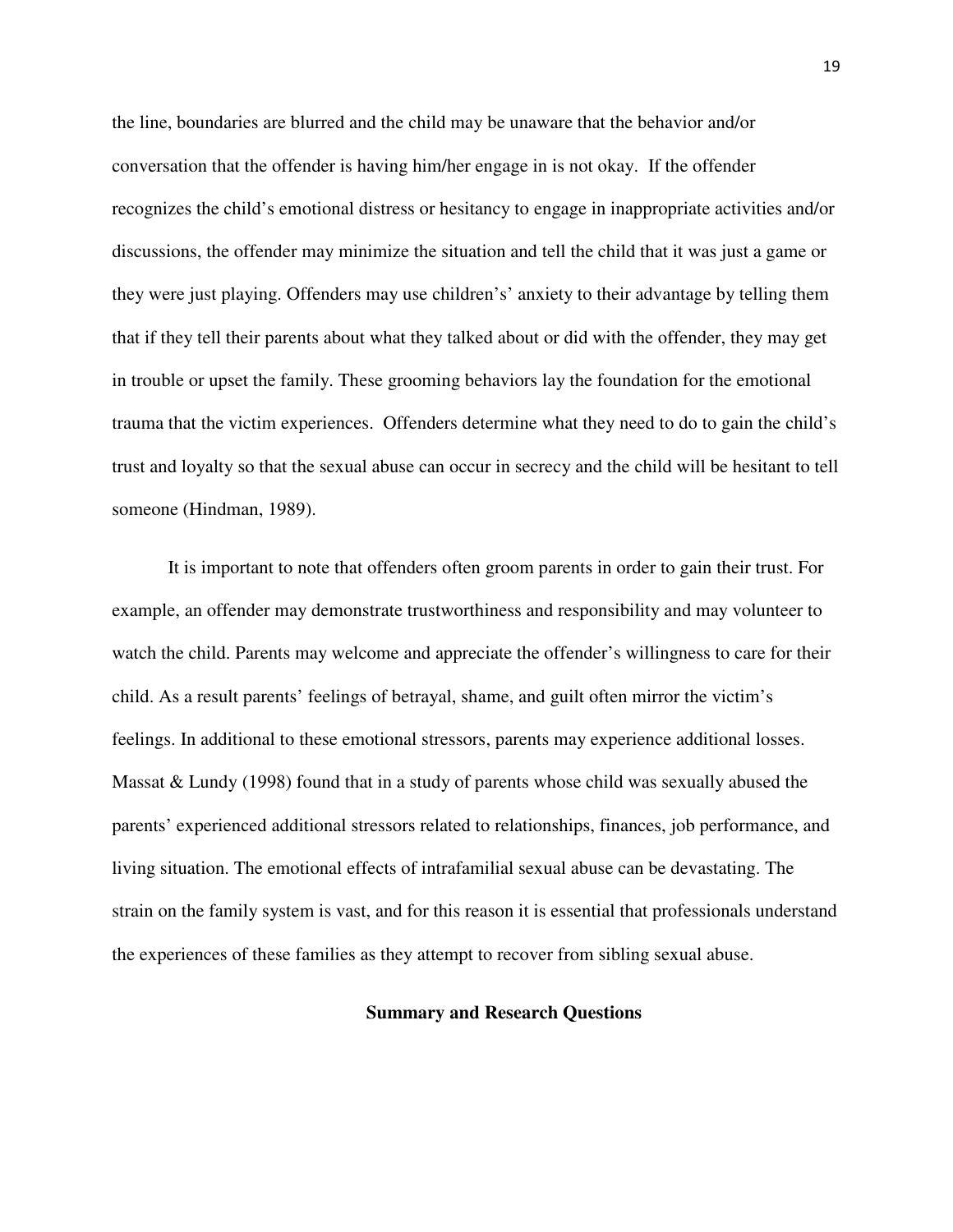Due to the multiple ways that children and families are psychologically impacted by sibling incest, it is imperative that the victim, offender, and family receive the necessary emotional support they need to heal. Throughout the treatment process, professionals working with families must be constantly aware of the complex issues that families must address in order to move forward and rebuild their family. It is important for the multidisciplinary team to have an accurate perspective of the issues that families face throughout and after reunification.

The purpose of this study is to understand how families experience the reunification process in order for the treatment team to provide appropriate support and services. In the following sections I will describe family treatment after sibling incest and the reunification process. I will also discuss the research methodology of my study.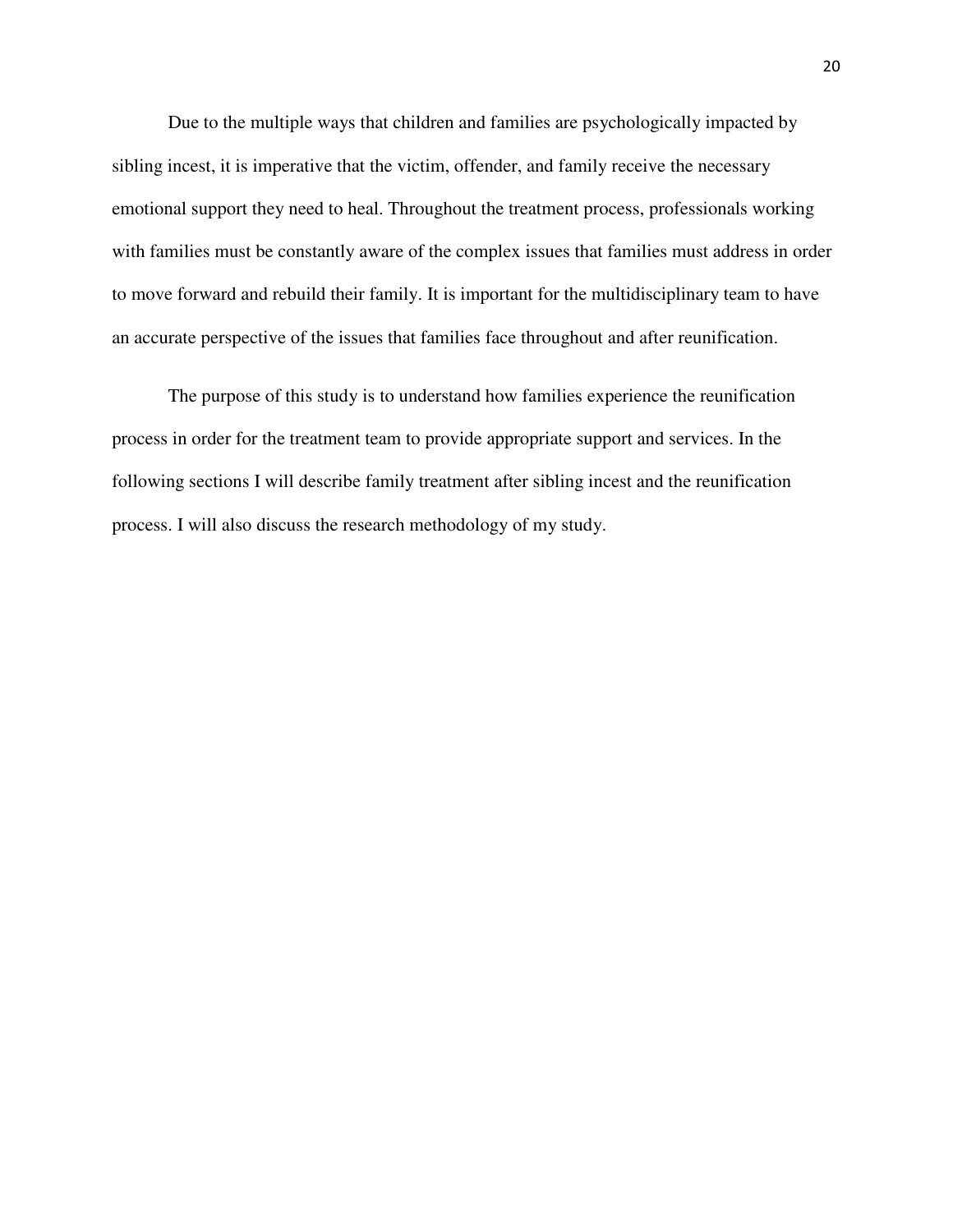#### **Chapter II: Family Treatment and the Process of Reunification**

Due to the fact that most sexual abuse goes unreported, families often attempt to cope with the sexual abuse quietly within the family system. For families who are brought to the attention of child welfare and/or law enforcement, they have outside support to help ensure child safety by monitoring victim and offender contact and treatment. Regardless of whether the abuse is brought into the open or remains a family secret, sibling sexual abuse presents many challenges due to the disruption of the family system.

#### **Parental Responsibility**

The parent has the enormous responsibility of emotionally supporting both the victim and the offender through the intervention, treatment and reunification processes while also addressing his/her own feelings about the sexual abuse that occurred within the immediate family. These parental responsibilities raise additional challenges for parents in meeting the unique needs of both the victim child and the offender child. If the offender requires more of the parent's time due to various factors such as out of home placement, treatment requirements, legal issues, the victim may feel that he/she is not as supported by his/her parent as the offender. Parents may have conflicted feelings towards the offender who is their biological child. Due to this relationship, a parent may feel obligation and responsibility to support both his/her children. Parents may feel empathy for the victim and anger towards the offender. Despite their ambivalence, parents often want to keep their family together which often leads to a desire for reunification (Wiehle, 1990).

#### **Importance of Parental Support**

The ability of a child victim to process his/her sexual abuse experiences and develop healthy coping skills depends on multiple factors such as family support, cultural view of sexual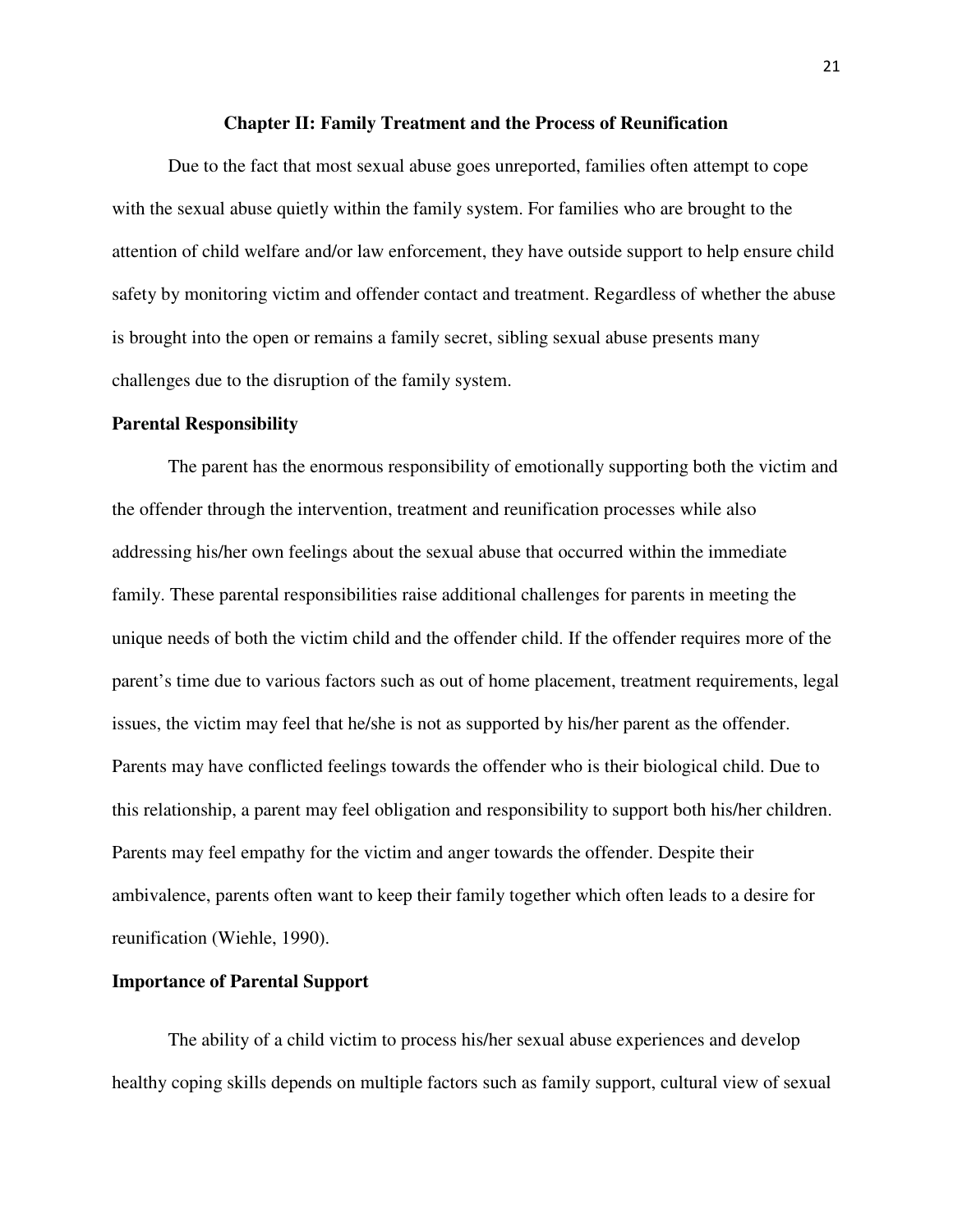abuse, child's relationship to the offender and developmental considerations (Gil, 2006). Research consistently shows that the most important factor in a child's ability to effectively cope with sexual abuse and successfully complete treatment is the belief and support of a parent. Frazier, West-Olatunji, St. Juste, and Goodman (2009) stated that level of maternal support is directly related to psychological functioning of children who have been sexually abused. van der Kolk (2005) stated that the primary determining factor that impacts a child's ability to heal from sexual abuse is parental support. Due to this critical factor, it is important for a parent to be actively involved in the victim's therapy and individual therapy when needed. Once the victim and the parent have met individual therapy goals, joint parent-child sessions often occur (Cohen et al., 2006). Parental support and parental involvement are crucial to the healing of the victim and the family.

#### **Investigative and Therapeutic Process**

Allegations and disclosures of sibling incest are made in a variety of ways. Allegations are made by a concerned party such as a parent, family member, friend, teacher, or anyone who has reason to suspect that sibling incest occurred. In rare instances, the victim discloses to someone who then makes a report to the child abuse hotline or law enforcement.

When a disclosure or allegation is made to a child welfare agency or law enforcement agency, the victim and offender are often separated and prohibited from any contact pending the investigation. DiGiorgio-Miller (1998) discussed the importance of the offender being placed out of the home while both the victim and offender receive treatment. Gil (2006) and Roizner-Hayes (1996) emphasized the importance of the offender to be placed outside the home after the victim has disclosed abuse to support the victim and help him/her understand that the offender is solely responsible for the abuse. It may be difficult for the child to fully process and cope with the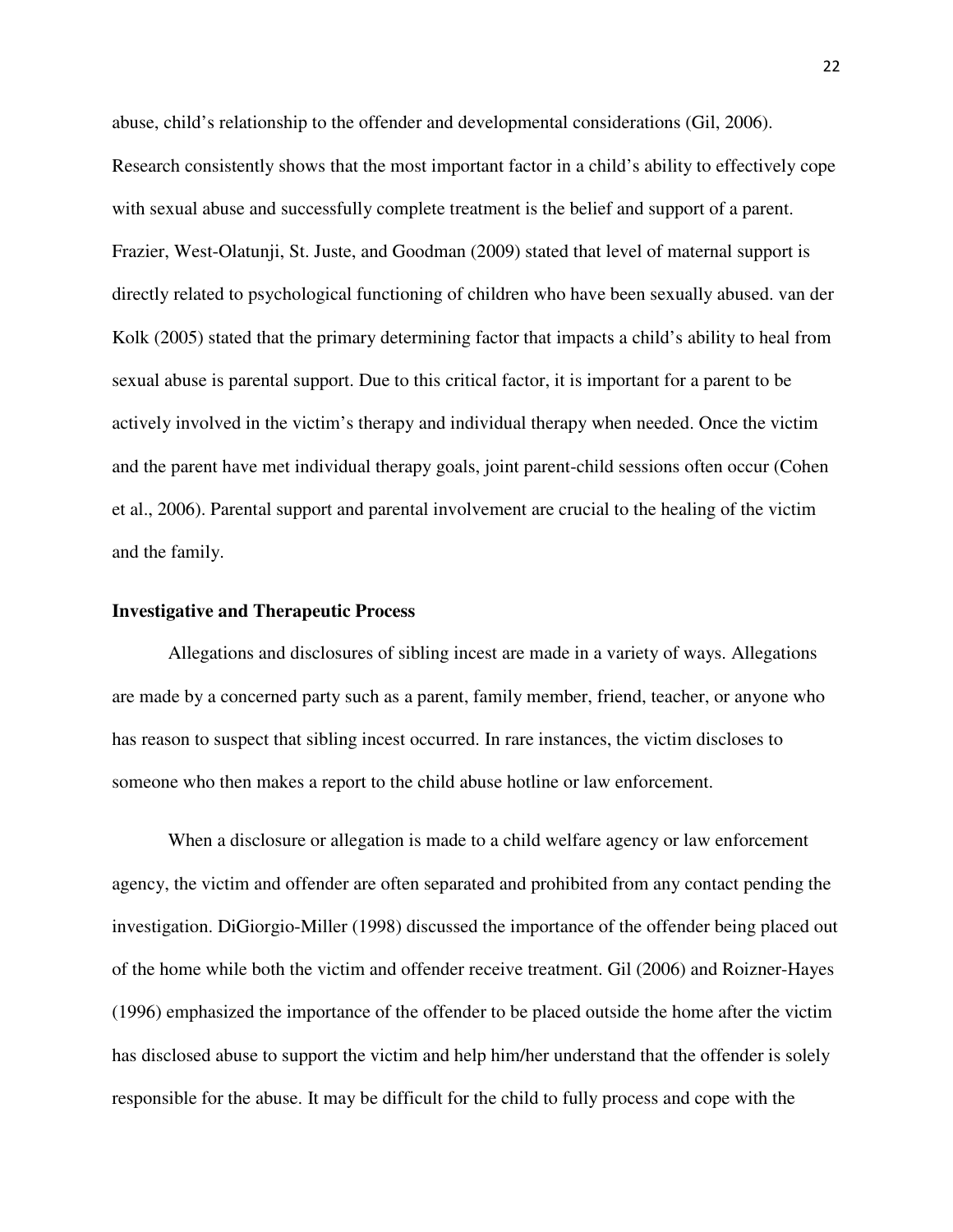sexual abuse he/she experienced if he/she is forced to face the offender at home. Juveniles who are convicted of sexual abuse are rarely incarcerated but rather mandated to treatment. The parent is typically involved in both the victim and the offender treatment. A multidisciplinary team including child welfare workers, law enforcement, offender treatment providers, victim and family therapists and victim advocates often assist the family throughout the investigation, treatment and reunification process.

While the offender is participating in treatment, the victim and parent are often receiving treatment simultaneously. If the parent is exhibiting significant emotional distress he/she may receive individual therapy. If the parent has a solid support system and is utilizing healthy coping skills, weekly check-ins with the victim's therapist may be an adequate amount of support for the parent (Cohen et al., 2006). Some parents require more intensive treatment if the stress of the sexual abuse is too overwhelming. I (like many other clinicians) have found in my practice that parents with unresolved child sexual abuse histories often need additional therapeutic support to process their own trauma history in order to be able to emotionally support their child through treatment.

#### **Treatment Approaches**

The treatment approach utilized with each family member involved must meet the individual needs of the client and be able to address the complex family issues that the family is facing due to the sibling incest (Phillips-Green, 2002). Gil (2006) described traumatized children as a subset of abused children, and this distinction requires clinical knowledge and awareness of clinical differences in order to provide appropriate therapeutic support to children who have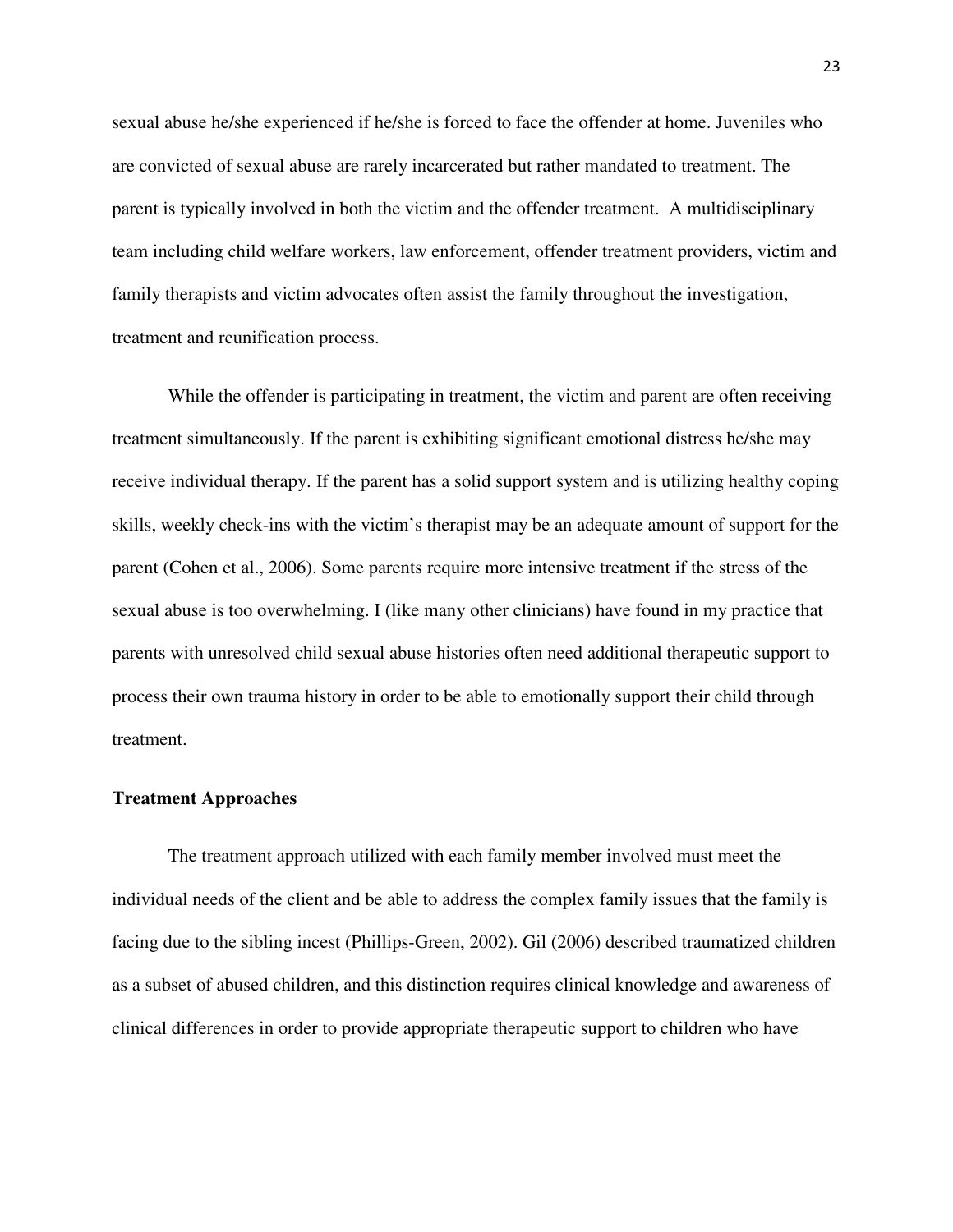experienced trauma. Just as the dynamics of incest present investigative and intervention challenges, they also present treatment challenges.

Trauma informed treatment is often utilized with families who have experienced sexual abuse. There are various forms of trauma focused treatment. However, trauma focused cognitive behavioral therapy is an evidence based practice model that has proven to be effective in the treatment of child sexual abuse (Cohen et al., 2006). Trauma focused expressive therapies have also proven to be effective for children and families who have experienced sexual abuse (Gil, 2006). There are many other therapeutic interventions that are being utilized such as Trauma Adaptive Recovery Group Education and Therapy (TARGET) (Ford & Russo, 2006), a nonexposure treatment approach that utilizes skill building and experiential exercises to help children process and cope with trauma and Attachment Regulation and Competency (ARC) (Kinniburgh, Blaustein, Spinazzola, & van der Kolk, 2005), a phase-oriented treatment approach, as well as Multisystemic Therapy (MST) (Kira, 2010). Additionally, there are multiple offender treatment interventions that will be described later in the chapter.

Although many treatment approaches are focused on either the victim or the offender, some approaches are tailored towards the family system. Giarretto (1982a) developed "A Comprehensive Child Sexual Abuse Treatment Program (CSATP) for incestuous families. The program is comprised of three components: development and ongoing support of a multidisciplinary team, volunteer staff to support family needs, and self-help groups for parents and children. The multidisciplinary team includes professionals involved with the case such as court staff, probation officers, mental health clinicians, etc. Volunteers help families with community resources such as transportation, employment, as well as providing mentorship to the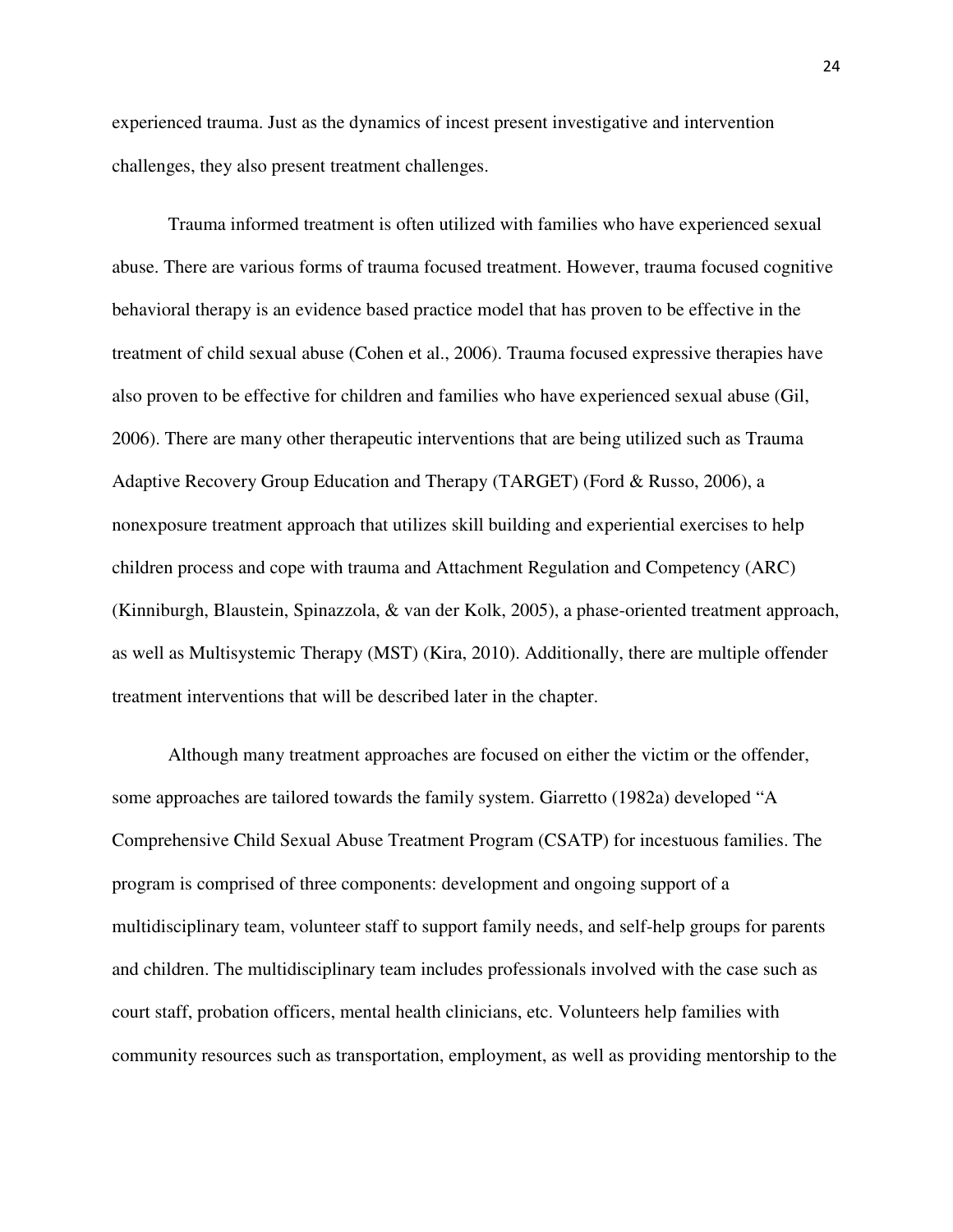children. Giarretto (1982) stated that CSATP along with individual therapy provides the support families need to meet treatment goals and reunify with low recidivism rates.

Madanes (1990) created another early treatment model for incestuous families that emphasized repentance and reparation. Madanes recommended a sixteen step reparation process that focused on offender confrontation and responsibility. The primary goals of Madanes' treatment model are to address offender cognitive distortions, eliminate secrecy, and establish family safety. Despite there being various sexual abuse treatment models for victims, offenders, and families, there continues to be a lack of evidence based practice and clinical consistency regarding effective treatment for incestuous families.

# **Treatment Goals**

The goals of therapy for the victim and parent are typically to process and cope with the sexual abuse and to develop a safety plan to ensure victim and family emotional and physical safety. More specifically, the victim's goals may include, but are not limited to: reduce trauma response symptoms, address traumagenic dynamics, develop healthy copings skills, demonstrate understanding of personal boundaries and healthy relationships, and develop a safety plan (Center for Sex Offender Management, 2005; Cohen et al., 2006, Gil, 2006). A study by Welfare (2008), found that in order to recover, victims of sibling incest needed to feel validated and that the abuser was being held accountable by the family.

 Treatment goals for the parent and other immediate family members may include: process feelings about the sexual abuse, hold the offender responsible for the abuse, develop and implement victim and family safety plan, utilize healthy coping skills, demonstrate of healthy boundaries in relationships, educate the family about the impact sexual abuse may have on the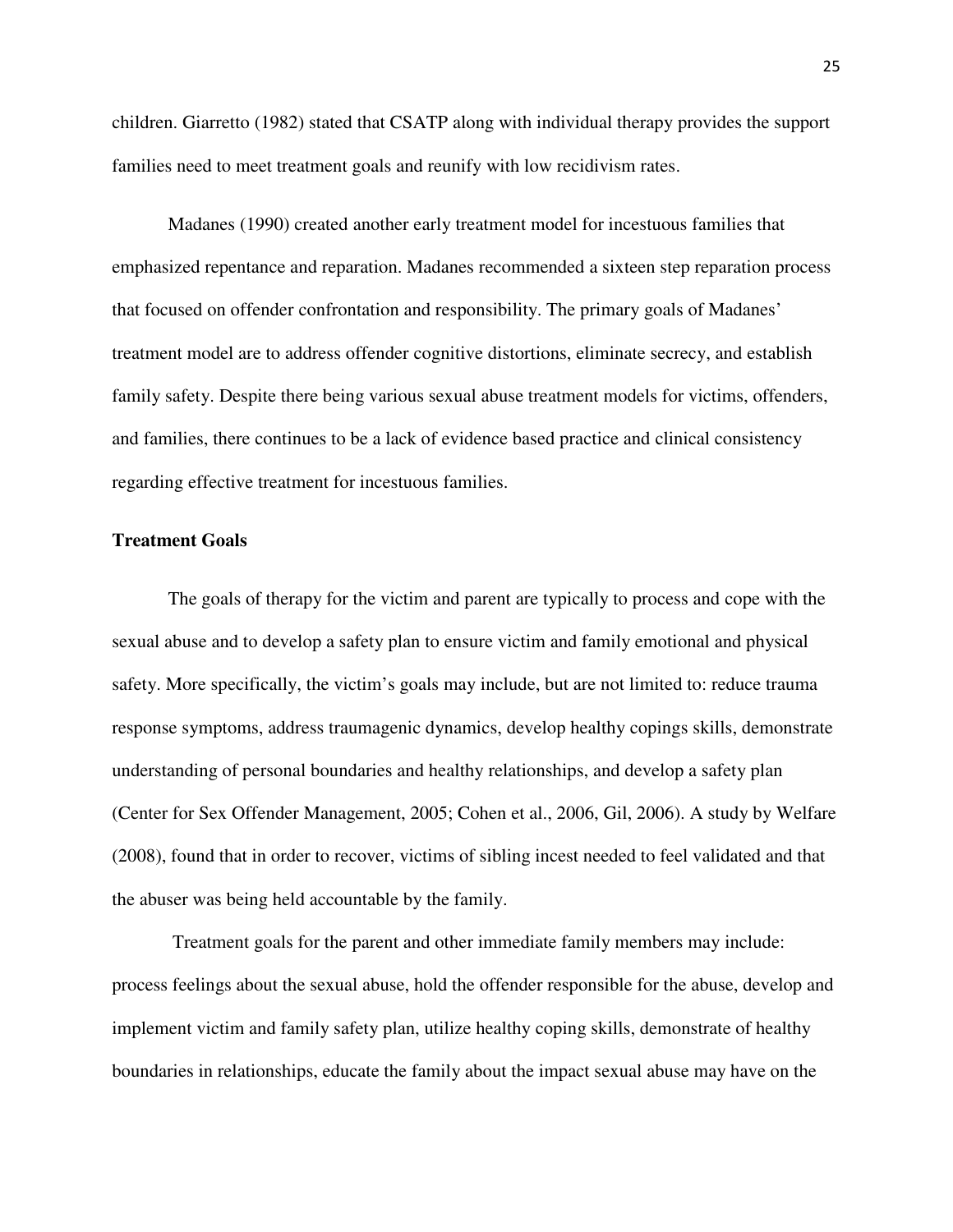victim and the family unit, learn ways to support the victim and utilize open communication within the family (Center for Sex Offender Management, 2005; Cohen et al., 2006). Welfare (2008) found that parents needed to feel confident that their offending child would get the help he/she needed and needed their family to reunify in order to heal from sibling incest.

Juvenile sex offender programs were originally based on adult sex offender programs and then began to be modified to address the needs of juvenile sex offenders (Hanson  $\&$  Bussiere, 1989; Phillips-Green, 2002). As more is learned about the unique treatment needs of juvenile sex offenders, numerous treatment protocols have been developed. Juvenile sex offender treatment programs vary, however, a typical juvenile sex offender model is described below.

The offender's treatment is often intensive and may take place in an outpatient setting or residential treatment facility. There are numerous treatment goals for the offender that often include: identify and change cognitive distortions, demonstrate empathy for the victim and acknowledge the harm caused to the victim and family, identify risk factors associated with the sexual abuse, develop and utilize effective coping skills, develop safety plan, and satisfy all treatment and legal requirements (Center for Sex Offender Management, 2005). Welfare (2008) found that parents needed to be emotionally supportive, confrontational with the offender, and hold the offender accountable in order for the offender to recover.

Sex offender research demonstrated a correlation between disrupted attachment and sex offending (Friedrich & Sim, 2006). As a result of the correlation, sex offender treatment programs often focus on the importance of family relationships to aid in juvenile sex offender recovery. Welfare (2008) found that successful offender recovery is dependent on the support of one or both parent(s). The emphasis on family connection often leads to a goal of family reunification.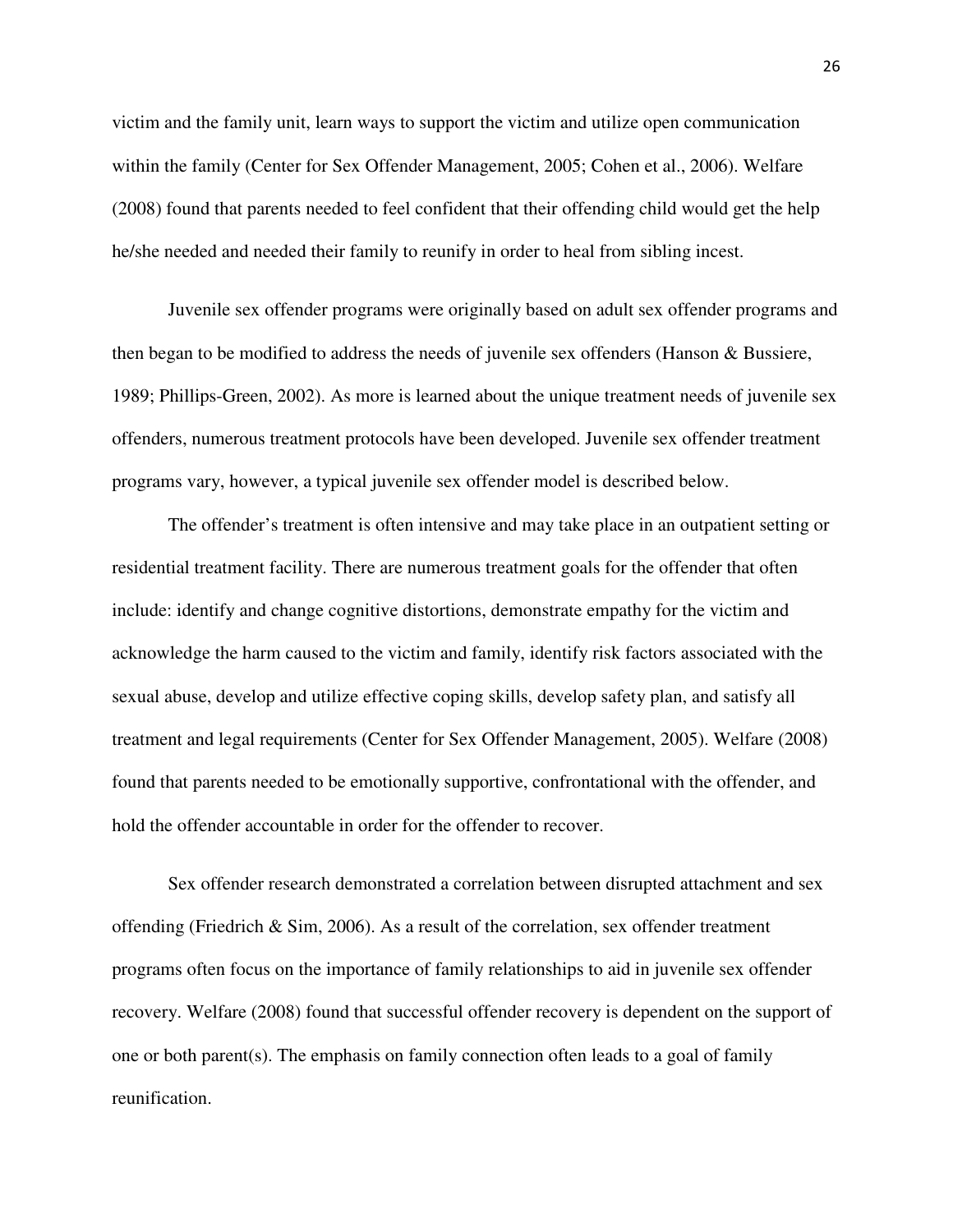## **Reunification Process**

In addition to family reunification as a goal of juvenile sex offender treatment, reunification is often the goal of child welfare agencies who attempt to preserve families based on the premise that children should be raised by their biological parent whenever safe, appropriate and possible. The Adoption Assistance and Child Welfare Act of 1980 (PL96-272) made child welfare agencies focus on reunification of abused children with their biological parents. As a result, most abused children are reunified with their biological family within one year (http://www.childwelfare.gov/supporting/preservation/policy.cfm). The shared belief between child welfare agencies and juvenile sex offender treatment programs of maintaining relationships and reunifying children with their family of origin often leads to family reunification after sexual abuse has occurred.

Reunification is an attempt to bring a family back together after child abuse has occurred. As discussed in the previous section, reunification is often incorporated into treatment goals and facilitated by members of the multidisciplinary team such as clinicians, child welfare workers, and/or judges. Reunification consists of reestablishing communication and familial relationships. In regards to sibling incest, reunification may be a conversation in writing and/or in person amongst the victim, offender, and immediate family members about the sexual abuse that took place. If safety is a concern, victims and offenders may not live together again or have future contact with one another. In cases where safety is established, victims and offenders may have ongoing contact with one another, supervised or unsupervised, and may eventually reside together again (Center for Sex Offender Management, 2005; Schwartz, 2011). Although reunification looks different for different families, it is frequently a desired goal of families, child welfare, and the court system. The reunification process is further detailed later in this chapter.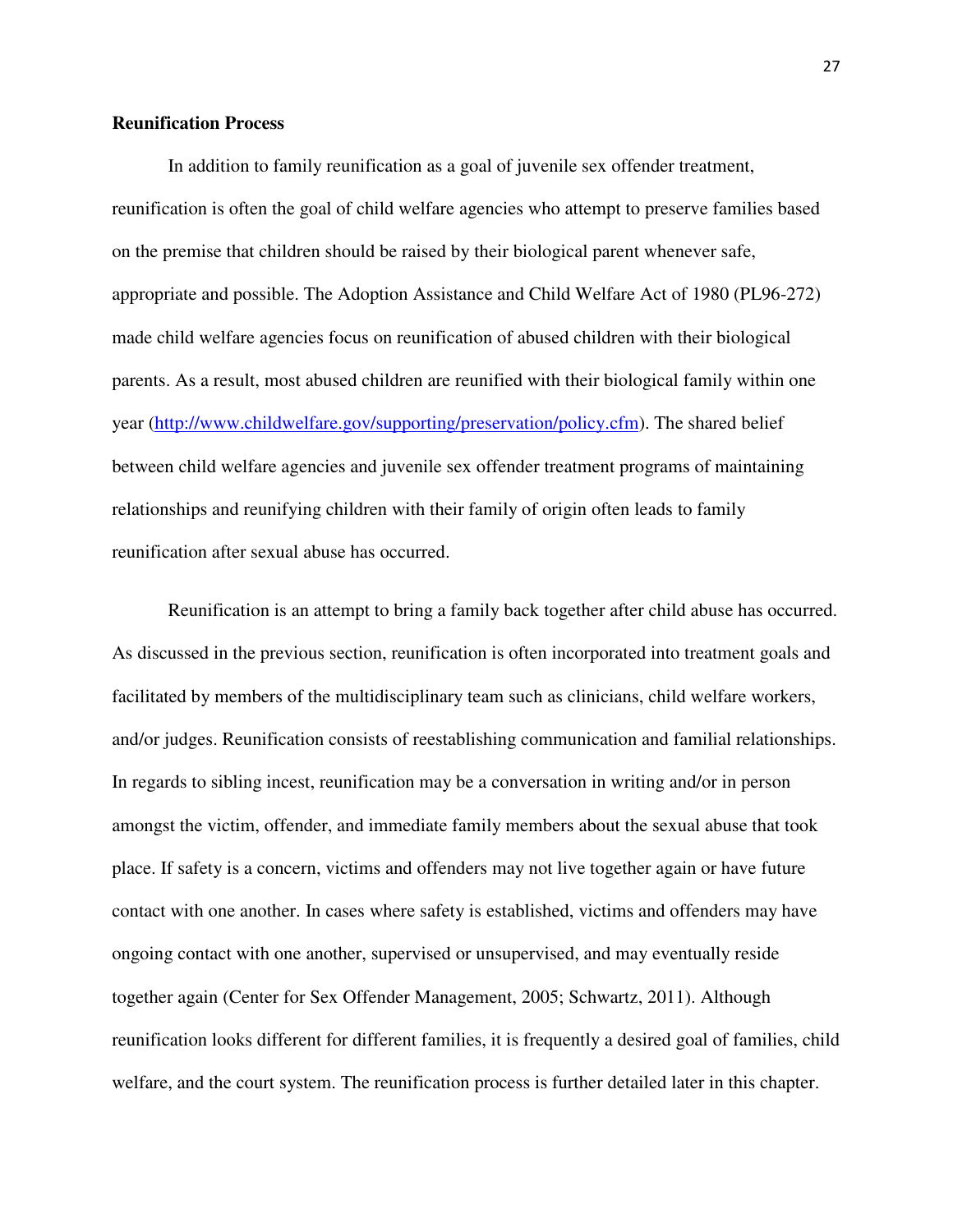Controversy exists regarding family reunification after intrafamilial abuse and maltreatment has occurred. This controversy stems from varied beliefs about causes of child maltreatment, families' ability and commitment to change, risk of revictimization, and effectiveness and availability of the child welfare system and the judicial system to monitor families who reunify.

Gelles (2001) stated that family reunification programs are ineffective due to numerous factors such as not appropriately identifying and/or addressing causal factors of child maltreatment, poor program implementation, and inaccurate risk assessments. Gelles warned of the potential repercussions of attempting to create a universal reunification model. This speaks to the uniqueness of each family system and the necessity to provide individualized family treatment and reunification. This also adds to the difficulty of developing models of reunification that can be used as a template, but that can also be customized for each family.

Reunification can be fraught with risk due to team members not having the ability to truly know if a family system will integrate and maintain change to ensure family safety and wellness. Such risks are compounded by the dynamics of abusive families, which often revolve around secrecy. The intergenerational transmission of maltreatment requires multidisciplinary team members to delve into core family values and patterns of behavior and encourage change in family systems. Identifying, examining, and modifying family systems can be an overwhelming and difficult goal. Even when treatment goals are met, team members often rely on each family member to state their desire and readiness for reunification. Due to team members' not having a definitive way to know if a family is ready for reunification, team member ambivalence causes ongoing concern regarding when reunification is truly appropriate and safe. Despite the ongoing controversy regarding family reunification, families continue to reunify. Although reunification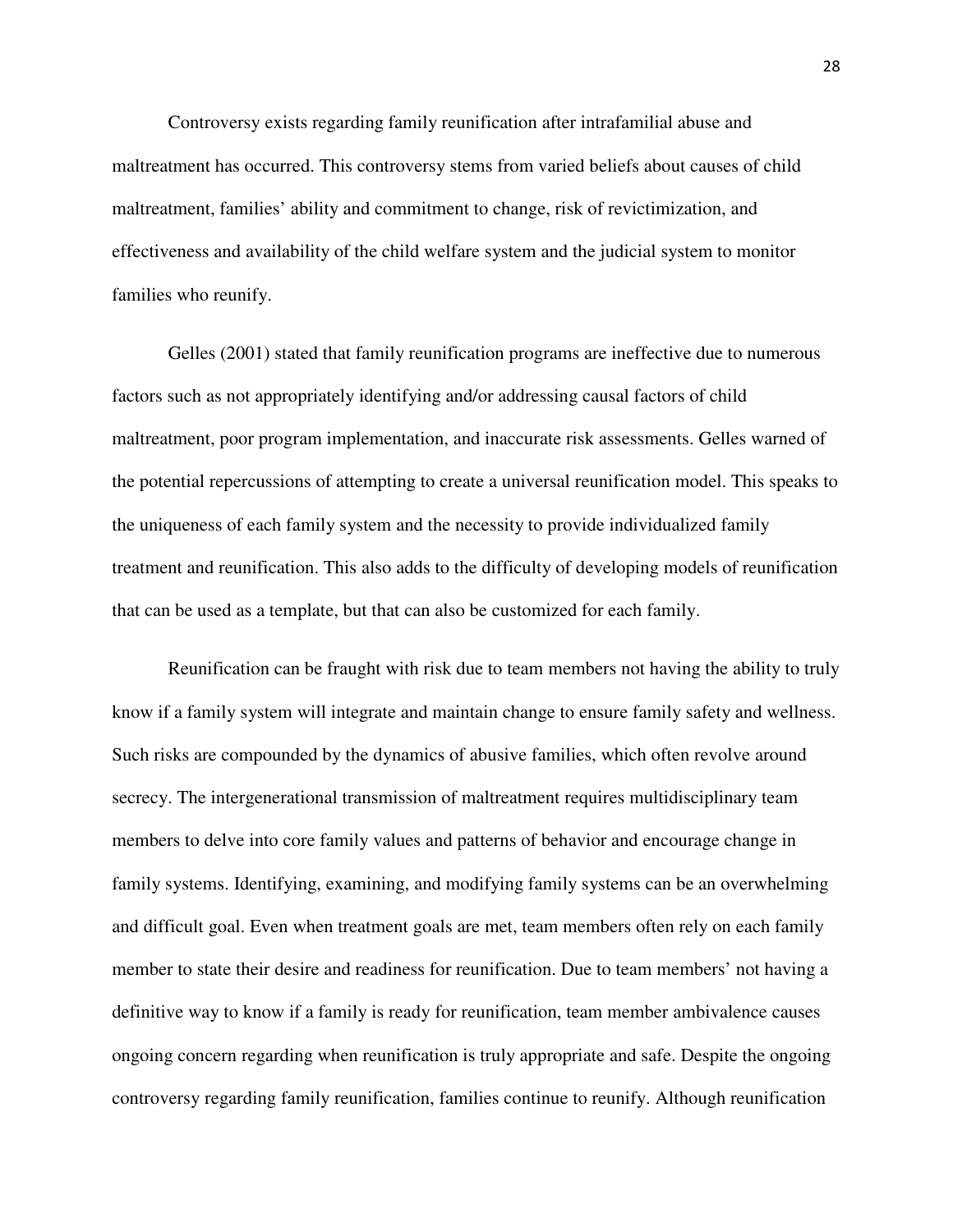may look different for each family and varying approaches to reunification are utilized, reunification after sibling incest tends to follow the process explained below.

 Once the victim, offender, parent and other family members, if needed, have met treatment goals and if the family, in conjunction with the multidisciplinary team, agrees that reunification is the desired goal, the reunification process begins. The victim must express a genuine desire to reunify with the offender in order for the reunification process to begin. The victim's safety is the primary concern during the reunification process and afterward (Cumming & McGrath, 2005).

The reunification process often begins with family therapy facilitated by the victim's therapist and/or the offender's therapist. During the reunification process, the victim may ask the offender clarifying questions about the reasons for the abuse, if the offender will sexually abuse the victim again, what help the offender is receiving and if the treatment is helping the offender (Center for Sex Offender Management, 2005). During family sessions other family members may also ask the offender questions and share their feelings about the sexual abuse. This process is conducted by a therapist to ensure that the session is therapeutic and all members involved feel safe and supported.

While the family is participating in family sessions, there is gradually increasing contact between the victim and the offender that is often monitored by child welfare workers. The type of contact and stipulations regarding this contact is often guided by the wishes of the victim, the parent, and clinical recommendations. The reunification process varies nationally. However, gradual contact between the victim and the offender often begins with supervised visits in a neutral, public setting with a child welfare worker present, and then may transition into visits supervised by the parent. The multidisciplinary team closely monitors family visits with the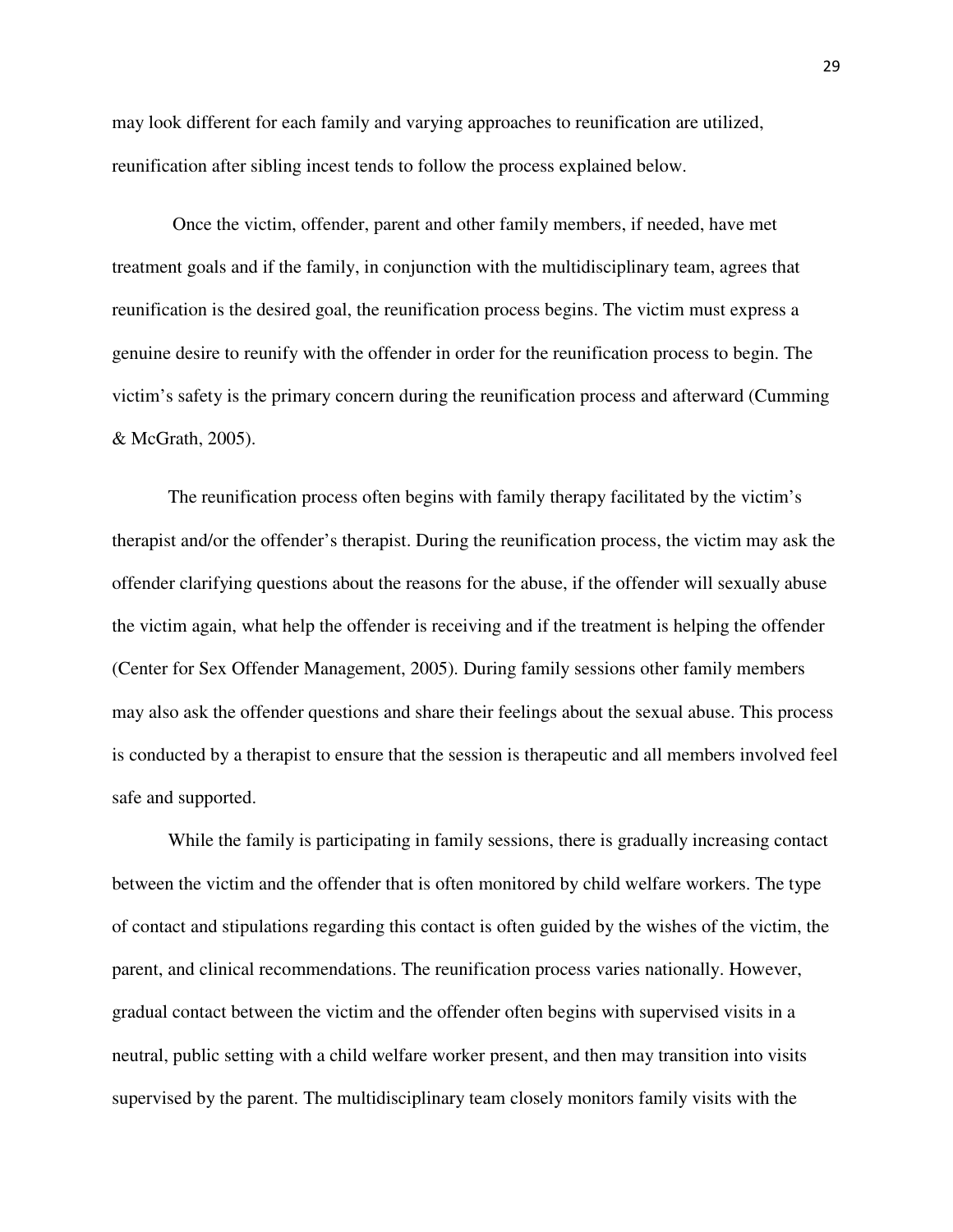safety and needs of the victim as the priority (Center for Sex Offender Management, 2005). If family therapy between the victim, the offender, the primary caregiver and other family members is successful and supervised visitation between the victim and the offender is successful, the offender may be able to return home with a safety plan in place that is created by the family and multidisciplinary team and monitored by the multidisciplinary team.

#### **Uniqueness of reunification after sibling incest**

It is imperative for team members to recognize factors unique to family reunification after sibling incest in order to effectively meet the needs of families. There are numerous legal challenges, treatment challenges, and policy challenges due the blanket approach to family reunification. Child abuse policies and procedures primarily focus on adult offenders and more specifically on parents who abuse their children. In cases of child abuse, parents are held responsible and in certain circumstance, parental rights may be terminated. However, in cases of sibling incest, parents are not held criminally liable and are rarely held responsible by child welfare unless they can prove that the parent failed to protect the child from sibling incest. Due to distinct differences between sibling incest and other forms of intrafamilial child abuse, child abuse procedures, policies, and laws that guide child welfare and the criminal justice system are incongruent when the abuse happens at the hands of another child who is a sibling.

How juvenile offenders, victims, and parents are treated in the court system, child welfare system, and mental health system after sibling incest is disjointed and often leaves families feeling further shamed, confused, and hopeless. Giarretto (1977) stated that the child welfare system and criminal justice system that enters a family's life as a result of sibling incest adds to the trauma the family already experienced by focusing on evidence and disclosures. When evidence and/or disclosures are lacking, the child welfare system and criminal justice system step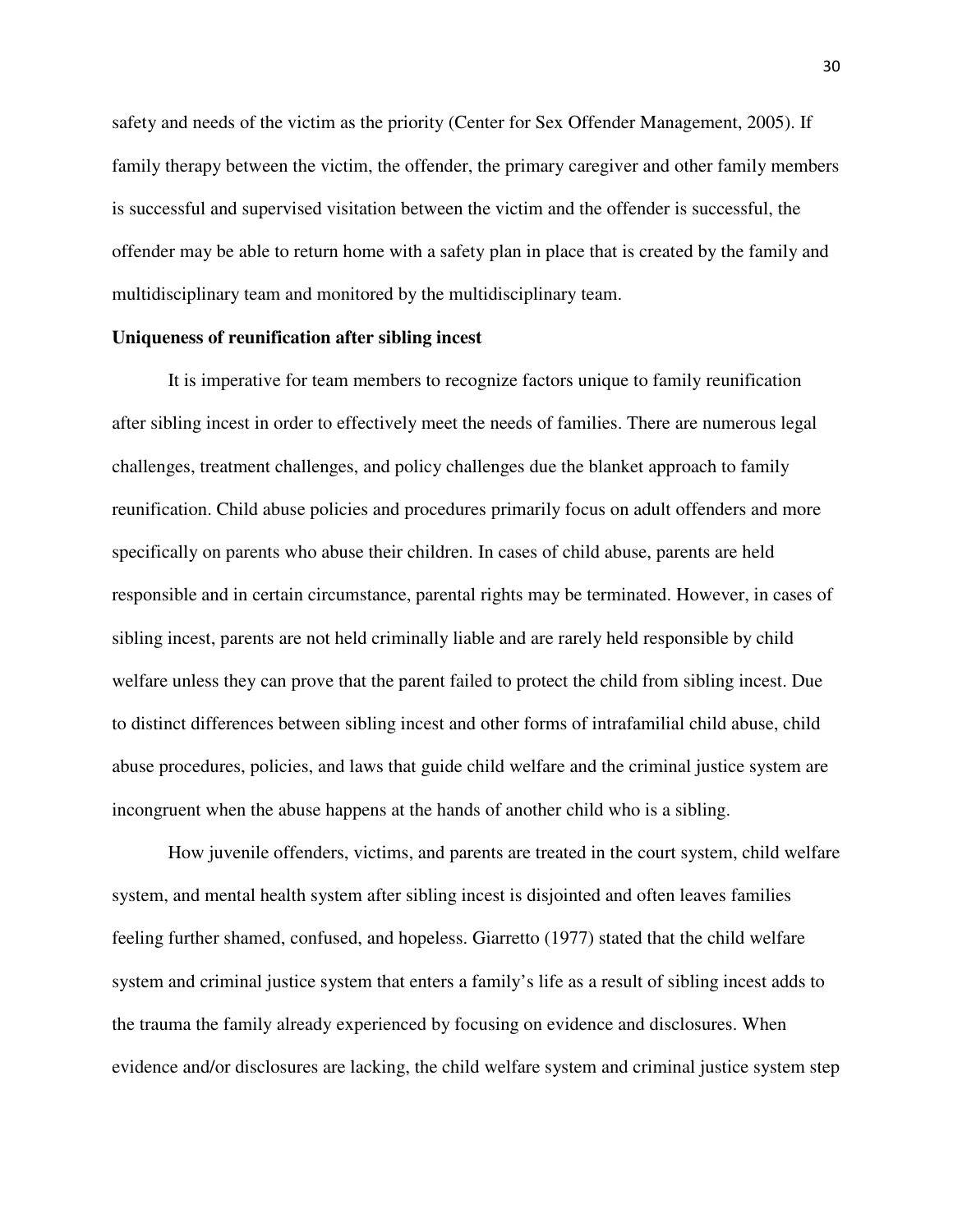out of the severely disrupted and traumatized family system and families are left to pick up the pieces. There is a lack of trauma informed team members and as a result families do not receive sufficient supports and services and team members are not able to adequately support one another.

### **Post Reunification**

Once reunification occurs and the family has met all treatment goals and satisfied any legal requirements, the family is often on their own to rebuild and continue to heal. There is little research on family experiences and changes in family dynamics after sibling sexual abuse and even less on the reunification experience of these families. Reunification is a complex process that involves the entire family system, presents numerous risk factors, and multidisciplinary team challenges as discussed in this chapter. Additional issues may arise with siblings who were not involved in the abuse or with a parent who is not as involved in his/her child's treatment as the other parent. Although some family members were not direct victims of the sexual abuse, they were all impacted by its occurrence and are all dealing with their feelings regarding the sexual abuse in their own way.

The Center for Sex Offender Treatment (2005) stated that there is little follow up or monitoring of sex offenders after termination of services. If risk factors arise after reunification, the parent is responsible for addressing them and ensuring family safety. Family risk factors may change over time, so they must be closely and constantly monitored in order to be effectively addressed. The ongoing assessment of families who have experienced sibling incest is crucial for family safety and emotional health.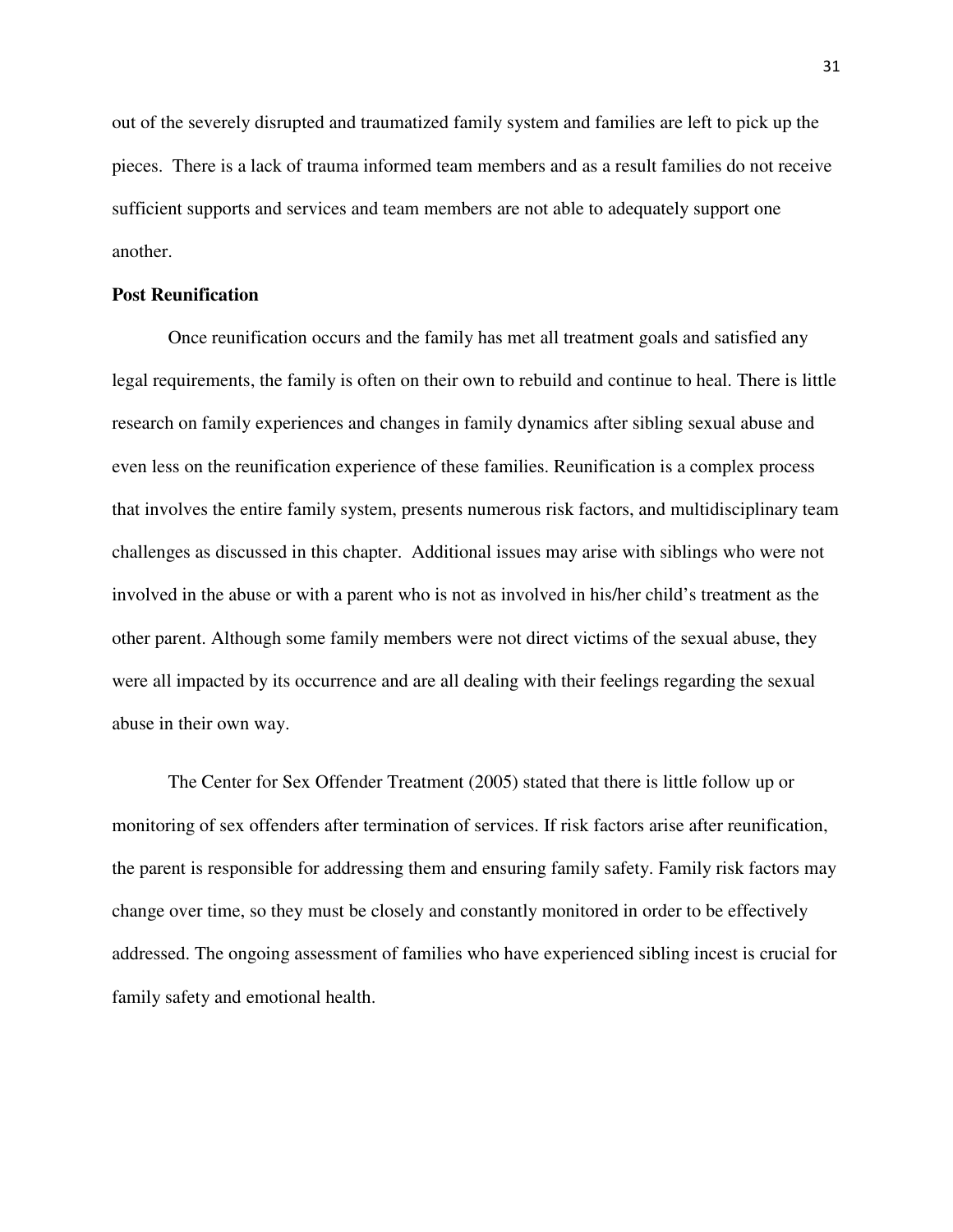There is little known about the family's experience with reunification, any issues that may have arisen and how the family dealt with those issues unless the family seeks community support or another abuse allegation is reported to child welfare or law enforcement.

A major concern with reunification after child sexual abuse is the possibility of the offender revictimizing the same sibling or another child. The victim may be vulnerable to revictimization due to his/her sexual abuse history with the offender (Center for Sex Offender Management, 2005). Research indicates that children who have been sexually abused have higher rates of revictimization than children who have not been sexually abused (DePrince, 2005; Finkelhor, 2007). Although research indicates that reported juvenile sex offender recidivism rates are low, there is always a possibility that it may occur (Worling & Curwen, 2000). Recidivism rates are based on reported child sexual abuse cases that are accepted by the child welfare system based on state specific criteria such as the age difference between the offender and victim, whether or not the offender was in a caretaking capacity, and whether the victim and offender reside in the same home

(http://www.acf.hhs.gov/programs/cb/pubs/cm10/cm10.pdf). What happens to the cases that are not reported and/or not accepted by the child welfare system? How do researchers account for those cases when they are determining recidivism rates? Due to the number of unreported sibling incest cases and the disregarded and/or unsubstantiated sibling incest reports, the actual rate of recidivism of juvenile sex offenders is speculative at best.

Besides revictimization concerns, there are many other issues that families may face after reunification due to the nature of sibling incest. Although issues of betrayal of trust, guilt and shame are addressed in therapy, it is not uncommon for these issues to arise again due to the offender being in the home or in regular contact with the victim. The victim and the offender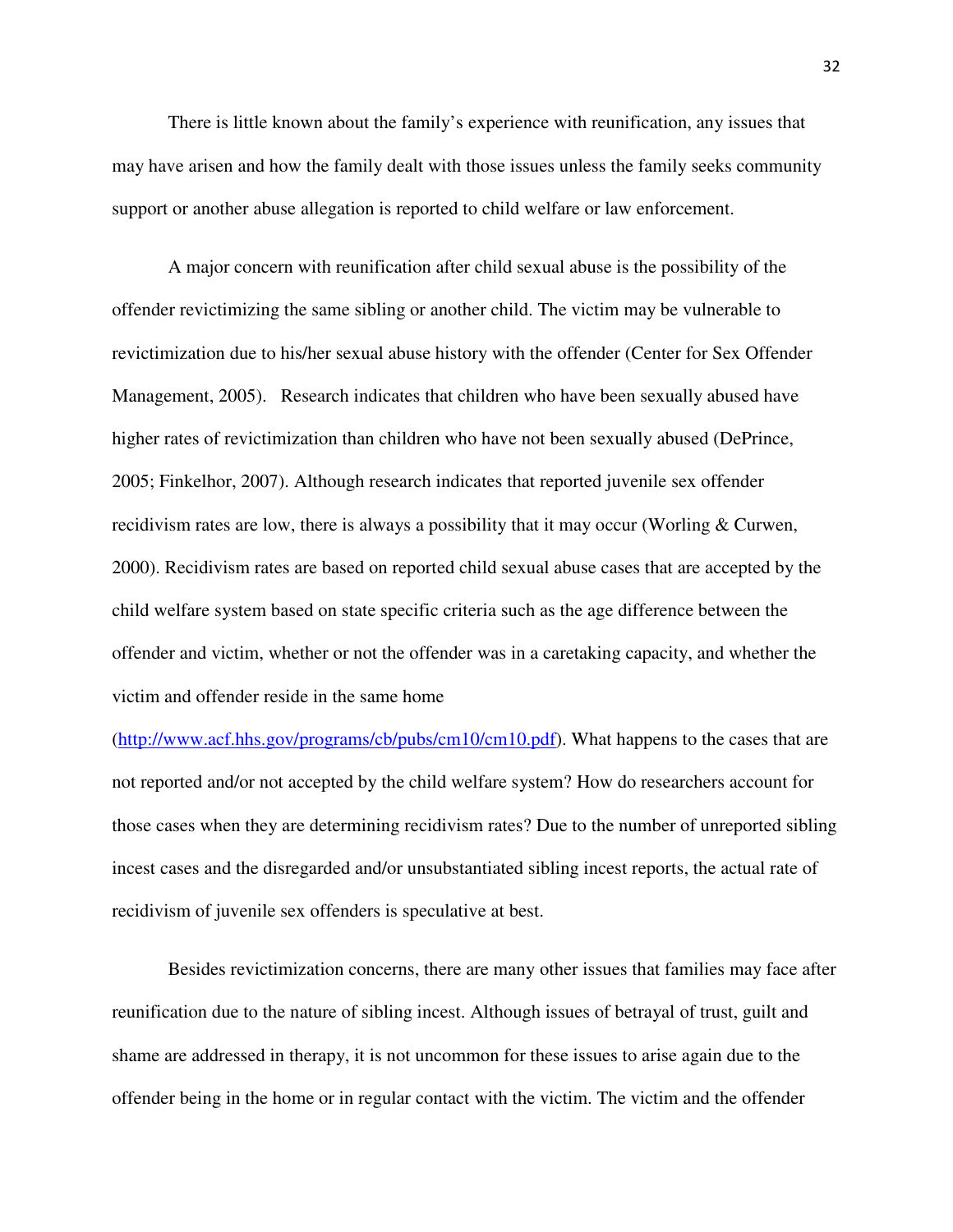have to reconstruct a relationship that allows both of them to feel safe. The parent has to rebuild his/her relationship with both children. Logistics, individual roles, family routines may change to ensure the victim's safety. The parent may struggle with restructuring the family and adhering to the safety plan. Repairing relationships with the offender may be an ongoing issue for all family members. If other risk factors arise such as economic or emotional stressors once a family is reunified, how do families handle those stressors? All these changes impact the dynamics of the family. In order to monitor and address family issues after reunification, the multidisciplinary team must continue to advocate and support children and families who have experienced sibling incest.

Successful reunification requires the multidisciplinary team to ensure that reunification is truly appropriate for the family. Without knowing risks or issues that arise in families after reunification, clinicians do not know how effective their treatment was and what additional supports they may be able to provide to families during the time of transition. Not only is the family reconstructed as the offender re-enters the life of the victim, family dynamics are permanently altered due to the sexual abuse that occurred.

#### **Conclusion and Research Questions**

Families who are brought into the child welfare and/or legal system due to sibling incest are provided with numerous, intensive services such as individual and group victim therapy, offender treatment, family therapy, victim advocacy, and various other community services. Families, who are brought to the attention of the child welfare system, receive intensive services from the time that a report of sexual abuse is made until reunification and or treatment discharge occurs. However when the victim and the offender have successfully completed treatment,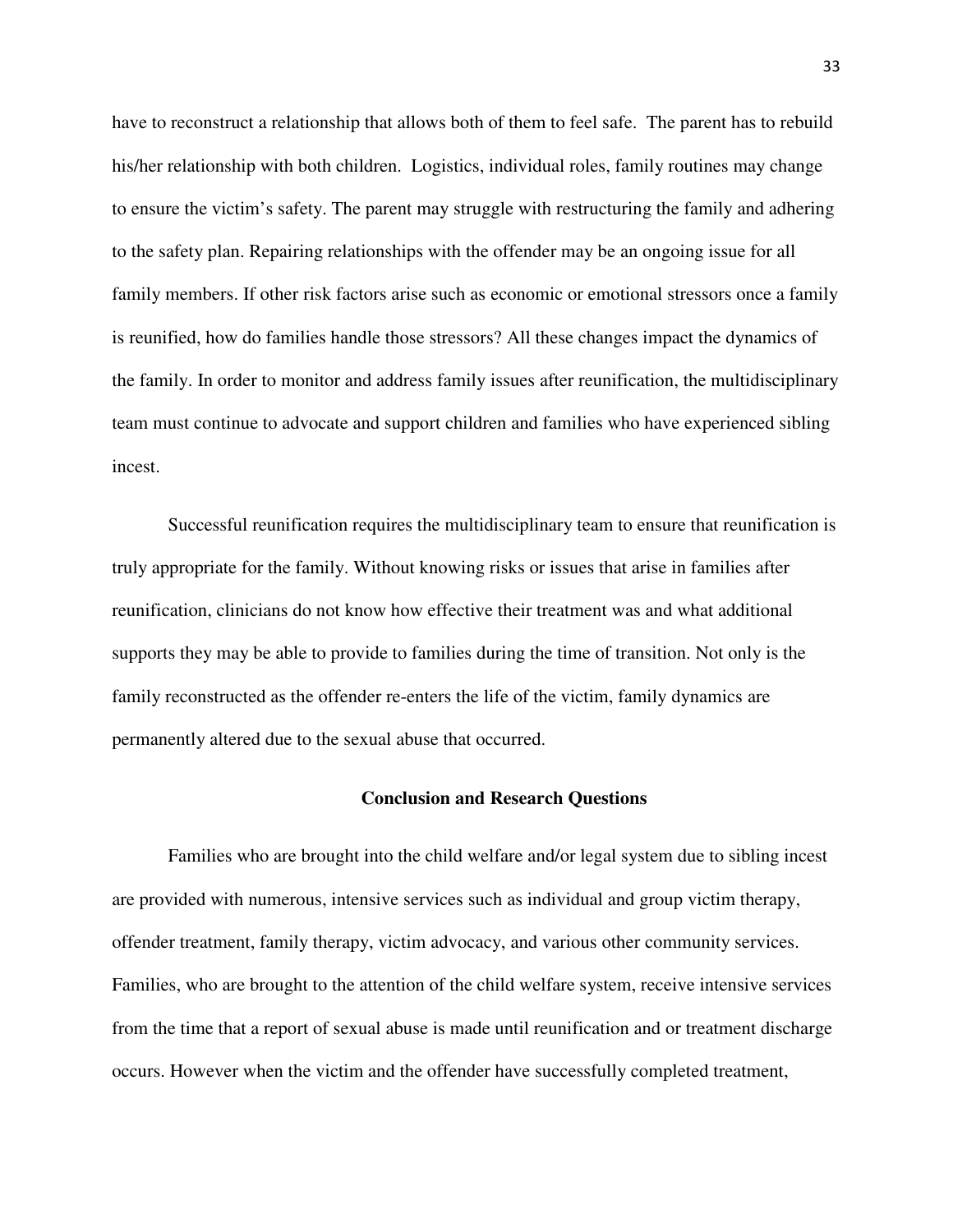families are reunified and sent home with the knowledge and skills they learned in treatment to transition into being a family again.

Once a family has been discharged from treatment, follow up from the multidisciplinary team may include monitoring the family to ensure compliance with the safety plan, continued offender treatment if necessary and compliance with court mandates. If the family follows all treatment recommendations and is in compliance with the directives from the multidisciplinary team, the family's case may be forwarded to ongoing case management that provides periodic check-ins with the family or the family's case may be closed. From that point forward, it is the responsibility of the family to seek support and services to address any family and/or sexual abuse issues that may arise. This major shift from comprehensive and intensive support of the family to limited or no support is a service gap of major concern because multidisciplinary team members have no way to assess family safety and family functioning post reunification.

There are a myriad of issues that families may encounter once they are reunified. Are the tools they learned in treatment enough to sustain them and keep them on a path of recovery despite internal and/or external stressors that the family may experience? This information must be critically assessed throughout the family's treatment and during the reunification process. The needs of the family must be carefully examined to determine what supports are necessary after reunification. Supports may include providing the victim and family with a safe place to share concerns and issues that have arose since the family was reunified and to discuss the safety plan and any modifications that may need to be made to the safety plan (Center for Sex Offender Treatment, 2005).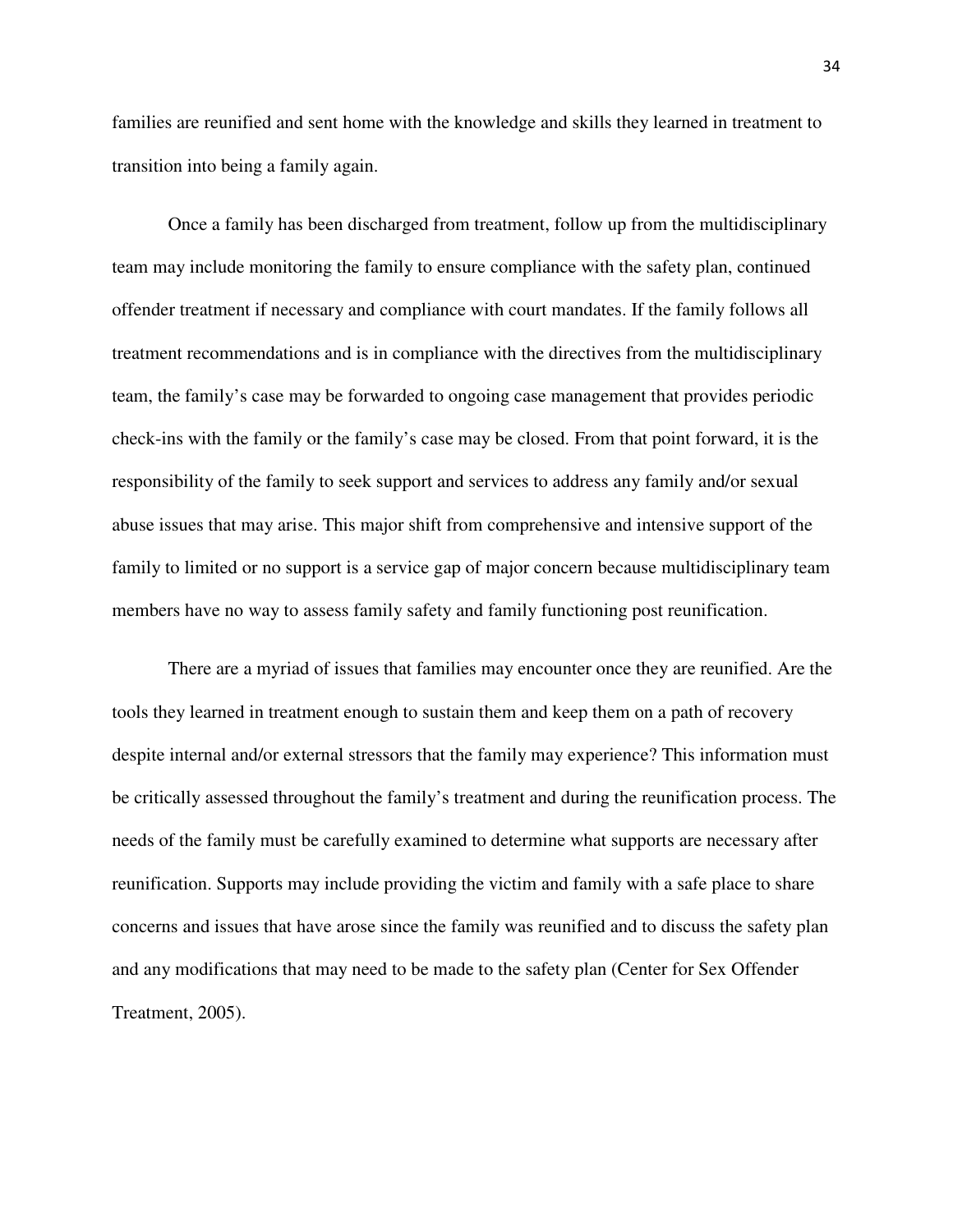There are numerous child sexual abuse prevention and intervention programs nationally. However, there is little attention given to ways to create and sustain family cohesion and safety post reunification (Center for Sex Offender Treatment, 2005). This is evident in the lack of services available for families once they have completed treatment and the offender and the victim are reunified. Goals of therapy for families, who desire reunification after sibling incest, include establishing safety and redefining relationships, but that goes farther than helping the family process and cope with the sexual abuse that has affected the family. Families need resources and ongoing community support to continue working towards becoming a healthy family after reunification.

Having perspectives of the multidisciplinary team members about the reunification process will inform all members of the treatment team of ways to enhance services and ensure that families have the support and skills they need to work towards becoming a healthy family free of sexual abuse.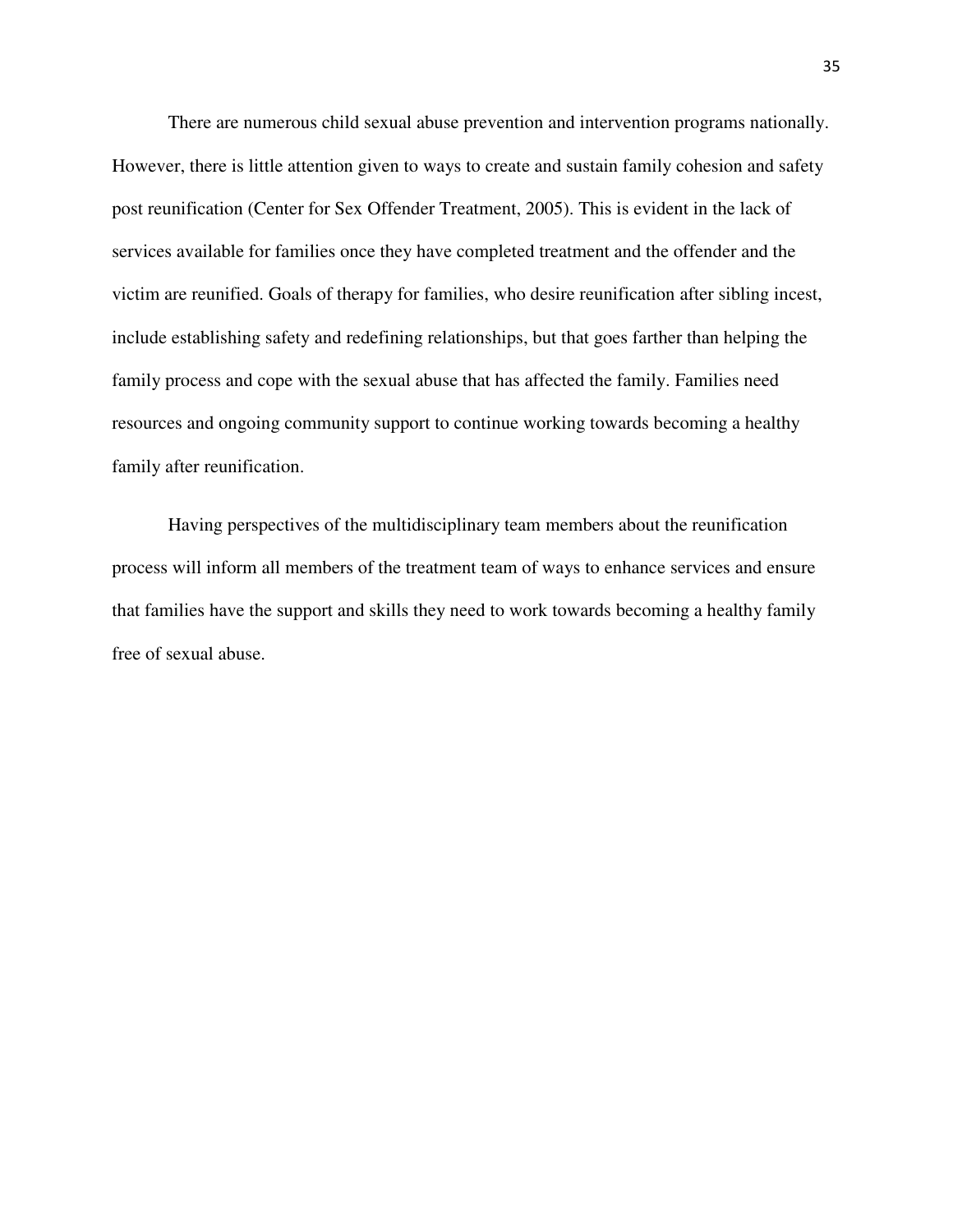#### **Chapter III: Methods**

#### **General Approach**

I conducted a qualitative study, using semi-structured intensive interviews to learn about families' experiences with reunification after sibling incest. Qualitative research provides an opportunity to gain insight about intimate human experiences and allows for in-depth exploration of emotionally charged topics (Padgett, 1998; Seidman, 1998). Due to the specialized and unique process of family reunification after sibling incest, and the sensitivity of the topic, a qualitative study provided me with firsthand knowledge and clinical experience from team members who work with such families.

I conducted intensive interviews with multidisciplinary team members. Multidisciplinary team members involved in sibling incest cases typically include child welfare workers, judges, probation officers, victim advocates, offender therapists, and victim therapists. I interviewed offender therapists and victim therapists to obtain in-depth information and exploration of families' experiences including hopes and fears about reunification as well as the actual reunification experience. Intensive interviews provide the opportunity to gain the perspective of multidisciplinary team members who work with families who have been directly impacted by sibling sexual abuse. The questions asked throughout the interview were open-ended to allow for narrative, rich responses. Throughout the interview I monitored the participant's emotional state. Although there was not an instance where a participant became emotionally distressed, if this would have occurred the interview would have returned to a neutral topic and I would have taken appropriate steps to alleviate feelings of distress and connect the participant with appropriate mental health resources. There was no need to provide any participants with mental health resources and phone numbers for follow up support. Interviews were audio-recorded.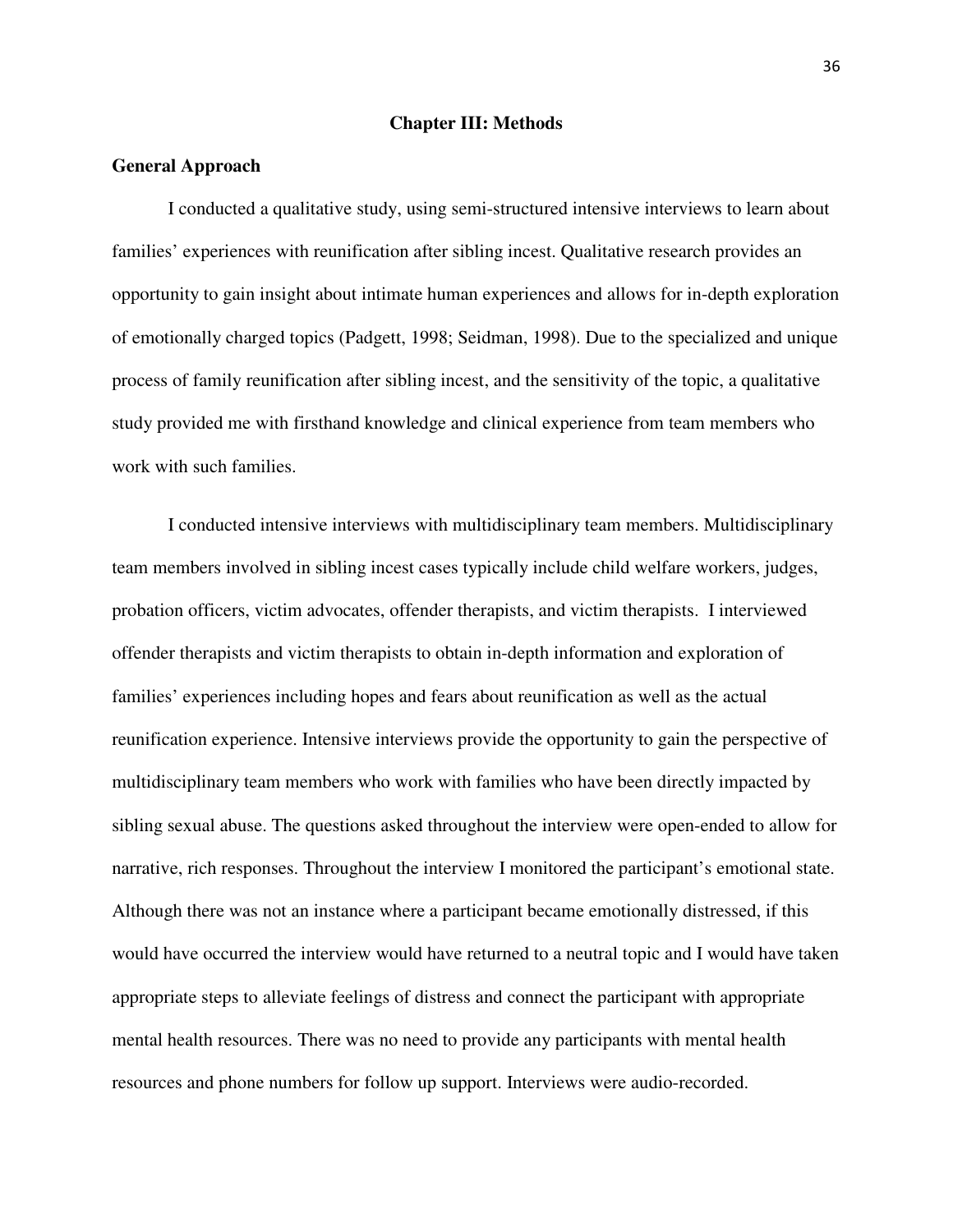### **Method of Analysis**

Modified grounded theory, as proposed by Charmaz (2006), was used to guide the analysis of the interview data. According to Charmaz, grounded theory emphasizes individual story telling or narrative, and is an interpretive approach to data analysis that involves critical analysis of themes that emerge from the interviews. The task of the interviewer is to allow the respondents to tell stories in their own words. From these rich, detailed narrative accounts the research creates meaning through a process of coding and interpretive analysis of themes that arise from the coding.

### **Sample Size and Recruitment Procedures**

Fourteen interviews were conducted with multidisciplinary team members who are involved in the reunification process. The intensive interviews explored perspectives and experiences of family reunification after sibling incest. The interviews inquired about what has gone well within the family as well as any issues that arose throughout and/or after reunification and how the family and multidisciplinary team addressed those issues. I planned to interview 15 team members for my study. I arrived at this number based on the recommendation of my dissertation advisor who stated that a sample of 12-15 is typical for a qualitative study in the DSW program at the University of Pennsylvania.

Purposive, snowball sampling was utilized. I initially contacted the directors of various community mental health agencies, which specialize in working with families that have experienced incest, regarding the study and sent them the study recruitment form. The community treatment providers receive referrals from child welfare, law enforcement, children's hospitals, child advocacy centers, and various community mental health agencies. Study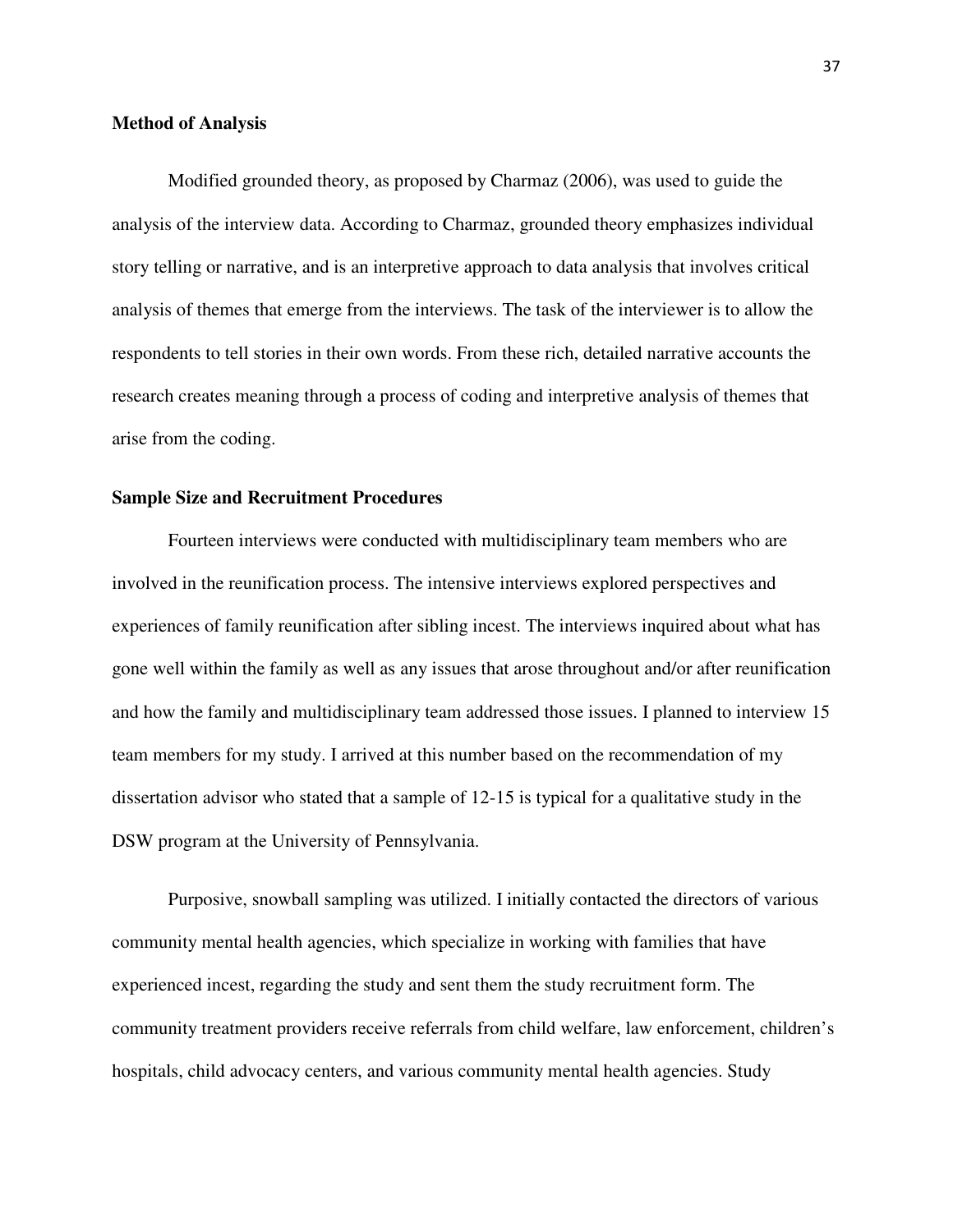recruitment forms were disseminated by program directors to multidisciplinary team members. The study recruitment form contained the following information: my doctoral student status, purpose of the study, confidentiality of the study, estimated length of the interview, potential locations of the interview, and compensation information.

All agencies that I contacted expressed interest in the study. However, many of the staff expressed high work demands and difficulty with finding time to be interviewed. I continued to reach out to additional agencies that were involved in family reunification and passed along the study recruitment form. I diligently attempted to make contact with potential research participants via phone and email. Once potential study participants contacted me and expressed interest in participating in the study, a date and time was set for the interview. As I began to conduct interviews, I continued to receive study participants based on word-of-mouth referrals from others who knew about the study. I scheduled interviews with all study participants who expressed interest and met inclusion and exclusion criteria within my recruitment time frame. At that time I had fourteen study participants. As time passed, I received phone calls and emails from other team members who heard about my study and were interested in participating. However, due to dissertation time constraints, I was unable to interview additional people. Initially, I struggled to find participants with the time to take part in the study and by the end of the study I had more interested parties than were needed. It was evident as the interviews were conducted, that study participants were excited to know someone was examining reunification issues and they had a place to express their thoughts and concerns.

Upon initial contact with the potential study volunteer, I reviewed the research subject information sheet along with the inclusion and exclusion criteria. A date, time, and location were arranged for the interview with those who met inclusion and exclusion criteria and verbally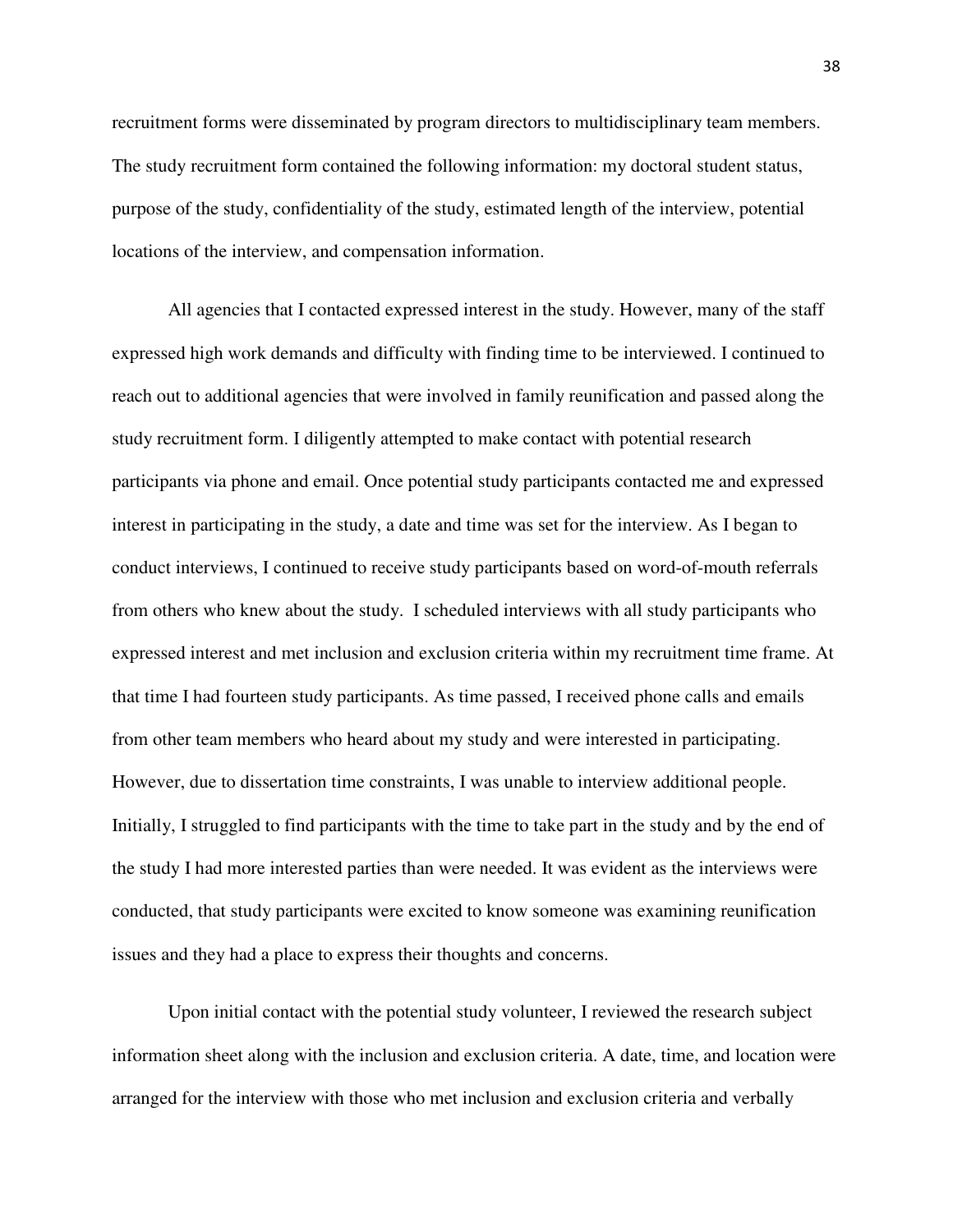consented to participate in the study. At the interview, the participant again reviewed the research subject information sheet prior to beginning the interview.

Inclusion criteria include the following:

- Multidisciplinary team members who are involved in the reunification process
- Multidisciplinary team members who are available to participate in an intensive interview
- Multidisciplinary team members who speak English

#### Exclusion criteria include the following:

• Current colleagues of interviewer

To reduce attrition rate, study participants received a reminder call or email prior to the interview. As a token of appreciation, study participants received a ten dollar Starbucks or CVS gift card at the completion of the interview.

## **Setting**

In person interviews were conducted in either my office or in a private room at the community mental health agency where the interviewee worked. Phone interviews were conducted in my office. The location ensured privacy and minimized the opportunity for distraction and disruption during the interview.

### **Analysis**

I analyzed the following sources of data: verbatim transcript of the interview, and the researcher's notes from each interview. I used open, axial, and selective coding throughout the analysis (Corbin & Strauss, 2008). Open coding is line-by-line coding used initially to develop a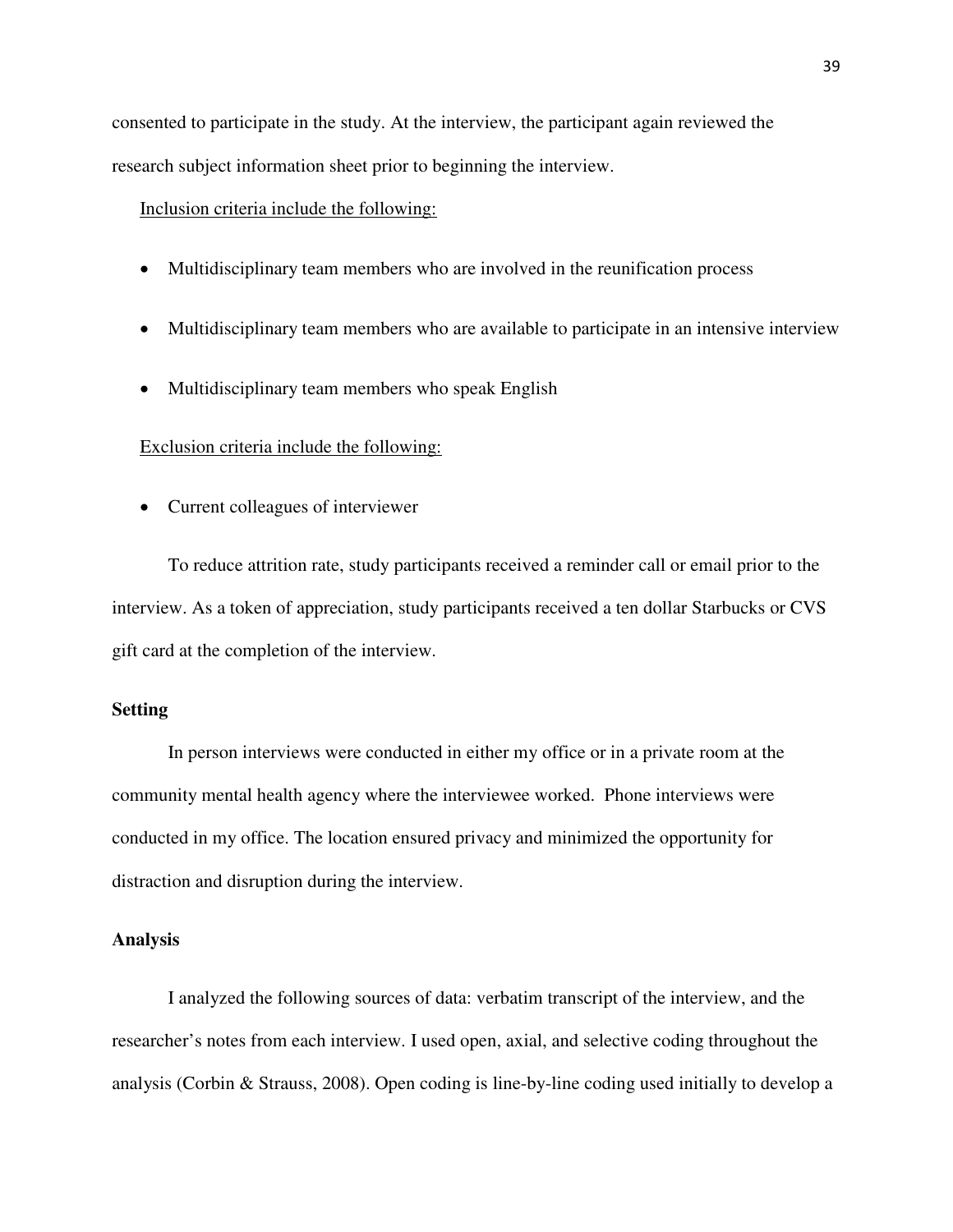list of codes. As codes are added, merged, and/or deleted, provisional categories and subcategories emerge from the interview transcripts. Axial coding included a comparative analysis of differences within categories and between categories. Selective coding included further examination and enhancement of concepts and themes to develop a framework for understanding the thematic process contained in the data. I used memo-writing throughout the analysis to help clarify and create categories, subcategories and themes (Charmaz, 2006).

I coded the initial eight interviews line by line and then coded the rest of the interviews sentence by sentence. Charmaz (2006) stated that line by line coding should be used for initial interviews then larger pieces of data can be coded. After all interviews were initially coded, I began to create provisional categories based on similar codes. Once initial categories were established, I went through each category to see if they could be further collapsed. Some categories were merged based on similar themes. I used axial coding to further analyze the dataset. Subcategories were developed within certain initial categories that illustrated categorical differences. Some subcategories became provisional categories as a result of having numerous similar codes within them. As I developed a list of codes to be discarded, I made sure there were not any additional codes that could be grouped together. Finally, I identified seven major categories along with several subcategories.

### **Context of Interviews**

The interviews were conducted in person or via phone. The in person interviews were conducted in an office at the study participant's place of employment or the researcher's office. The setting was private and free from distraction. The study participants appeared comfortable and were forthcoming with their thoughts and feelings about family reunification. I conducted all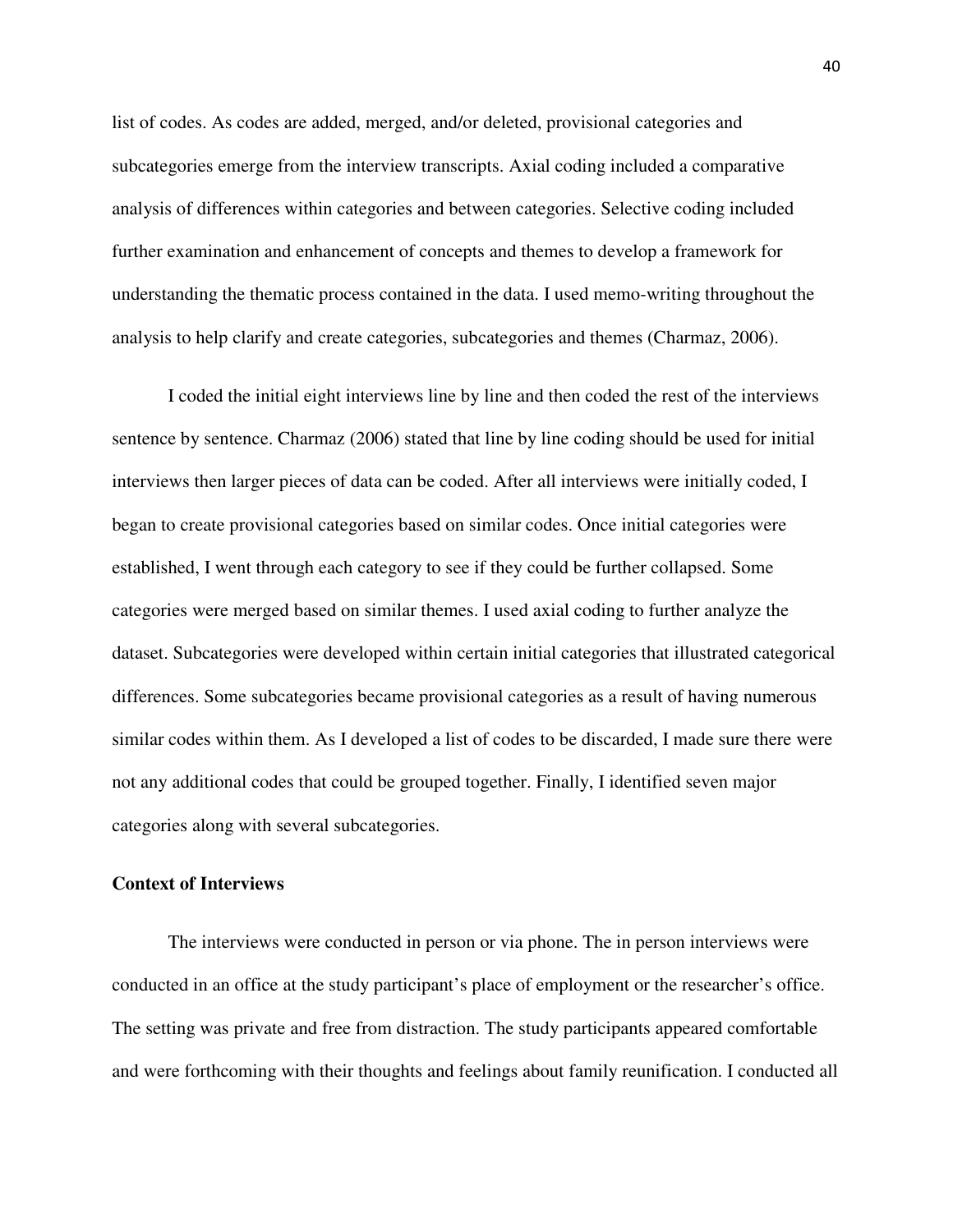phone interviews in the privacy of my office. Two phone interviews were disrupted by someone knocking on the participant's office door or the participant receiving a phone call on another line. However, we were able to reengage in the interview after the short disruptions. Each interview lasted approximately 45 minutes. All interviews were recorded on a hand-held recording device that remained in my office in a locked drawer throughout the course of the study. I transcribed interviews directly from the recorder. Once interviews were transcribed, the interview was deleted from the hand held recorder. The transcripts will be destroyed by the interviewer at the termination of the study.

#### **Critique of my performance as interviewer**

I was able to stick to the interview guide and bring study participants back to the original question if they digressed. The structure of the interview allowed participants to have a clear understanding of the questions that were being asked and there was a logical flow to the questions. There were times that a study participant asked for clarification of a question, which caused me to realize that some questions may be worded too broadly.

At the beginning of the first few interviews I told the participants that I also worked in the field. I initially brought myself into the introduction of the interview guide because I thought it helped explain my interest in family reunification after sibling sexual abuse and the reason for my study. However, in thinking about it later, I realized my disclosure regarding my role may have impacted their responses to my questions. After those initial interviews I no longer disclosed information to the participants regarding my professional role in family reunification.

My clinical experience allowed me to sit with the silence in between questions in case the study participants had more to add. I think it was easy to stay in my interviewer role and not slide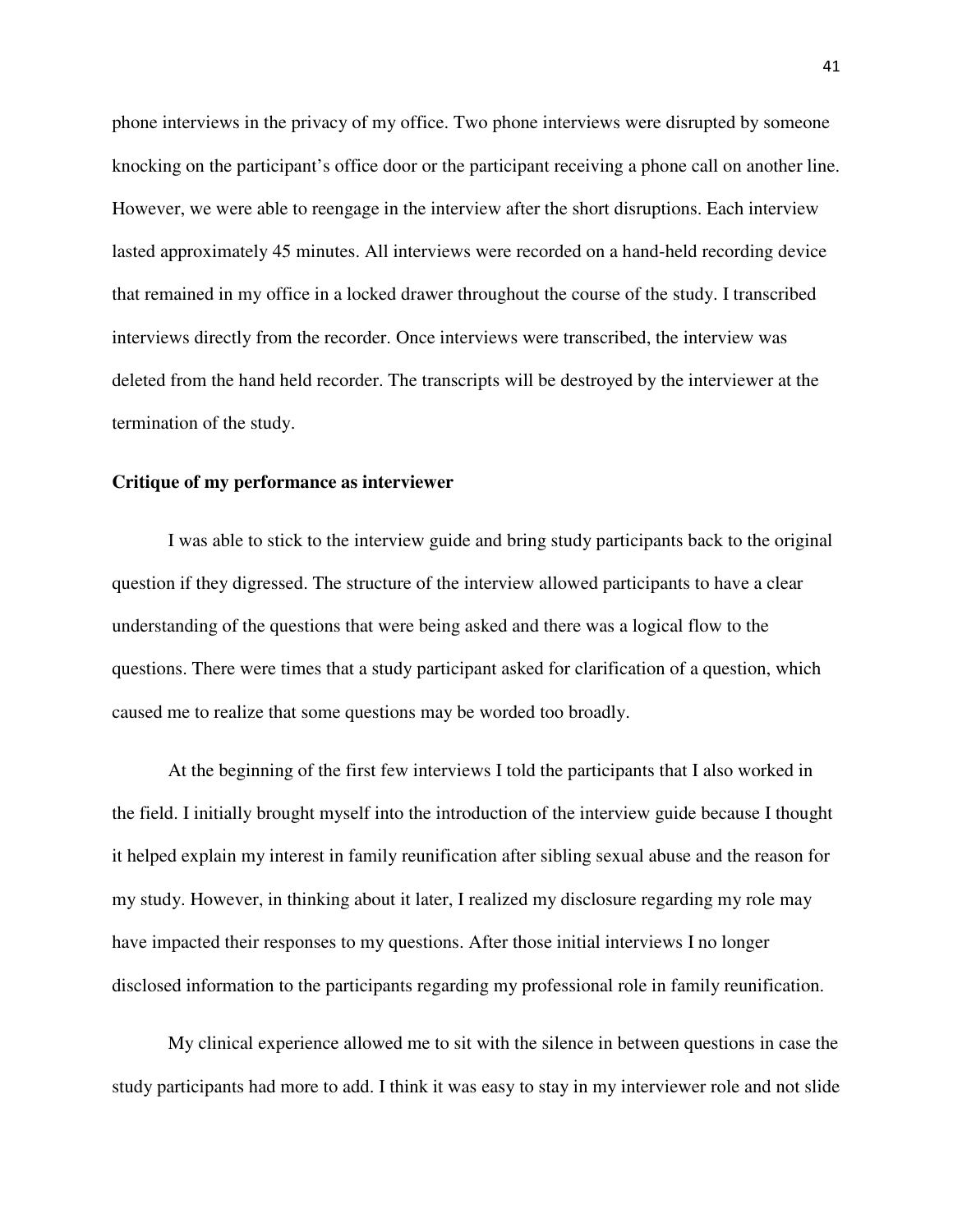into my therapeutic role because I was interviewing mental health professionals as opposed to clients. Due to mental health professionals talking about child sexual abuse as part of their job allowed for open, honest conversation without the emotional distress that may be present if I were interviewing clients.

Although most interviews contained an ongoing narrative, there were a couple of interviews that elicited short answers. In those instances I could have probed a bit more in order to encourage the participants to further share their experiences. Interestingly, the interviews that elicited the least amount of narrative were conducted with clinicians who are new to reunification work. Their lack of experience may have impacted their ability to comprehensively answer specific questions regarding the reunification process.

I did recognize that I was more engaged in the interviews that reflected some of my own clinical beliefs about working with families where sibling incest occurs. Memo writing helped me to identify and think about times that this occurred and the implications of this. As a result of reflecting on this issue, I was mindful of this in subsequent interviews.

#### **Protection of Human Subjects**

I obtained IRB approval prior to beginning the study. I took numerous steps to ensure study participant confidentiality and anonymity. Signed consent forms were not utilized in order to protect study participant privacy. Personal identification information was not used in the study. Any potentially identifying participant information that came up in the course of the interview, such as place of employment, was omitted from the transcripts. Interviews were assigned a number to ensure anonymity. Interviews were recorded on an audio recorder that was password protected and stored in a locked desk in the researcher's locked office. Paper records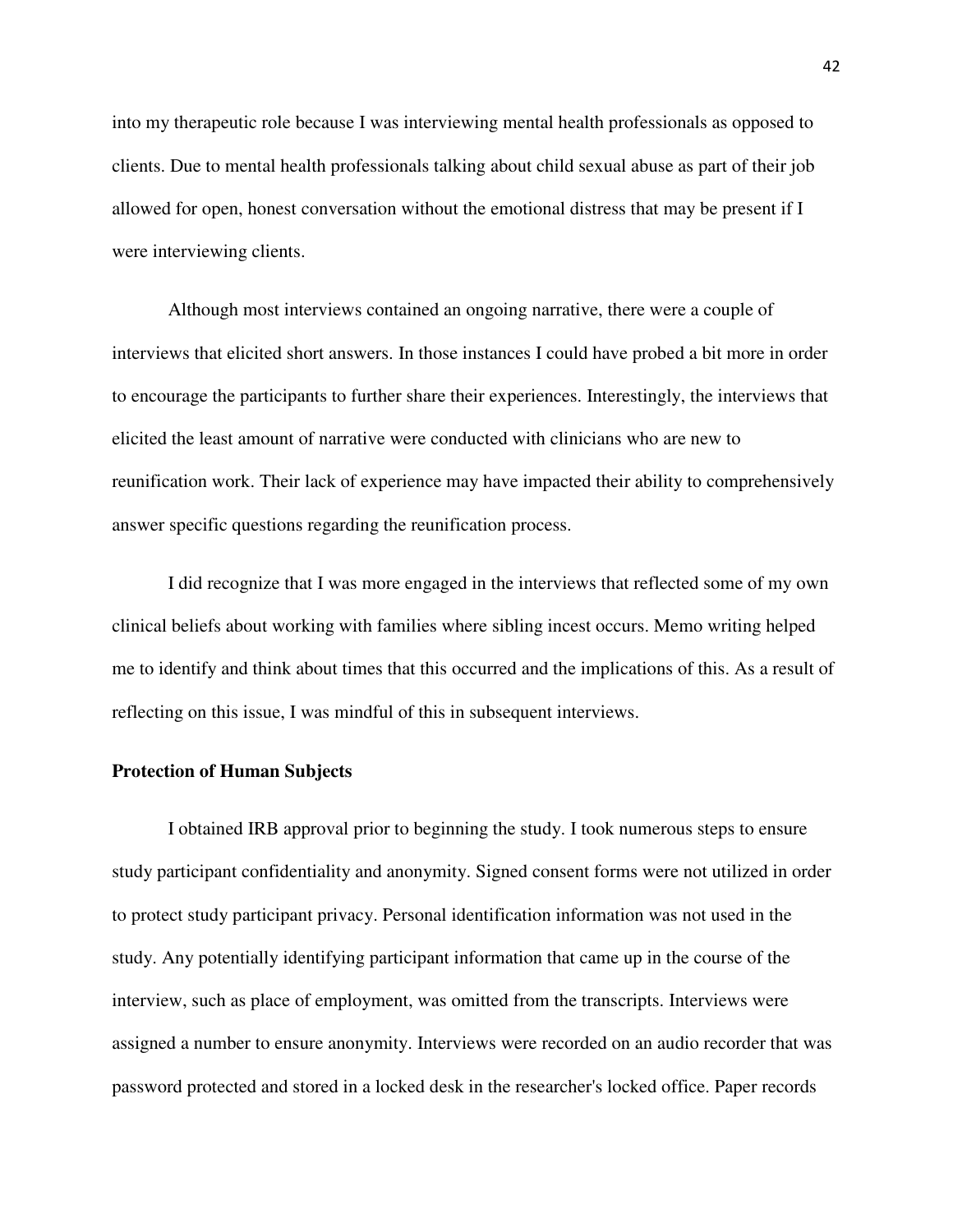were stored in the locked desk and all files stored on the researcher's computer were password protected. Each written transcript was assigned a numerical code to ensure confidentiality.

### **Participant Profiles**

Study participants included four male and ten female clinicians who work with children and adolescents who have experienced sibling incest either as a victim or offender, or in some cases both. Twelve clinicians worked in agency-based settings and two worked in private practice settings. Out of the fourteen clinicians, seven worked with the offending child and eight worked with the victim child. Out of the twelve clinicians that worked in agency settings, four worked in outpatient offender programs, five worked in outpatient victim programs, and three worked in a residential offender program. Both private practice clinicians worked primarily with victims. Two study participants held Doctoral Degrees in Psychology and twelve study participants held Masters Degrees in social work, psychology, or counseling. The length of time in the field of child sexual abuse varied from two years to twenty-six years. The study participants were appropriate for the study and provided varied experiences as a result of differences in educational backgrounds, clinical training backgrounds, clinical settings, and length of time in the field. Although these factors were not specifically asked about in the interviews, this information came up throughout the course of interviews. Additionally, as a result of varied educational and clinical backgrounds, therapeutic approaches and beliefs differed.

 The characteristics that made study participants appropriate informants were their firsthand clinical experience with sibling incest and its impact on their clients. The interviewees had professional experience to draw from and provided a front line perspective regarding issues that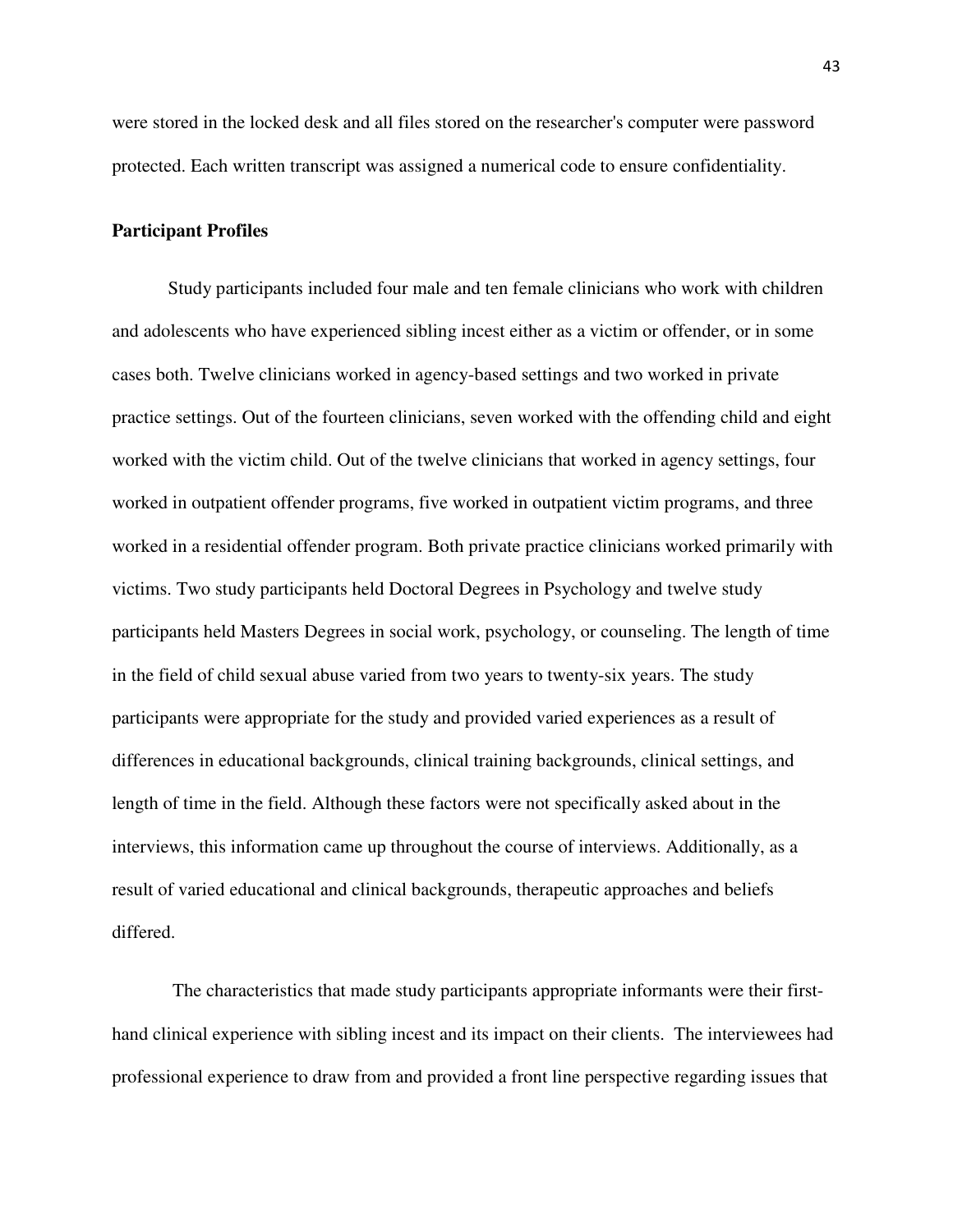arise throughout the reunification process and supports that may benefit families who have reunified following sibling incest.

#### **Reflexivity Statement**

In addition to the clinical bias that was evident in some interviewees, I became aware of my own clinical bias throughout the interviewing process. I realized that I am part of the "us and them" mentality. I am guilty of focusing primarily on the victim's needs and neglecting the offending child's needs. Although this has changed as my clinical expertise has grown, there is still a belief inside of me that the victim's feelings trump the offender's feelings. I realize as a result of the interviews that this is a common and widely held belief based on which "side" you are on. This clinical issue raises questions around the impact of clinicians' bias on treatment.

Study participants educated me and helped challenge my own thinking and biases regarding family reunification after sibling incest. I found myself bringing some of their suggestions into my own work. I felt a sense of refreshment and excitement in my work. This was an unexpected result of my research study. I did not previously consider the ways my clinical work may be enhanced by the clinical perspectives of the study participants. I welcomed this into my work because I realized that my belief in my own clinical expertise sometimes causes me to disregard what other good work is being done in the field. This was a reminder of the power of peer collaboration. This was even more evident as study participants voiced concerns with the reunification process that mirrored my own. Beginning these conversations is an opportunity for clinical growth and support which can lead to more effective and comprehensive services for families who reunify after sibling incest.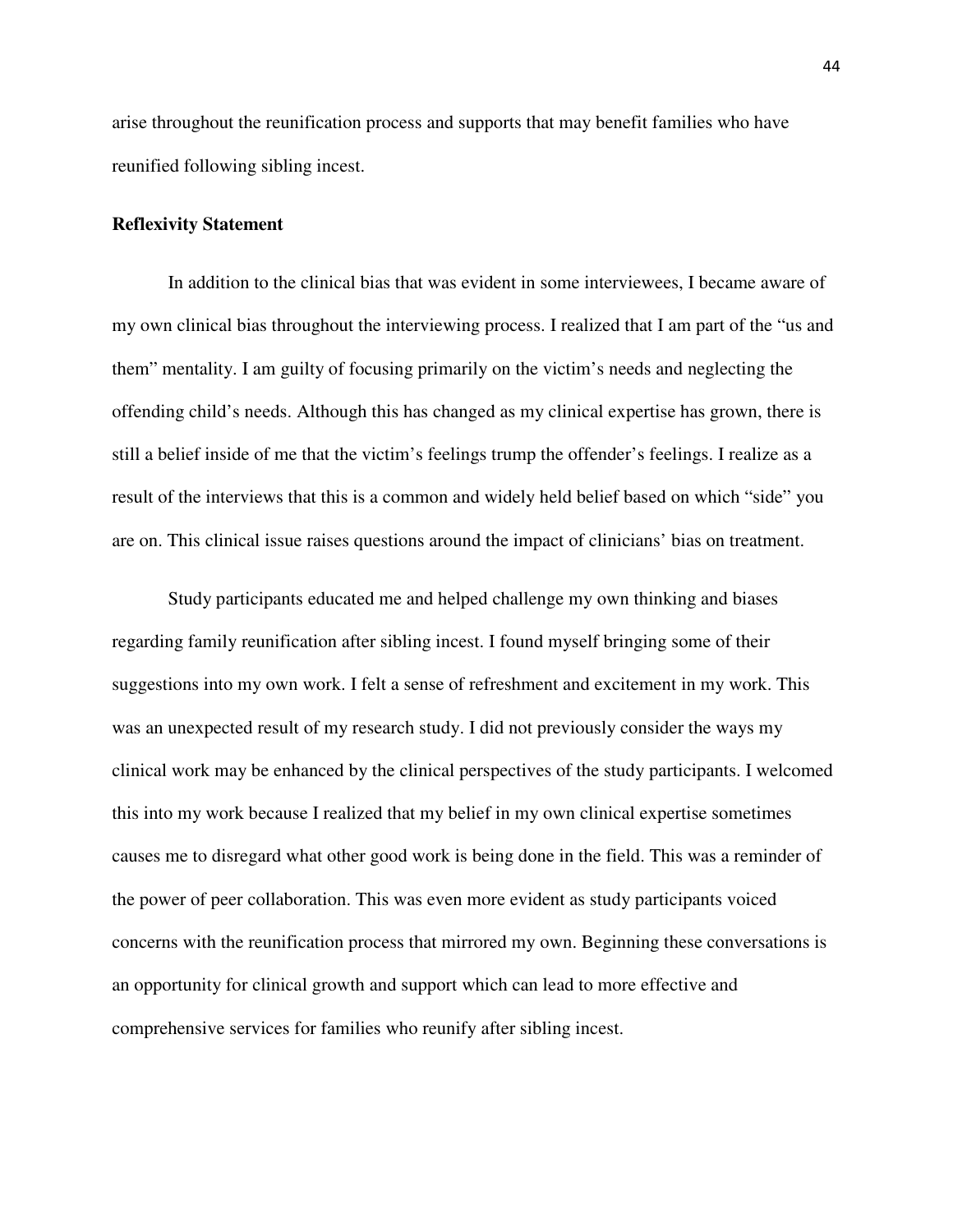### **Chapter IV: Findings**

#### **Thematic Analysis**

Through coding and analysis of fourteen interviews, seven themes emerged. These themes included: role of therapist, process of reunification, challenges of multidisciplinary team member collaboration, challenges of ensuring family safety, challenges of determining family readiness, clinical concerns, and lack of a road map. Within some provisional categories subcategories were developed. The categories and subcategories were reflective of the nuanced responses of the study participants to questions regarding family reunification after sibling sexual abuse.

#### *Who's the Client and What's My Role?*

Family reunification after sibling incest is fraught with difficulties due to team members having to continually assess and address the needs of the family system. This ongoing dynamic challenges team members to determine their role and responsibility, not only to their individual client, but also to their client's family. An additional element present in working with families, who have experienced incest, is a clear differentiation between victim treatment and offender treatment. Due to this dichotomy, team members often have strong personal and professional beliefs about victims and perpetrators of incest. This emotional and value laden aspect of working with incestuous families impacts clinical perceptions, team collaboration, and the therapeutic process.

When asked about their role in the reunification process, all study participants directly referenced or eluded to their allegiance to their individual client. Although most respondents also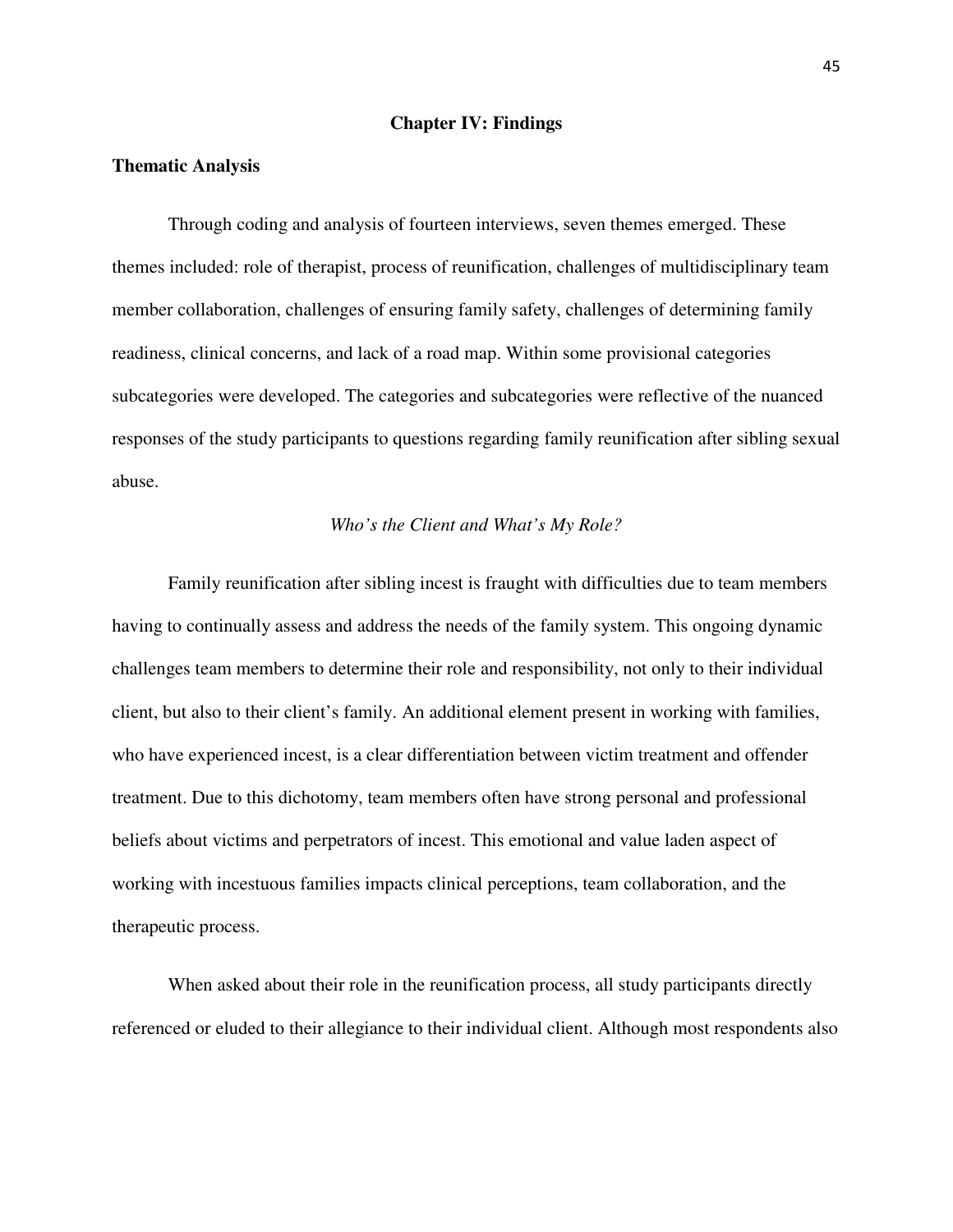discussed the importance of the family system, it was often clear based on their statements that their primary concern was for their client. This theme is illustrated below.

*The overall goal is the health of my client, for the child I'm seeing.* 

*I always take the client as my primary client, his needs are most important.* 

*My goal is to make sure my client is ready.* 

*I am the victim therapist so everything I do comes from the victim's perspective.* 

When asked about meeting the needs of the family system, respondents spoke about the difficulty in doing this. Although most respondents stated that the incorporation of the family system is critical in successful reunification, they shared their struggles with meeting this need. The following quotes highlight this difficulty.

*Whenever I start working with a family I share with them, I am your child's therapist but you are not alone in this process.* 

*I really hope for healing, mainly for my client, but also for the family.* 

*My role is to help the victim, make sure that the victim's voice is heard, that the victim has a safe person to continue to help them, carry them through the process, it also is to help the family system support the victim as well.* 

*I kind of encourage families to remember that they need to look at what the victim needs.*

Some respondents discussed the role conflict they experience when they attempt to meet

the needs of the family unit. This ongoing issue is evident in the excerpts below.

*I have to first be aware of my bias towards my client and really wanting what's in their best interest but then at the same time really being aware of the multiple parties.*

*I think that each therapist, we all advocate for our own client and see things from our own client's point of view so I think sometimes there is tension between the therapists around what their client needs.*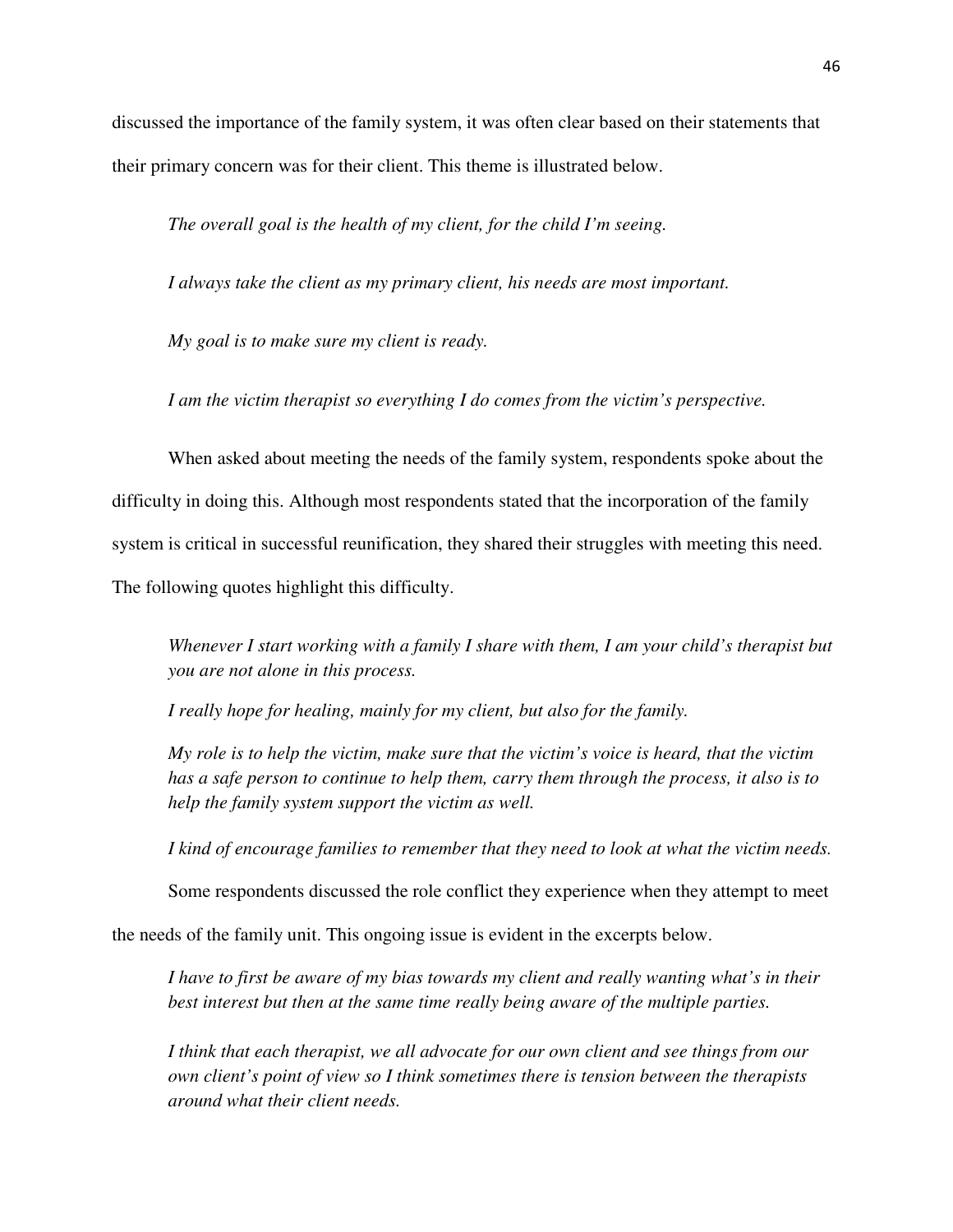The multiple aspects of this theme illustrate the complexity of the therapeutic role and the ongoing challenges clinicians face. Issues regarding clinical responsibility to the individual and the family were present in all interviews. Many respondents referred back to this difficulty when responding to other questions regarding the reunification process. This illustrates that this issue is present in all aspects of the reunification process and the way it is handled directly impacts the clinician, the identified client, the client's family, and other multidisciplinary team members involved in the process.

### *Navigating the Reunification Process*

When asked what the reunification process looks like, what the goals of reunification are, and what their experiences have been with family reunification after sibling incest, respondents discussed many factors that impact family reunification such as how it is defined, determining when it is appropriate, and their approach and beliefs about it. Within this theme, two subcategories became salient: the importance of clarification and varying definitions of reunification. Clarification is a term used in sex offender treatment to describe a process where the offender admits to the victim and pertinent family members to sexually abusing the victim, accurately describes the sexual abuse, takes responsibility for it, apologizes for it, and demonstrates empathy for the victim. Additionally, the victim has the opportunity to ask the offender questions about the sexual abuse and express his/her thoughts and feelings about it. This process often begins with letter writing that is monitored by the victim therapist and the offender therapist and may lead to face to face sessions, when appropriate. Clarification is facilitated and monitored by a therapist (Schwartz, 2011).

# *The Necessity of Clarification*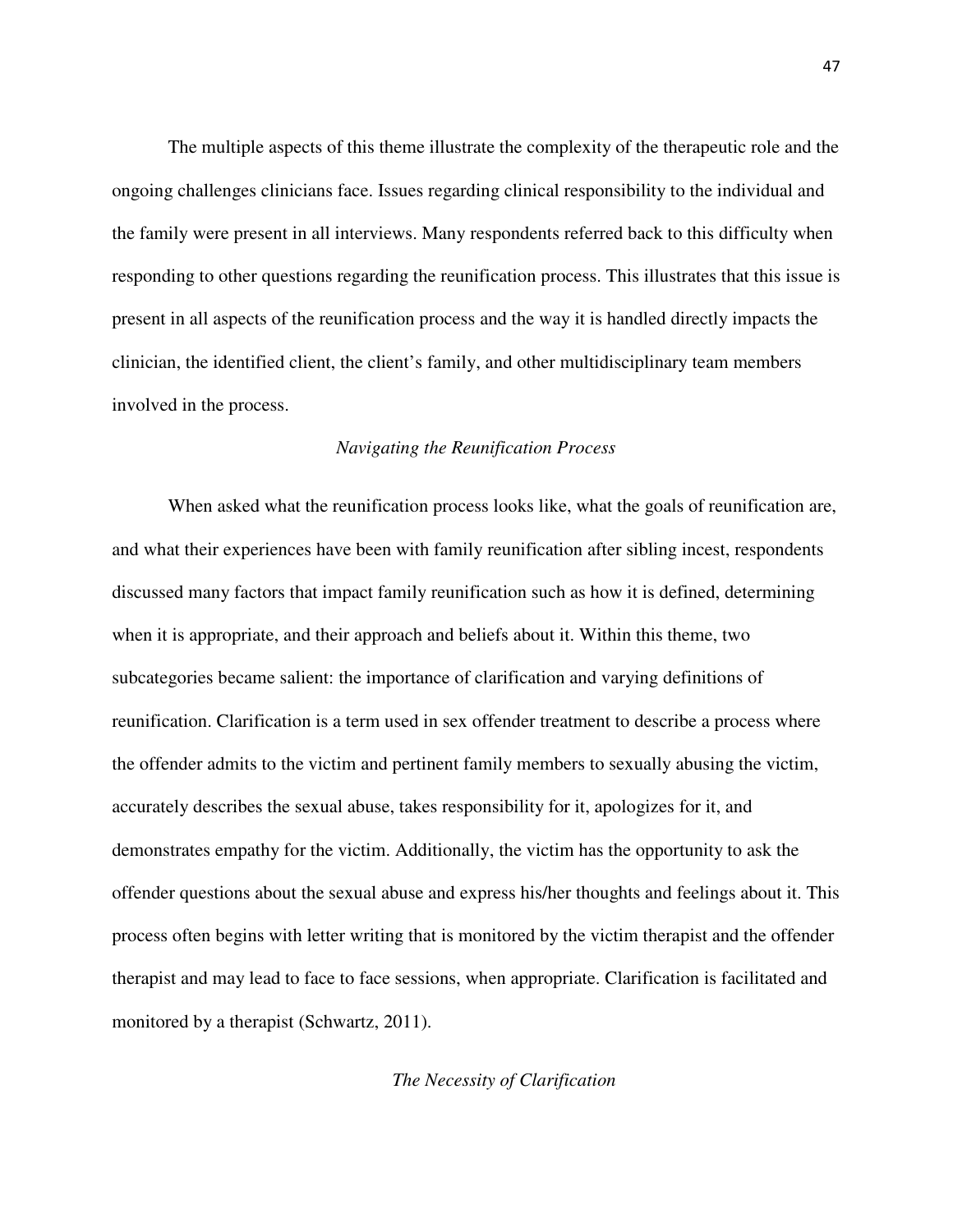All study participants referenced the critical importance and therapeutic power of clarification. Various components of clarification were emphasized as is reflected in the

### following quotes.

*I think there also needs to be a process of clarification before reunification can happen as well, and that is a process, that is not an event, it includes many different layers from individual to family and the correspondence obviously starts out in the way that is going to be least, or that will initiate the least amount of emotional distress on the victim, it might be by writing, I've had some that will actually occur by Skype, some that have been video recorded, there is a lot of different ways based off the victim's needs.* 

*So I always start with the clarification process first before we even get into actually doing reunification. And part of the clarification is to insure that all of that ownership is taken by the offender and also to look at restitution. And I firmly believe in doing restitution as part of the therapeutic process for offenders. They have to realize what they have to give up something or pay back for what they have taken away. And that's just part of the approach that I use. And so the kid, that's especially difficult because child and adolescents, they are not taught about restitution and about giving up something that means a great deal to them because they have taken away.* 

Safety was identified as an integral piece of clarification.

*In those family sessions through that clarification component that happen are really critical because it's a reinforcement of, you know, mom and dad are going to be sure that these rules are going to be adhered to so I can continue to maintain a sense of safety as well.* 

Some respondents stressed the importance of differentiating between apologizing and asking for forgiveness.

*So once we reach that, where all therapists agree that all core treatment themes have been addressed from the victim's perspective, the offender's perspective, and the parents' perspective there is usually a clarification letter that the adolescent has written basically taking full responsibility for the abuse, identifying the grieving strategies, and apologizing, that does not mean asking for forgiveness but apologizing. That usually comes to me at the victim therapist and I might say you know she's too young to understand this sentence, this whole issue over here needs to be rewritten so a five year old understands it . You know he keeps saying don't be scared of me, don't be scared of me but she was never scared of him because he was very nurturing and nice to her so that grooming piece needs to be better addressed. So they're working on that piece and*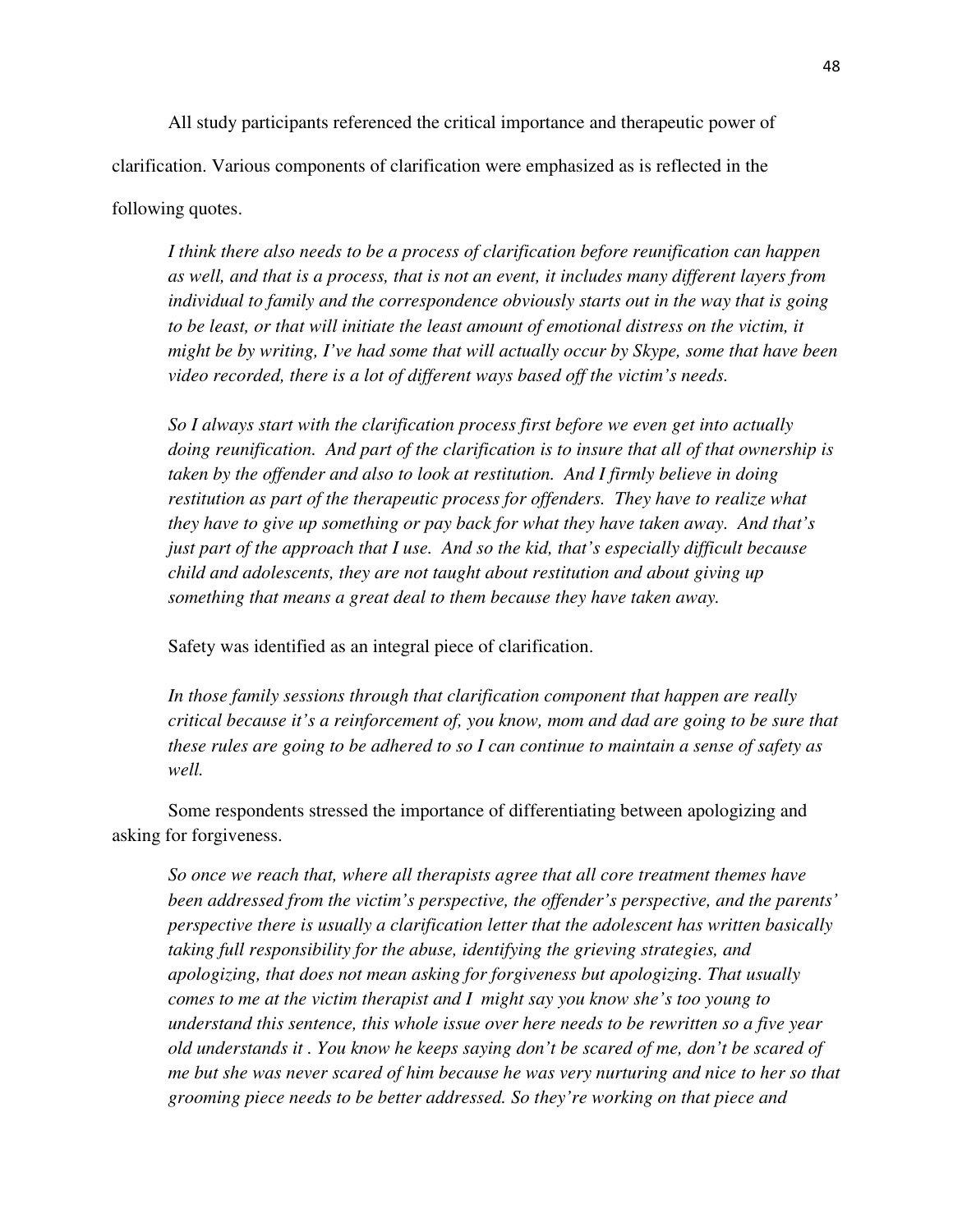*simultaneously I'm working with the victim on what do you want to say to your brother about what he did to you and what questions do you want to ask him? So with that piece of work I've got a letter with statements and questions and I give that to the offenders therapist and the offender's therapist makes sure that the adolescent, because they go over this, this is what your sister is saying, this is the impact and how do you feel and how are you going to respond and here are the questions that she has. Truly, 95% of the time the number one question is why did you do it to me? So anyways we go back and forth. I'm looking at the offender's clarification letter, the offender and their therapist are looking at my client's questions and when we feel like we have those two pieces together then we schedule our clarification, reparation sessions where the offender takes responsibility and offers up how he is going to repay her and the victim can ask questions.* 

*Another concern that often comes up is clarification at its onset of reunifying the family, you know, it's not about an apology and it puts kids who have been victimized in a very difficult position when a sibling looks at them and says "I'm sorry," because the natural response would be "I forgive you" and so that's something that we address and we are preparing for those sessions that forgiveness is something they can or don't have to give if they aren't ready to do that and you know I've had a kid who I did clarification with two weeks ago and the initial face to face he said he was sorry and she just looked at me and smiled and that processing afterward, she said I wanted to say it was okay but it wasn't so I chose to say nothing, and that's a sign of a very empowered victim, and that's the ultimate goal, is for the victim to feel very empowered through the process.* 

 Although respondents focused on various aspects of clarification, the agreement on the importance of clarification was obvious. Respondents discussed clarification as a precursor to reunification and a tool to assess family readiness for reunification. Additionally, respondents shared multiple reasons that clarification is an essential component of the reunification process. Respondents' responses captured the complexity of the clarification process and the implications for family reunification.

## *Defining Reunification*

Study participants discussed the reunification process in various ways based on clinical setting, clinical role, and clinical training. The differences amongst respondents demonstrated the multiple approaches and understanding of family reunification after sibling incest. The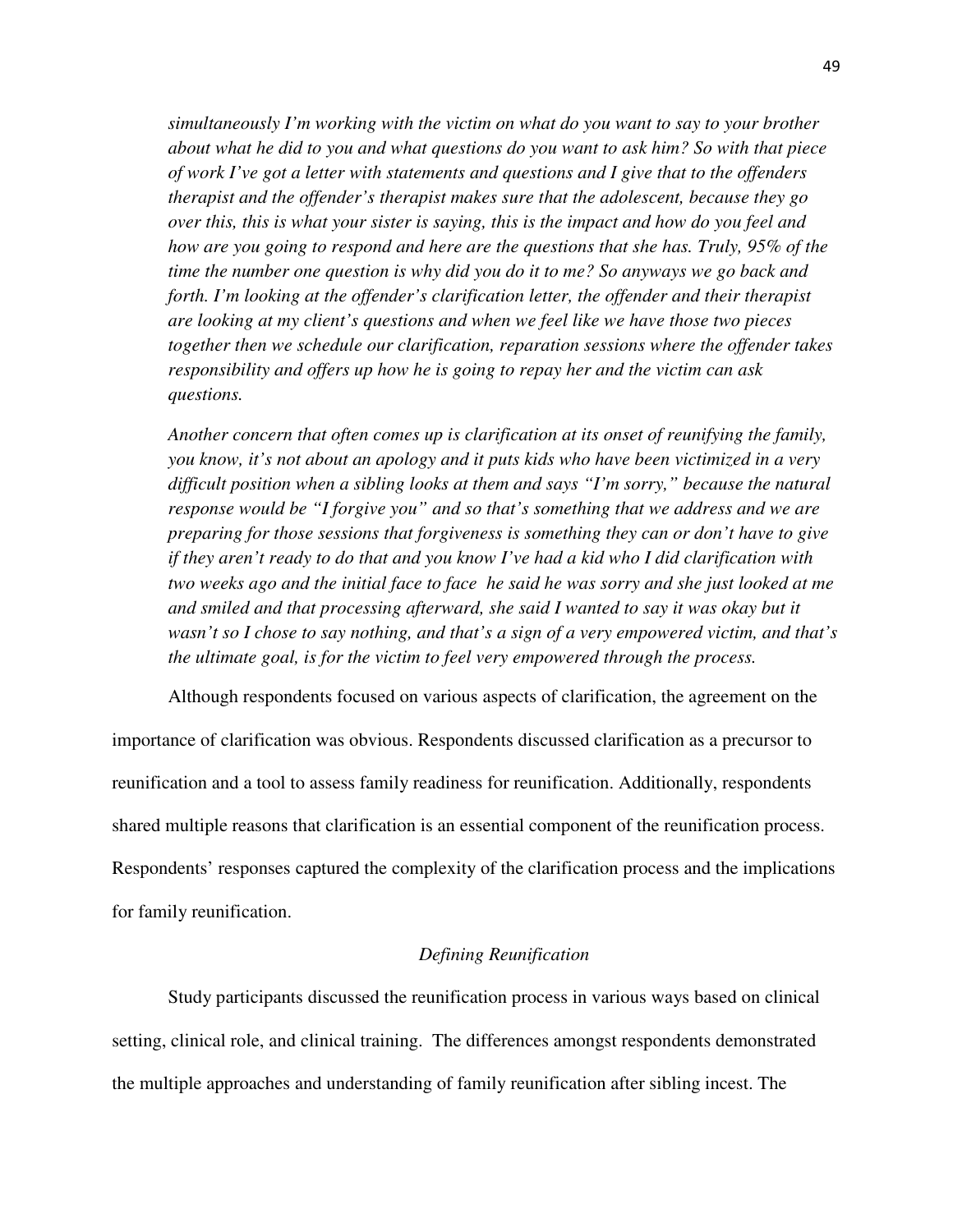respondents spoke of the difficulty in defining family reunification due to the uniqueness of each case. These differing views and definitions of reunification are reflected in the following comments.

Some respondents defined reunification as emotional healing and reestablishing relationships.

*You know over the years I've often thought that we should call it re-engagement rather than reunification because often the goal isn't for the family to live together, because that's often not feasible and not even really appropriate or healthy, but to me the goal is recovery, is healing, it's emotional healing, and repairing to redefine the relationships in a way that feels comfortable and safe.* 

*It depends on the family system, it depends on whether or not when you say reunification, are we talking about just living together or are we talking about just having contact with each other, because you know a lot of the kids that I work with here, you know are estranged to some of their family members where they haven't had contact with them so we have to first define what reunification means, is it actually, like I said, living under the same roof or is it just establishing a relationship with someone that they haven't spoken to in quite some time.* 

*I think another issue is also getting on the same page about what reunification looks like and about what healing from this experience looks like. It's not about punishing and it's not about forgetting and moving on, it's about you know talking really openly about this and using it as an opportunity to have some really open communication about what's going on in this family.* 

Respondents shared logistical variations in defining reunification.

*We see how the community visits go, we rework safety plans if needed, we put more supports in place if needed then we talk about an in home visit, maybe he comes over for dinner. Then we talk about overnight visits, weekend visits and then ultimately to moving back in.* 

*…Contact can start with letters being written to one another expressing the acknowledgment of how difficult the situation is. We can start with supervised visits or giving joint therapeutic sessions with the victim, the victim's therapist, the family members, myself and the offender. And we take it little by little by little.* 

Some respondents shared that reunification may only be clarification.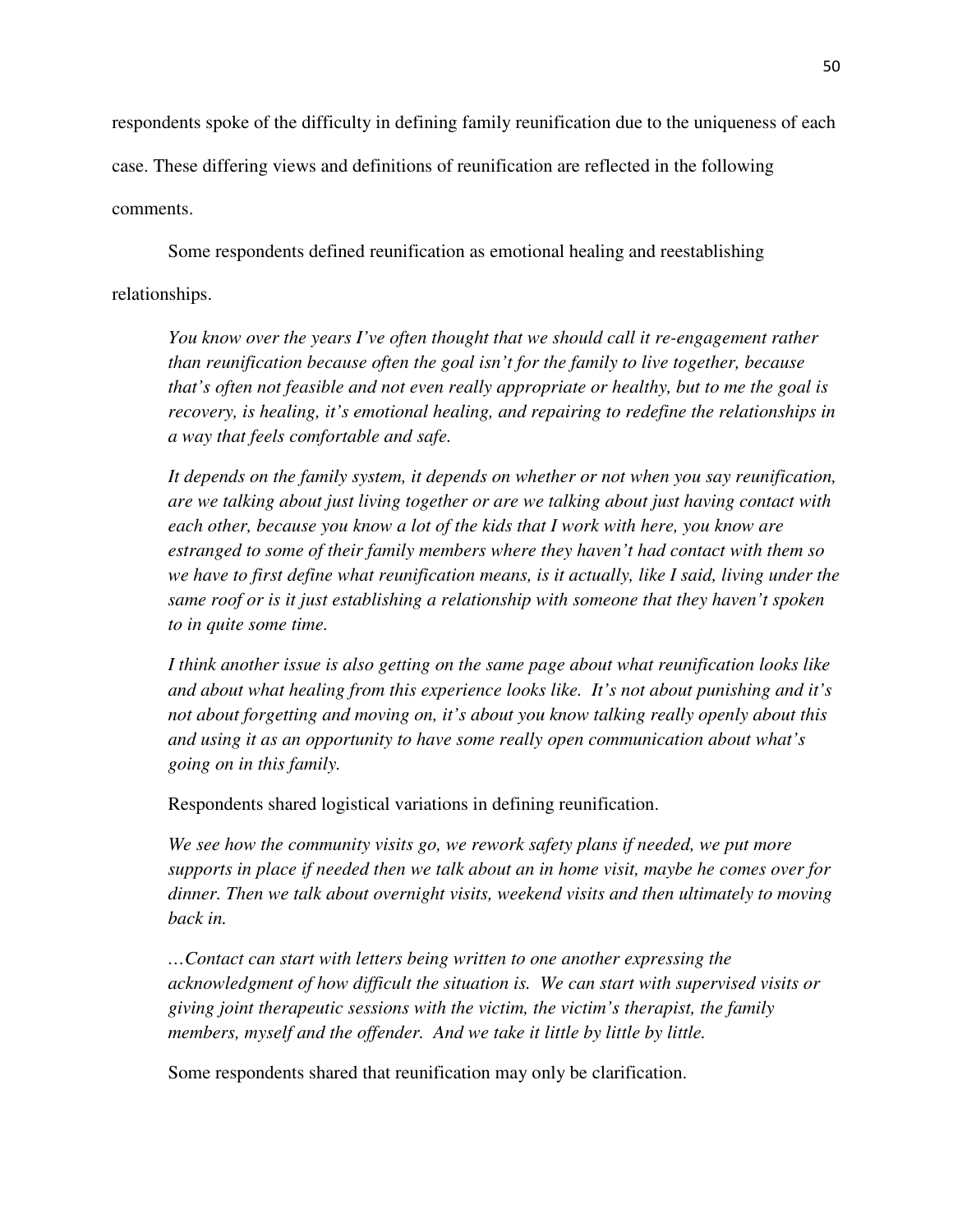*It could start out as that kid going home and living at home you know until he is 18 or reunification just may be clarification, doing that apology accepting, everyone accepting the trauma that everyone has encountered and then possibly either the kid living with another family member with visitation* 

*I also think there is quite a difference between this clarification, the clarification sessions and then actual reunification because you can start the process and know that kids never going to go home, not going to go home, not going to live at home, but you still want to do reunification and clarification because that can be successful without the kids going home which may encompass visits or that kid going to residential living and still getting the visits. So ultimately reunification can look different for different children and does not always mean ending up back home.* 

The above quotes demonstrate the multiple ways reunification can be examined and

defined. Respondents spoke of the intricacies of the reunification process that result in difficulties in developing a set standard of practice. The participants' responses exemplify the enormous challenges of family reunification after sibling incest.

### *Challenges of Team Work*

When asked about their experiences with family reunification after sibling incest, issues that arise throughout the reunification process, and recommendations to improve the reunification process, respondents spoke about the lack of communication and support amongst team members. Multiple concerns were raised in every interview regarding the fragmented child welfare system and the negative impact on practice. Specific issues arose including: professional collaboration, differing agendas, power of judicial system, and professional competency.

### *Professional Collaboration*

Respondents stated that collaboration between agencies involved in the reunification process was often problematic. Some respondents identified communication problems between the larger multidisciplinary team such as department of human services, the court system, and probation, while other identified lack of contact between individuals, specifically therapists, as a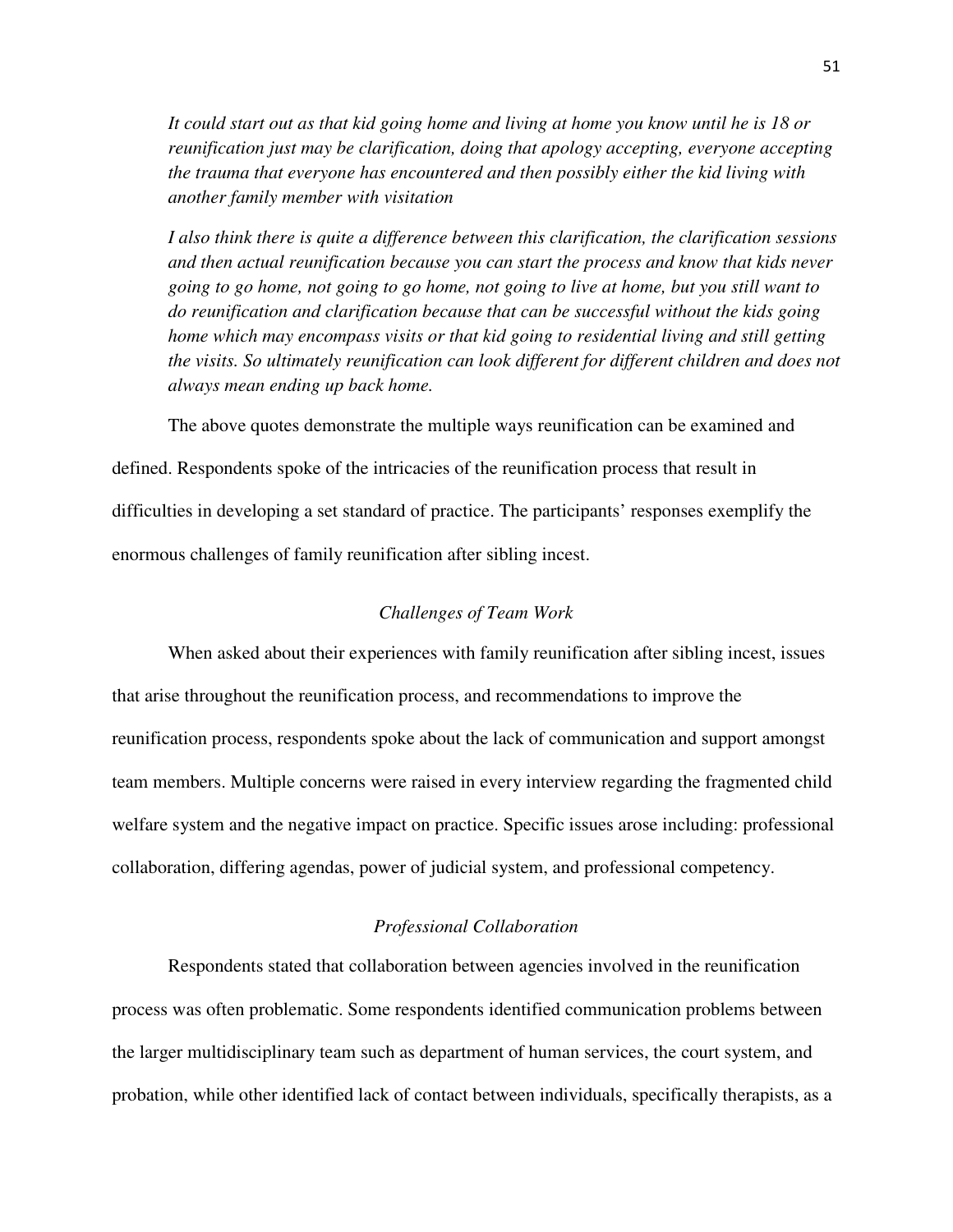primary concern. All respondents, victim therapists and offender therapists, referred to the lack

of communication between therapists as an issue that needs to be addressed. Communication

barriers amongst clinicians are demonstrated in the following quotes.

*We don't often know what treatment the other child has engaged in, we struggle sometimes with coordinating care, we attempt to work with the other agency which sometimes goes smoothly and sometimes does not.*

*I think it would be good if there was some type of way that the therapists of the victim were to communicate more regularly with the therapist of the offender and instead of doing it with phone calls where we have to go back and forth because we do enough of that as it is, it would be great if there was some type of reporting module that could happen so that it's structured.* 

*Really having some kind of contact with each agency because a lot of times it starts with one therapist going on the report of a parent, maybe knowing what the other therapist's name is, then calling the main receptionist and hopefully trying to find a way to that therapist, who might be a master's level person who's there all the time, it might be a practicum student, a doctoral student that's there part of the week, a fee for service person who's there once in a while.* 

*It's very hard usually to get any information. I don't find other therapists as cooperative as I would be or hope to be you know. So there's a big disconnection.* 

A respondent referred to turf wars that inhibit collaboration.

*It can be hard to find a good collaborative team I think among the offender's therapist and victim therapist, people can get very territorial.* 

Respondents shared multidisciplinary team collaboration issues.

*I actually lie to a lot of my workers and I'll say hey listen we have a meeting, I need you to be present because that's the only way I can get transportation for my clients, you know make up a meeting and say oh by the way, can I meet with the parent real quickly, so I'll do that, that's typically the only way I get most of my parents to come up here.* 

*More systematic, clear communication and facilitation between different parties would absolutely make this job easier.* 

Some respondents discussed treatment difficulties due to the victim and offender receiving therapy at different times.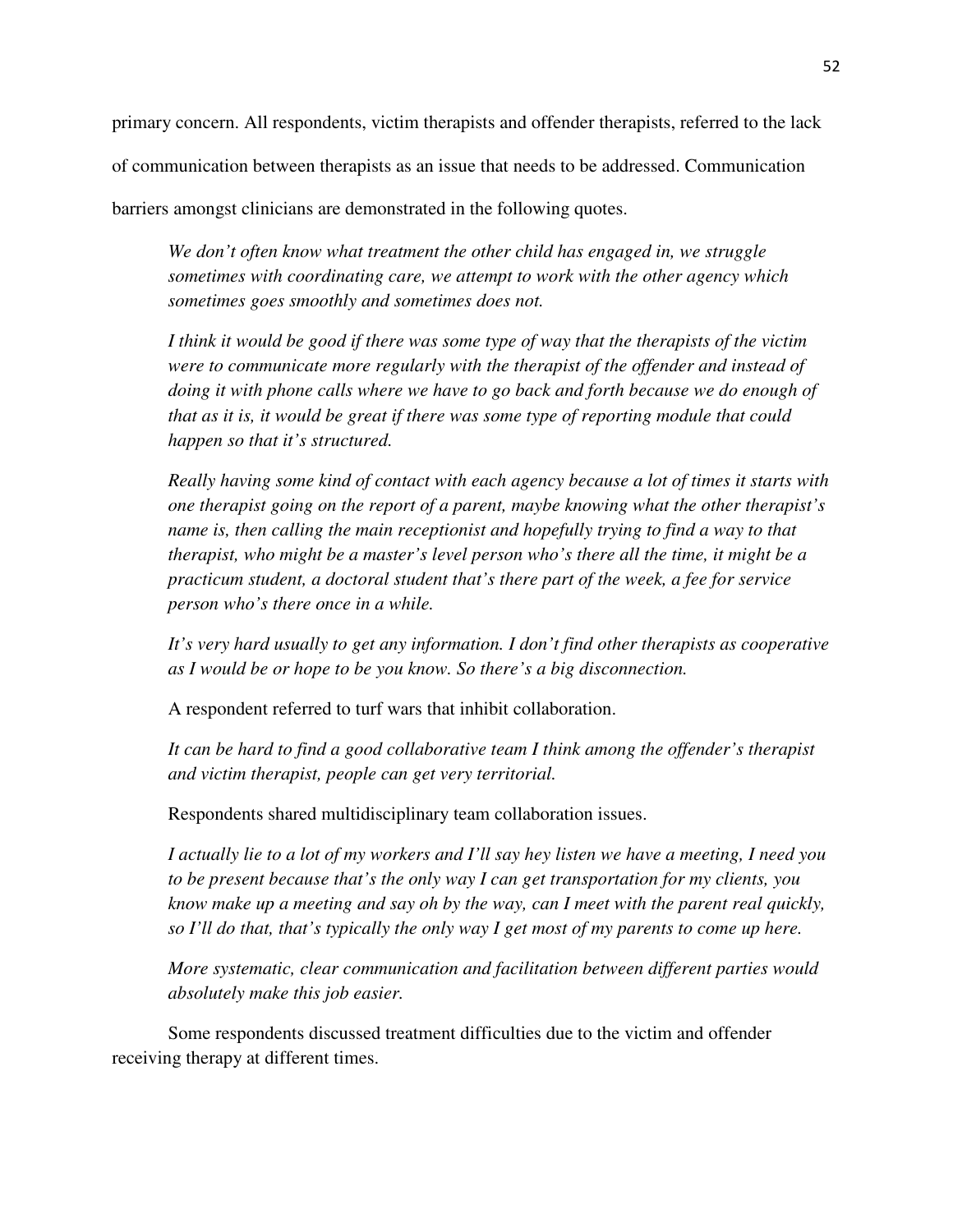*Just getting all parties involved. It's difficult because sometimes the victim had therapy three years ago by the time we see the kid and that agency is either shut down or the therapist is gone and they can't find the files and then we have the judge saying we're going to discharge this kid and we're saying we can't make that recommendation because we don't know if the victim's ready. We don't want to pull out and it all ends so then we have to play victim's therapist as well.* 

It's really nice when the victim is in therapy at the same time. That's beautiful but it *rarely works that way.* 

Respondents discussed the necessity of team communication.

*I think everything about this process needs to be shared and I think that's where the collaboration comes into play. I think that you have to reach out to the other providers in the area and talk about what worked for you and what hasn't worked for you and this is something that I'm struggling with and what are your thoughts about it? I don't think that this is a population that you should keep to yourself or that work that we do we should keep to our self because it is such a very difficult population and specialized population to work with.* 

*I think it's really important to have colleagues who are familiar with this work, who do this work, that you can really talk to about how it's going, what some of the frustrations are, you can brainstorm with around barriers or issues that come up, you know, not to be doing this in a vacuum.* 

Collaboration challenges were brought up by respondents throughout their interviews.

This illustrates a common and serious problem that impacts the comprehensiveness of service delivery. Respondents spoke about this issue at the micro and macro level and these were shared concerns amongst all study participants. Suggestions to resolve this issue included establishing systemic structure, shared agency policies, clinician buy in to the importance of collaboration, and a more streamlined process of communicating with one another.

# *Differing Agendas*

When asked about service delivery and issues that arise throughout the reunification process, respondents identified varied agency roles and goals as a contributing factor to lack of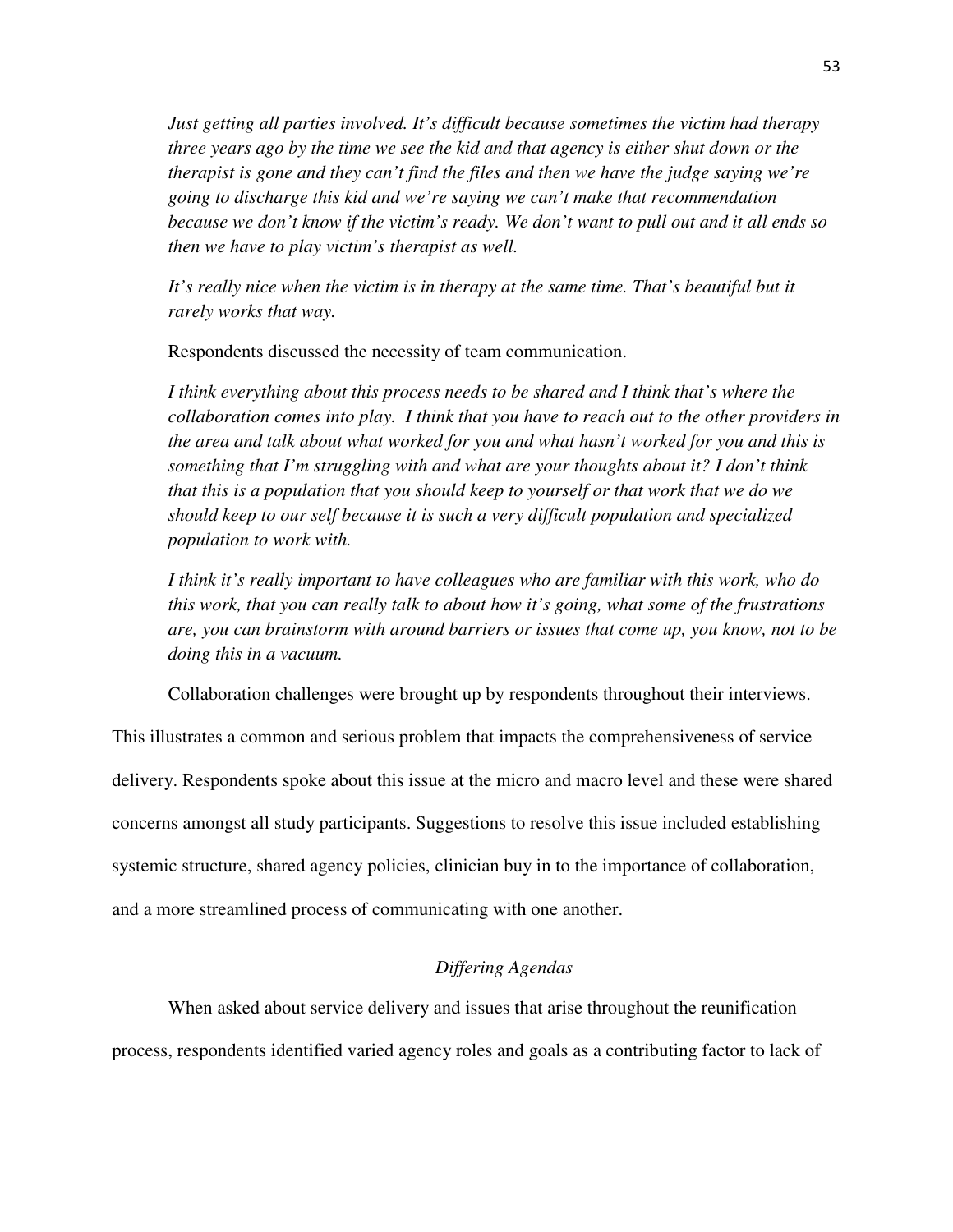team collaboration. Study participants shared their frustration with this issue due to the impact it has on the therapeutic process. The following statements from respondents illustrate this point.

*There are so many people involved including DHS, often times as the puppeteer in the middle, pulling the strings, you know, you go here, you go there, and not having the right educational background, the people who do this. A social worker is a social worker, a therapist is a therapist. Everybody has their role but when in the bureaucracy of it all somebody decides what to do next and then I don't think their qualified or they haven't spent time enough with this creature, like really in depth time to listen to them, really know, that bothers me.* 

*I think it's hard when DHS wants to put a number to it. Can we finish this case now? Can we do this? Can we do that? It's like you know, tell me how many times they have to come.* 

*I don't mean to take their qualifications away but sometimes I wonder why I am talking to you because this child has these needs and you are not meeting these needs. You're meeting your needs; you are just there to make sure everything is bureaucratic, checked off on a piece of paper so you don't have any responsibilities. So that means to me you are not the right person for the job.* 

The function and goals of the agencies involved in family reunification often contradict one another. This lack of a shared, trauma informed approach to family reunification provides families with mixed messages and ultimately does not provide families with consistent support throughout the reunification process. Additionally, these communication issues directly impact the information shared between team members. Respondents were in agreement regarding the need for a common agenda developed by multidisciplinary team members specially trained in family reunification and the particular issues that must be considered after sibling incest has occurred.

# *Power of the Judicial System*

When asked about issues that arise throughout the reunification process and recommendations to enhance the reunification process, respondents shared their lack of power in the court and probation process as a stressor. Respondents discussed various reasons for this lack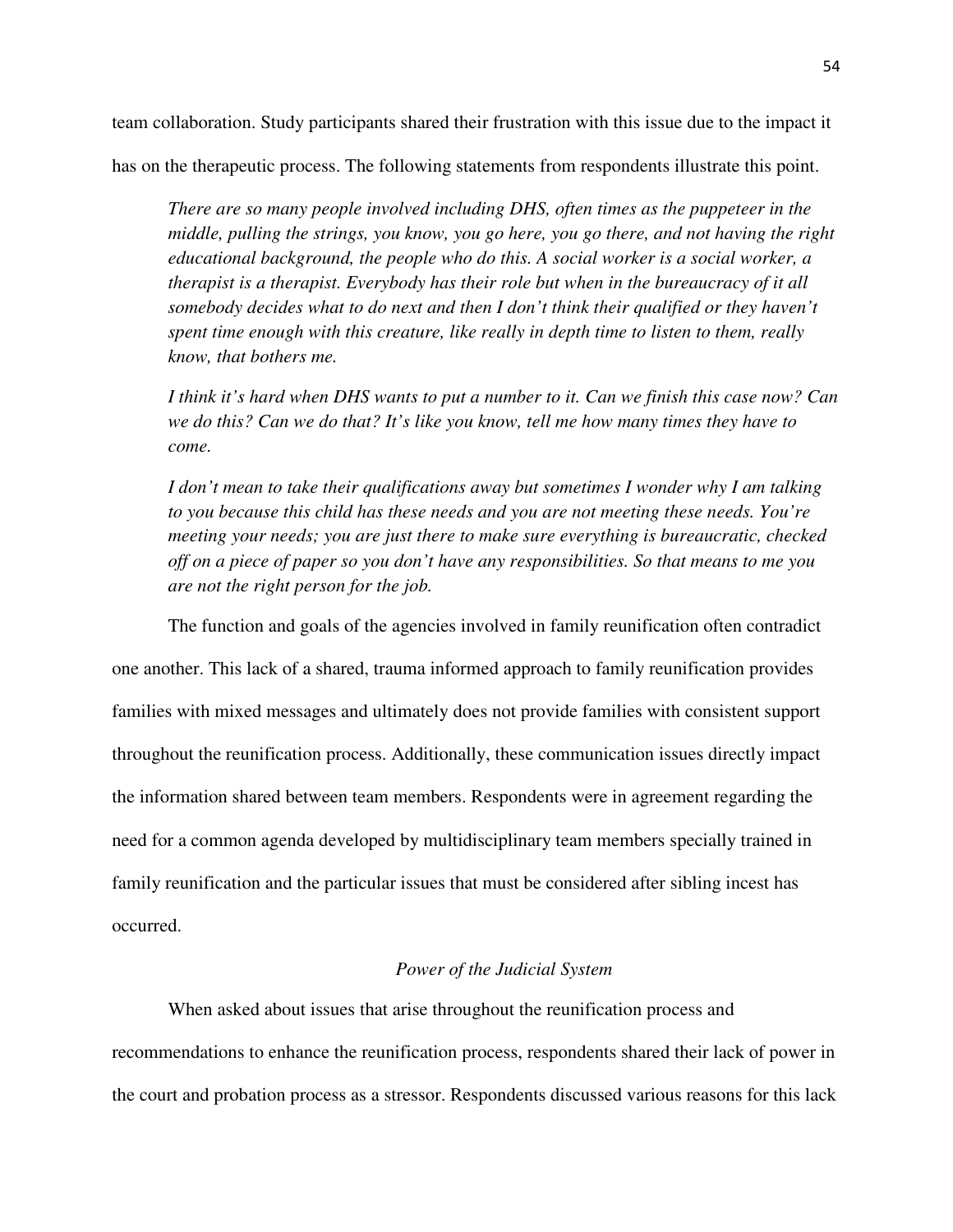of power such as the bureaucracy and politics involved in family reunification. Additionally,

funding issues often dictate decisions regarding treatment and family reunification. Illustrations

of judicial power are provided below.

*This field is very political and it's this constant back and forth between what is clinically recommended and what does the court want. So I worry that the court is going to cut things off before I get to finish.* 

*Recently I had an experience where the judge was really calling for reunification… Ultimately I recommended to the court that they needed to fully go through the reunification process. I needed time to ascertain the victim's readiness. She wasn't currently in treatment. I stated my concerns in regards to reducing risk but regardless the judge ended up recommending reunification from the bar of the court despite my concerns.* 

*The judicial system as well is a huge barrier because sometimes judges will just let kids off probation or they'll keep them on unnecessarily.* 

The consequences of judicial power as discussed by respondents included premature treatment termination and premature family reunification. These issues complicate treatment when therapists are attempting to maintain parental commitment to treatment and the reunification process while the family is being told by another entity that they can reunify. All the factors respondents mentioned represent the larger theme of the challenging and overwhelming goal of systemic team support.

# *Professional Competency*

In identifying reunification issues, respondents shared their concerns with the lack of adequate training of multidisciplinary team members. The issue of professional competency was viewed as a contributing factor to poor collaboration, differing agendas, and disjointed service delivery. Respondents shared the critical impact training has on treatment and the reunification process as demonstrated below.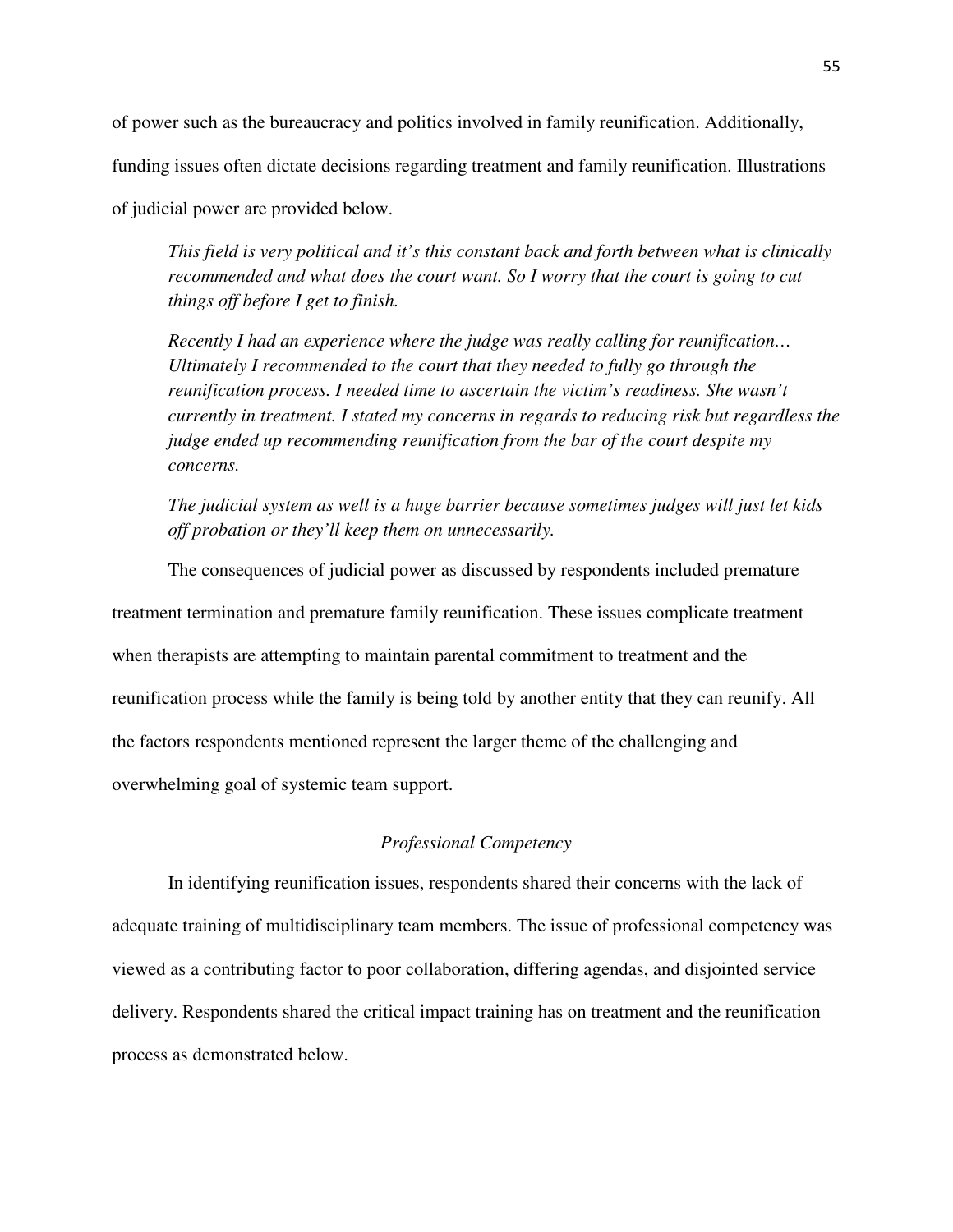*Well the main thing is qualified providers and I don't know if that's a nationwide problem but it sure is a problem in the community that I work in. We don't have providers that have the required training to do this work. I had an intake today with a 4 year old girl and the adolescent is already back in the home, she hasn't received treatment and I'm like how did this happen. Who approved this? They had another provider that said it was okay and told probation it was okay. There has been no clarification; he hasn't made a full disclosure of what he's done. The mom said he hasn't actually taken responsibility for what he's done and he's living in the home with the victim. So really if there's a needed service, it's training for providers.* 

*One of the problems that can come up is sometimes before, let's say before a victim gets into treatment, there's already contact happening, and let's say there's been an admission of what happened or a finding by DHS and there's, the team, the service team feels like there can be supervised contact, so this has been a huge barrier when I work in these cases, because then the child referred into treatment, you know we'll say, no that has to stop, because we feel strongly that it's very confusing to a victim to have this sexual abuse either disclosed or discovered and then not have the repair apology work before there is contact, so ideally there should be no contact while everybody's working on their pieces, and the first contact should be through therapy in a very planned way but often, you know, service providers, DHS, family members are not trauma informed and then you have to really be in that bad guy position.* 

*Some things that I worry about are what's going on with the offender's side therapist, you know if there is a therapist who, maybe isn't, I feel like especially when children are court ordered to attend treatment and to move through treatment, like offender treatment, how mechanized things can become, I think also sometimes I have a real distrust of the system around me because it is so chaotic and you know between writing notes and you know meeting the demands of CBH and all this other stuff, I don't think a lot of clinicians that work in community mental health settings are necessarily very clinically on the ball.* 

Other respondents spoke about the danger and ethical concerns of general mental health

practitioners taking on specialized clinical issues such as sexual abuse and family reunification.

*Your average therapist doesn't have a working knowledge as far as how to work with law enforcement and probation and the process of clarification and reunification, all the dynamics that go on.* 

*It is such a specialized area of treatment and you need to go through specialized training after your general mental health training in order to know how to work with this populace and all of the intricacies that this population brings.*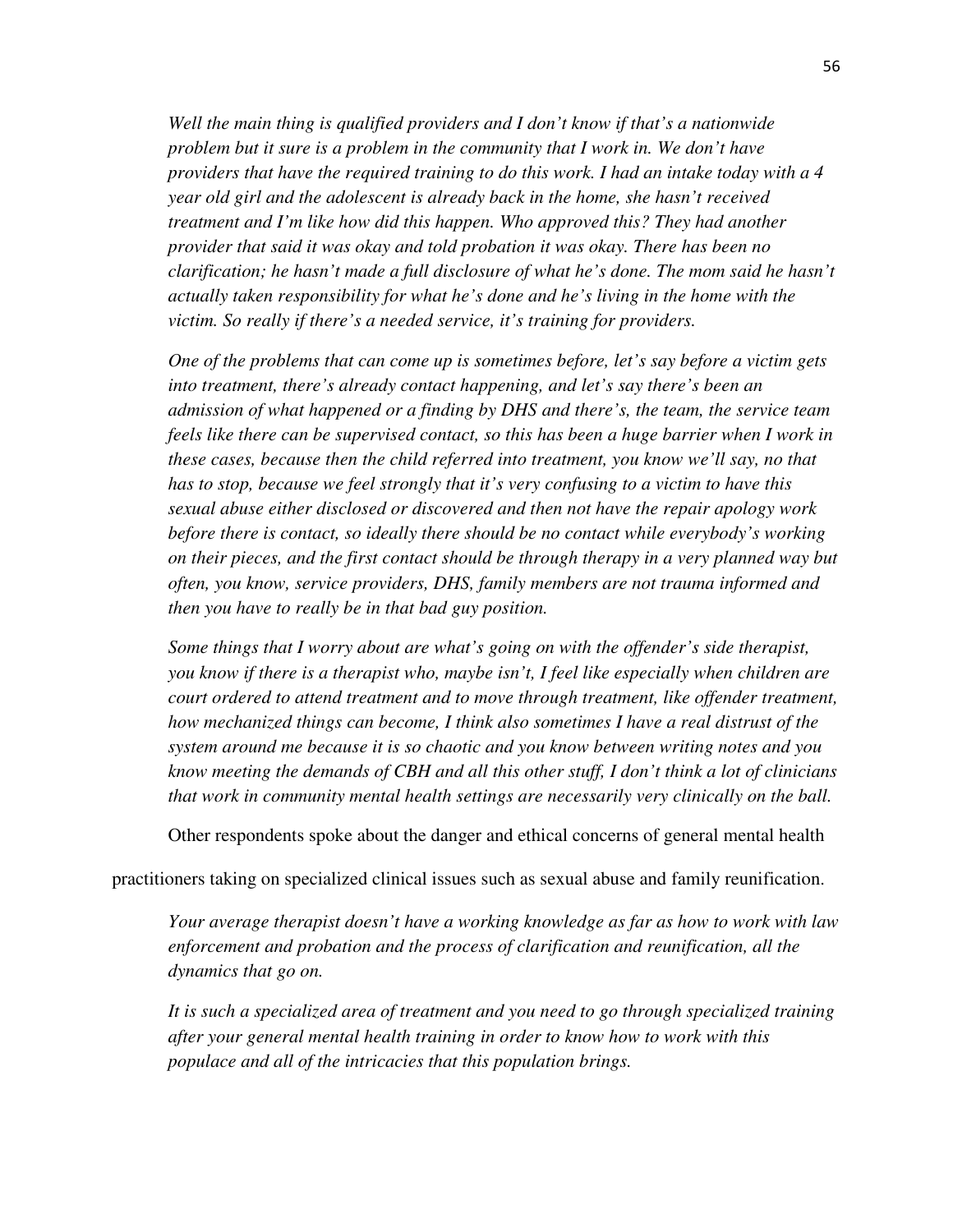*Make sure you have appropriate, ongoing training specific to sexual abuse treatment, adolescents with illegal sexual behavior and the family reunification piece. If you do not have current training and you aren't part of professional organizations like APSAC like APSA, you're not getting journals, you're not getting continuing eds specific to this type of work, you are operating outside your scope of practice and you can and probably will do more harm than good.* 

Respondents raised individual and agency competency issues and the negative impact these have on family reunification after sibling incest. The ramifications of inadequate training were a central concern of respondents. This issue is exacerbated when there is a lack of communication amongst team members and individuals do not know what services families have previously received or the quality of those services. Additionally, respondents' expressed lack of faith in team member competence is a roadblock to collaboration.

# *The Challenge of Ensuring Family Safety*

An ongoing theme that emerged throughout interviews was the necessity and difficulty of safety planning. When participants were asked about strengthening family protective factors, goals of the reunification process, and their hopes and worries about family reunification, safety was the most common response. Twelve of fourteen study participants emphasized the central importance of family safety, which encompassed emotional, physical, and sexual safety of all members. Safety was referenced repeatedly throughout interviews as a therapeutic factor that required constant monitoring prior to, and throughout, the reunification process.

Some respondents focused on their own client's safety as priority.

*It is part of my responsibility to make sure that every decision that is made during reunification is done with the victim's best interest at heart and their welfare and safety being paramount.* 

*To ensure victim safety, you know, and it's not about repairing the old relationship between the offender and the victim, it's about building a new safe relationship between victim and offender, it's not a lot of "remember when," in fact I discourage that part to*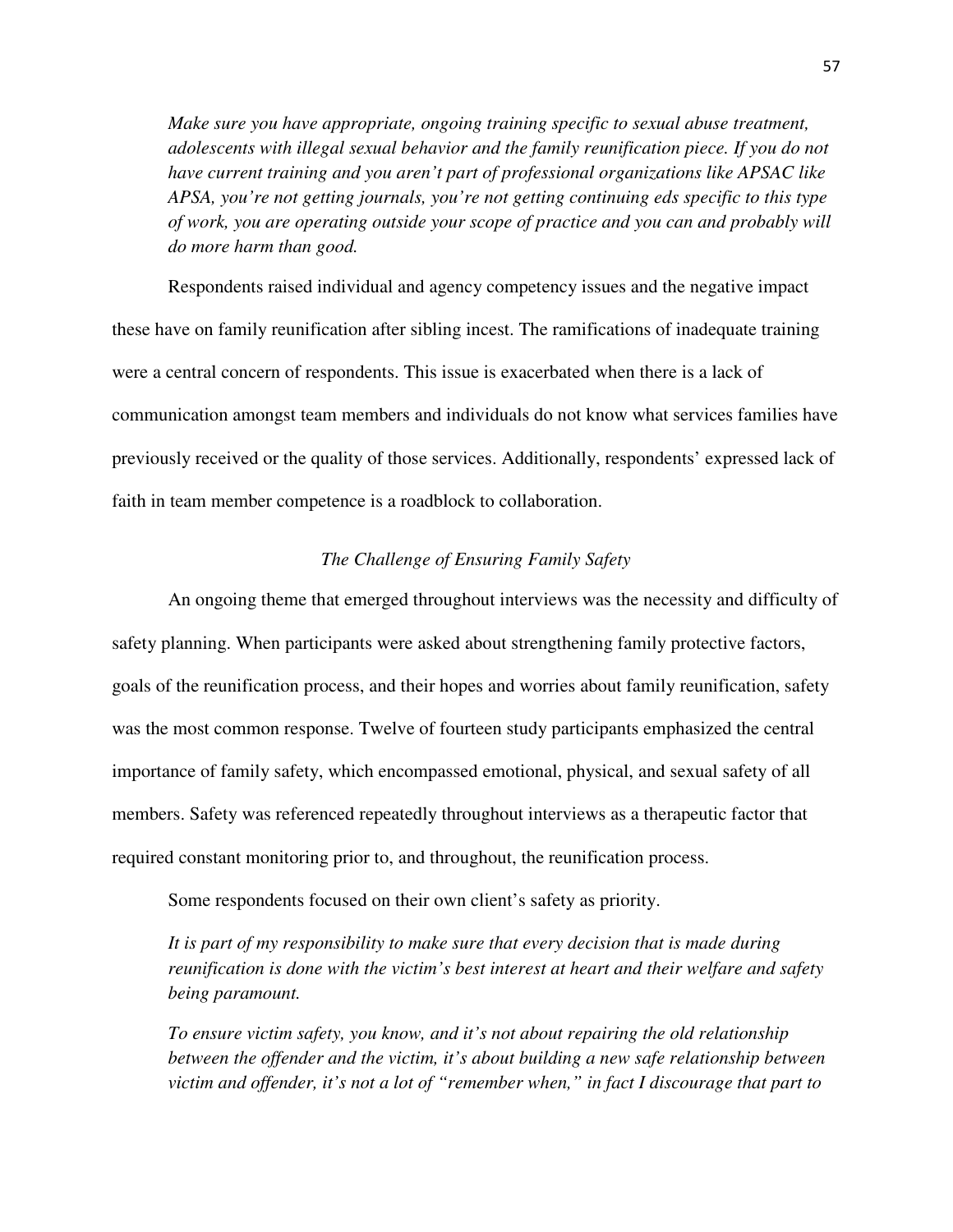*happen, it's a lot more about this is going to be about a new relationship where the victim will be very safe.* 

*Constantly working through safety contracts and supervised contracts about what that contact looks like to ensure that visits are safe and secure for the victim.* 

Other respondents emphasized safety within the family unit.

*I think the paramount goal is that everyone is safe, emotionally, physically…* 

*I think that the answer is going to be different depending on each clinician that you speak to. But ultimately for me reunification can't happen unless we can insure that safety is going to be present. And, you know, I mean that in some different ways. Not just sexual safety, in that we don't want another sexual offense to occur, but physical safety, emotional safety, mental safety. The purpose of reunification is to bring a family back together. But we can't bring a family back together if safety cannot be insured. And so while we want families to be whole again, we want them to heal, but I think healing cannot occur unless there's safety.* 

A respondent stressed the importance of offender safety.

*…5 years ago the research was very focused on the victim which obviously you are very focused on the victim but the emotional safety of the offender is extremely important as well. Because they are the ones that are usually pulled from the home, pulled from their families and yes they hurt somebody and that's not discounted but there are a lot of emotional safety issues and often what we do find is that the offenders are having a much harder time reintegrating than even the victim because the victim has gone through their therapy and a lot of times there is still a lot of shame and guilt that you hope you've worked through.* 

The challenge of changing family functioning was brought up by several respondents.

This challenge included the difficulty in feeling confident that parents will adhere to safety plans.

*A person comes in with a model that they were taught and it doesn't fit the client so there are certain things that I think are important that kind of need to be in place such as supervision, line of site supervision, safety planning on what to do with touch, what to do with conflict, things like restriction of certain media that are problematic for the offender but I also find that sometimes safety planning can me superficial unless we really take time to address what the parent is comfortable with facilitating and what the offender thinks actually will help them.*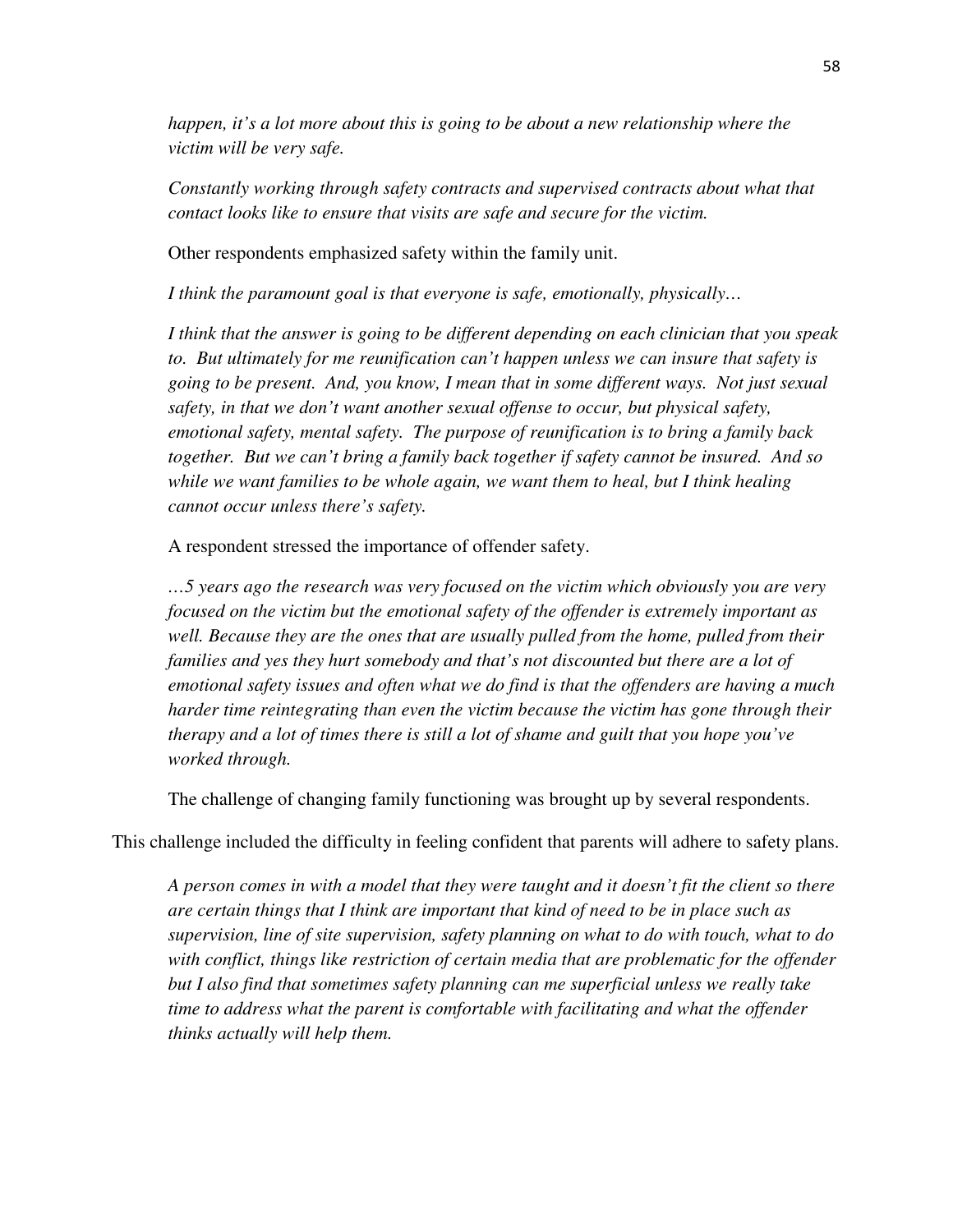A respondent discussed the importance of normalcy in family interaction while also

maintaining family safety.

*You've got two goals, to make sure the family is safe, that the victim and offender are safe together but also to help the family get to a place where they are able to interact freely and comfortably with each other in the most normal way possible for them.* 

Respondents stressed the importance of establishing safety from the beginning of

treatment and continually addressing safety concerns throughout treatment.

*You know I think that has to start at the onset of individual treatment, there needs to be a very clear understanding with the families on what to expect through the process and that you know, I kind of make very clear in regards to what clarification looks like and that it is a victim-driven response and that it needs to be in support of what the victim needs in order to establish internal and external safety.* 

*I think from an individual therapeutic perspective, safety planning is one of the key parts, or components that are emphasized in every therapeutic session, a family session that safety component is also reinforced.* 

*The last sessions are typically family based and again it is very much reinforcement of safety and prevention and for the most part the kids, the questions they will ask are, are you safe yet? How will I know? Those are typically what come out which gives us a good place to continue to reinforce that concept of safety within the home and what that's going to look like.* 

Although there were a variety of responses regarding assessing and developing family

safety, respondents shared common concerns. At the core of these concerns, was the inability to absolutely know if their clients and the client's family truly felt safe. This uneasiness is felt throughout the reunification process and presents many challenges for team members when assessing family readiness for reunification after sibling incest.

#### *The Challenge of Determining when Families are Ready*

Due to the complex dynamics inherent in incestuous families, team members have a difficult task in helping families work through individual and collective feelings, processing the trauma that disrupted the family system, and redefining the family system. Additionally, if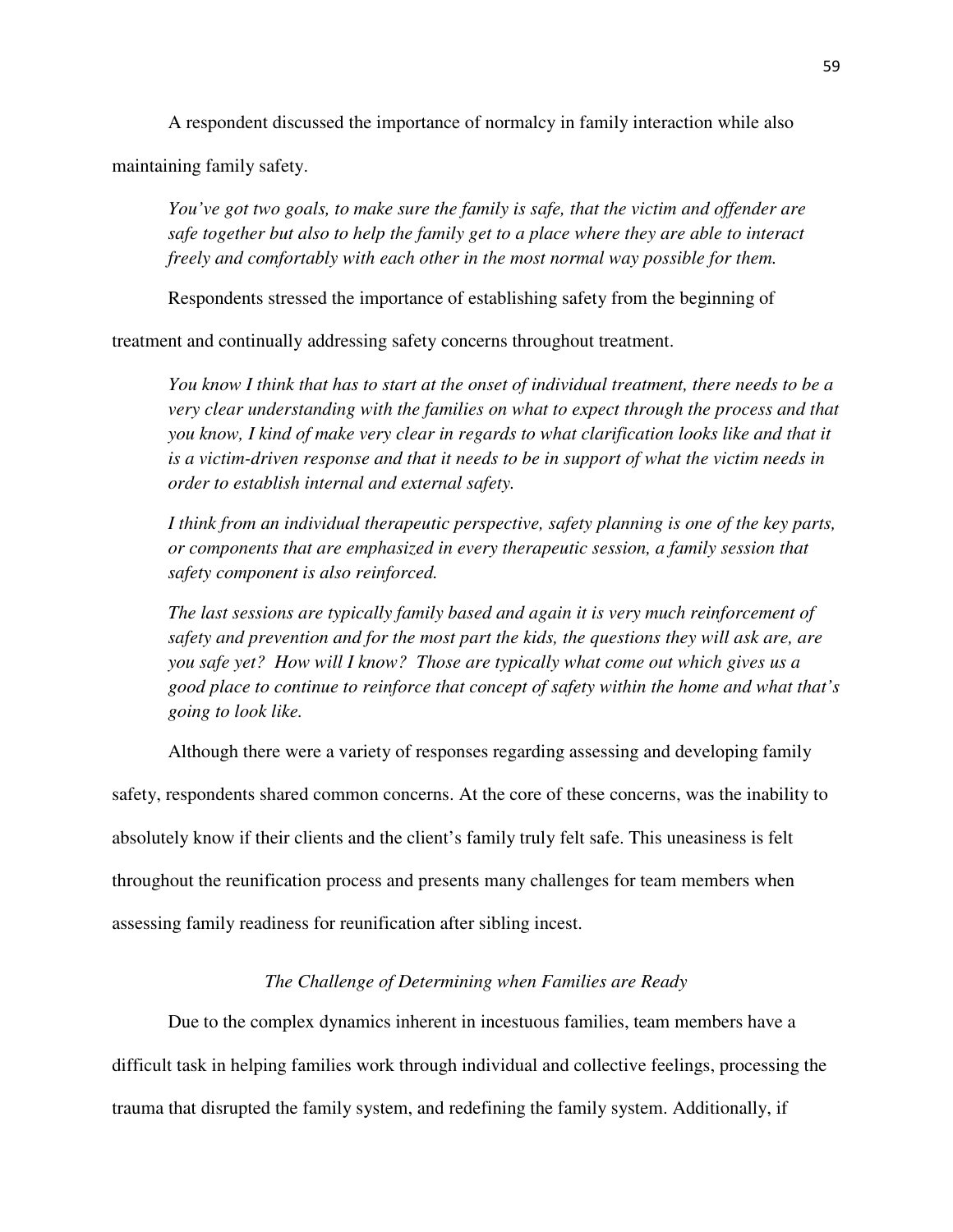families have other stressors associated with employment, substance use, domestic violence, personal trauma histories, or other chronic stress, team members must be able to determine the impacts of these stressors on a family's ability to support one another and reunify after sibling incest. This daunting task was brought up repeatedly by respondents when asked about their concerns throughout the reunification process. Family readiness for reunification was a primary factor of ongoing assessment and worry for all study participants. Family readiness included subcategories of pressure, denial, and parental ambivalence.

# *Pressure*

Study participants shared common concerns regarding external pressure on the client to hurry through the treatment process and express readiness to reunify. There was a shared feeling among respondents that pressure often exists for the victim, the offender, and the family. Respondents stated that the pressure comes from parents, other family members, and child welfare agencies. Additionally, some respondents spoke about the internal pressure that some clients put on themselves.

Many respondents shared their concerns about family pressure placed on the victim.

*I worry about the victim feeling a sense of pressure from the family system to move through the process faster than they necessarily are ready.* 

*I've worked with families where the caregiver and the offender are really ready, oh he's worked so hard, he's admitted it, the victim's not quite ready and they need a lot of help and support to understand, everything hinges on victim readiness, so it's great that the offenders done his work and he's ready to apologize and he's ready to do this letter, he's going to have to be patient because the victim isn't ready yet and everything is focused at that point around what's best for the victim.* 

*I* worry that perhaps the victim is getting pressure to want to reunify even when the *bottom line is they don't want to.*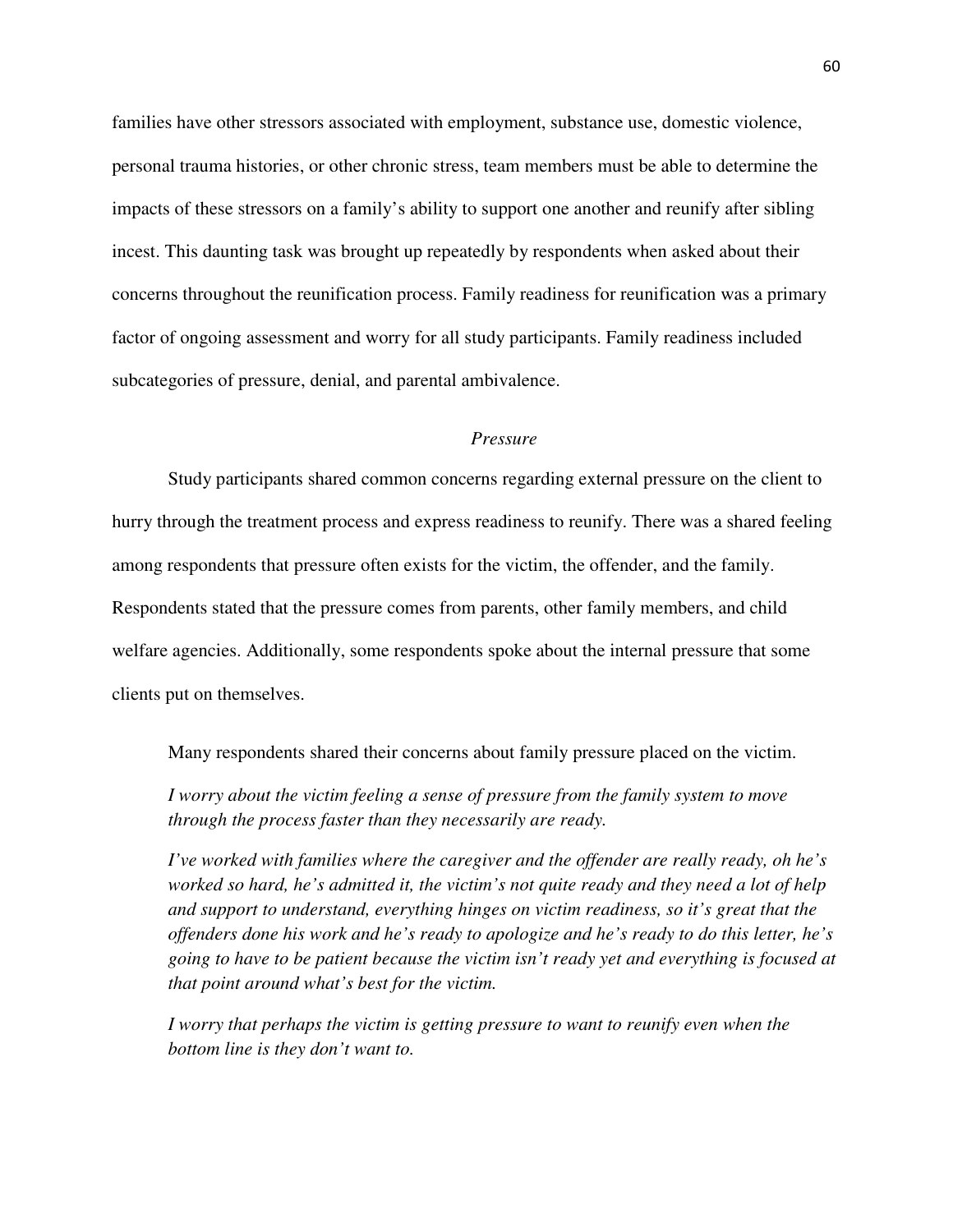*It's absolutely a given that reunification can never even be considered unless the victim wants it to occur and that the desire has not been induced by the offender's parents or extended family members. That they're not coercing the victim to say, "Yes, I want this person back in my life."* 

Respondents discussed the impact of family pressure on the victim.

*I worry that the victim may not be voicing everything that they are concerned about. A lot of times there is a lot of blame and outside forces in the family are influencing the children to say things they may not fully feel. So I worry about the genuineness of it.* 

*I worry about the victim, pressure on the victim to make it all okay for everybody else, to act like everything is fine.* 

*I hope that the victim has had enough time throughout their own services to heal and that they haven't rushed the process so that we can actually achieve a sense of stability and happiness within the family again.* 

Others spoke about pressure on both the offender and the victim.

*There can definitely be pressure on the offender to admit, to be ready, there is often pressure on the victim to be ready to forgive, to be ready to begin reunification.* 

*I worry that the family can make the perpetrator or the victim feel guilty and lead them to develop more unhealthy, secretive relationships.* 

A respondent discussed parental pressure placed on the victim and offender.

*Often times you'll have a concerned parent that definitely wants reunification to happen so kind of making sure that it's all individual parties that want it and not just one person that's kind of pushing it for everyone else.* 

A respondent expressed concern about systemic pressure placed on the family.

*There can also be a lot of pressure, although I've usually seen this with the victim child more than with the offending child, pressure on the victim child to like speed it along, and I think a lot of the reason why that is a factor is because of most family's involvement with DHS and involvement with these systems that are just so slow moving, and sometimes the tendency to view therapy or treatment as just another FSP objective or something that needs to be ticked off, come on, come on, come on, we need to do this, pressure you know for kids to say things and to disclose things and to talk really openly about sexual abuse, I think that parents don't necessarily have a lot of patience for indulging rapport building and talking about feelings.*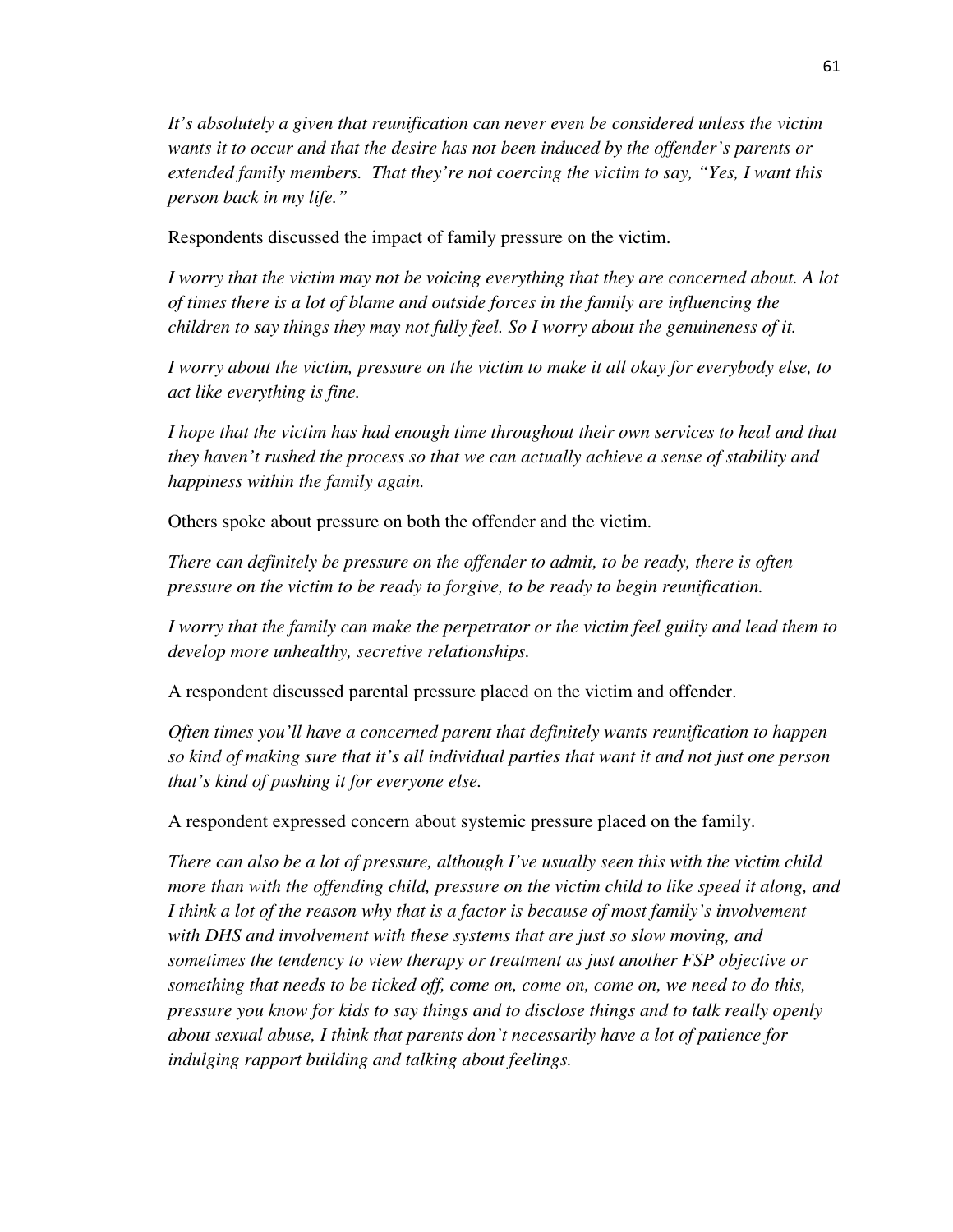Personal pressure that clients sometimes put on themselves was also discussed.

*Often everybody is not ready at the same time, often the offender is ready before the victim is ready, sometimes the victim is ready, really misses the person, wants to see them, but the offender is minimizing or denying and that's not okay and so, the child sometimes has to understand that just like you need time to talk about what happened and understand it and get your feelings out, so does he, he needs to really look at this touching problem, understand what happened, why it happened, because he has a really bad touching problem and he might need some more time, doesn't mean he doesn't care about you but he needs more time to know about why this happened and know how to be safe, so the victim and the offender have to be ready.* 

Pressure placed on individuals and families was a major concern expressed by study

participants. This pressure makes it difficult for team members to accurately assess family readiness for reunification. Clients may be pulled in various directions and their words and behavior may be incongruent with their thoughts and feelings about reunification. These issues often leave team members with lingering concerns.

### *Denial*

Denial is a common response to a traumatic event. Victims and offenders of sibling incest often express denial and minimization of the sexual abuse in order to cope and attempt to decrease the shared guilt and shame associated with sexual abuse. These feelings underlying denial are often felt by parents and family members of the victim and offender. Respondents shared the prevalence of denial amongst parents and the affect it has on the reunification process.

*You know I think initially parents will go through that denial stage where they don't see why they can't be back together immediately, then you see the healing process kind of take, some parents will be very adamant that there will not be contact, either because they can't support it or they got their own stuff that they have to work through, so there are some families who I've had over the years that it's very clear in the beginning that clarification will not be supported, I always leave that open ended because things may change later in life.*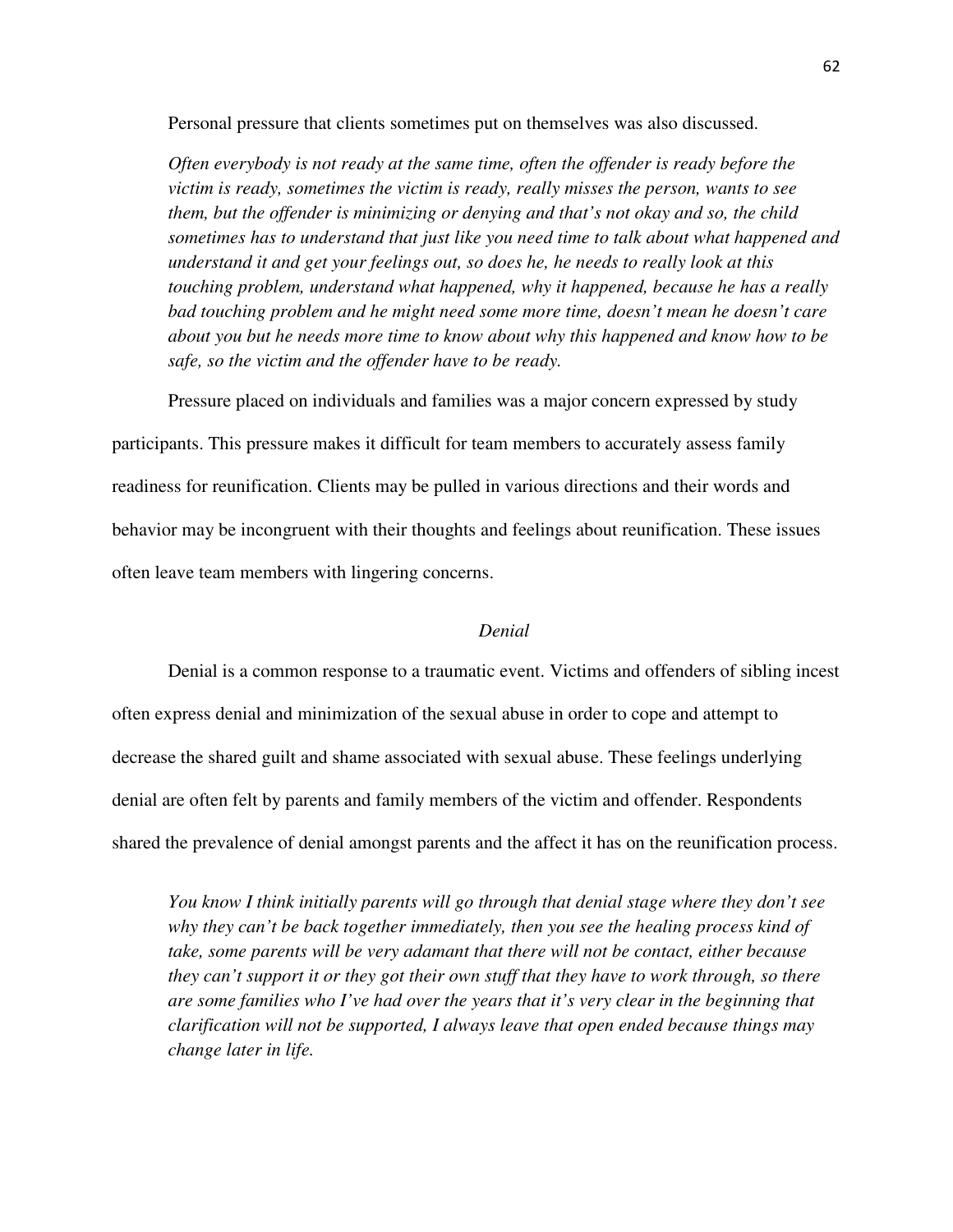*A parent who may have lingering feelings of unsureness of what the pathway was to the offense can complicate it because parents sometimes, like kids, will present like everything is okay but then you see them sort of shutting off when certain topics come up or glazing over things.* 

*Don't play the elephant in the room...Let's not act like sexual abuse didn't happen. You're not doing any good for anybody because that's what they did before they came in here.* 

Respondents shared examples of parental minimizing after sibling incest and the impact it

has on parental commitment to treatment.

*The caregiver has to believe that the offense has happened, believe and support, I've worked with families when even when the offender is admitting the caregiver will deny or minimize, well he only did that because…* 

*Denial is obviously a huge factor, family's denial, and then pulling in the external, outer layer of the family also who don't see it as either, they see it as I don't ever want to see this kid again or it's not a big deal and it just happened once.* 

*You have some parents who don't really follow up with treatment for the victim and really want the perpetrator home and their family just to go back to normal because they think the perpetrator got treatment; everything is going to be fine.* 

The consequences of denial often include the parent's inability to emotionally support the

child's treatment and recovery.

*Oftentimes we encourage students to say okay if you are having bad thoughts, if you are having bad feelings, I need you to speak to your parents, kind of let them know that you need some kind of support, but parents are like no, I don't want to know that, you should not have those thoughts, so a lot of denial continues to exist.* 

Respondents shared the potential for safety to be compromised when parents are in denial

of the incest.

*You find it quite ironic you want your family back together but you aren't willing to do the work to make the environment safe because I think there's still some denial going on around did it really happen.*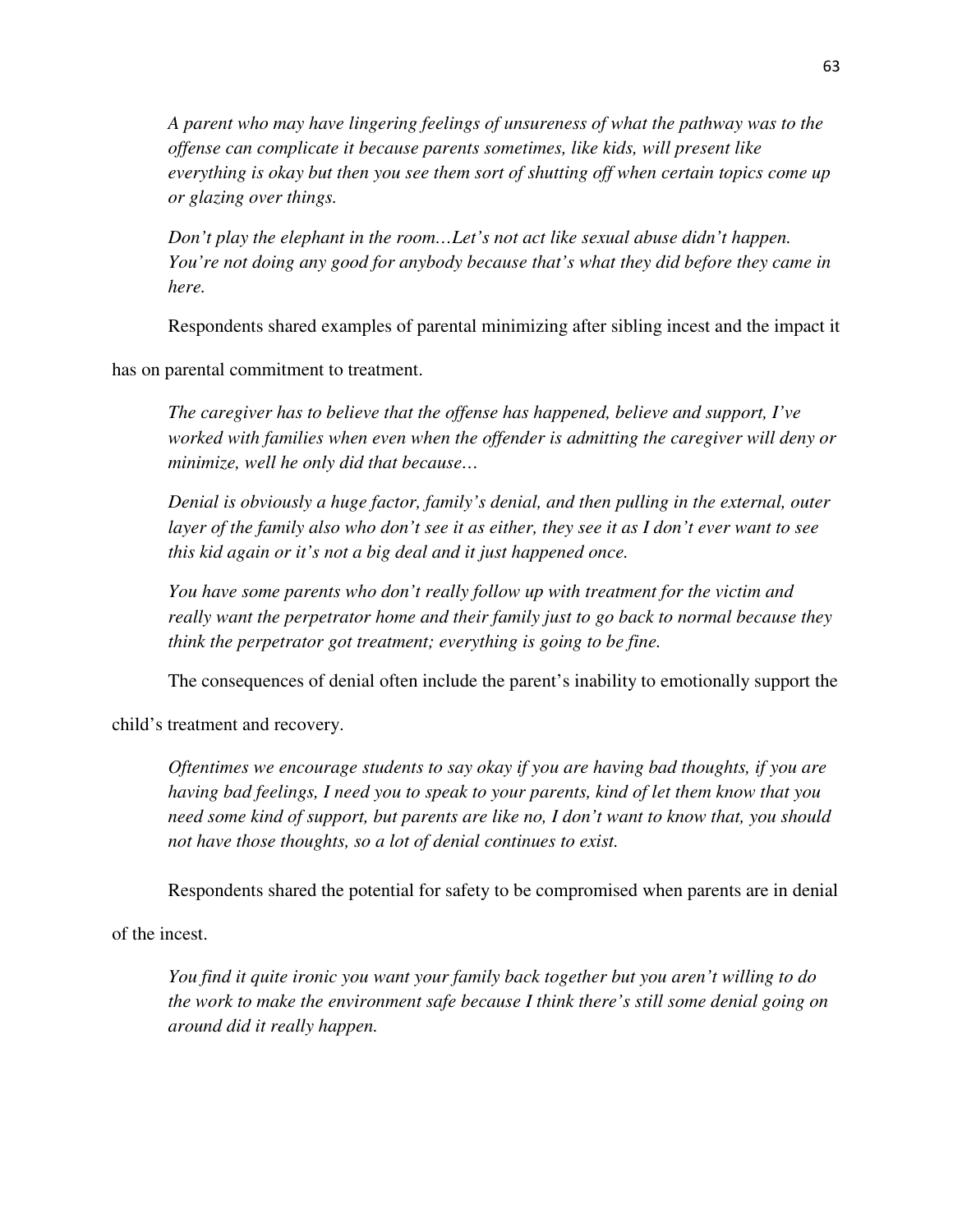*Parents feel like well, you should be able to watch your sister while I'm at work, you're her brother and what you did when you were five years ago, four years ago, three years ago, that should be over because you already know you can do time for it.* 

*If a parent is in denial, you know, if the parent is minimizing the impact of the offense on the victim, typically I don't find it to be very, I really haven't had a parent that's been like I'm holding this kid accountable for everything and I'm going to make sure he follows the safety plan, and typically one of the issues with these kids, is their parents, they've been able to kind of get their parents to be on their side or just dismiss these things, like I have a student now that, did his victim clarification with this mom and then mom was like, well now they should be able to live together.* 

The impact of guilt on denial is described by a respondent.

*Also trying to take away any guilt they may have themselves because usually that is the underlying part of the denial is that of course this didn't happen because if it happened it makes be a bad parent. However it's really hard to deny when the offender is saying it.* 

The multifaceted ways that denial impacts the family reunification process are evident in the respondents' accounts. Denial is a common and critical factor present in incestuous families and it contributes to the vast challenges associated with family reunification after sibling incest. Denial impacts many aspects of family readiness for reunification and must be appropriately addressed in order for successful family reunification to occur.

# *Parental Ambivalence*

 Closely associated with denial and parental commitment to family reunification is parental ambivalence. Respondents discussed common experiences with parental ambivalence and contributing factors to parental ambivalence. Respondents shared that a primary reason for parental ambivalence is parents' not fully understanding the extent of the time and emotional commitment that is required for family reunification to occur.

*The call for reunification is often initiated by the parents... when they become aware of everything that's involved, sometimes that can waiver a little bit.* 

*My only real concern is let's say a parent makes a commitment to one of the kids and the parent decides to step out or back out or whatever you know kids are back and forth with*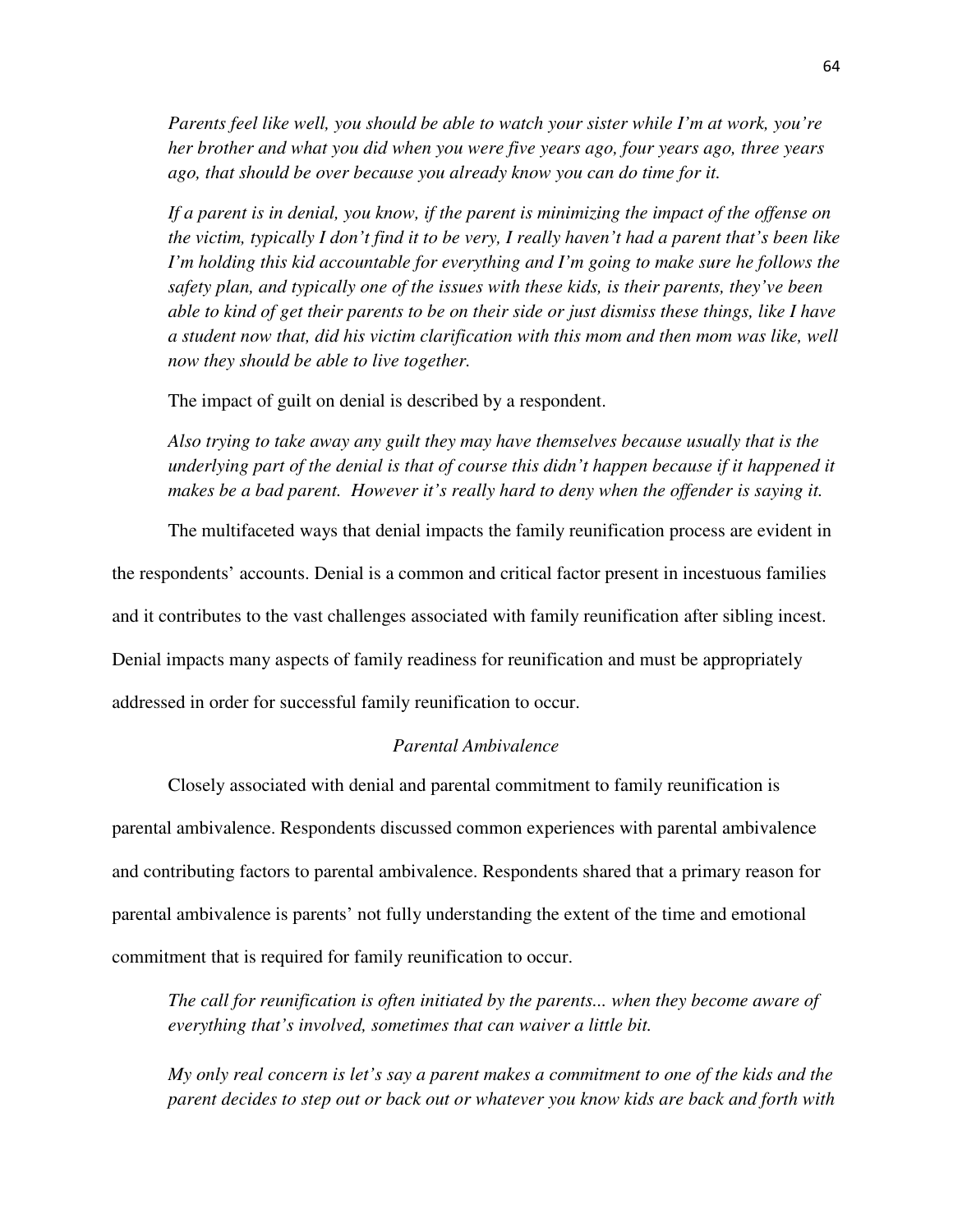*it and I expect that with kids but if the adult and the kids alike are saying, yes I want to make this commitment, then make the commitment, don't just say it and not do it.* 

Another contributing factor to parental ambivalence is a parent's mixed feelings towards

the victim and offender and the responsibility of supporting both their children.

*Sometimes you get families that don't want the other child to come home. They think they do but when they are actually faced with it they may say, "No, this is not something we want to follow through with."* 

*I think that it is extremely important for the offender to be able to hear the family share with them what this is like for them and how difficult the restrictions are and balancing still caring for the offender and showing them love and support while showing support and love for the victim. And that's really difficult because parents feel split.* 

*It's a lot of high emotions that are natural and to be expected, anger, sadness, shame, guilt, embarrassment that the family's experiencing. And that brings up issues because there is a struggle between, you know, I naturally feel angry and disgusted that my child has done this but love my child and how do I balance those conflicting emotions?* 

A respondent discussed how parental resentment that can develop as a result of the

immense restrictions often placed on the offending child.

*I think that ultimately the greatest issue is just confusion or lack of wanting to follow through with what is recommended to them because the parent doesn't fully understand some of the rational that we have as therapists. And I think that that gets strengthened when a parent starts to feel like they're being punished. And then trying to separate the emotions of well my child needs to be punished or the offender needs to be punished. Not me. Why am I the one that has to deal with all of these restrictions as well? And a lot of my clients tell me, you know, I feel like I'm on probation. I know my child is on probation but I feel like I am too. And that's not fair to me. And so that brings up negative emotions that they have to work through.* 

Parental ambivalence is an important factor that respondents identified as an ongoing clinical concern and frequent barrier to the reunification process. Interestingly, ambivalence associated with meeting the needs of the family system was a mirrored concern of both parents and respondents. Respondents acknowledged the immense difficulties that they experience as team members and that families face throughout the reunification process. The multiple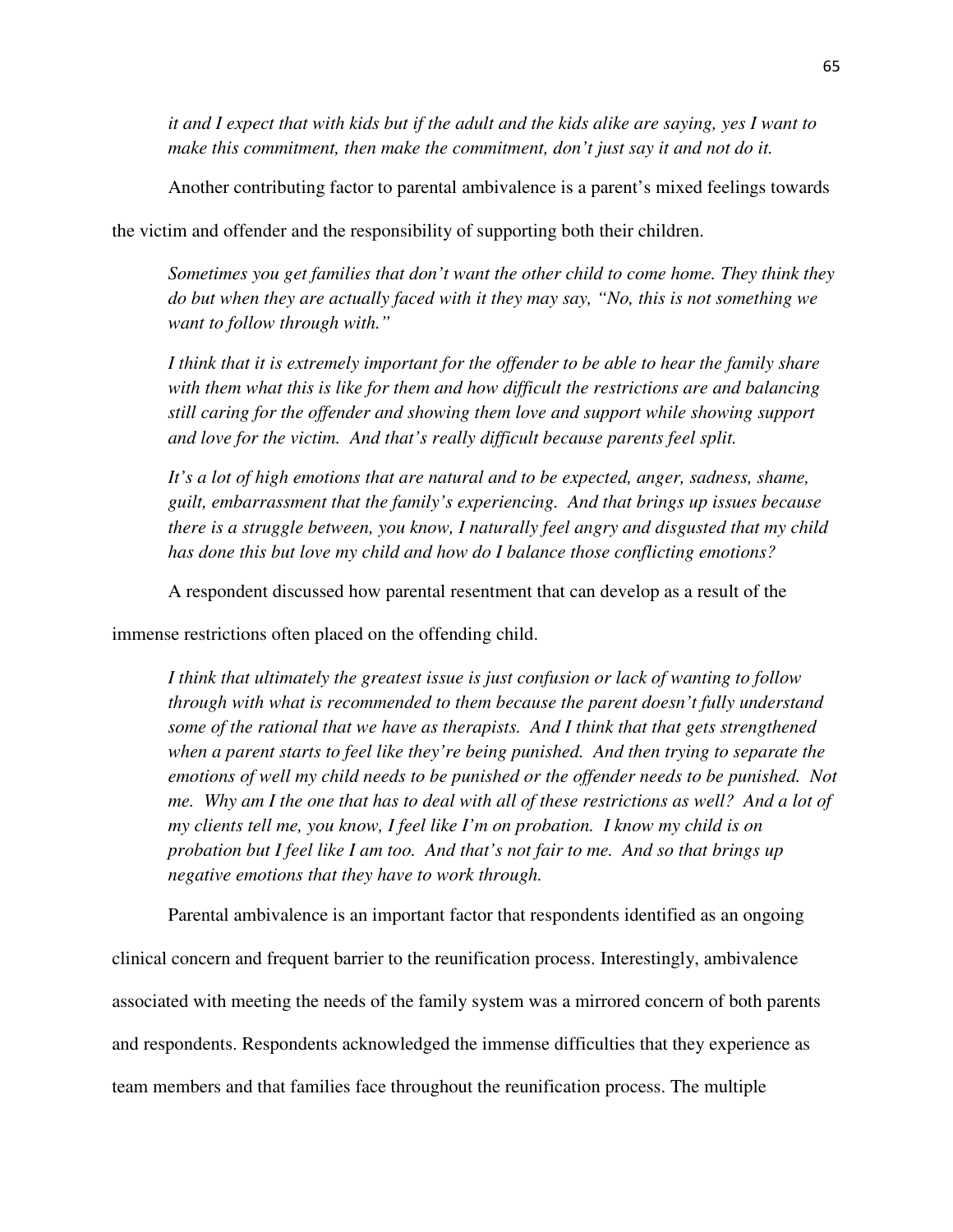challenges of helping families prepare for reunification in the midst of their fluctuating feelings creates many obstacles for team members and families to overcome.

### *Other Clinical Concerns and Challenges*

Respondents raised many clinical concerns and challenges throughout their interviews when answering questions regarding the appropriateness of family reunification, the process of family reunification, and issues that arise in family reunification after sibling incest. Many of their concerns were connected to other themes. However, a few that emerged as subcategories include parental mental health, parental commitment, and revictimization.

# *Parental Mental Health*

Considerable attention was given to parental mental health issues by study participants. Family systems theory provides a lens for understanding the development and maintenance of family dysfunction and the intergenerational patterns that exist. Respondents acknowledged the impact of family trauma histories and family stressors on parental mental health.

…*parents and their own mental health. Obviously these kids didn't just wake up and do this on their own. They weren't born to do this so yeah I think every parent should be required.* 

*So many times the parents are just unhealthy, for lack of a better word, in some cases the kids are healthier than the parents are.* 

*For multi problem families where let's say it's not just the adolescent that perpetrated sexual abuse but mom has substance abuse and there's domestic violence, there's long standing, chronic multi problems in the family, in those situations the parents need to be in their own therapy.* 

Respondents discussed the importance of parents being involved in individual therapy in addition to the joint sessions that they participate in with the victim and offender.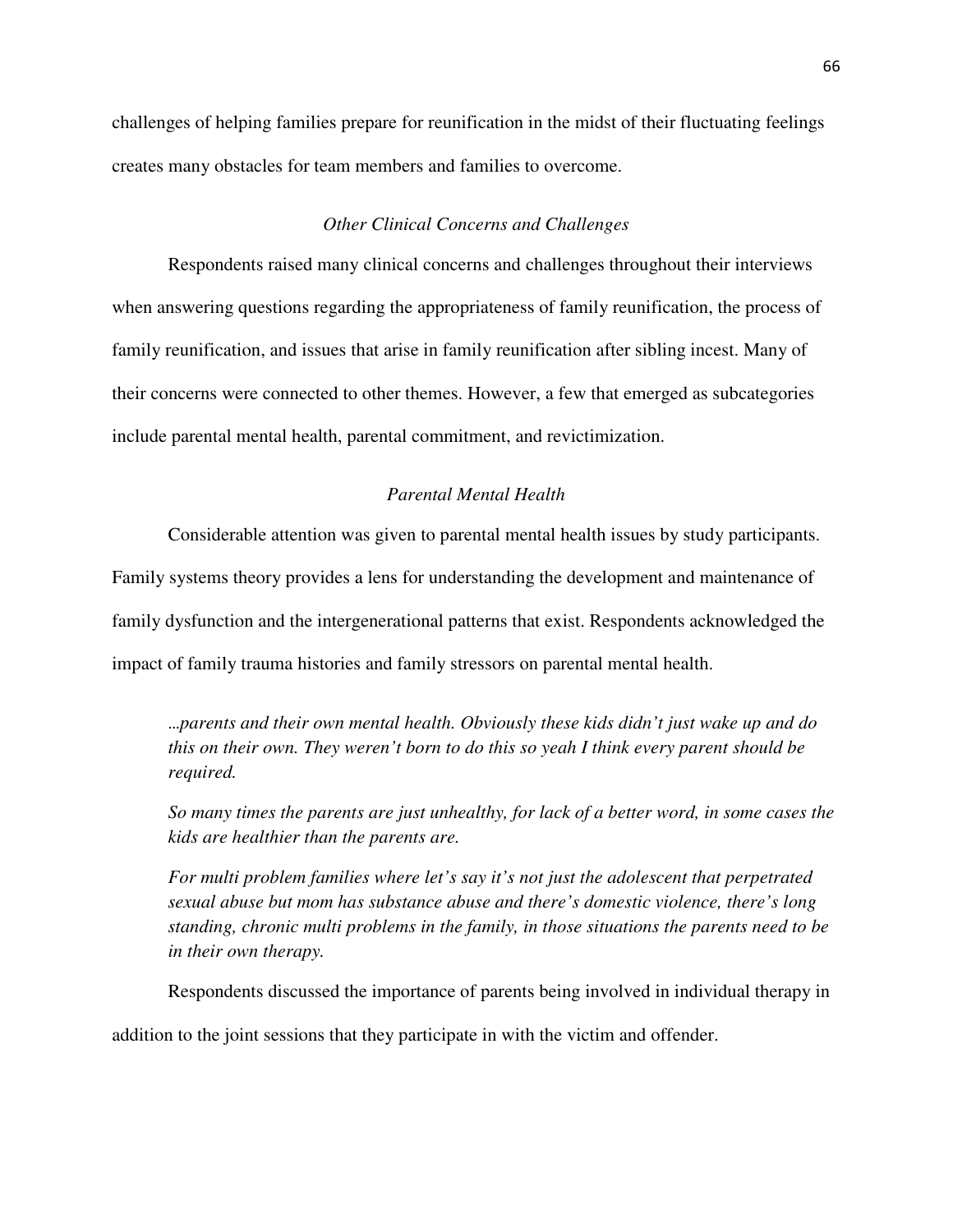*Once I build a trusting therapeutic relationship with the parents, to perhaps suggest individual work for themselves with a professional that can help them through all of this and that way I know they're at a place where they have mental stability and they can show insight and self-awareness to the effect that this has had on them.* 

*So it's just as much instilling that sense of self-worth and worthiness to that parent that we try to do for the kids we're working with.* 

*There is always a part of me that wishes it's mandatory of the parent to go through individual counseling themselves because it is such a traumatic experience for the parents.* 

*I have come across a lot of families where it takes a tremendous amount of time for them to heal themselves and to understand their child's specialized triggers.* 

A respondent acknowledged the difficulty in finding appropriate treatment options for

parents whose children were involved in sibling incest.

*I think it can be hard to find a component of treatment for caregivers, I think they get support and involvement through the victim therapist, the offender therapist, and through the role that they need to have through most therapies but I really think they need their own therapy with someone who is also experienced in working with caregivers who are in a care-giving role with victim or offender… especially when mom had her own sexual abuse history.* 

Respondents highlighted the many reasons that parental mental health is often a concern during family reunification. Parental mental health issues contribute to various obstacles that can arise in the reunification process such as denial, ambivalence, and ability to ensure family safety. Additionally, mental health issues amongst parents impact parental commitment to ongoing family healing.

## *Parental Commitment*

Parental commitment to the reunification process was discussed by study participants as a continual challenge. This subcategory relates to parental ambivalence and the difficulties parents face. Respondents discussed that parents wavering feelings towards the victim, the offender, the child welfare system, and the court system impact their motivation and ability to fully commit to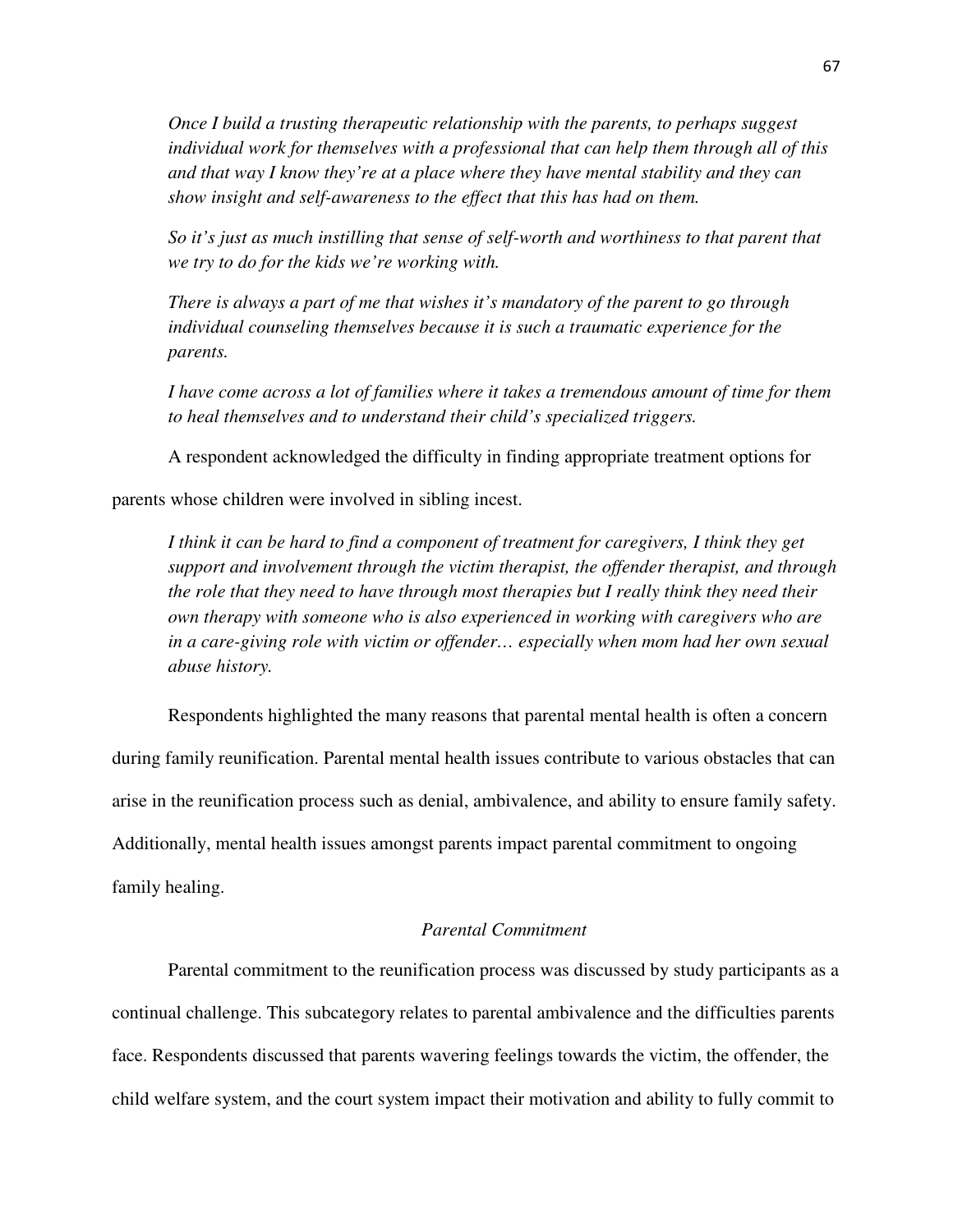the requirements necessary for successful family reunification. The multiple factors that contribute to parental resistance and decrease parental commitment are evident in the following quotes.

*We often have kids ready to be done with our program and reunification hasn't started because we can't get the family members to be consistent.* 

*I guess really the only one is that if the family has verbalized that they want to make a commitment to the reunification that that in fact is what they are going to do, that they are going to commit to it, you know and not just say it and not do anything about it, because I don't want to set anybody up or start the process if you know this party is going to drop out, or this one is going to say, forget it I don't really want to do this kind of thing.* 

The influence of the child welfare system and the criminal justice system was also seen

as a factor impacting parental commitment to reunification.

*I don't know if it's truly because they really are interested in it or is it because they want to get DHS out of their hair.* 

*I worry that the family is going through the motions, like we know what we need to do to reunify and get you people out of our lives and after that we're going back to our old ways. So I worry about that. I worry that there aren't going to be long term changes to support successful reunification.* 

*I worry about families showing me what they think I want to see but then acting a different way when they're outside of my office. I worry that they are compliant only because it's forced through the court system instead of them buying into how amazingly powerful therapy can actually be. I worry that it's not a true investment for them in that they're just simply going along with whatever is being asked of them.* 

*There are some of those cases where you just know in your gut that the family system just really isn't going to follow through on all of the components that are part of terms or assisting the offender getting off probation and there's concerns that there may be a lack of follow through with some of those and you know it helps when probation is involved because they can help facilitate the importance of that.* 

A lack of parental commitment often results in premature termination from treatment

and/or the reunification process.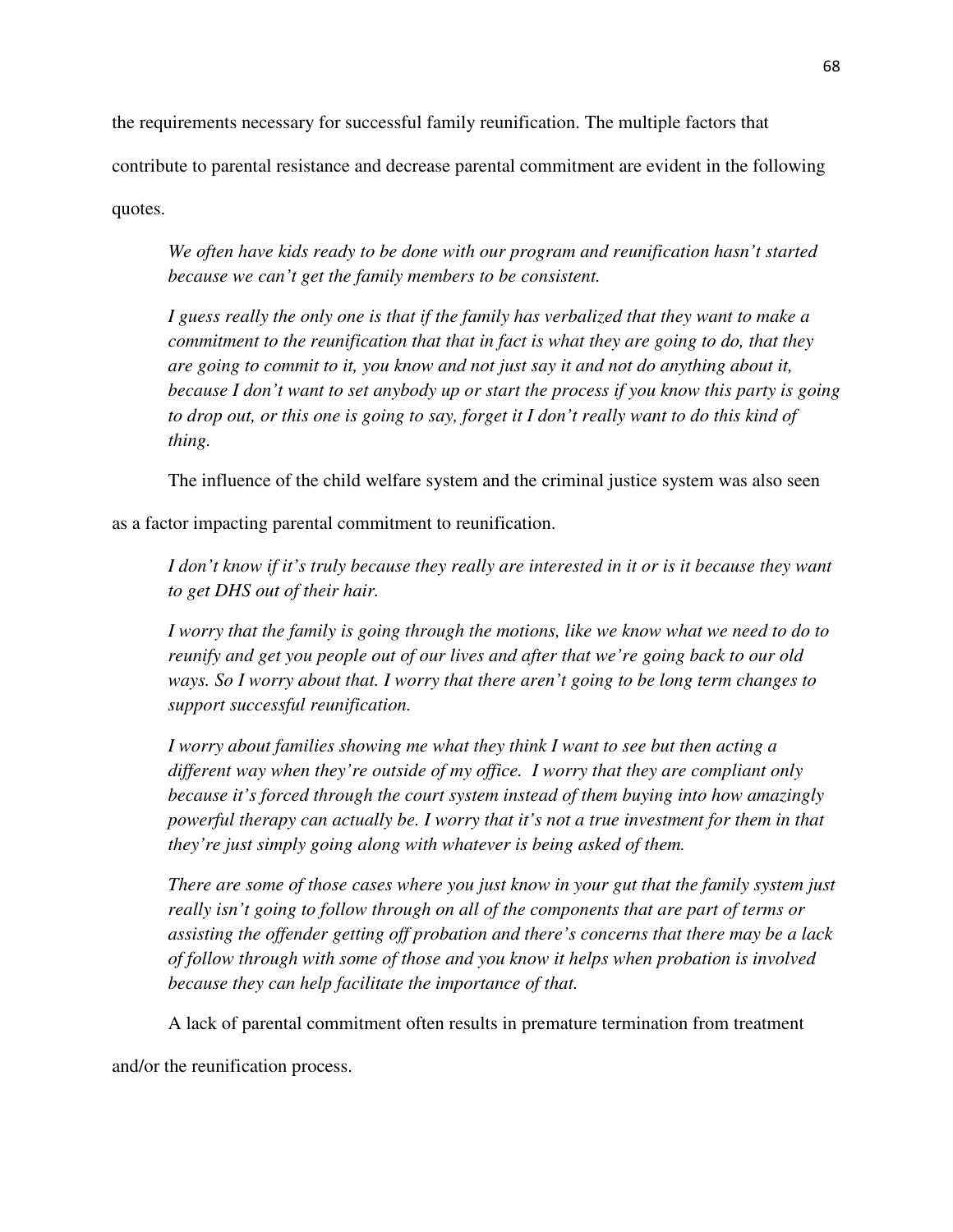*I find that the parents prematurely stop the process. Once the child is home they think everything is done and then that's a loss.* 

The impact of differing views within the child welfare system impacts parental buy in to

the reunification process.

*For parents, not to take the child out the minute, not to assume that everything is great the minute it's a done deal with the court, allow the child to grow in and out of therapy.* 

Respondents referred to the stressful expectations placed upon parents.

*It's a lot too for parents thinking about their commitment, their one child may be the offender and then the victim and just the appointments, just the simple pragmatics of the situation.* 

*People say this is what they want but when it actually comes down to doing the work, are they willing to commit to working through the difficulties, it is not abandoning each other at the first sign of a problem, and not willing to throw the towel in because things didn't go the way they should go, that families need to understand you know you're going to have difficulties, you are going to have struggling, you are going to have conflicts and the things that you used to do before that separated the family obviously can't be repeated.* 

*You have to have a caregiver who believes the victim, who can be firm and supportive of the offender but also hold them accountable and can be part of their support around their recovery and their safety planning, and will be absolutely vigilant around supervision and be really clear about expectations, boundaries, you know, no alone time between victim and offender ever, and then the victim has to feel emotionally and physically supported.* 

Differing ideas about the importance of the therapeutic process and the need for parental

involvement were discussed by study participants.

*For myself as the clinician, it would be easier if all of the families bought into the therapeutic process and we didn't as clinicians, you know, try to explain to them just how important resolving all of these issues are.* 

*I try to include everybody's sentiments but oftentimes the family has a whole different perspective on what treatment should look like, because they feel like, well I know this child, he knows that if he does this again I'm kicking him out, you know, they think that consequences are going to serve as a treatment modality.*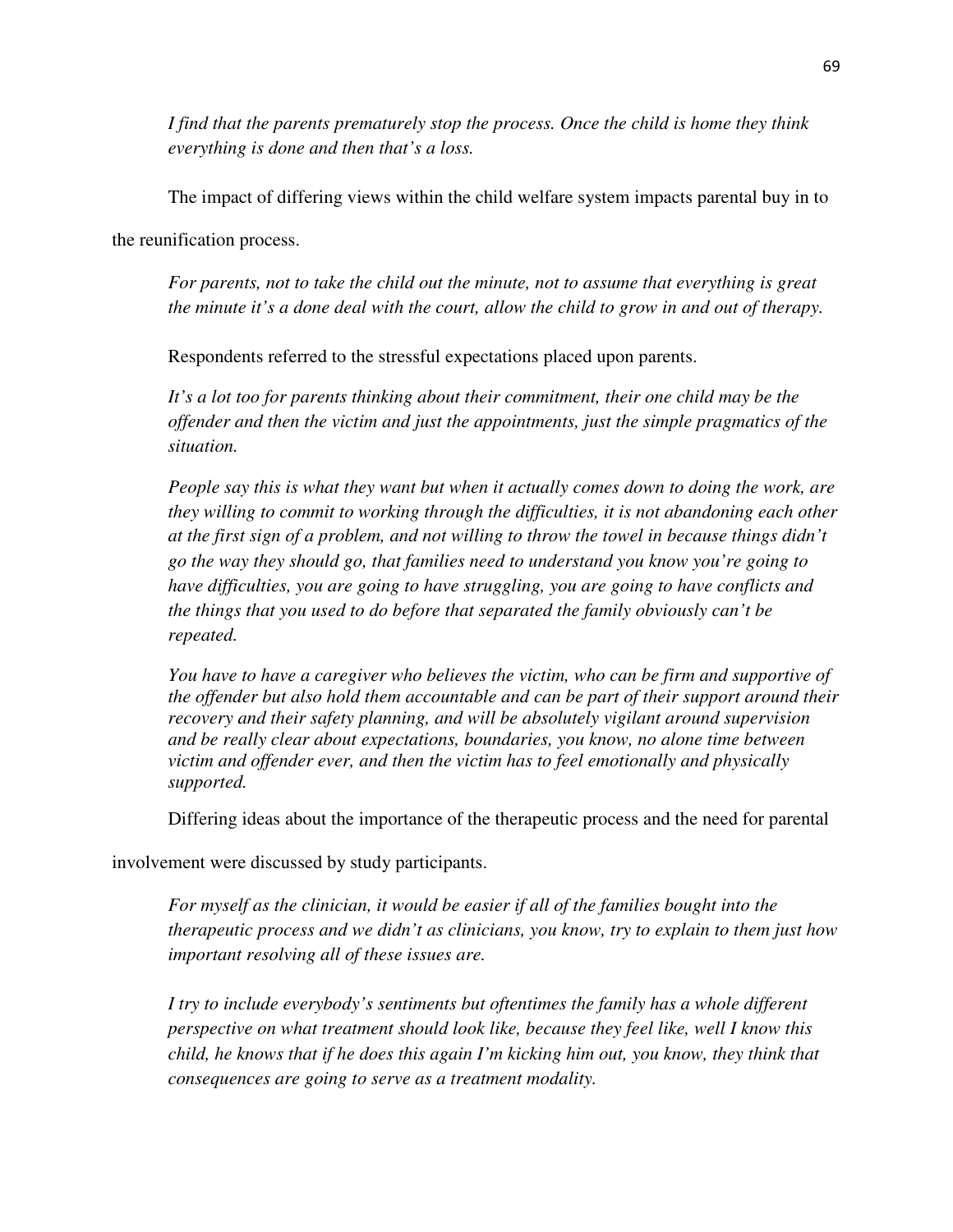*Treatment problems, not denial in that the event occurred but denial that it can continue to occur, oftentimes parents are like, well no, you already had that, you should have gotten over that already, that happened years ago.* 

Parental commitment to the reunification process is effected by many internal and external factors. Often the combination of personal ambivalence and inability to process their feelings regarding the sibling incest causes parents commitment to ebb and flow. Respondents identified this issue as an integral piece of family reunification that must be present.

### *Revictimization*

A shared concern amongst the majority of respondents, regardless if they worked with the offender or the victim, was the potential for revictimization. These concerns stemmed from the challenges of assessing family readiness for reunification and the pressure often placed on the family system to move the process along. This concern is evident in the following respondent quotes.

*If the offender will repeat. That's the main concern.* 

*We want to reduce the likelihood that sexual victimization happens again.* 

*I hope reunification is successful i.e. no further sexual revictimization.* 

*I find that so often incest and sexual abuse, they are just these systemic issues that can pervade generation after generation and am I returning this child to a system, like a larger system that has not healed and they are being exposed and reintroduced.* 

One respondent shared her feeling that revictimization is not as prevalent as people believe.

*I also think we make it a little more scary than it is because we know juveniles once caught, their recidivism rates go extremely down, down to low percentages and if they've completed treatment, we're talking 0-13% recidivism.*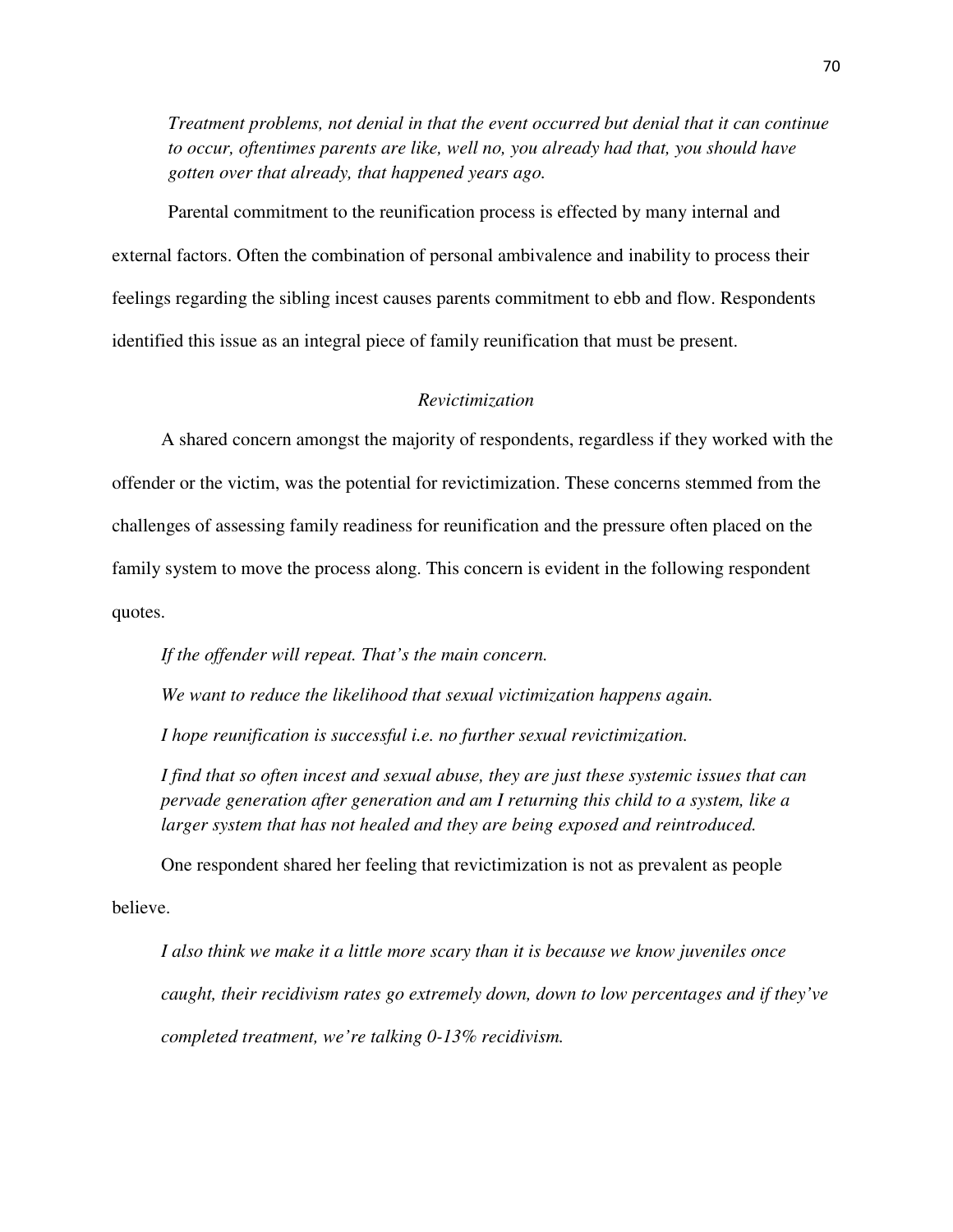Recidivism rates are difficult to assess due to low disclosure rates. However, the potential for recidivism was present in the concerns of study participants. Recidivism is closely tied to family safety and when speaking about safety concerns and family readiness, the fear of recidivism was brought up.

# *Lack of a Road Map*

Interwoven throughout the interviews were prevalent concerns about the lack of research and lack of clinical literature regarding family reunification after sibling incest. When asked what the reunification process looks like, when they enter and exit the reunification process, family follow up after reunification, and ways to enhance the reunification process, 13 out of 14 study participants referred to the lack of research, training, clinical direction, and a sense of having to make their own way. Respondents shared the numerous clinical challenges these issues bring.

Respondents referred to the lack of specialized training available to team members.

*Ongoing training is good but there's not a whole lot of training in the clarification or reunification piece, so that's a little bit hard.* 

The need for a clear process was emphasized by study participants.

*I think it would make it easier if it was a more defined process. Like if I had you know, this is a process, this is where you start at, it's just more so doing it as we go I feel like.* 

*…manualizing it would be important, having that kind of set template that everyone can kind of refer to, customizing it appropriately for each client but more streamlined more universal.* 

Respondents shared how they navigate the reunification process with limited tools.

*Lack of literature, I'm one for trying to tailor things to the client but it is also extremely useful to have certain therapeutic models to go off of and I only found one kind of just published journal writing that I use now in my work that provides guidelines but it's great to have more than one. There's not a real over abundance of structures for clinicians to follow in this process. So it involves a lot of thought on the part of the clinician and supervision with the clinician's supervisor to map out something that is*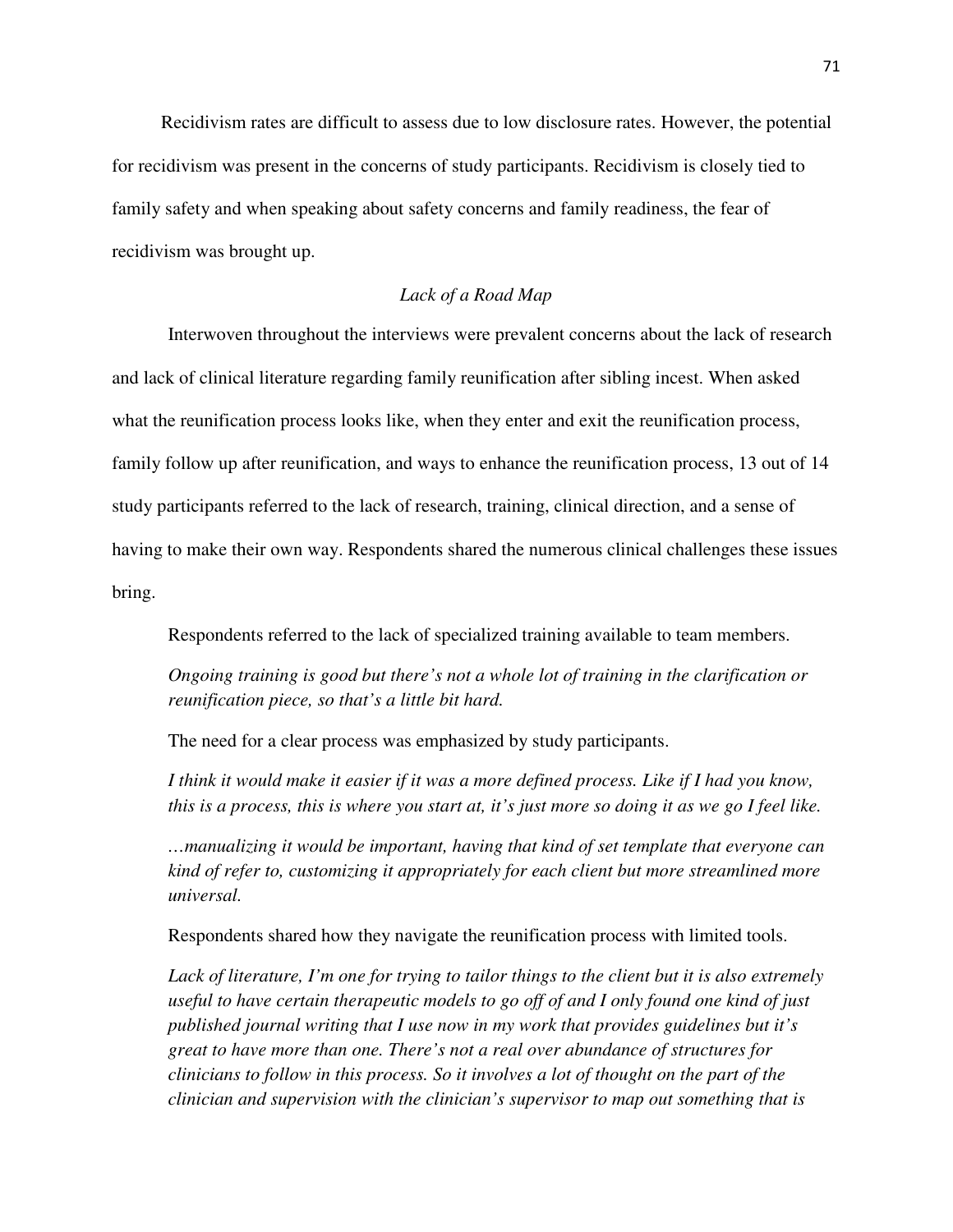*more streamlined. In other areas of treatment, processes are often more streamlined and the roads are more well paved.* 

*Supervision is really crucial, especially in issues like this that are not well charted in literature and therapeutic manuals.* 

*…You know for me I can consult research, look at what are some things to keep in mind, and again, I'm just starting back up here so I don't know if there's some kind of reunification manual here. I'm more going off of my past experience.* 

*Try to seek out as much literature and speak to clinicians about their experiences because it's an area that requires you to do more leg work to find out what has been done before.* 

*I've reached out to the different agencies that provide this work in order to insure that I'm doing everything that I possibly can to be ethical and to stay up to par with, you know, current research and what other providers are doing and to hear from them what their approach is in regards to reunification. And that's something that I will continue to do because I don't believe that within this population you can be successful on your own. I think it takes a tremendous amount of support and collaboration and just being able to talk with other providers about this work because it is so specialized.* 

 These critical missing elements put team members in a precarious position where they are forced to make decisions based on clinical experience and intuition. This has many repercussions and raises concerns around best practice. Additionally if there is a lack of support and resources for team members, the ability to collaborate effectively is compromised.

 All the themes that emerged throughout the interviews speak to the overwhelming challenges faced by both families and team members involved in reunification after sibling incest. Just as the dynamics of incest are multilayered and enmeshed, so are the treatment implications and the reunification process. These themes provide a starting point to establish evidence based research and clinical guidance that will enhance service delivery.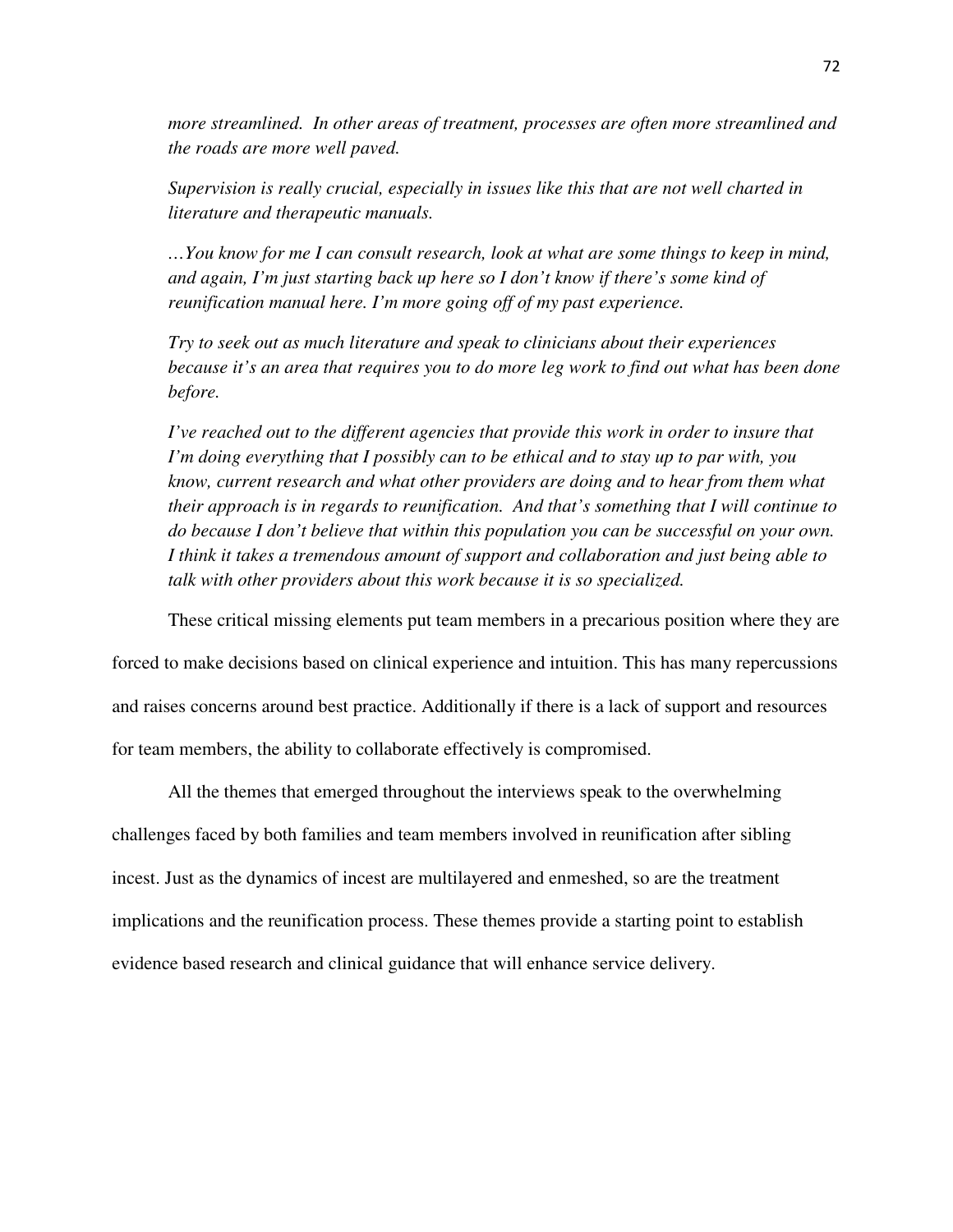### **Chapter V: Discussion**

This study sought to examine the experience of family reunification after sibling incest from the perspective of members of the treatment team who provide services to families. The primary research questions were: What are family experiences of reunification after sibling incest? How can protective factors be increased after sibling incest? How can family experiences promote continued healing and improve service delivery?

I approached this study with the hope that multidisciplinary team members would be able to shed light on what the process of reunification is like for the families going through family reunification after sibling sexual abuse. However, when questions were asked regarding family experiences, study participants understandably veered towards talking about their own experiences and challenges working with families. Perhaps I was naïve in assuming that I would be able to gain insight into family experiences through the eyes of the clinicians. What I found during the interviews is that clinicians who do this work are in need of their own support. My study was so focused on client needs that I failed to acknowledge the possibility that clinicians may lack support as well. The overriding message from clinicians is that this is emotionally tough work to do and there is no framework to follow. As a result they often rely on self education and clinical intuition to guide their work.

There was a common answer to the question of increasing protective factors after sibling incest and it was focused around victim safety, offender safety, and overall family safety. I found that there was not a clear delineation between strengthening protective factors, treatment goals, and the overall reunification process. Study participants stated that strengthening protective factors encompassed decreasing risk of revicitmization, implementing wellness plans and safety plans. This makes sense due to the emphasis on emotional and physical safety in all aspect of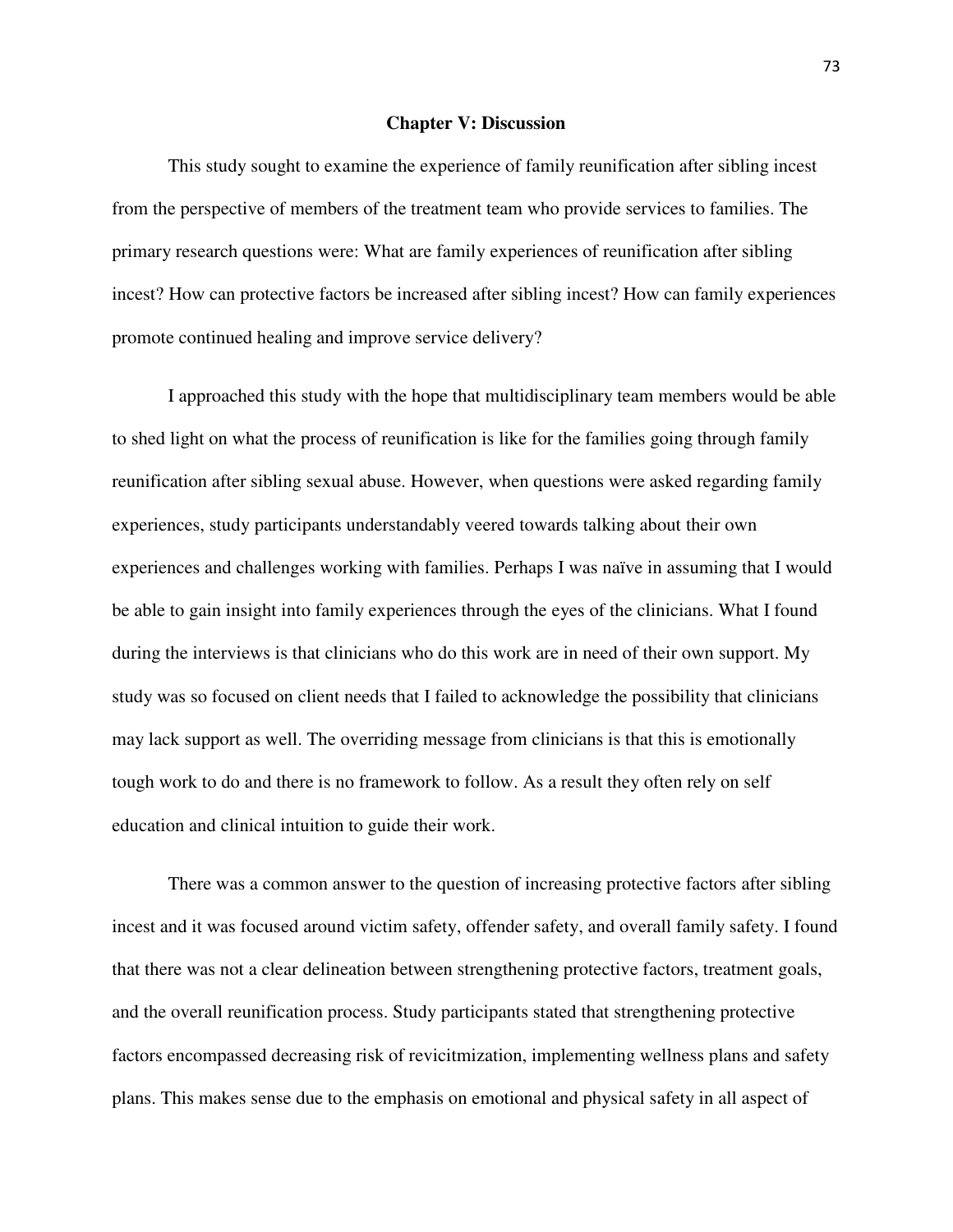family reunification work. One study participant spoke of strengthening protective factors in the following way.

*I think that that comes from a strength based approach in referencing what the strengths that the offender has, what the strengths that the victim has and what the strengths that the parents have and pulling from that and saying, you know, you have this incredible sense of devotion to your children and I can see that each and every time that we get together. And that sense of devotion and compassion will help you throughout this process.* 

One research question that was answered is ways to improve service delivery. Study participants had varied ideas on ways to improve the process of family reunification after sibling sexual abuse. Although some suggestions were directed towards larger, macro social issues, many were realistic ideas that could be implemented at the agency level. A primary problem with comprehensive service delivery is funding. However, the ideas that the study participants' presented were modifications to systems that are already in place.

The fourteen interviews provided insight into the enormous challenges that families and clinicians face throughout the reunification process. The overarching themes that consistently emerged throughout the interviews were therapist role, process of reunification, multidisciplinary team collaboration, family safety, family readiness, clinical concerns, and lack of road map. The following section will conceptualize the results of the study and examine implications for theory, practice, and policy.

*Therapist Role*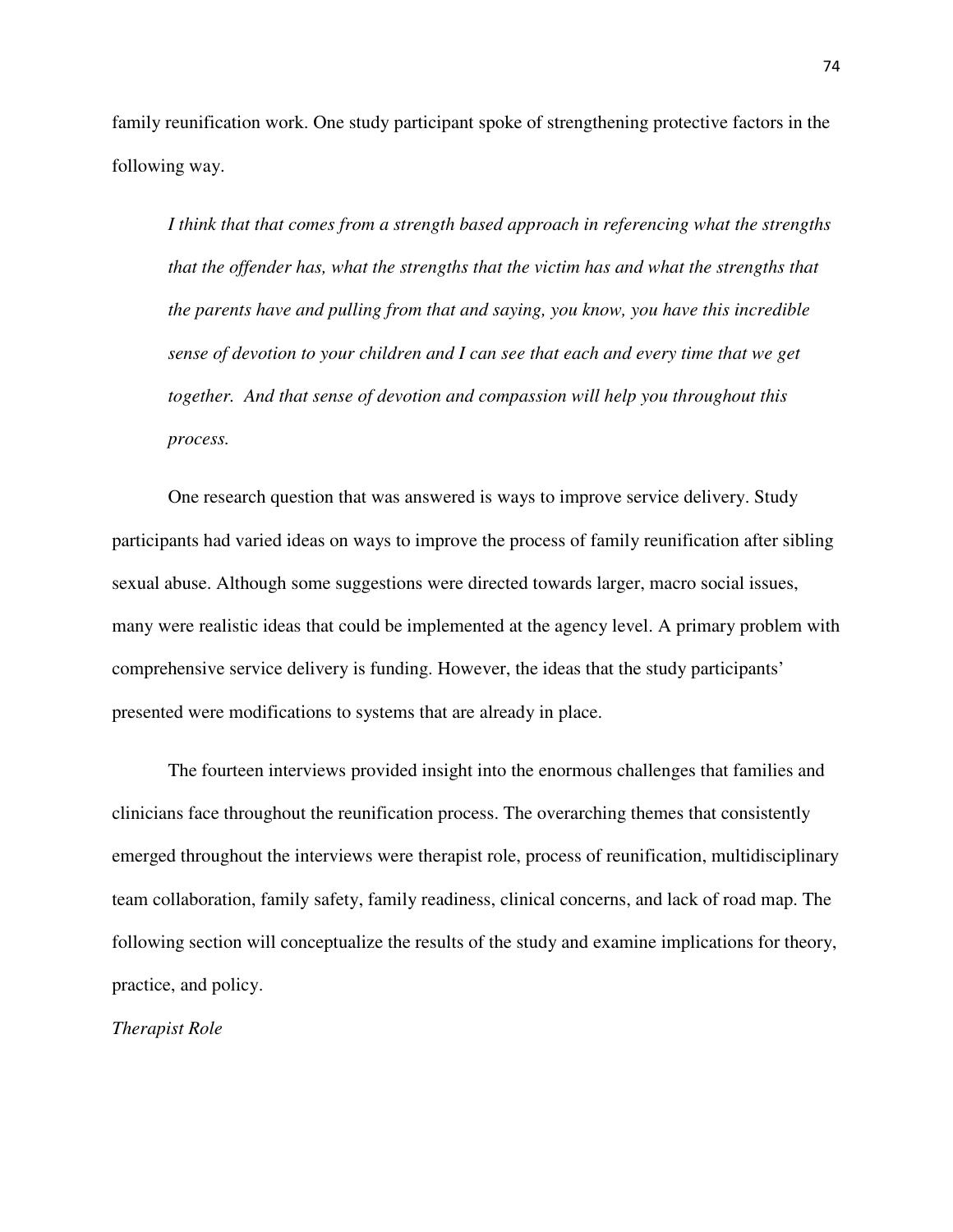Therapists' perceptions of their role in the reunification process spoke to the impact of various educational backgrounds and theoretical orientations on treatment. It was helpful to interview clinicians who work with both the offending child and the victim child. The diversity and similarities in their clinical experiences were interesting and many issues were raised. A dynamic that was evident throughout the interview process was an "us and them" mentality. Each clinician had similar concerns about the "other" therapist. There was a clear distinction of which side the clinician was on and although he/she spoke of the importance of family needs and family safety, there was an allegiance to their client that sometimes presented as a clinical bias. One study participant referred to the offender's therapist as "*the opposing side*." Other evidence of clinical bias was in the language used to describe the other child's behaviors. For example when discussing the offending child, terms were used such as the child with "*illegal sexual behavior*" or the child "*who caused harm*" or "*the horrible thing that you did*." Although these terms may be accurate, they denote a judgment and a label that can impact therapy and equal treatment of all family members. One study participant referred to the stigma that is placed on and internalized by the offending child.

# *A lot of the guys I worked with, in terms of offenders, the stigma, really internalizing the stigma of everything they have been through, what they've done.*

Some participants spoke about the importance of compassion and empathy for both the victim child and the offending child. Although there were varying beliefs verbalized, the passion and commitment to healing was evident in all interviews. These issues highlight the importance of ongoing supervision and self monitoring. Because therapists who do reunification work often develop an expertise in either victim or offender work, it is easy to solely focus on victim or offender treatment issues, develop bias' and potentially discount the importance of understanding the other side. Gil (2006) discussed the power of countertransference and "the tendency to over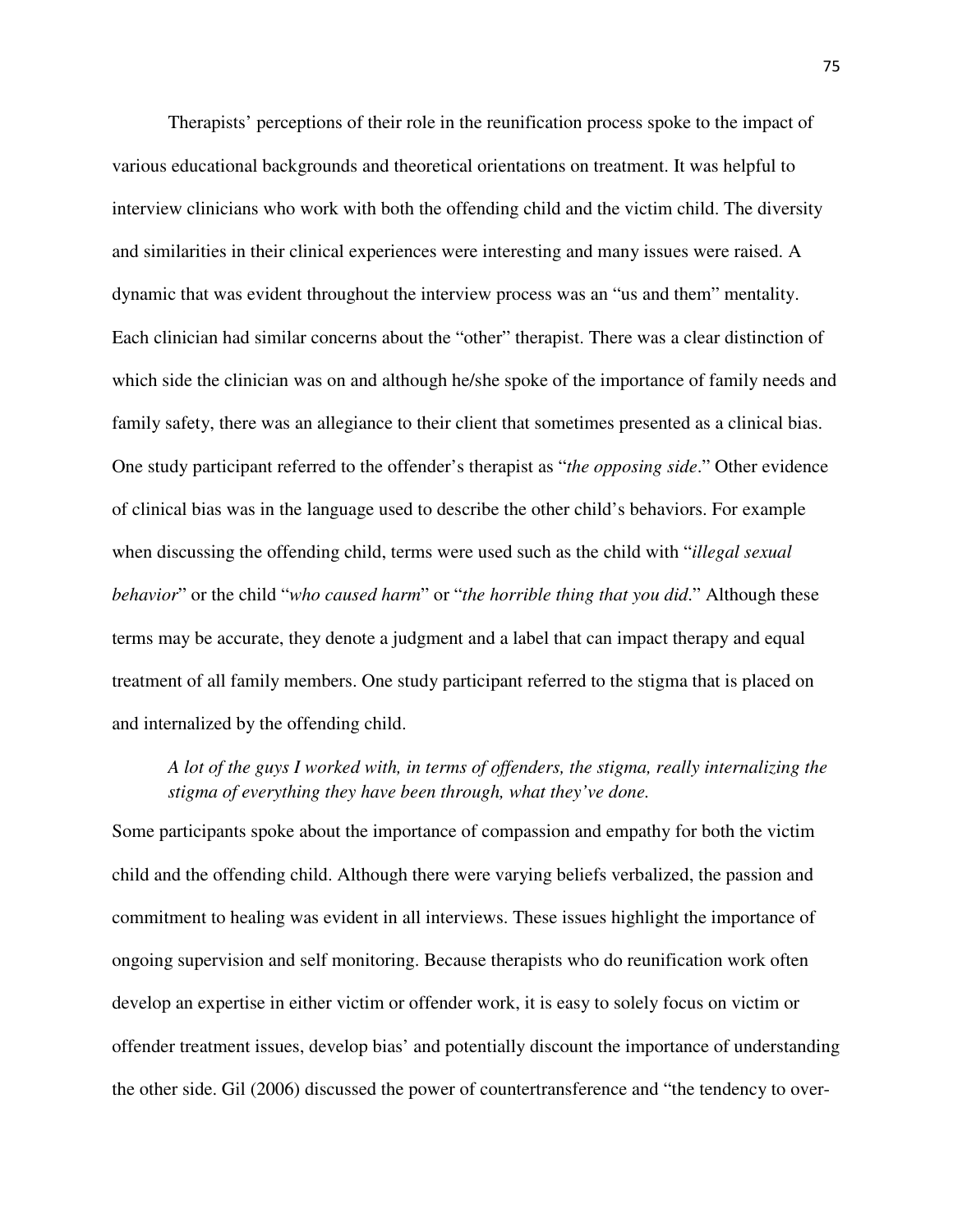or-underprotect the family system" (p.127) when working with incestuous families. Gil stated that this can cause clinicians to provide unbalanced support to the family system. One study participant spoke about her commitment to staying abreast of current offender research as a victim therapist.

*Working with sexual abuse victims in general, it is key to have a network of care supervision and to continue to utilize that when you got tough cases, I continue to be very involved in the provider meetings which typically is with probation and juvenile sex offender treatment providers. I'm the only victim therapist that ever goes, I go for a reason, it helps me be better at what I do from that perspective and then I have ongoing care supervision with colleagues that you know if you got a rough case it is important to be able to talk about that but that peer piece I guess what I'm saying, extends to the offender providers.* 

## *Process of reunification*

Multiple definitions and issues were identified regarding the reunification process and a central reason is because of the uniqueness of each family system and process. Study participants discussed similar tenets of the reunification process such as clarification. However, all other aspects of the process vary based on what reunification will look like for each family. The tremendous diversity requires flexibility within the process and within the treatment model. Family uniqueness and variations in the definition and implementation of reunification present many challenges for research and manualizing treatment approaches. There are family reunification models and there are research-based treatment models for children who have been victims or offenders of sexual abuse. However, the missing piece is a merged, evidence-based model that encompasses the dynamics of incestuous families, the impact of sibling incest on family systems, and all facets of treatment that are unique to families who reunify after sibling incest.

#### *Multidisciplinary team collaboration*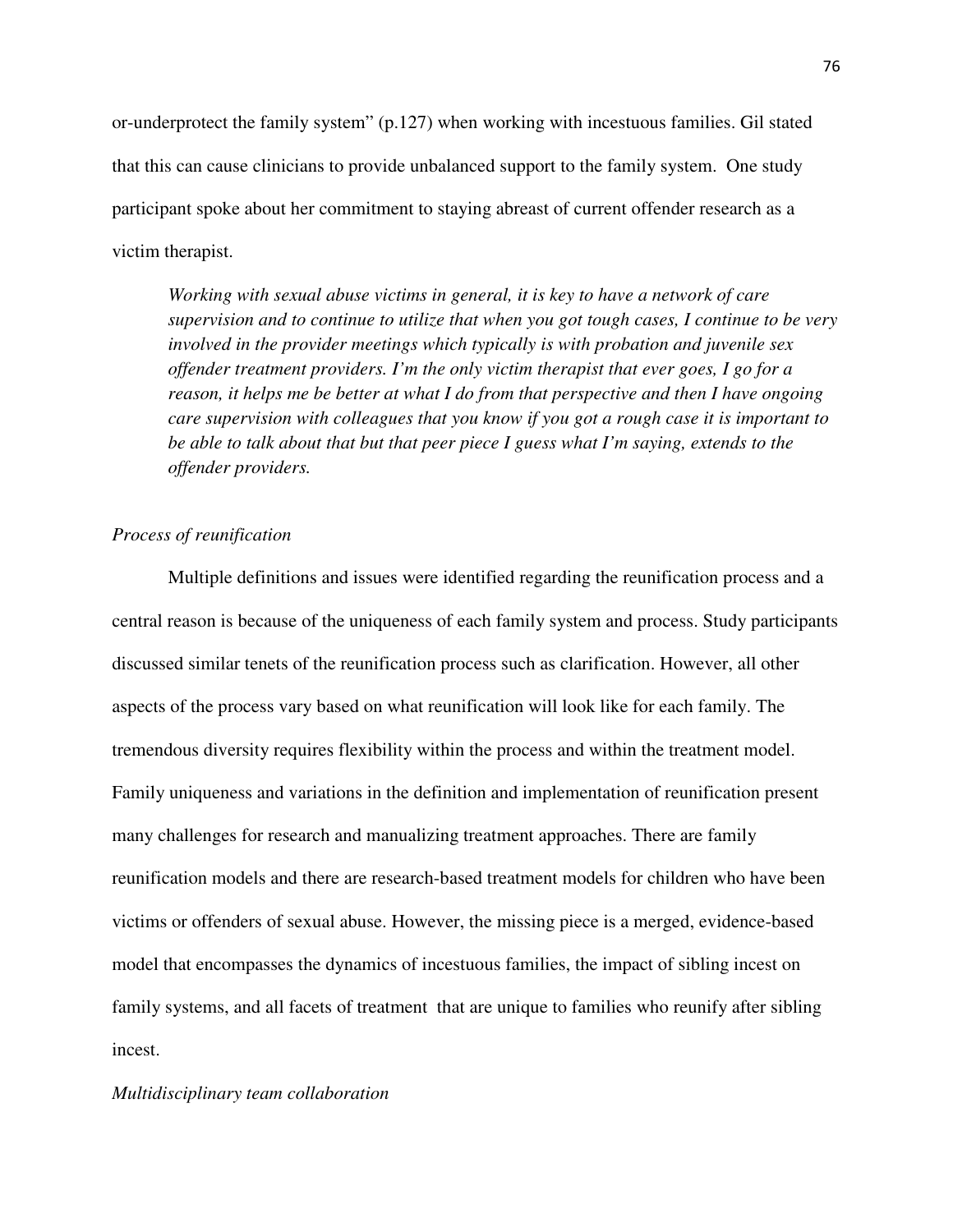There was overwhelming support for team collaboration voiced in the interviews. However, most study participants spoke of the lack of collaboration due to multiple factors such as differing goals, differing timelines, lack of communication, and lack of training. It is important to note that respondents do not work in child advocacy centers which enhance team collaboration by housing many multidisciplinary team members (i.e. child welfare, law enforcement, victim therapists, victim advocates, forensic interviewers, medical staff) under one roof or near one another, allowing for communication and ongoing team collaboration during child abuse investigations and case staffing (www.nationalcac.org/history/history.html). Additionally, child advocacy centers are staffed by specially trained professionals and provide training opportunities for multidisciplinary team members. Study participants may have a different experience with team collaboration and appropriately trained team members if they were part of a child advocacy center. Although, offender services are not part of child advocacy centers, so respondents may still experience collaboration and communication challenges with team members.

Study participants stated that another difficulty regarding team collaboration is the number of parties involved in the reunification process such as victim therapist, offender therapist, the court system, probation, child welfare, and various other entities, ongoing collaborative communication is difficult to facilitate. Some study participants spoke about feeling rushed due to pressure placed on them by other agencies.

*If you feel rushed in the process it's not a good thing. With anything around sexual abuse, with any kind of abuse, if it's ever a last minute decision just don't make it.* 

*DHS, I don't think they ever take enough time.* 

*Don't get pushed by those that call you and say I need an answer; I need a report; what's the progress; where does the kid stand?*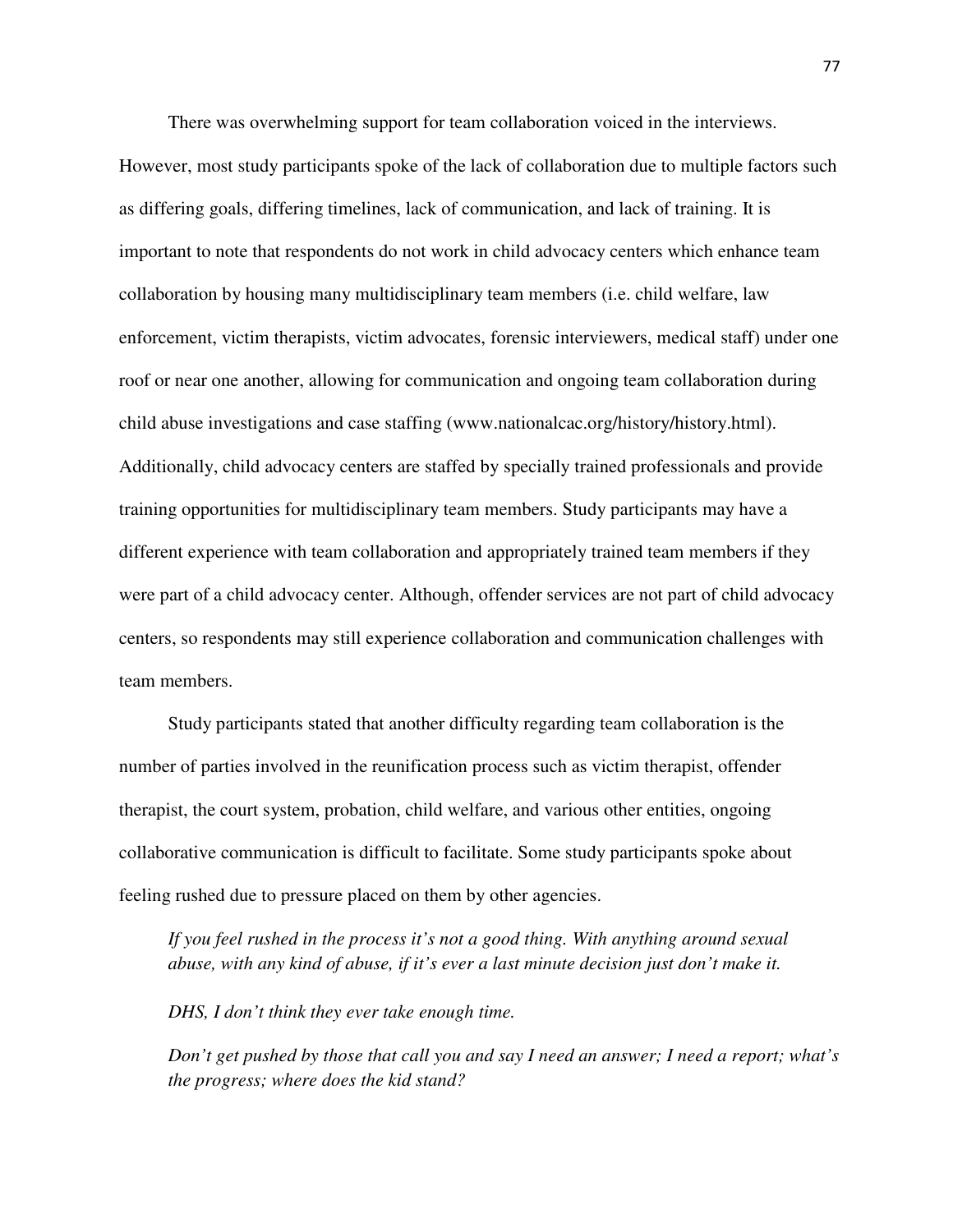It is important to consider how high caseloads and short time frames impact multidisciplinary team members' ability to collaborate with one another. Although caseload size and time were issues raised by clinicians this is an ongoing systemic issue. The economic climate causes team members to have less time to do more work. One study participant shared the impact the issue has on his work.

*I think the thing is if your masters level therapist in a community behavioral health setting, you tend to load your day up with a lot of stuff, so you end up with full days where you're trying to maximize your time, your efficiency and your income as well…I mean my day is scheduled down to the minute*.

Another concern raised was the lack of training and understanding about family reunification and sibling incest. Study participants expressed their frustration with attempting to meet their client's needs when members of the multidisciplinary team do not have a working knowledge of the multilayered trauma issues that must be identified and addressed in order for successful family reunification to occur. The lack of training and understanding also arises from differing roles of team members in the reunification process and some roles do not require team members to be trained in issues such as trauma informed care, family systems, and child sexual abuse. The lack of training also stems back to time and money. Agency-based settings are often limited in the trainings available and the funds available to workers. Additionally, specialized training in reunification with incestuous families is scarce. The Child Welfare and Information Gateway (2011) stated that child welfare workers involved in family reunification are more successful when they have a social work degree, specialized reunification training, and clinical experience. This seems obvious, however the reality in the field is that many multidisciplinary team members lack adequate training and professional experience and therefore struggle to understand and meet the needs of their clients.

#### *Family safety*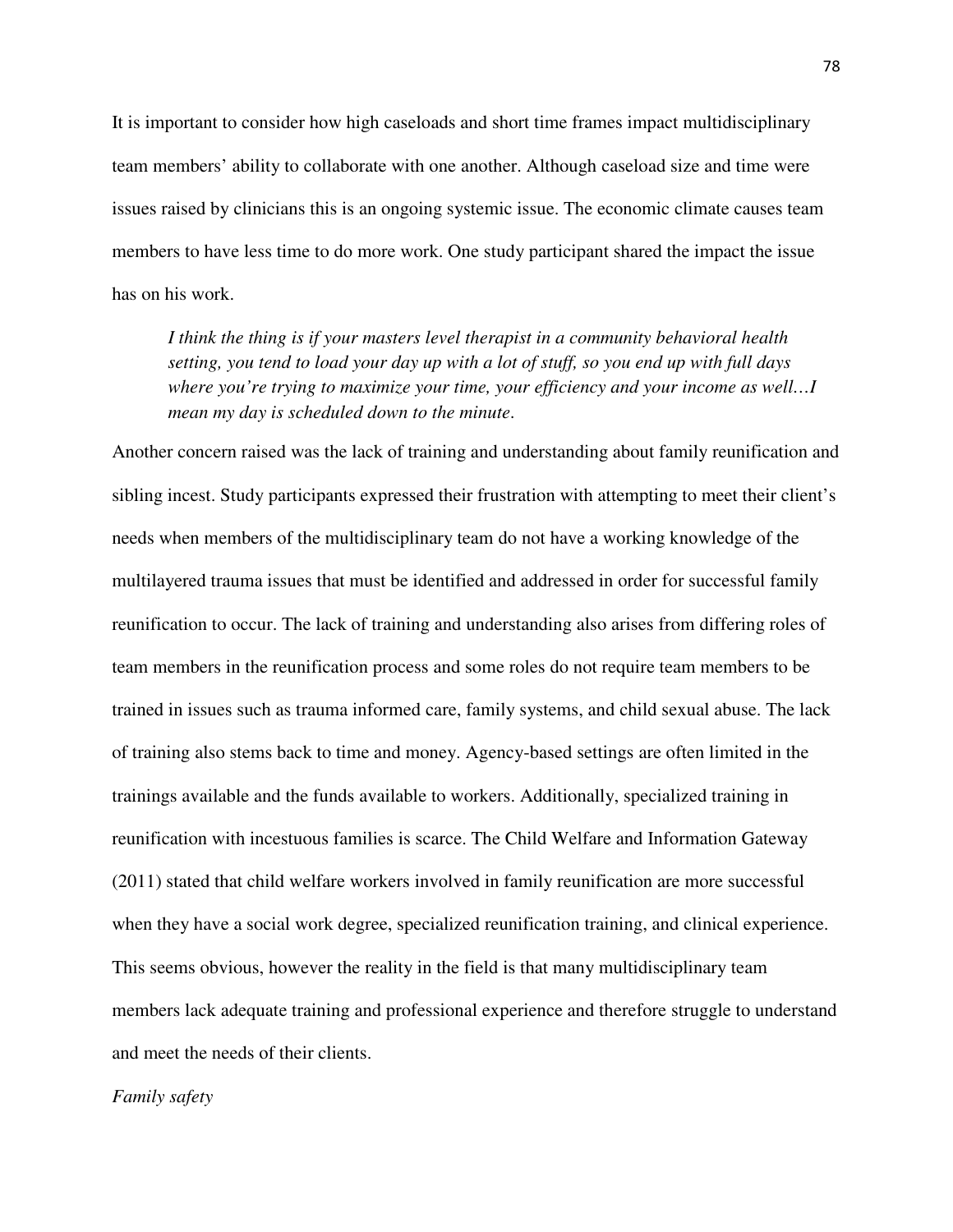Family safety encompasses many factors such as emotional safety, physical safety,

wellness planning, risk reduction, boundary setting, and open communication. The importance of family safety was evident in this study and supports evidence-based treatment models for victims and offenders of child sexual abuse as well as child welfare guidelines, which describe family safety as a primary goal. Finkelhor (2007) stated that children who have a history of trauma are at higher risk of experiencing additional trauma than children without trauma histories. If families are being reunified and there is an absence of family safety factors or a gradual decrease in family safety, children's risk for experiencing additional trauma increases dramatically. *Family readiness* 

 Closely tied to issues of family safety is family readiness for reunification. Family readiness is a critical factor in the outcome of family reunification. van der Kolk (2005) indicated that the most critical factor in a child's successful recovery from sexual abuse is the support of a caregiver. The same pressure that multidisciplinary team members feel is often felt by families; the time constraints that are placed on them to meet child welfare goals, treatment goals, probation goals, etc. are often overwhelming. Additionally families often put pressure on one another to finish treatment in an effort to move on from the trauma that has permeated so many aspects of their life.

 Denial is a common barrier to family readiness for reunification. Study participants provided numerous examples of parental denial, rationalization and minimization of the sibling incest. Hindman (1989) stated that denial, rationalization, and minimization are common victim responses to incest so it is important to understand the shared and often similar psychological impact that sibling incest has on the family system.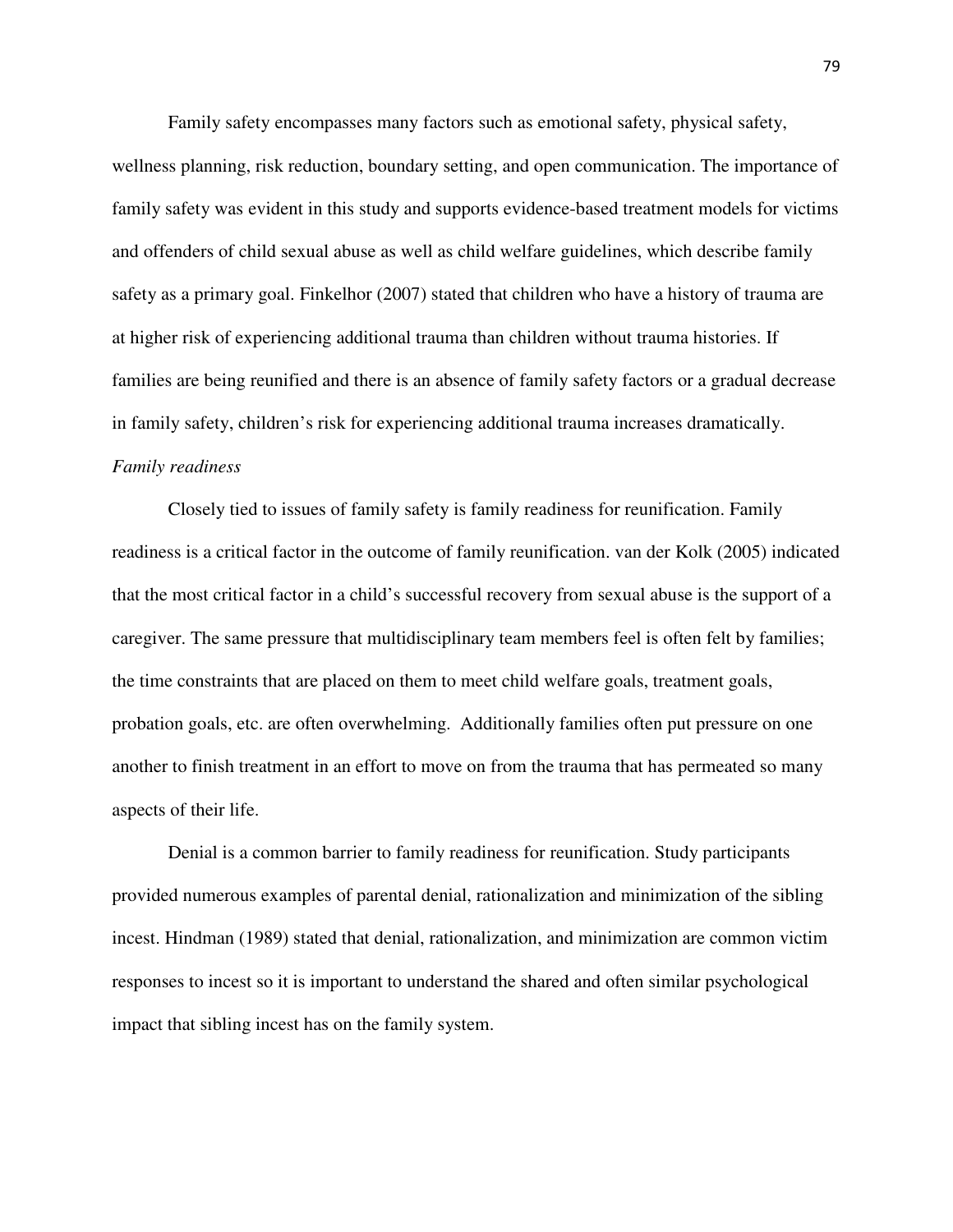An important contributing factor to family readiness is parental ambivalence.

Ambivalence often stems from feelings of betrayal by the offender, uncertainty if the offender will be able to change and not reoffend, and divided loyalty. These ambivalent feelings are another example of parallel emotional experiences of both victims and parents following sibling incest. Freyd (1996) spoke about the impact of betrayal trauma on victims of sexual abuse and their need to hold onto their perceived relationship with the offender. Betrayal trauma is a dilemma for parents of the offending child as well. Divided loyalty often contributes to parental ambivalence and denial. Courtois (2009) discussed the struggle for families to demonstrate love and loyalty to both the victim and offender. In a study of thirty incestuous families, Bolen  $\&$ Lamb (2004) found one third of parents expressed ambivalence that caused wavering in emotional support of both the victim and the offender. Bolen & Lamb stated that ambivalence should not be interpreted as an inability to support the victim, but understood as an expected result of attempting to maintain loyalty to the victim and the offender.

Knowing the multifaceted issues that arise and cause ambivalence, the various systems involved in the families lives need to develop additional avenues of support. By providing ongoing family support and services throughout the reunification process, families will be better prepared to meet one another's needs and decrease the chance of experiencing additional trauma, returning to treatment or reentering the child welfare system.

### *Clinical concerns*

A multitude of clinical concerns were discussed by study participants. Many of the concerns are interwoven with other major themes. Clinical concerns demonstrate the difficulty for clinicians in separating treatment and reunification issues arising from trauma histories, family dynamics, and other environmental and psychological factors. Of primary concern for the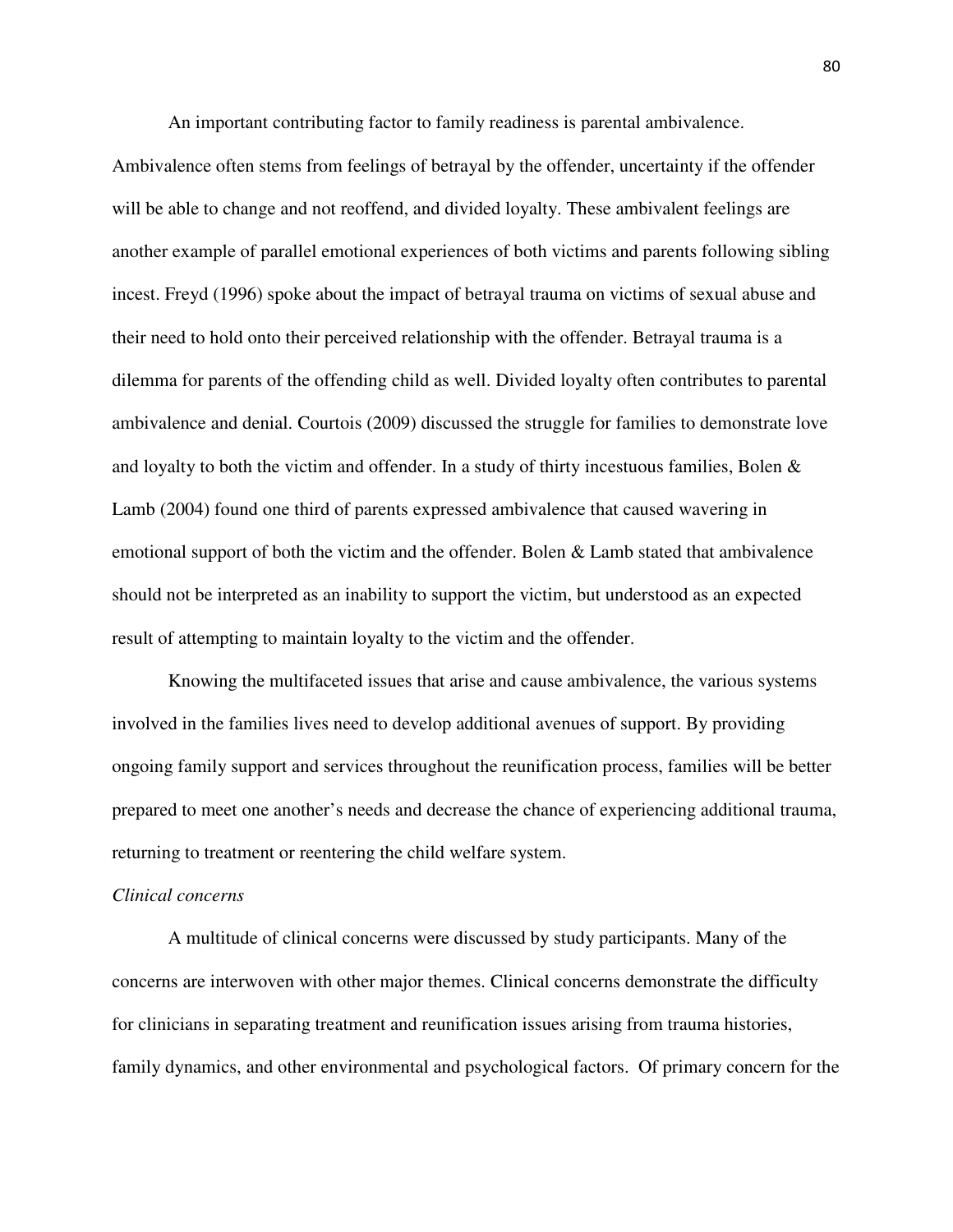majority of study participants was the possibility of revictimization. Although research indicates that revictimization rates are relatively low (Worling & Curwen, 2000), revictimization was still a primary concern for clinicians. Risk factors for reoffending escalate when other clinical concerns are present such as unresolved parental mental health issues and wavering parental commitment to adhering to and maintaining family safety plans. When parental mental health is not addressed and parental commitment is not in place, the risk of revictimization increases. Additionally clinicians who work in sexual abuse understand the intense secrecy and shame that surrounds sexual abuse and often leads to a lack of disclosure. Knowing the impact of secrecy and shame on disclosure, it is unclear if incident rates of revictimization are truly low or if a lack of disclosure and reporting contributes to an inaccurate prevalence rate.

It is evident based on the accounts of study participants that working in a very specialized area can be overwhelming and emotionally depleting. Some study participants discussed the emotional toll this work has on them.

*This is a difficult population to work with, it's very emotionally charged and I need to be aware of my own emotions and my own reactions and take care of myself.* 

*After 15 years with this population I've found it much easier not to take things home but I can say that I can remember my first reunification case. It was actually a kid who had been in this locked facility for quite some time and had abused 3 of his siblings. This kid at a young age was sexually abused horrifically and all of the kids in the family had a lot of incestual acts going on. We actually did a very smooth reunification in terms of just them visiting our facility. None of the siblings would ever live together and that was clear cut but that worked out real well. But that was very emotional for me and just the first case.* 

*You have to insure self care so that you don't burn out so that you don't take on the fatigue and the trauma of your patients. That included, placing the boundaries of once you step outside of the office you're no longer at the office. You're into the other parts of your life. And to try to isolate those different areas of your life so that you're not bringing work home and you're not treating your family differently or you're not viewing your family in the ways that you view your patients.*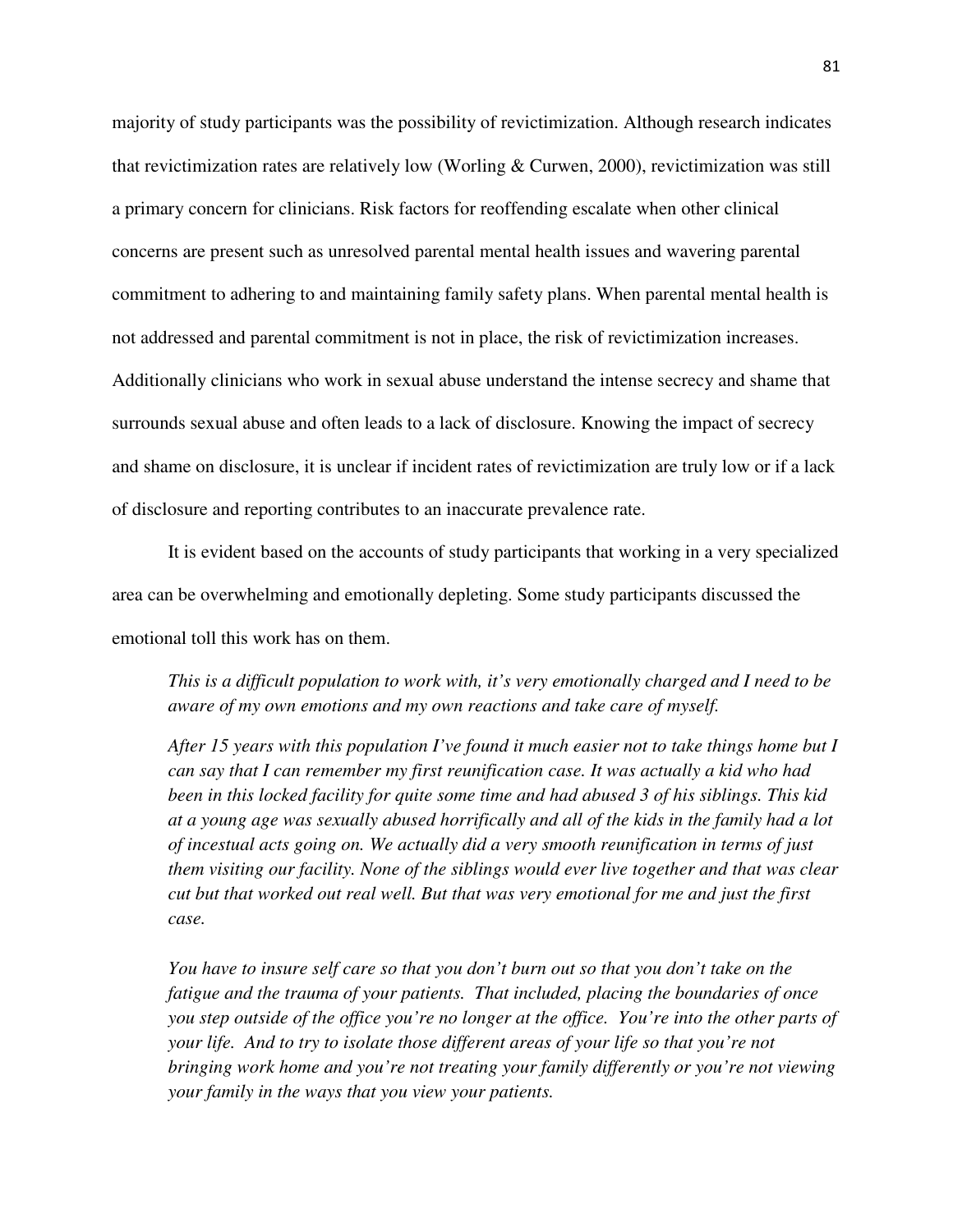*It effects my personal life, in that, I've become a little bit paranoid, you kind of overanalyze certain things sometimes, especially people's behaviors and their motives, you always kind of question family's interactions with children.* 

*You have to really have good self care outside of the work because it can stay with you, it's very intense.* 

*It's just that general anxiety we have because we are in the field.* 

*Lack of a road map* 

 The lack of research and clinical literature in this area is a critical missing piece. As has been illustrated in the accounts of the study participants, many factors must be addressed and in place for successful family reunification to occur. Without a streamlined process, reunification training specific to sibling incest, or research to refer to, multidisciplinary team members are forced to use clinical judgment based on their experience. Making decisions based on clinical intuition is a vulnerable place to be. Additionally, systems are not in place that track families post reunification. Study participants discussed reasons for the difficulty in following up with families once they have been discharged from treatment and/or probation.

*It's very difficult because many of our kids are off probation and they are already 18 so yes follow up is difficult. However, what we have proposed in our new RFP that we just sent to CBH and we just met with them yesterday is a case manager position that would actually do a 6 month follow up. Obviously the families don't have to comply if they are off probation but that's what we are really striving for in our agency so we can do that follow up. And we are now, actually just before you came in I compiled a 3 year sample of all the kids we have discharged successfully and we are going to give that information to CBH and they are going to do a track on those kids if they can find them. Some of them are 21 years old. So we are trying to do more outcome data for sure but it is very difficult to follow our kids because usually when they are released from us they are released from probation. We don't always recommend that and that doesn't always happen but the majority of the time it does. So they would have to be willing to let us check in on them. You would hope if they were successfully discharged they had the buy in and you would hope if they went through the reunification process the family is invested but right now the follow up is minimal but we are working on making that stronger. That needs to happen.*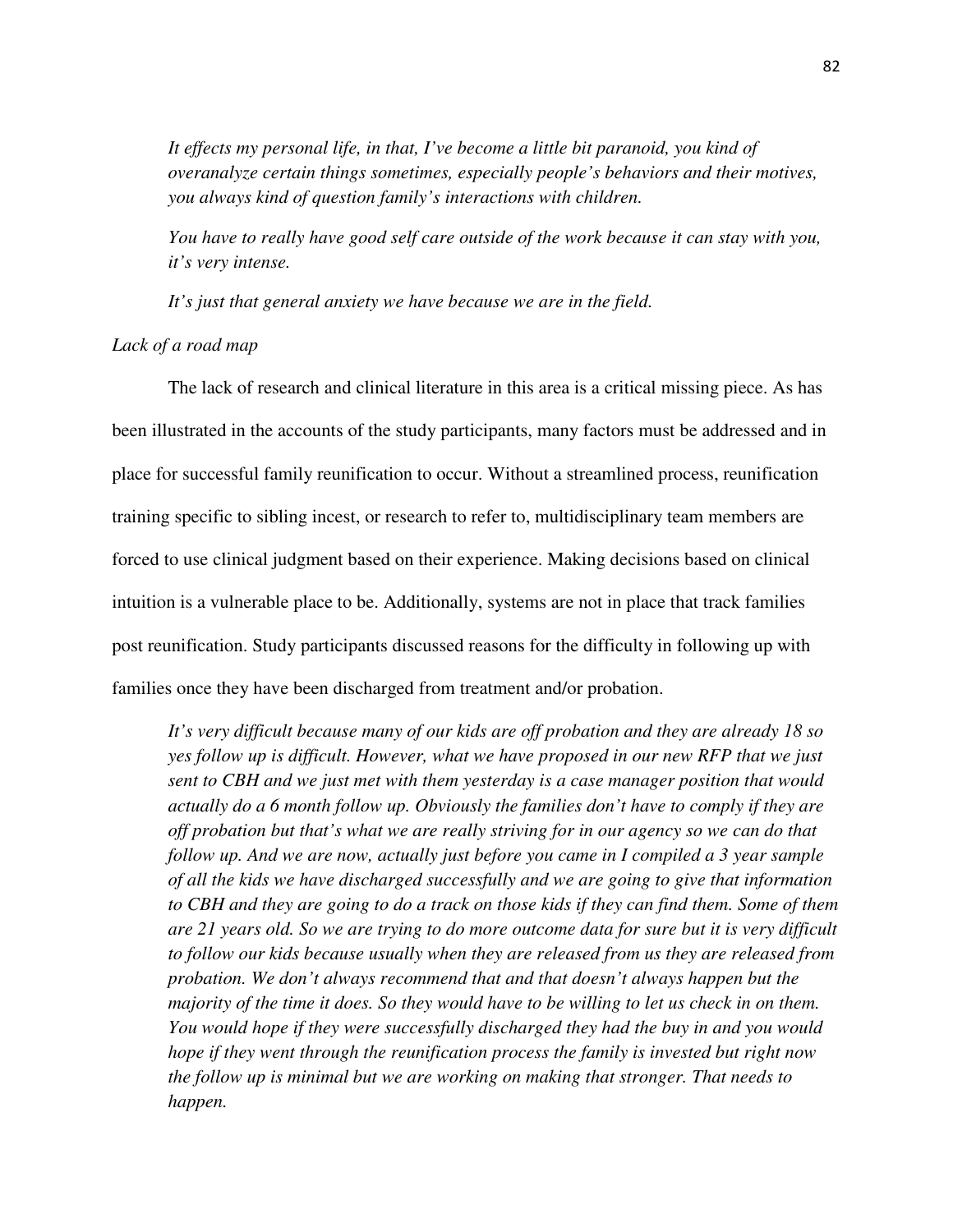*Once the reunification process is complete, we no longer are a part of their life. We discharge them. So the times that that remains open is dependent upon the family and how successful the reunification process has been. After that point in time that reunification is okay, we step away and I'm not sure what services are available at that point. And that's actually a really great question. I don't know.* 

*It's usually a phone call or if I don't reach the family because they moved, their phone number changed or whatever, then going through the vehicle of the social worker in charge… I mean there would probably be an attempt.* 

*A lot of times reunification ends up being the last goal of therapy and I wish I could say that aftercare happens all the time. In my experience, a lot of agencies aren't built to have that aftercare piece. I think it comes down to just a pure financial bind. I think everyone agrees that there should be some kind of aftercare but funding that can sometimes be problematic.* 

*Traditionally once the kid leaves the program, yeah that's it, you know the kids might call me a couple of weeks in a row to just let me know how they're doing or whatever, and you know that's fine, but I don't continue do any kind of therapy or anything like that once they're discharged, you know it's unethical at that point so once they leave here from a therapeutic stand point, I'm finished.* 

This is another critical gap in family reunification after sibling incest. Without follow up, multidisciplinary team members have no way of knowing if reunification has been successful or what issues have arose for families. Terling (1999) stated that professionals involved in reunification must recognize reunification as an adjustment period for families and a potentially fragile time for the family system. Any additional stressors that families face may impact the families' ability to focus on their safety plan. This is another important reason that follow up post reunification needs to occur. There is no way of knowing how families are doing or stressors they are facing if follow up is not built into family reunification after sibling incest. The Child Welfare Information Gateway (2011) conducted a review of child welfare reunification processes in nineteen states and found that the key to reducing risk of revictimization and return to the child welfare system was post-reunification services. Issues that were identified as family risk factors included lack of service availability, lack of intensive and long term services,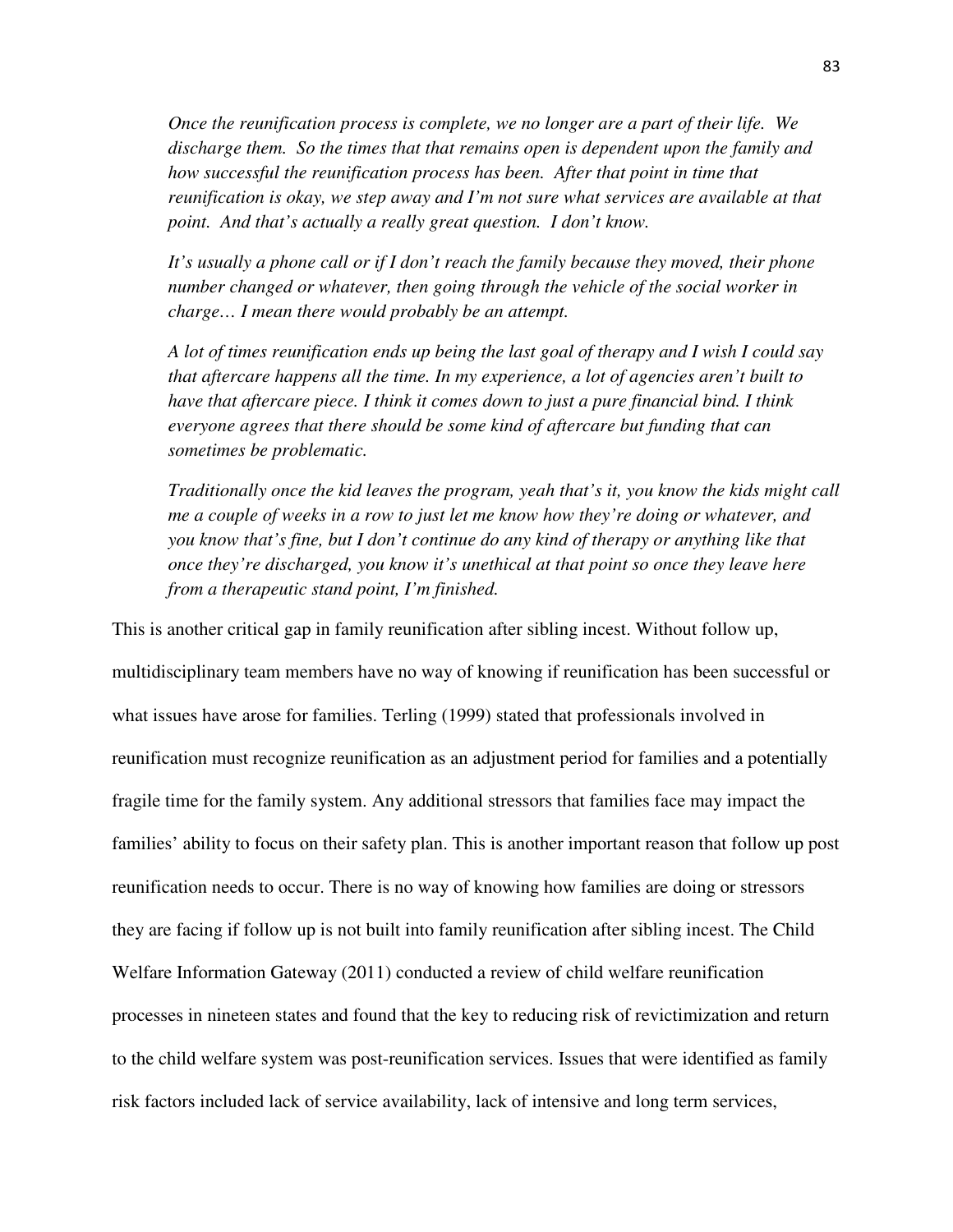disrupted services, and funding issues. These findings are consistent with the findings of this study. One study participant spoke of the lack of follow up.

*I wish there was more research, longitudinal, like several years later after families have done the re-engagement and healing pieces. How is it going? What is happening? Was it effective? What do they think? What would have been helpful? What do they need?* 

These numerous reunification issues illuminate the need for comprehensive support for multidisciplinary team members who work in family reunification after sibling incest. Support includes, but is not limited to, collaborative team processes, adequate training, and the availability of evidence-based research, comprehensive service availability, and implementation of self care.

### **Implications for Theory**

The findings of this study address and support major tenets of trauma theory and family systems theory. The findings underscore the multifaceted impact sibling incest has on the family system and the family's ability to cope with the trauma. Trauma theory discusses the diverse responses that individuals can have to trauma and as a result, the multiple ways they cope with trauma (Courtois & Ford, 2009; Gil, 2006; Berzoff, 2009). The study identified and discussed how the diversity in response and coping with sibling incest is seen and addressed in treatment and throughout the reunification process. Additionally, the study highlighted the parallel emotional process that often occurs between victim, offender, and parent and the shared *traumagenic dynamics* that include feelings of guilt, shame, and responsibility (Finkelhor, 1985).

This study supported concepts of family systems theory such as understanding the impact of trauma on the entire family system and being cognizant of the difficulties families face in changing individual and systemic beliefs and behavior. Courtois (1999) and Gil & Cavanaugh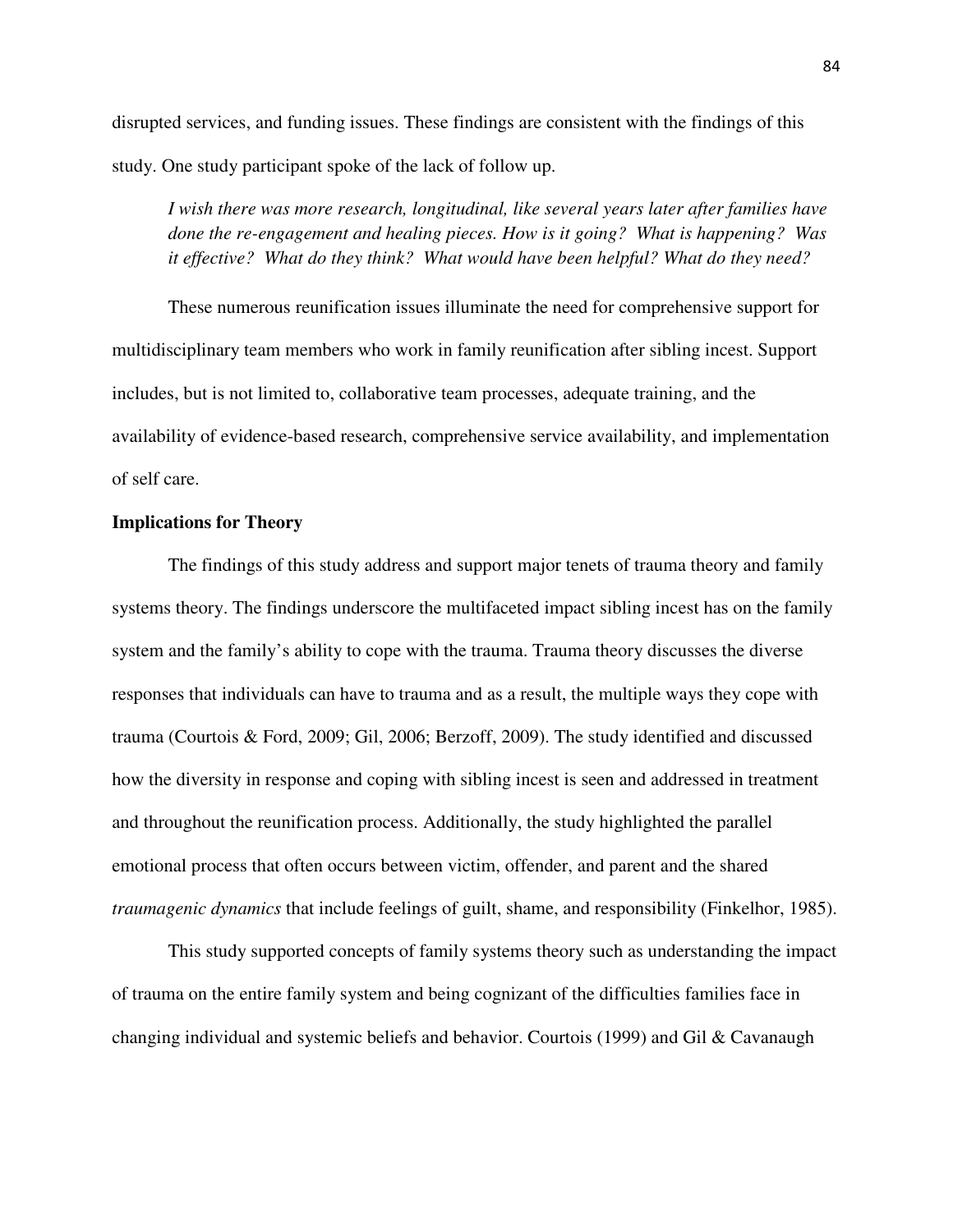Johnson (1993) stated that incest often arises out of a dysfunctional family system. Participant spoke of this family dysfunction and the importance of addressing systemic change in the family.

*A huge component too is that family system because sexual abuse happens in a system, it's not in a vacuum so there can be family and environmental factors that were not in place, that in some ways, I guess maybe enable is too strong a word but maybe created an environment where it's easy for something like this to happen so that is a whole piece that needs to be looked at, what are the dynamics, what are the caregiver's beliefs.* 

*Sometimes families just want everything to kind of go back to normal, we have to help caregivers understand that going back is not where you want to go because that's what wasn't working, that was an environment where this happened, we need to create and define a whole new environment that's much more open, clear, safe, with specific boundaries.* 

McNevin (2010) discussed the importance of recognizing the often overwhelming process of change that families are faced with and expected to make. This process requires a balance between respecting and validating the family system and holding individuals accountable for their actions. Sibling incest often adds significant stress to an already weakened or unhealthy family system. Massat & Lundy (1998) discussed that parents commonly experience relationship stress and financial stress as a result of sexual abuse. This family stress may be exacerbated when issues of poverty are added. If a family system is overloaded, goals and expectations of family reunification may not be a priority. A study participant speaks to this issue.

*Families might go into crisis, they might not be able to pay the heating bill, you know, you really have to reduce the chaos that very well might have been part of that family's life for a long time.* 

McNevin (2010) stated that "families are often in the midst of chaos, separation, crisis and shock" (p.63) due to the sibling incest so these family system issues must be acknowledged,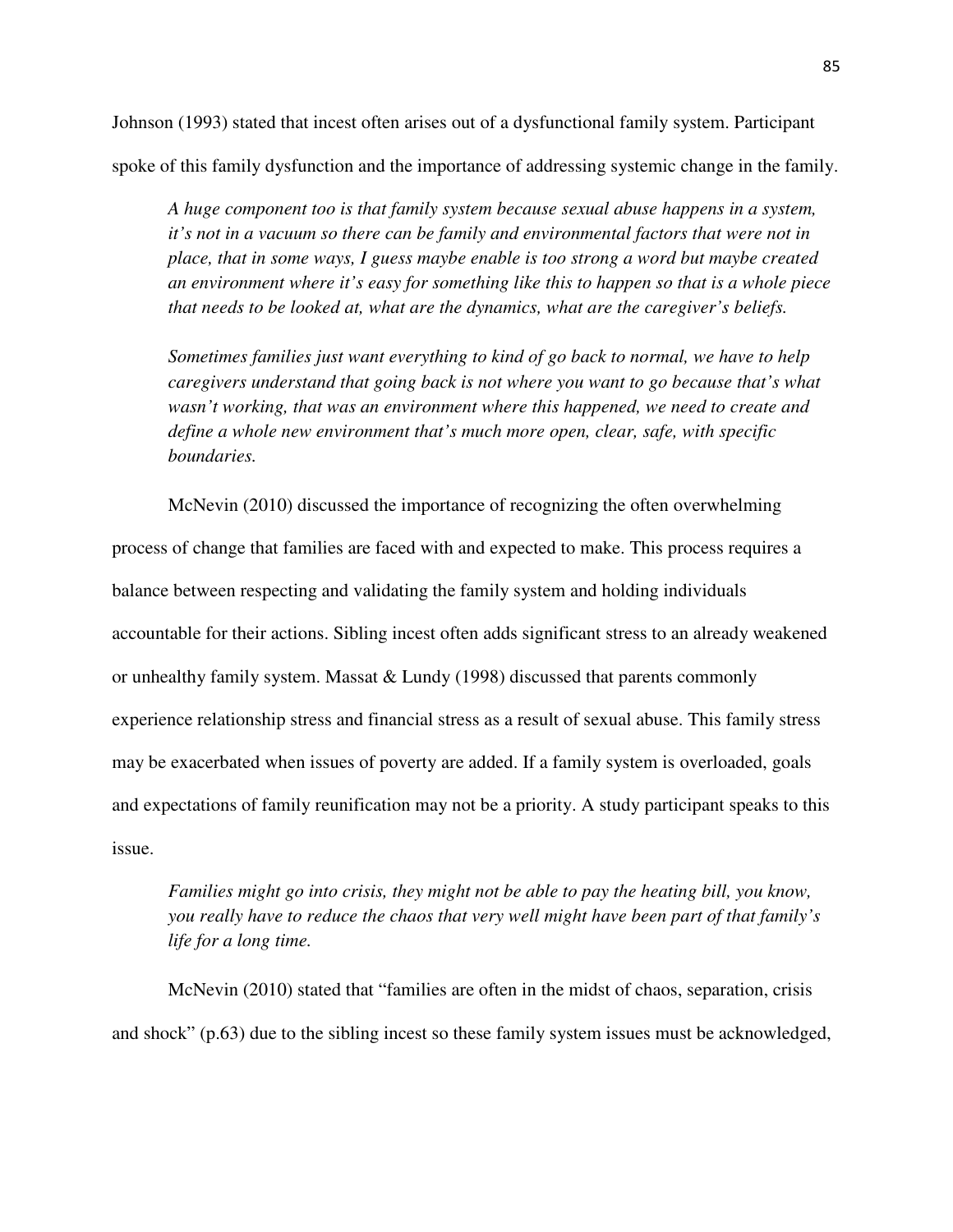addressed, and monitored. These are all issues that multidisciplinary team members need to take into consideration when assessing the needs of families.

### **Implications for Practice**

Gelles (2001) stated that child welfare professionals need to be able to identify family risk factors and assess parental commitment to change. This needs to be a collaborative effort amongst all multidisciplinary team members. The issue of risk and family readiness are often difficult to assess and this makes team communication and collaboration of utter importance. The Child Information Gateway (2011) found that states that conducted ongoing risk assessments were able to make reunification decisions that were in the best interest of the child and sometimes that included the decision not to reunify the family.

Warsh, Maluccio, & Pine (1994) stated that there must be collaborative planning from early on and this planning must be comprehensive and examine many factors such as family history, parental mental health, and community support. Additionally, reunification planning from beginning to end must be developed based on individual family needs rather than agency timelines. All these factors were brought up in this study as well and need to be at the forefront of reunification discussions amongst professionals in the field.

#### **Implications for Policy**

Many policy issues need to be addressed regarding family reunification. There is overlap between practice and policy issues since policy impacts and often dictates service delivery. Gelles (2001) stated that in order for family reunification to truly be tailored to the needs of the family, the field of child welfare should replace the words "reunification and preservation with child safety and the best interests of the child" (p.12).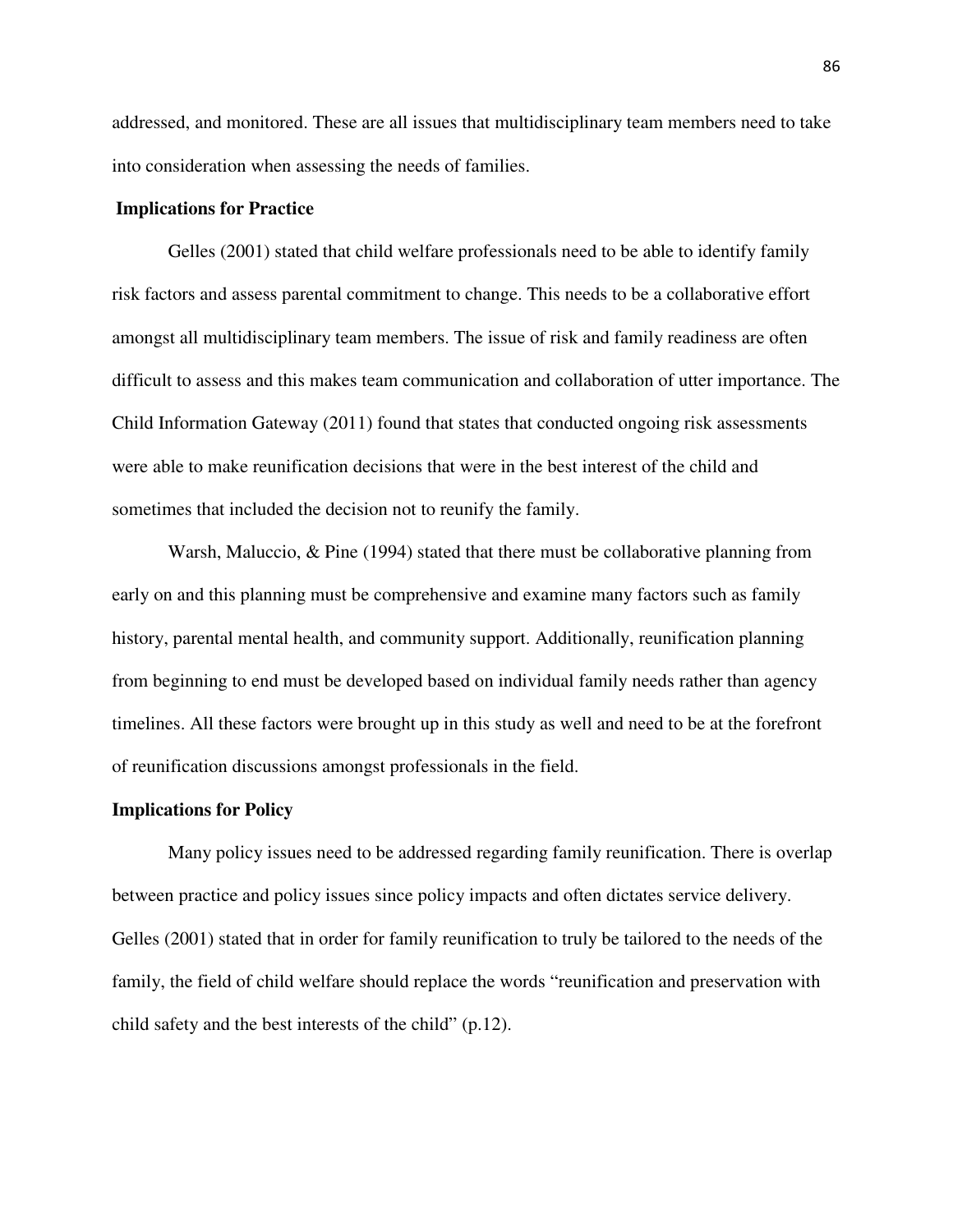Wulczyn (2004) stated that twenty-five percent of children who are reunified and move back in with their family will reenter the child welfare system. This finding requires policy makers to examine the process of family reunification to target areas that need to be strengthened or redeveloped in order to decrease recidivism rates. Knowing that child welfare advocates for family reunification it is imperative to utilize the findings of this study to educate multidisciplinary team members about the family dynamics of incestuous families, treatment needs, community support needs and the critical necessity of team collaboration. Additionally, policy makers need to recognize child sexual abuse as a public health problem and allocate funds to developing comprehensive services for families and specialized training for team members. The Children's Bureau (2010b) stated that child welfare needs to offer more flexible funding in order to increase the availability of community resources for families. It is crucial to understand the unique needs of this population in order to provide effective treatment.

### **Implications for Future Research**

This study was a first step in understanding familial and clinical experiences of reunification after sibling incest. Themes that arose should be further researched to gain more detailed understanding of the issues that impact treatment. Additionally, other multidisciplinary team members' voices need to be heard in order to understand their struggles and to see if they mirror those of the clinicians or if they are different. This is important for both practice and policy.

Although it can be difficult to access parents and children involved in the reunification process, it is important to know about their experiences in order to ascertain if their needs are being met and if not what micro and/or macro changes need to occur in order to meet their needs. Research needs to be conducted that includes the perspectives of child victims, child offenders,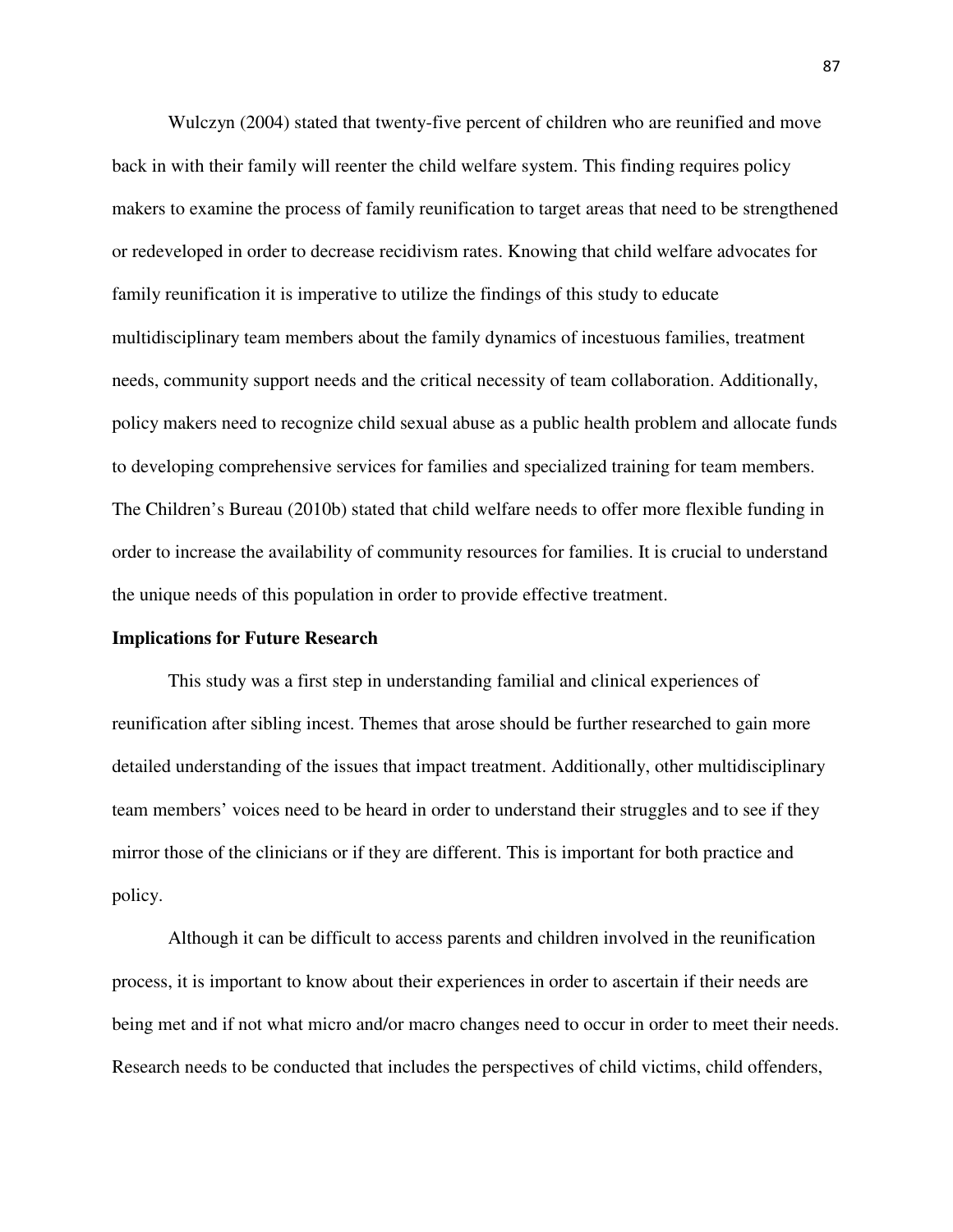and their family in order to truly understand the family experience of sibling incest. Furthermore, cultural influences must be examined to determine how a family perceives and copes with sibling incest. This knowledge will help clinicians appropriately tailor treatment to meet the needs of the family and will provide guidance for other team members in regards to how to most effectively support families throughout and after reunification.

### **Strengths**

The study identified a significant gap in research and provided insight into a highly complex, specialized intervention and treatment process. The study participants provided a collective voice that offered front line clinical perspectives of family reunification after sibling incest. In addition to highlighting systemic struggles, the study also identified individual clinical challenges. Additionally, study participants were diverse in educational backgrounds and clinical training. This allowed for different clinical perspectives.

### **Limitations**

Small sample size was a limitation of this study. Qualitative studies have potential for researcher and participant biases. (Primeau, 2003) Although qualitative studies are not meant to be generalizable, they allow entrance into an unchartered area of research. The study participants were all clinicians and although they had varying experiences, they represented only one piece of the multidisciplinary team.

In retrospect, I would modify some of my research questions because I made the assumption that multidisciplinary team members would have insight into client experiences and that was not the case. My own commitment to wanting to hear the voice of the family caused me to disregard the potential contribution that team members' insight may have. I would modify the questions to specifically focus on team member's experiences with family reunification after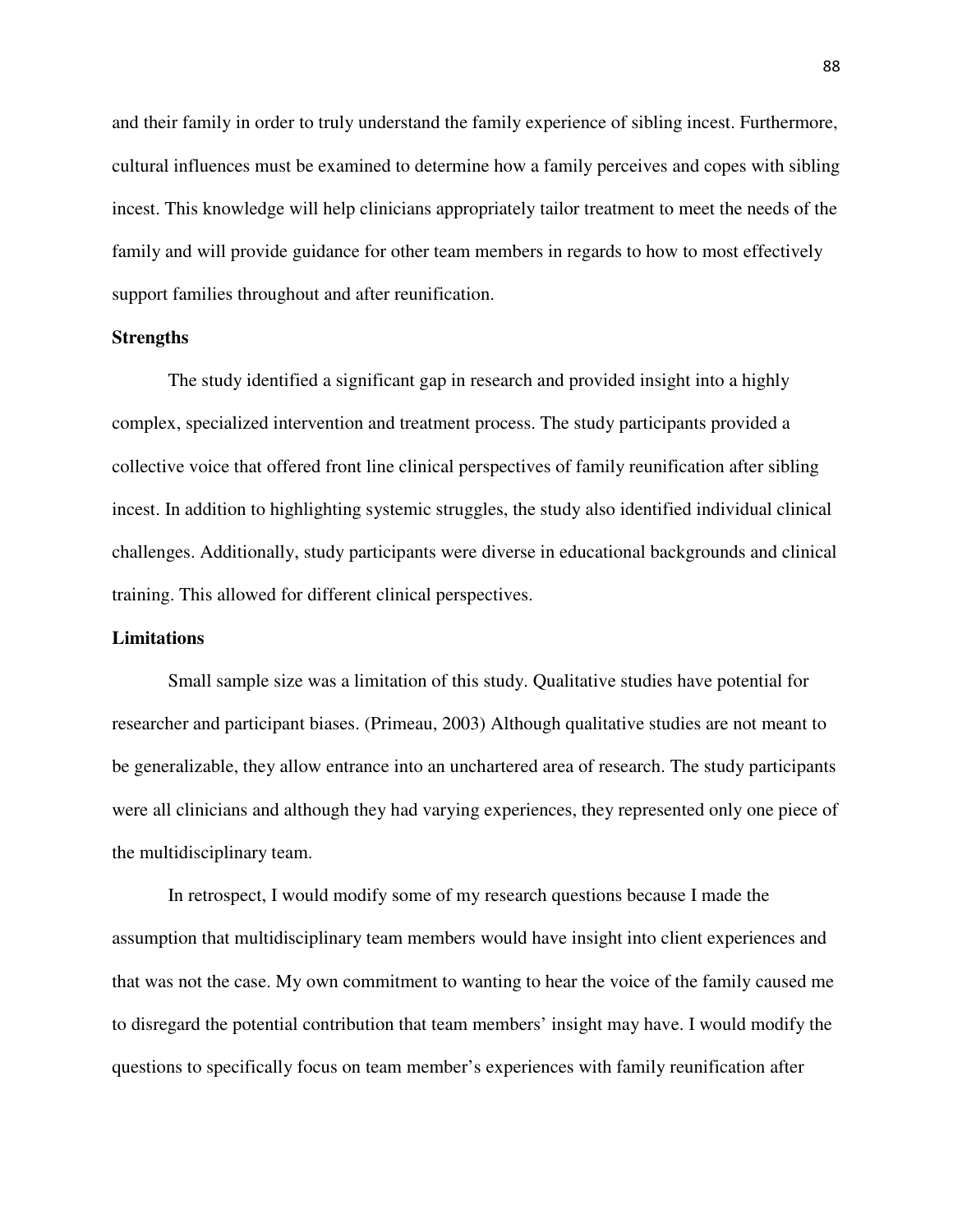sibling sexual abuse. Additionally I would add questions that specifically examined the needs of team members. In the development of the research questions, I placed team members' needs second to family needs and that was a mistake. I now recognize the overwhelming need for support of the team members who are on the front lines doing this work. The experiences of the study participants changed the focus of this study and highlighted important areas that I overlooked when designing the study. This study provided me with more self reflection than I anticipated and required me to examine my thoughts and values that I have developed as a clinician.

Although I thought I was being objective when developing the interview guide, my questions were developed based on my own experience in the field and the clinical and macro issues that have arose in my work. Although many of these concerns were voiced by the study participants as well, I could have added some broader questions that allowed for more open exploration of issues and successes experienced by team members. In retrospect, I realize that many of the questions asked were problem based not strength based. This may have limited the study participants' ability to discuss success and positive aspects of their work.

## **Conclusion and Recommendations**

This study set out to shed light onto the relatively unexamined process of family reunification after sibling incest. This study elicited rich narratives of clinicians immersed in this work. Their experiences identified practice and policy issues that need to be addressed. A primary concern that must be addressed is the lack of evidence based best practices and collaborative clinical models for family reunification after sibling incest. Team members cannot meet the needs of the families they are working with in the absence of a reunification template that captures the complexity of sibling incest. As respondents mentioned, this is a highly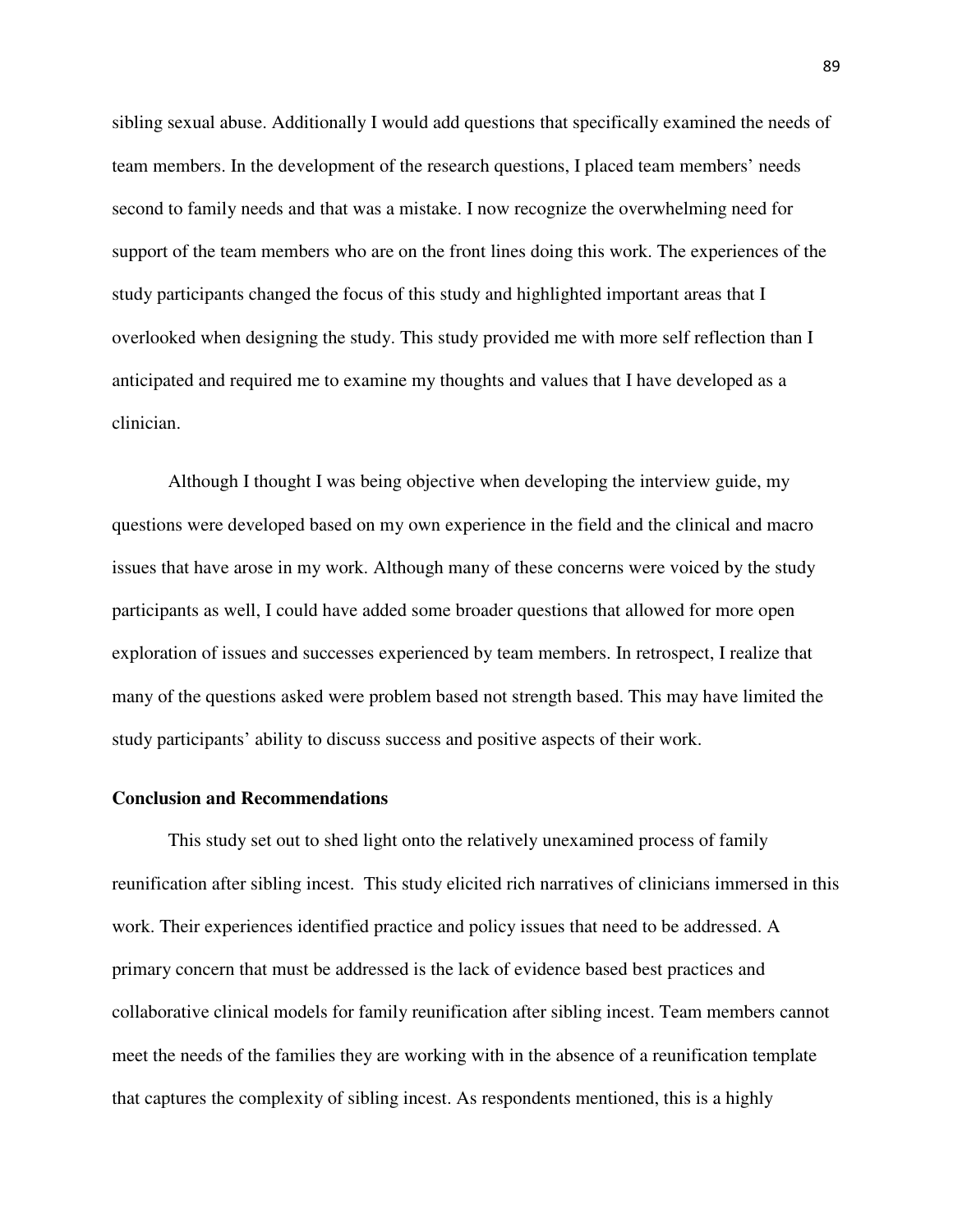specialized area that requires collaboration, education, and training and team members must come together to share knowledge, conduct research, and develop a better way of supporting children and families.

Child welfare must re-examine the inadequate, universal family reunification model that is currently used because it does not meet the unique needs of reunifying siblings, as it was created for reunifying parents and children. Policy makers and team members must be trained in the nuances of incest in order to truly understand the challenges of treatment and reunification and to fix the current one-size-fits-all approach to family reunification. Through training and education, professionals involved in child welfare will gain an in depth understanding of the uniqueness of sibling incest and be able to address the fault lines between the various systems involved.

Additionally, since juvenile sex offenders are not typically incarcerated for sexual abuse, child welfare and the criminal justice system must develop a realistic intervention, treatment, and reunification plan for families rather than making arbitrary and sometimes rash decisions, regarding when families can reunite. The reality is that families will find a way to reconnect despite the efforts of the multidisciplinary team to keep them apart for however long they deem appropriate. Knowing this, policy makers and team members involved in family reunification must develop a lasting reunification model that ensures family safety and is congruent with sibling incest.

Team members agree that safety is a priority in order for family reunification to occur but there is not currently a standard or effective way to assess family safety. Safety is typically addressed simply by developing a written safety plan in conjunction with the family and then hoping it is being followed. There has to be a better way to ensure that children's' safety is being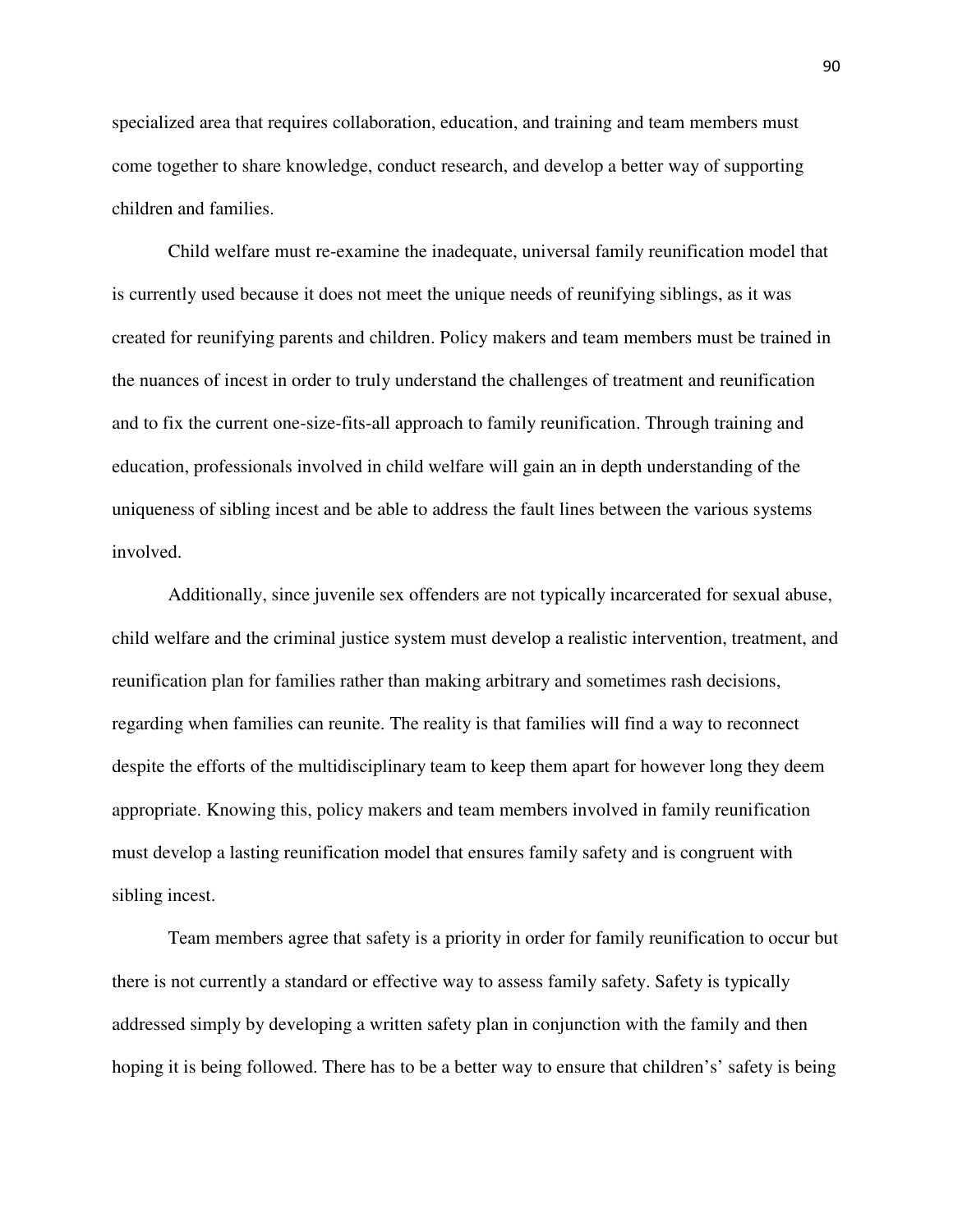monitored. And safety monitoring should not end when a case is discharged by the courts or child welfare. When child welfare determines that a child is not safe, they take immediate and sometimes extreme measures to ensure that child's safety. However, when child welfare has completed their checklist for the case or need to meet a deadline, the overwhelming concern that was initially there for the child is no longer present and the case is closed or passed on to an ongoing child welfare worker who will sporadically check in on the child.

Another area that must be examined is the state determined protocol for accepting reports of child sexual abuse. Reporting guidelines are developed in conjunction with child abuse laws and as a result if a case cannot be prosecuted because it does not meet the state definition of sexual abuse, it is often dismissed. If a child is being sexually abused it should not matter what the age difference is between the offending child and the victim child or if they live together. Incest is incest and there should not be predetermined definitions of which children receive intervention and support. This selective process also impacts the ability to determine actual prevalence rates of child sexual abuse because if an allegation or disclosure is rejected by the child welfare system, that case is not included in research. This results in skewed prevalence and revictimization rates and also effects societal views of the urgency of this public health problem.

 It is evident based on this study that there are many facets of family reunification after sibling incest that must be understood and considered in order to develop effective reunification models, ensure family safety, and support multidisciplinary team members who are involved in this challenging work. Ongoing research is vital to gain understanding of family and team member experiences of reunification after sibling incest and the intricate dynamics and challenges they face. With continued research, revamping of current reporting and reunification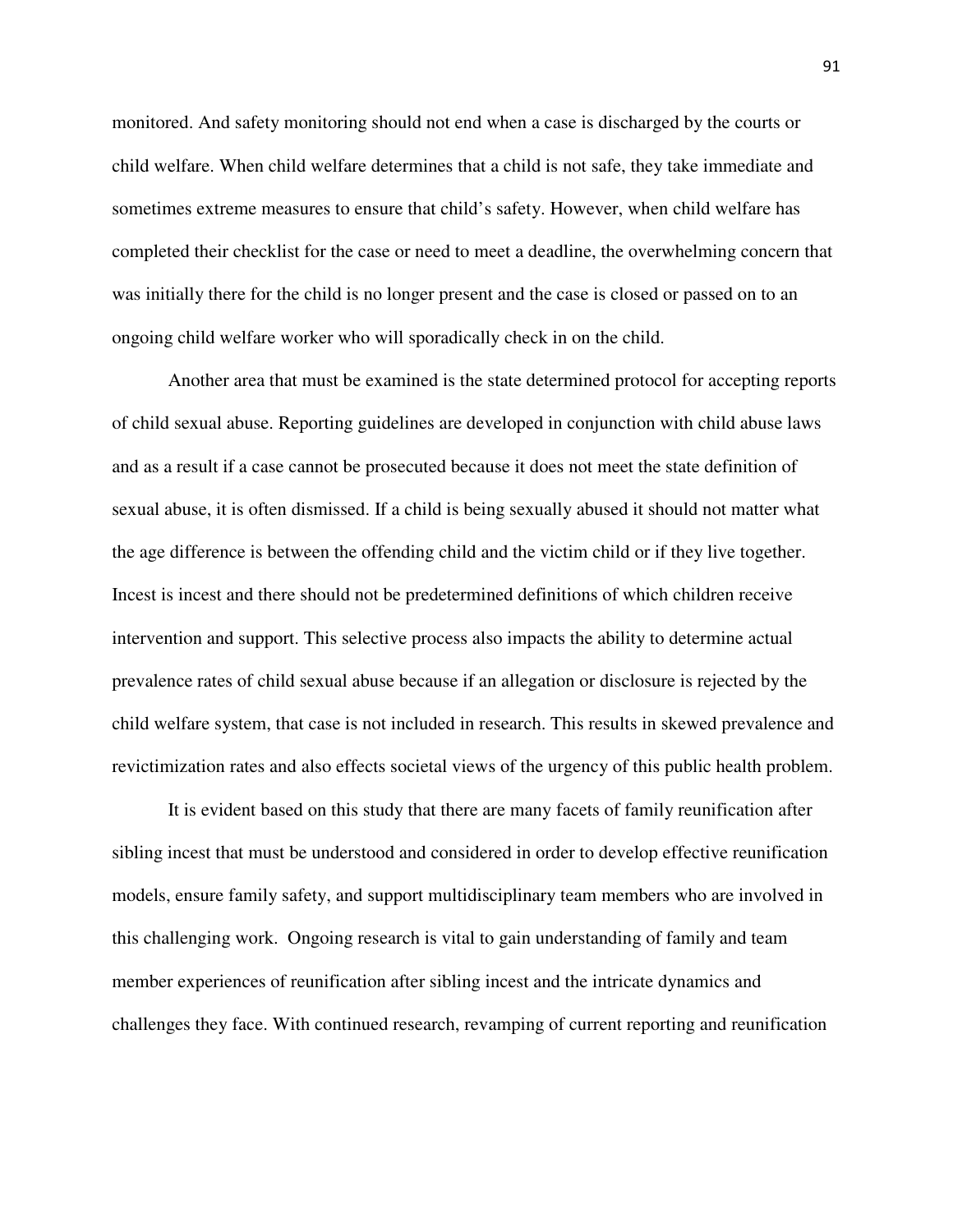protocols, team member collaboration and training, professionals and families will have the support and guidance needed to successfully navigate the reunification process.

Appendix A

*Research Subject Information Sheet* 

# **University of Pennsylvania Research Subject Information Sheet**

**\_\_\_\_\_\_\_\_\_\_\_\_\_\_\_\_\_\_\_\_\_\_\_\_\_\_\_\_\_\_\_\_\_\_\_\_\_\_\_\_\_\_\_\_\_\_\_\_\_\_\_\_\_\_\_\_\_\_\_\_\_\_\_\_\_\_\_\_\_\_\_\_\_\_\_\_\_\_** 

# **Title of Research Study: Moving Families to Future Health: Reunification Experiences**

**After Sibling Incest** 

# **Principal Investigator:**

Lina Hartocollis

Director, Clinical Doctorate in Social Work Program

School of Social Policy & Practice

University of Pennsylvania

3701 Locust Walk

Philadelphia, PA 19104

(215) 898-5503

# **Researcher:**

Bianca Harper

(602) 405-4544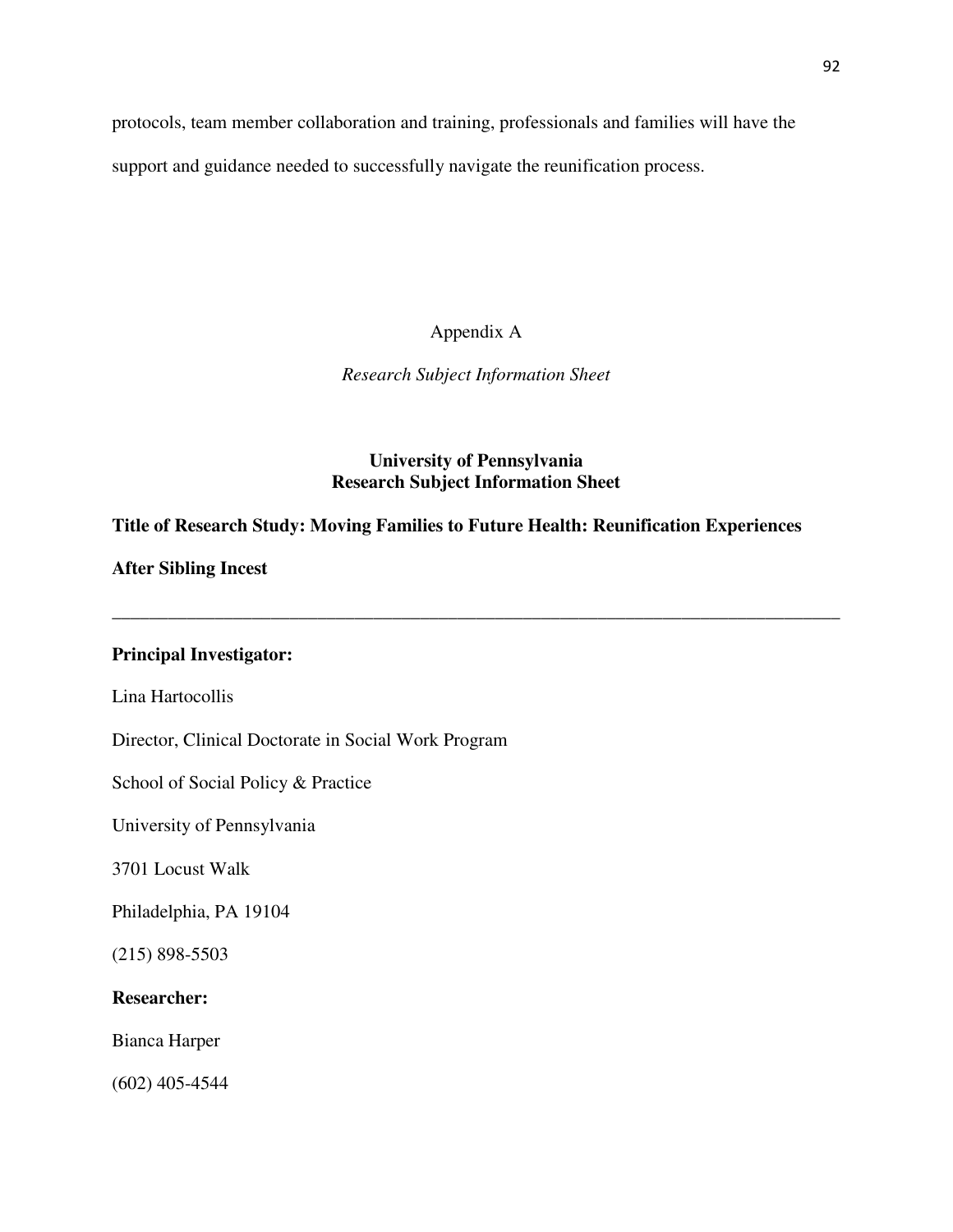### harperb@sp2.upenn.edu

You are being asked to participate in a research study. This is not a form of therapy or treatment. You can choose whether or not you want to participate. Below is a detailed description of the study. The researcher will review the research subject information sheet with you. If you have any questions about the research subject information sheet, please ask the researcher. If you decide to participate in the study you will be asked to provide verbal consent. As a mandated reporter, if further sexual abuse is reported during the interview, the researcher is required by law to notify the department of human services.

### **What is the purpose of the study?**

The purpose of this study is to understand reunification experiences after sibling sexual abuse. The researcher is a doctoral student in the DSW program at the School of Social Policy and Practice at the University of Pennsylvania. I am conducting this study for my dissertation.

### **Why was I asked to participate in the study?**

You are being asked to participate in the study because you identified yourself as a multidisciplinary team member involved in the reunification process.

### **What is involved?**

The interview will last approximately one hour. The researcher will make an audio recording of the interview and may take written notes. The researcher will ask you questions about your professional experience with reunification after sibling sexual abuse. The researcher will ask questions about strengths and stressors in your clients' families and your hopes and fears about your clients' families after reunification. The researcher will also ask you questions regarding services that may be helpful to other families who are going through a similar experience.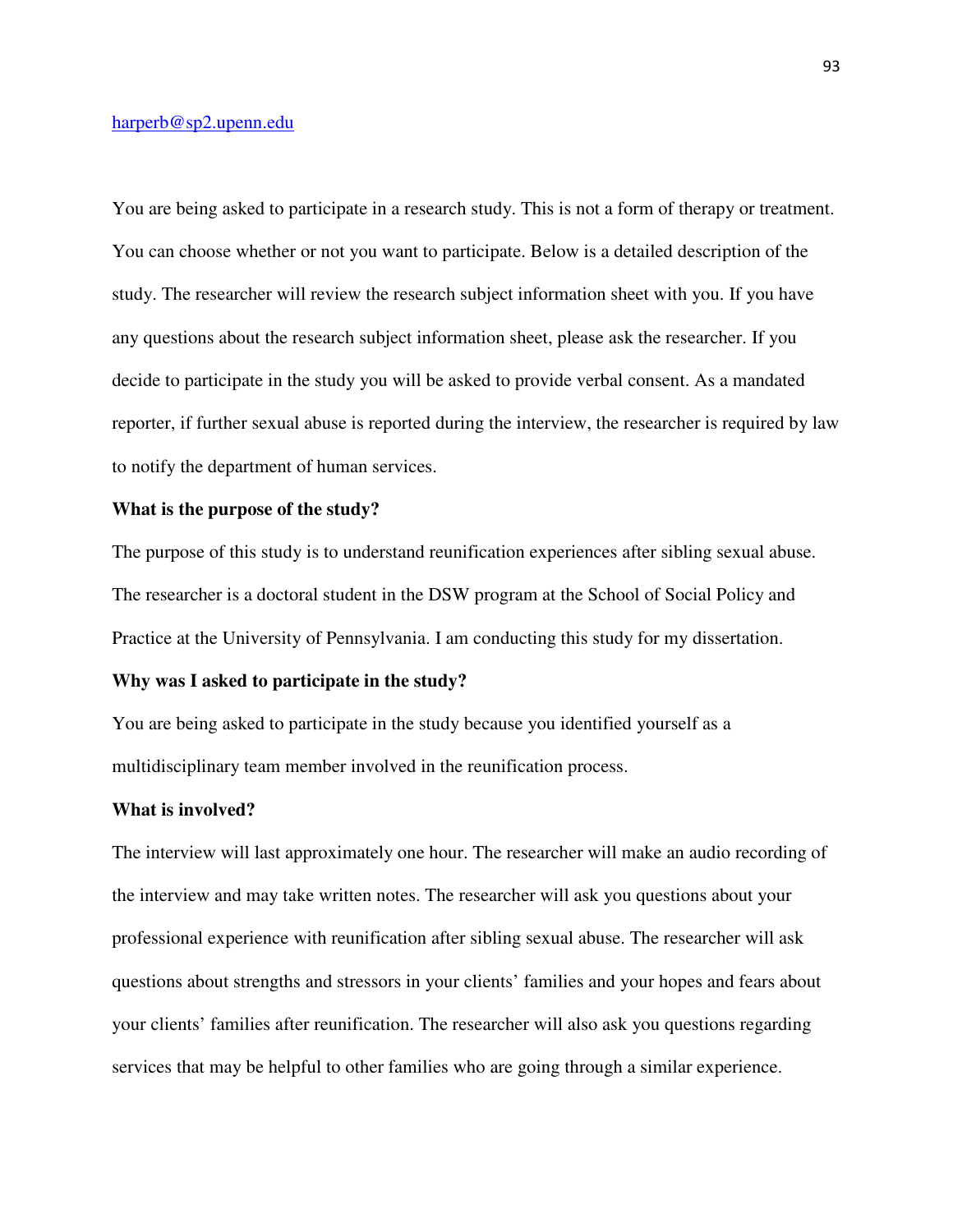### **How will confidentiality be maintained and my privacy protected?**

The information you share will be kept strictly confidential. The researcher will not share information about whether or not you participate in this study with anyone. The researcher will never use your name or any personally identifying information in the write-up of the interview. A master list linking participant identifiers with identification numbers will not be maintained. Subject identification numbers and the date of the interview will be included in the audio recording. Your name will not be on the research subject information sheet or used in the interview. Only the researcher will be able to listen to the audio recording. Once the researcher has analyzed the interview and completed the dissertation, the researcher will destroy the audio recording, interview notes, and interview transcript. The researcher will remove anything that might serve to identify you, including geographic locations and names of particular individuals you might mention in the interview. The research subject information sheet will not be signed. You will be given a copy of the research subject information sheet. The researcher will make every effort to keep all information you tell her confidential, as required by law. The Institutional Review Board (IRB) at the University of Pennsylvania is responsible for protecting the rights and welfare of research volunteers like you.

#### **What are the risks?**

The ways that confidentiality will be protected have already been described. The risks of participating include the possibility that you may become upset due to talking about a difficult experience in your clients' lives. In the unlikely event that you find that what you discussed in the interview is upsetting to you after the interview is over, please be in touch with me. I will provide you with names and numbers of individuals or agencies that can provide further assistance.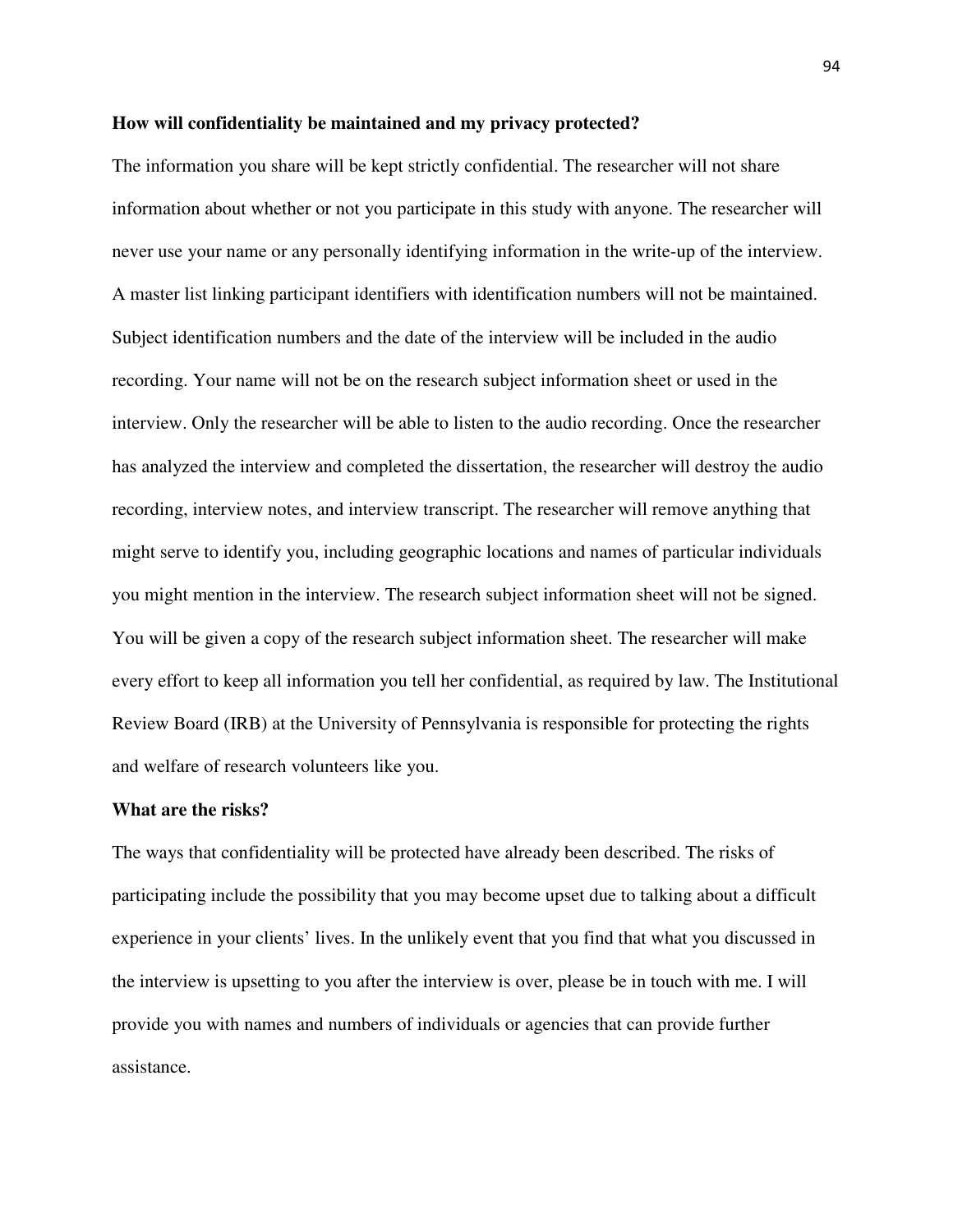## **How will I benefit from the study?**

The interview will not have a direct benefit for you. However, you will aid the researcher in gathering information that may be helpful to families and other professionals who are involved in reunification after sibling sexual abuse.

# **What choices do I have?**

You have the choice not to participate in the study. There will be no negative consequences if you decide not to participate. Any program or agency that you work with will not know whether you participate or not.

If you do decide to be interviewed today, you can stop the interview at any time. You can also refuse to answer any questions that you don't want to answer.

## **When is the study over?**

The study is expected to end after all participants have completed their interviews and all the necessary information has been collected. The study may be stopped without your consent for the following reasons:

- o The interviewer feels it is best for your safety and/or health
- o The interviewer, the sponsor or the Office of Regulatory Affairs at the University of Pennsylvania can stop the study anytime.

### **Can I leave the study before it ends?**

You have the right to drop out of the research study at anytime during your participation.

#### **Will I have to pay anything?**

There is no cost to participate in this study.

### **Will I be paid for being in the study?**

If you decide to participate you will be given a \$10 gift card when the interview is completed.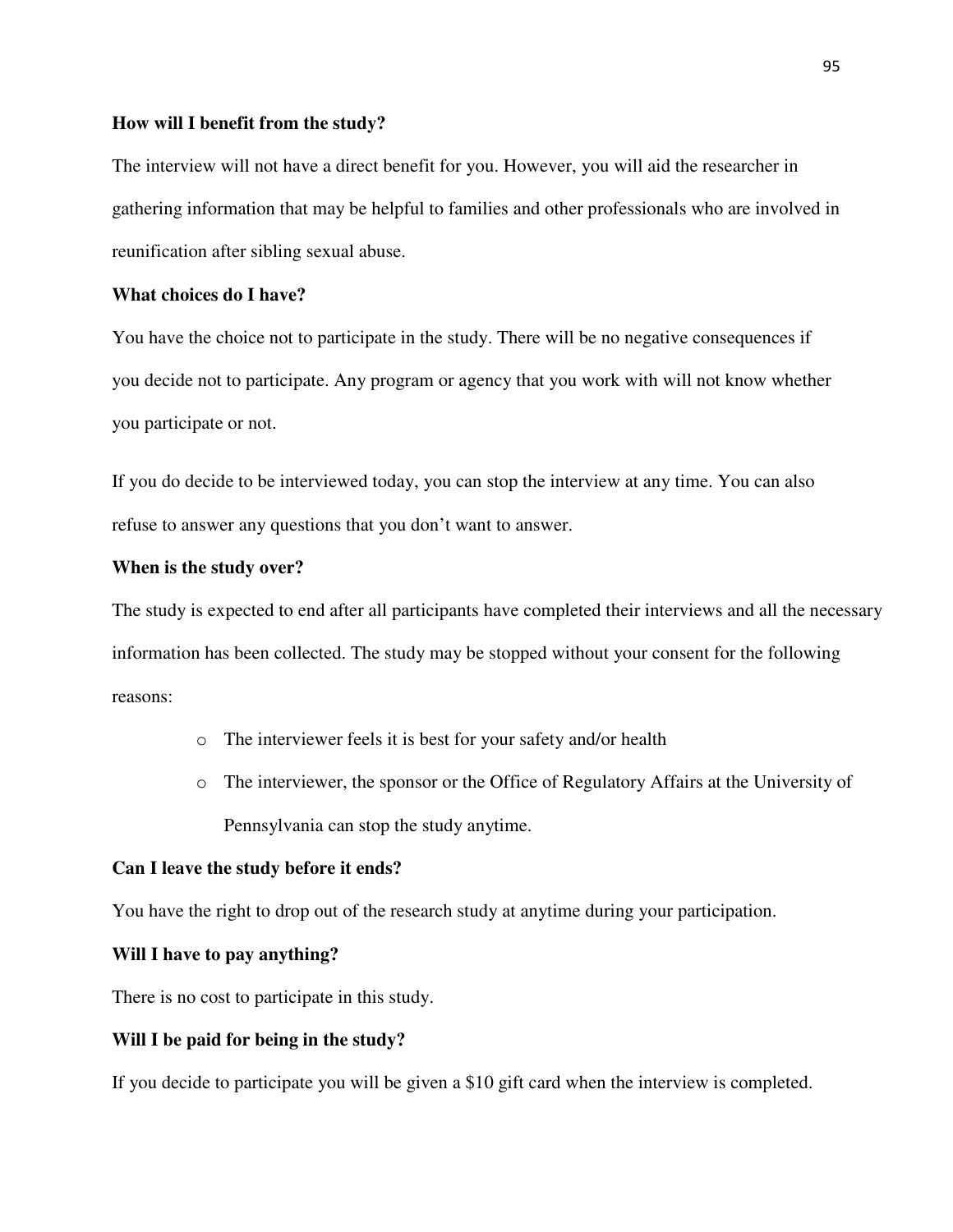# **Who can I call with questions, concerns or complaints about my rights as a research participant?**

If you have questions, concerns, or complaints regarding your participation in this research study or if you have any questions about your rights as a research participant, you should speak to the Principal Investigator listed on page one of this form. If a member of the research team cannot be reached or you want to talk with someone other than those working on the study, you may contact the Office of Regulatory Affairs at the University of Pennsylvania by calling (215) 898- 2614.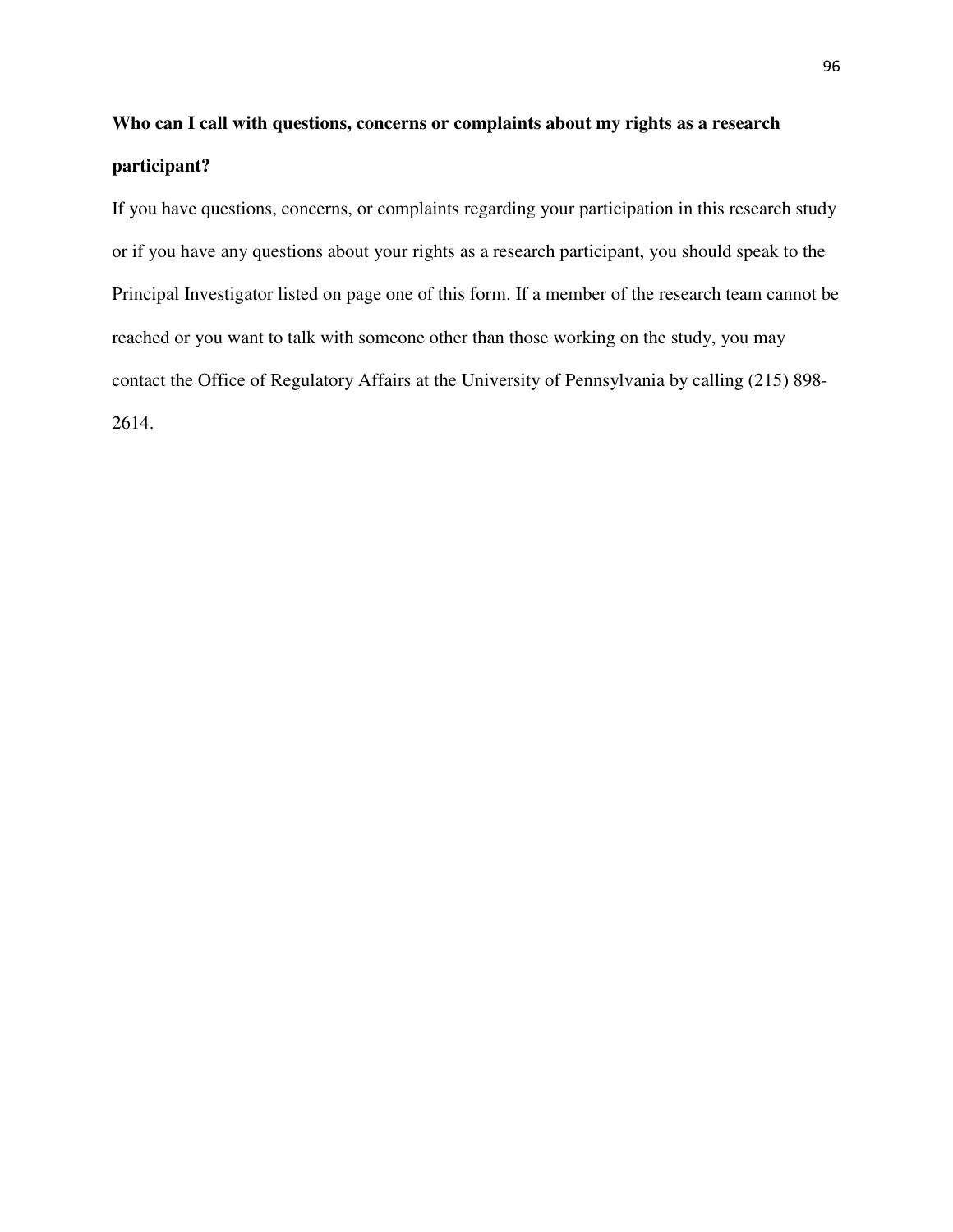## Appendix B

## *Interview Guide*

I am interested in family reunification after sibling sexual abuse. Having a family separated then brought back together can be difficult. Since most families are eventually reunified I want to learn about the reunification process. I would like to know what it is like for you to go through this process with your clients and their family. This information will help me to better understand the way reunification is handled in various environments and will help me identify effective strategies used throughout the reunification process as well as areas that can be improved to better meet the needs of families.

- 1. When is reunification appropriate?
- 2. How do you determine when your client and their family are ready for reunification?
- 3. What does the reunification process look like?
- 4. What is your role in the reunification process?
- 5. How do you balance the needs of all family members involved in the reunification process?
- 6. Do you attempt to strengthen protective factors in the client's home? If so, how?
- 7. What issues arise during and/or after the reunification process?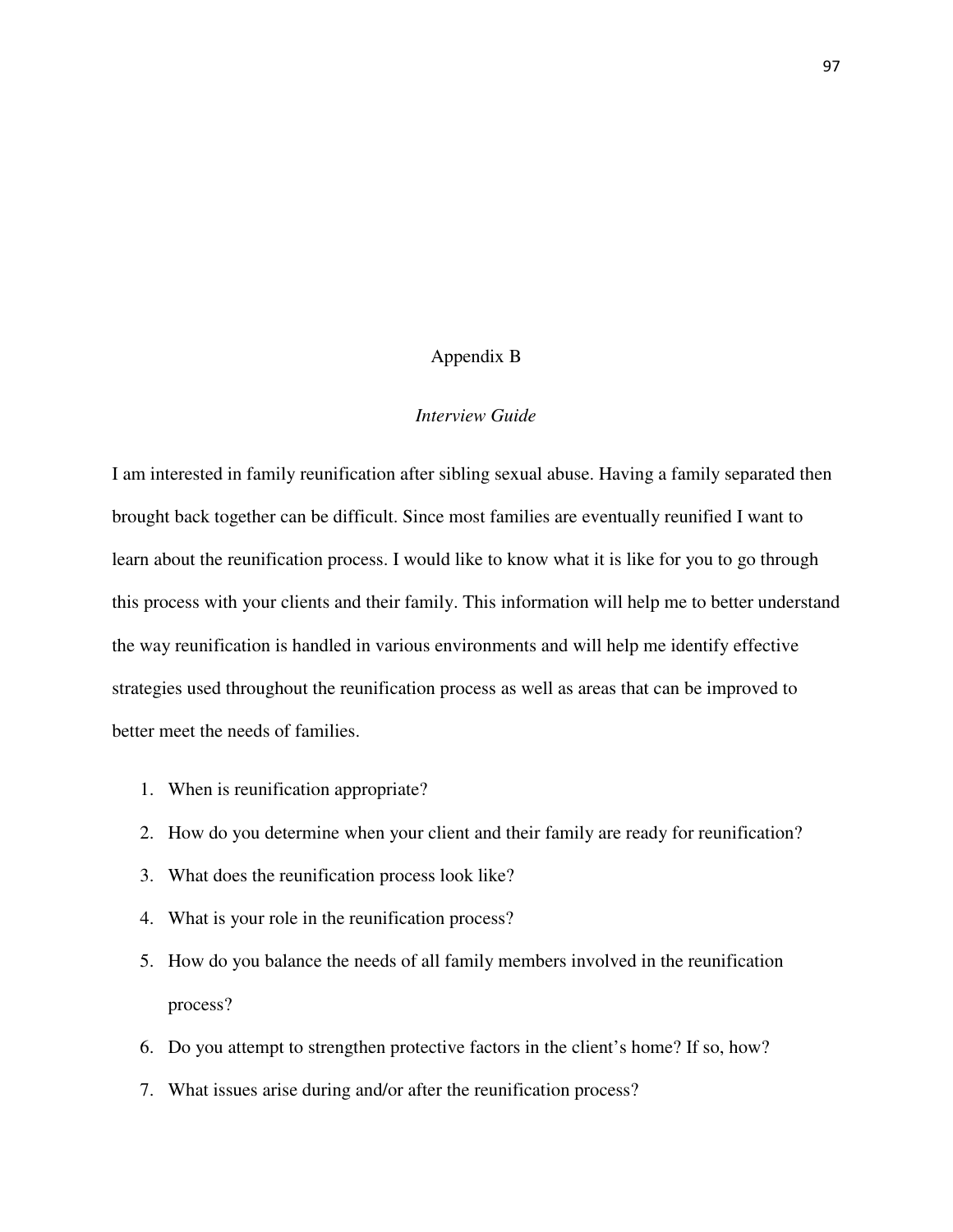Probe: How do you handle those issues?

8. Question: How does the reunification process affect your clients and their family?

Probe: What do you hope for?

Probe: What do you worry about?

Probe: Do you talk to anyone about your hopes and worries? If so, who?

Probe: How do you take care of yourself?

9. Question: Do parents want their children to live together again?

Probe: How do you know when your clients are ready to live together again?

Probe: Do you have any worries about your clients living together again? If so, what do you worry about?

- 10. Question: What services do families receive during the reunification process? Probe: Are they helpful?
- 11. Question: Do families receive any services after reunification? If so, what?

Probe: Are the services helpful?

Probe: Are there any services that clients' are not receiving now that would be helpful?

- 12. Question: When do you stop working with families who reunify?
- 13. Question: Is there anything that would make this process easier for you or the families you work with?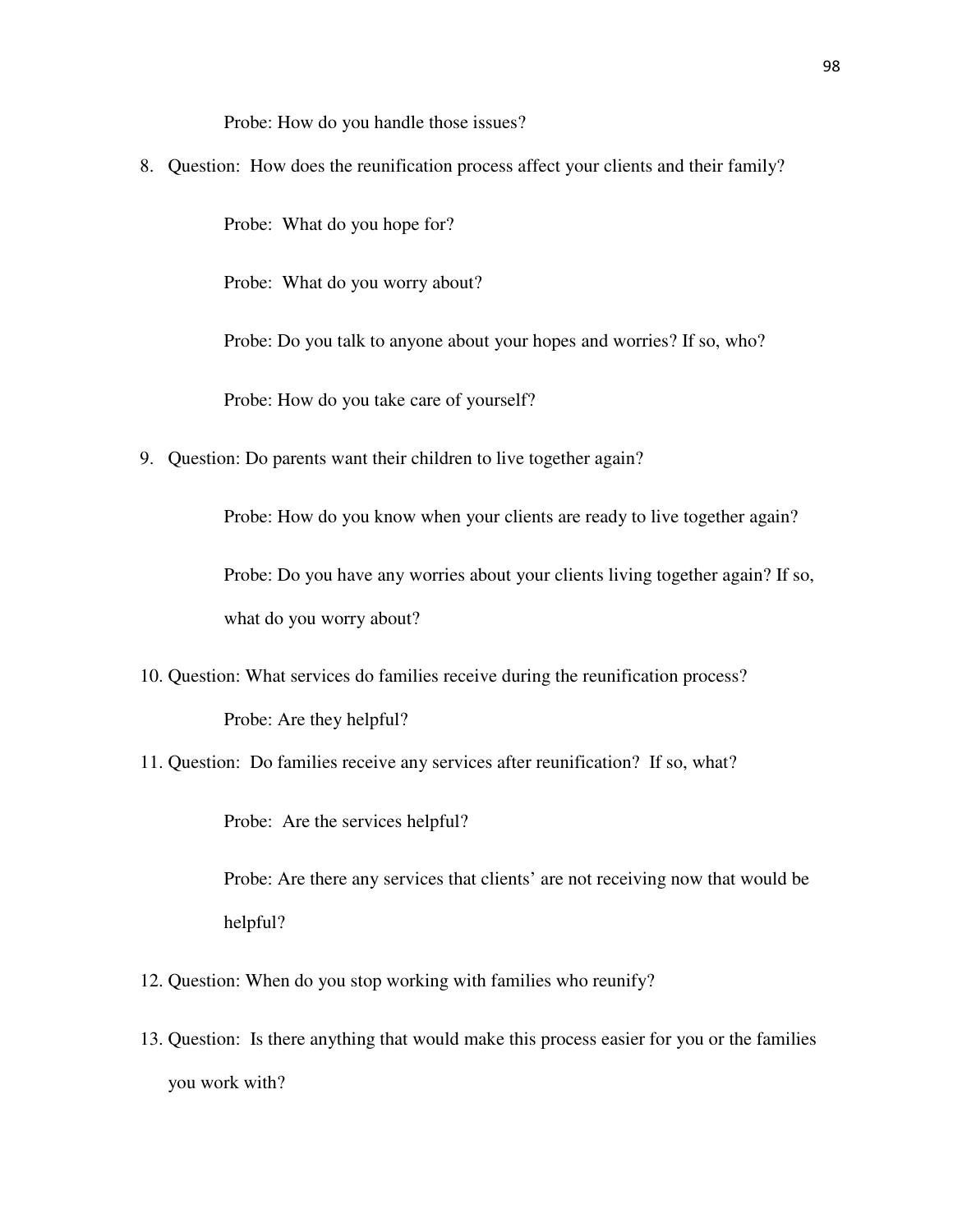- 14. Question: Is there anything you would tell families or other professionals who are involved in this process?
- 15. Debriefing Question: Is there anything that I did not ask you that I should have asked to help me understand what this experience was like for you?
- 16. Debriefing Question: What was it like to talk about this today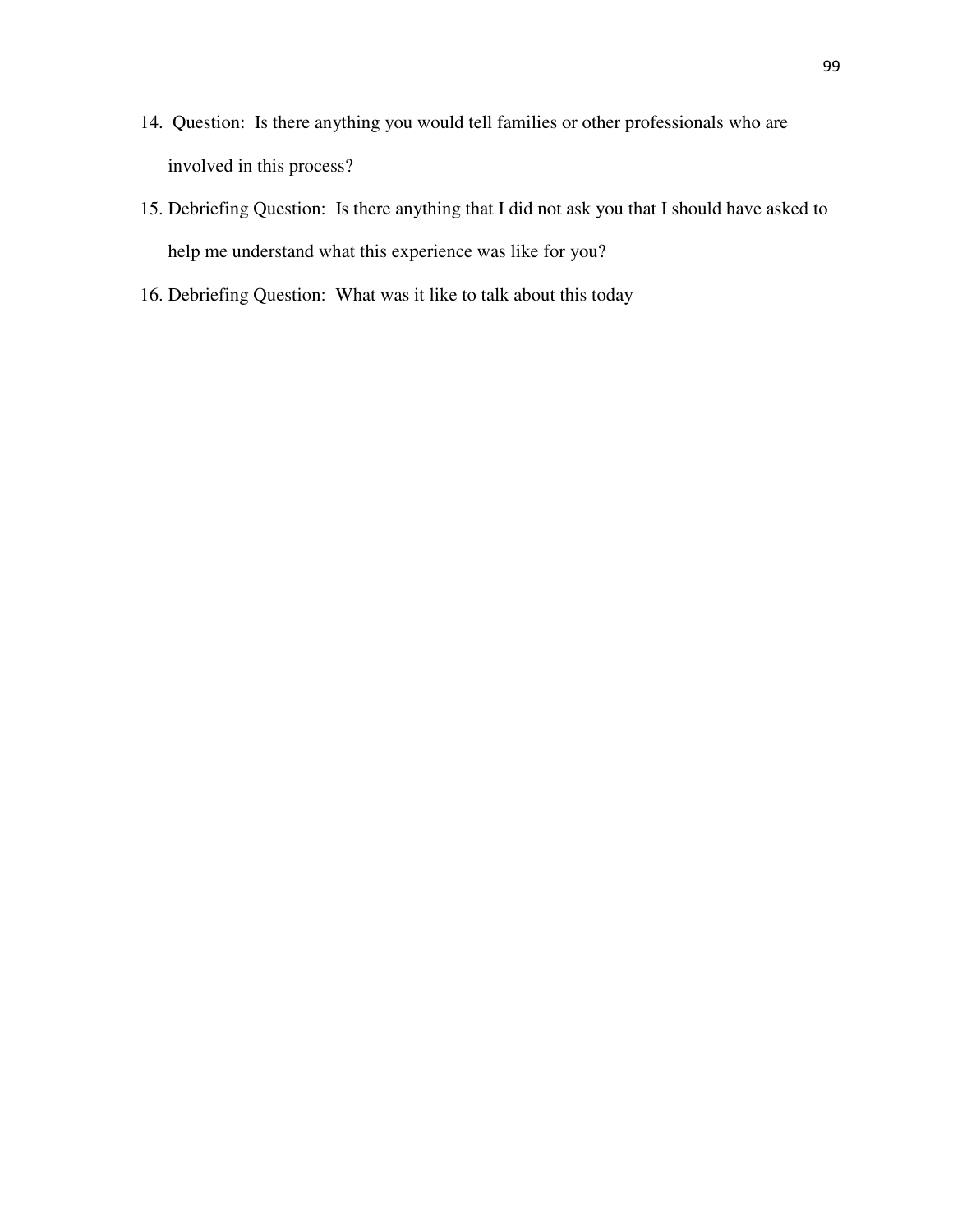## References

- Acierno, R., Kilpatrick, D. G., Resnick, H. S., Saunders, B., de Arellano, M. & Best, C. (2000). Assault, PTSD, family substance, and depression as risk factors for cigarette use in youth: Findings from the national survey of adolescents. *Journal of Traumatic Stress*, 13, 381- 396.
- Berzoff, J., Flanagan, L. M., & Hertz, P. (2008). *Inside out and outside in: Psychodynamic clinical theory and psychopathology in contemporary multicultural contexts*. United Kingdom: Aronson.
- Bolen, R.M., & Lamb, J.L. (2004). Ambivalence of nonoffending guardians after child sexual abuse disclosure. *Journal of Interpersonal Violence, 19,* 185-213.
- Briere, J. & Scott, C. (2006). *Principles of trauma therapy*. Thousand Oaks, CA: Sage Publishing.
- Caffaro, J. V., & Conn-Cafarro, A. (1998). *Sibling abuse trauma: Assessment and intervention strategies for children, families and adults*. New York, NY: Haworth.
- Carlson, B. E., Maciol, K., Schneider, J. (2006). Sibling incest: Reports from forty-one survivors. *Journal of Child Sexual Abuse, 15*(4), 19-33.
- Canavan, M. M., Meyer, W. J., & Higgs, D. C. (1992). The female experiences of sibling incest. *Journal of Marriage and Family Therapy, 18*, 129-142.

Cavanaugh, T. J. (2009) *Understanding children's sexual behaviors*. Tcvajohn.com.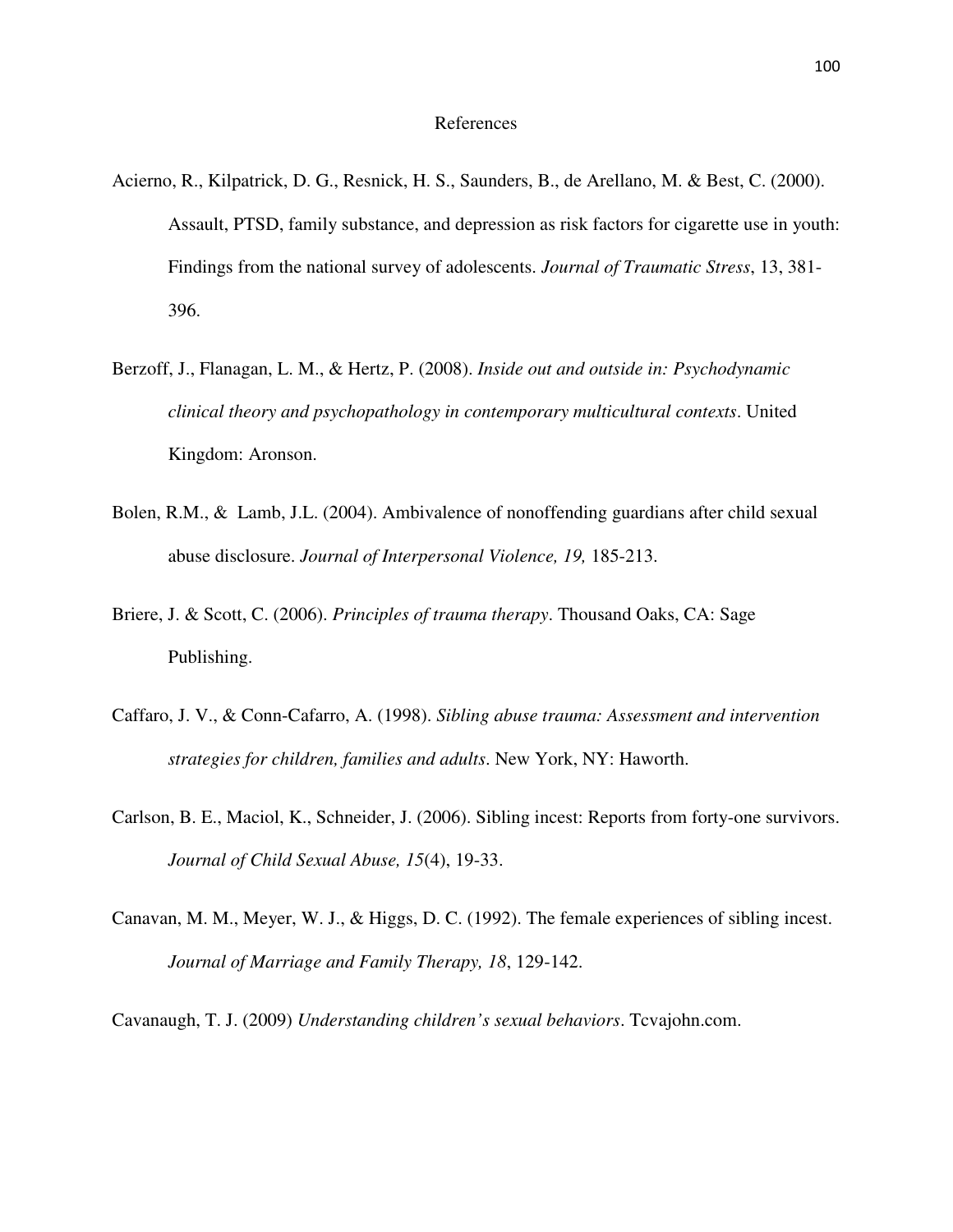- Celbis, O., Ozcan, M. E., & Ozdemir, B. (2005). Paternal and sibling incest: A case report. *Journal of Clinical Forensic Medicine, 13*, 37-40.
- Center for Disease Control (2010). Prevalence of Individual Adverse Childhood Experiences. Retrieved from website: http://www.cdc.gov/nccdphp/ace/prevalence.htm
- Center for Sex Offender Management (2005). *Key considerations for reunifying adult sex offenders and their families.* Silver Springs, MD: Author.
- Charmaz, K. (2006). *Constructing grounded theory: A practical guide through qualitative analysis.* Thousand Oaks, CA: Sage.
- Child Welfare Information Gateway. (2011). *Family reunification: What the evidence shows.*  Washington, DC: U.S. Department of Health and Human Services, Children's Bureau.
- Children's Bureau. (2010b). *Summary of the Title IV-E child welfare waiver demonstrations*. Washington, DC: U.S. Department of Health and Human Services, Administration for Children and Families. Retrieved January 2012 from www.acf.hhs.gov/programs/cb/programs\_fund/ cwwaiver/2010/summary\_demo2010.htm
- Cohen, J. A., Mannarino, A. P., & Deblinger, E. (2006). *Treating trauma and traumatic grief in children and adults.* New York, NY: Guilford Press.
- Cole, M.C., & Putnam, F.W. (1992). Effect of incest on self and social functioning: A developmental psychopathology perspective. *Journal of Consulting and Clinical Psychology*, 60 (2), 174-184.

Courtois, C. (1999). *Recollections of Sexual Abuse*. New York, NY: Norton.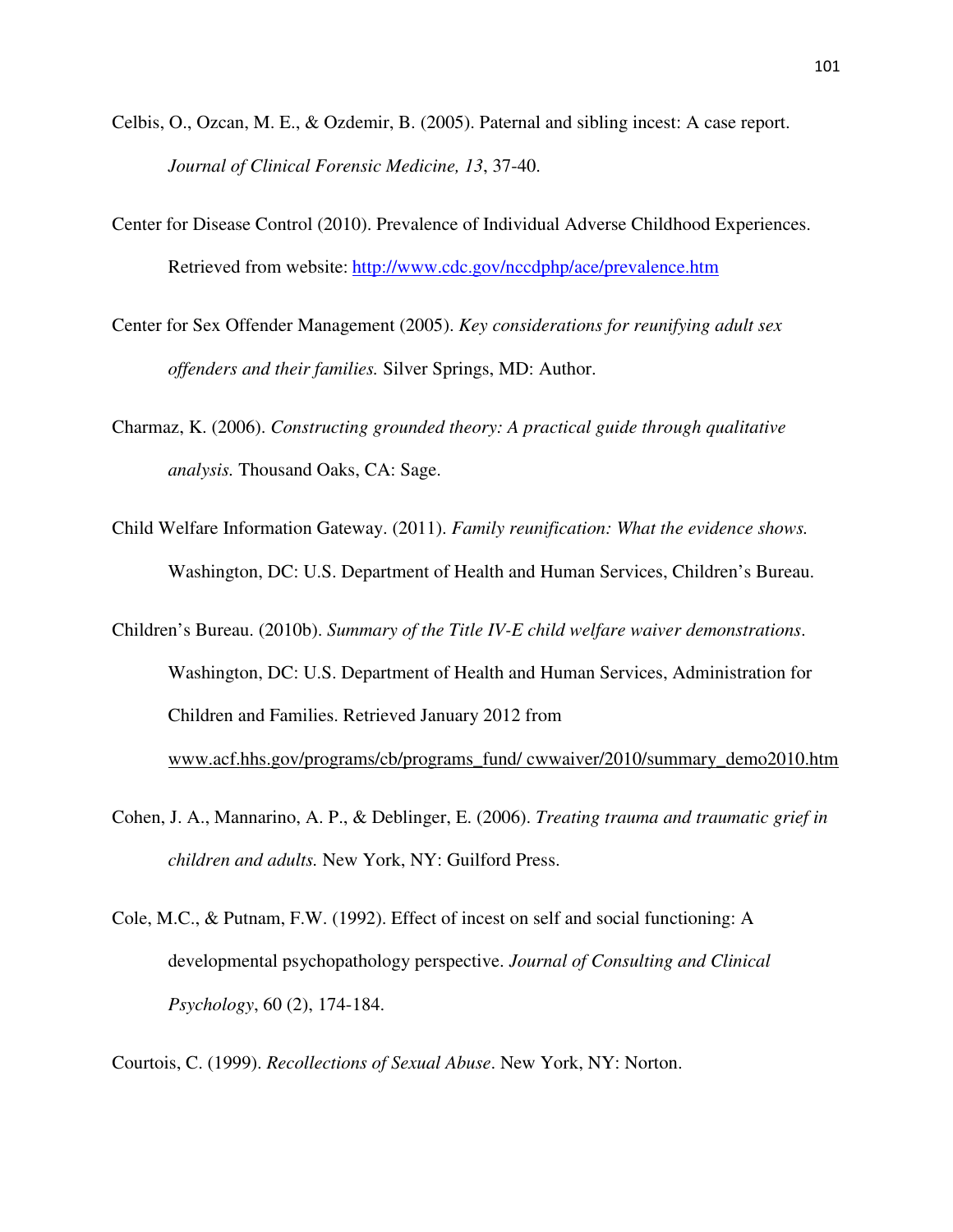Courtois, C. & Ford, J. D. (2009) *Treating complex traumatic stress disorders*. New York, NY: Guilford Press.

Courtois, C. (2010). *Healing the Incest Wound* (2<sup>nd</sup> Ed.). New York, NY: Norton.

- Corbin, J. & Strauss, A. (2008). *Basics of qualitative research* (3rd Ed.). Los Angeles, CA: Sage.
- Cramer, P. (1991). *The development of defense mechanisms: Theory, research, and assessment*. New York, NY: Springer-Verlag.
- Cumming, G. & McGrath, R. (2005). *Supervision of the sex offender*. (2nd Ed.). Brandon, VT: Safer Society Press.
- Cyr, M., Wright, J., McDuff, P., & Perron, A. (2002). Intrafamilial sexual abuse: brother-sister incest does not differ from father-daughter and stepfather-stepdaughter incest. *Child Abuse & Neglect, 26,* 957-973.
- Darkness to Light (2010). The issue of child sexual abuse. Retrieved from website: http://www.d2l.org/site/pp.aspx?c=4dICIJOkGcISE&b=6069255
- DePrince, A. P. & Freyd, J. J. (2002a). The harm of trauma: Pathological fear, shattered assumptions, or betrayal? In J. Kauffman (ed.) *Loss of the Assumptive World: A theory of traumatic loss.* New York, NY: Brunner Routledge.
- De Young, M. & Lowry, J. A. (1992). Traumatic bonding: Clinical implications in incest. *Child Welfare, 71*, 165-175.
- DiGiorgio-Miller, J. (1998). Sibling incest: Treatment of the family and the offender. *Child Welfare, 77*(3), 335-347.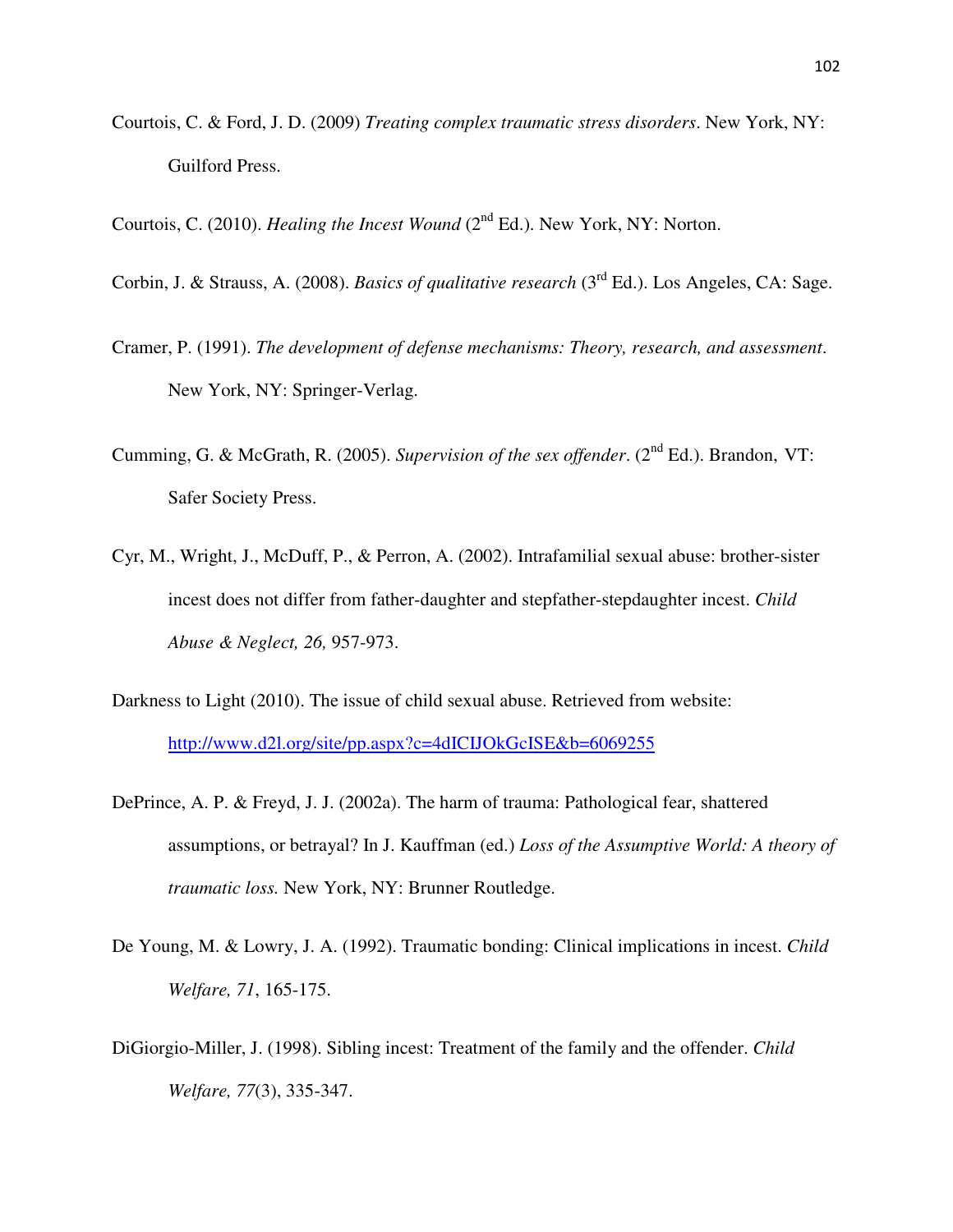- Elliott, M., Brown, K., & Kilcoyne, J. (1995). Child sexual abuse prevention: What offenders tell us. *Child Abuse & Neglect, 5*, 579-594.
- Finkelhor, D. H. (1980). Sex among siblings: A survey of prevalence, variety, and effects. *Archives of Sexual Behavior, 9*(3). 171-193.
- Finkelhor, D., & Browne, A. (1985). The traumatic impact of child sexual abuse: A conceptualization. *American Journal of Orthopsychiatry*, 55, 530-541.
- Finkelhor, D., Ormrod, R. K., & Turner, H. A. (2007). Re-victimization patterns in a national longitudinal sample of children and youth. *Child Abuse & Neglect, 31*, 479-502.
- Ford, J. D., & Russo, E. (2006). Trauma-focused, present-centered, emotional self-regulation approach to integrated treatment for posttraumatic stress and addiction: Trauma adaptive recovery group education and therapy (TARGET). *American Journal of Psychotherapy, 60*, 335-355.
- Frazier, K. N., West-Olatunji, C., St. Juste, S. and Goodman, R. (2009). Transgenerational trauma and child sexual abuse: Reconceptualizing cases involving young survivors of CSA. *Journal of Mental Health Counseling, 31*, (1), 22-33.
- Freyd, J. J. (1996). *Betrayal trauma: The logic of forgetting childhood abuse*. Cambridge, MA: Harvard University Press.
- Friedrich, W. N. & Sim, L. (2006). Attachment styles and sexual abuse. In R. E. Longo & D. S. Prescott (Ed). *Current perspectives: Working with sexually aggressive youth and youth with sexual behavior problems*. Holyoke, MA: NEARI Press.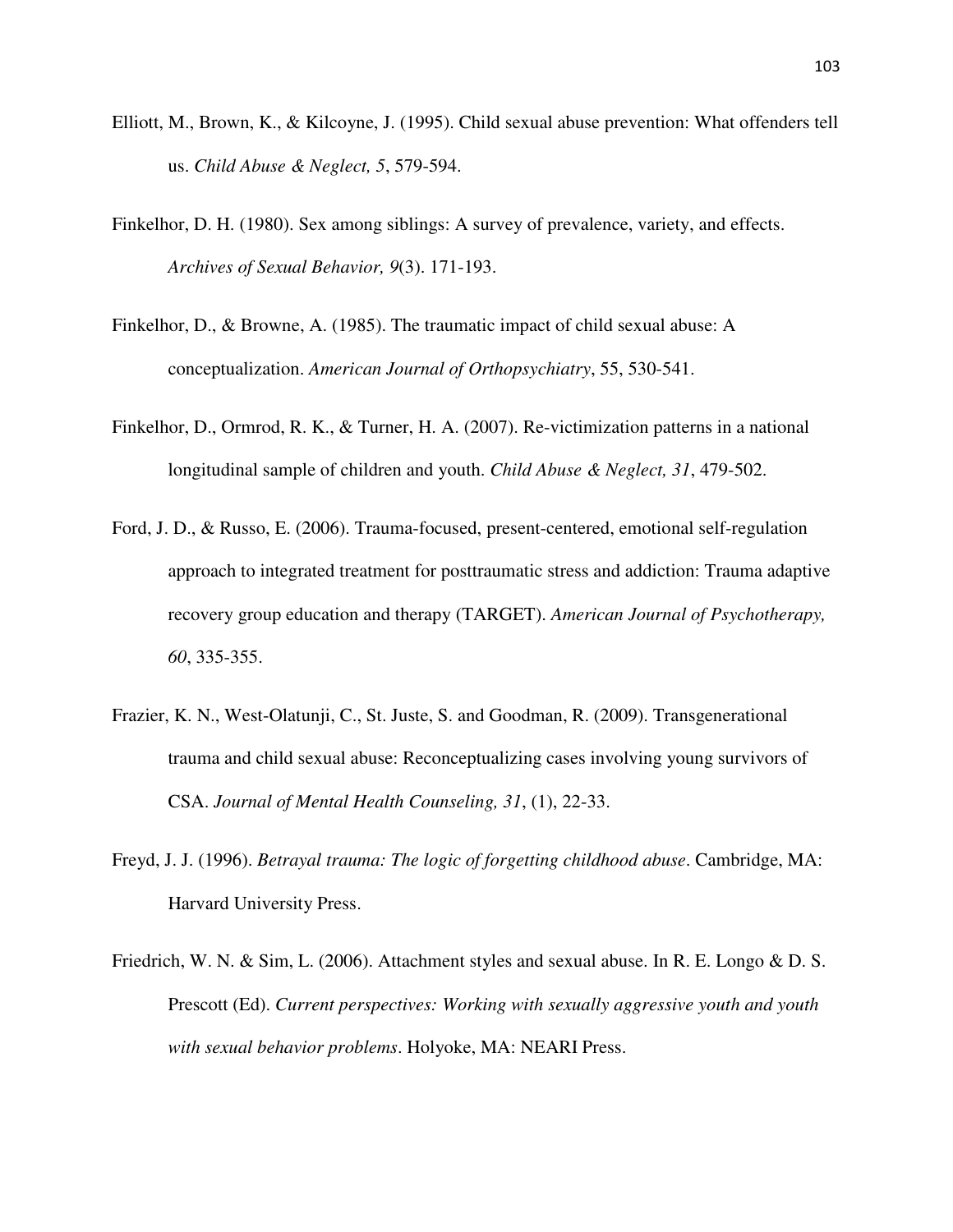- Gelles, R. J (2001). Family preservation and reunification. In E. White (Ed). *Handbook of Youth and Justice*. New York, NY*:* Kluwer Academic/Plenum Publishers.
- Giarretto, H. (1977). Humanistic treatment of father-daughter incest. *Child Abuse & Neglect, 1,* 411-426.
- Giarretto, H. (1982a). A comprehensive child sexual abuse treatment program. *Child Abuse & Neglect, 6,* 263-278.
- Gil, E., & Cavanagh Johnson, T. (1993). *Sexualized children: Assessment and treatment of sexualized children and children who molest*. United States: Launch Press.
- Gil, E., and Roizner-Hayes, M. (1996). Assessing family readiness for reunification. In E. Gil (Ed.) *Systemic treatment of families who abuse*. San Francisco, CA: Jossey-Bass Publishers.
- Gil, E. (2006). *Helping abused and traumatized children: Integrating directive and nondirective approaches*. New York, NY: Guilford Press.
- Hanson, R. K., & Bussiere, M. T. (1996). *Predictors of sexual offender recidivism: A metaanalysis.* Ottawa: Department of the solicitor general of Canada.
- Haskins, C. (2003). Treating sibling incest using a family systems approach. *Journal of Mental Health Counseling, 25*, 337-350.
- Herman, J. (1992). *Trauma and recovery*. New York, NY: Basic Books.
- Hindman, J. (1989). *Just before dawn*. La Grande, Oregon: Alexandria Associates.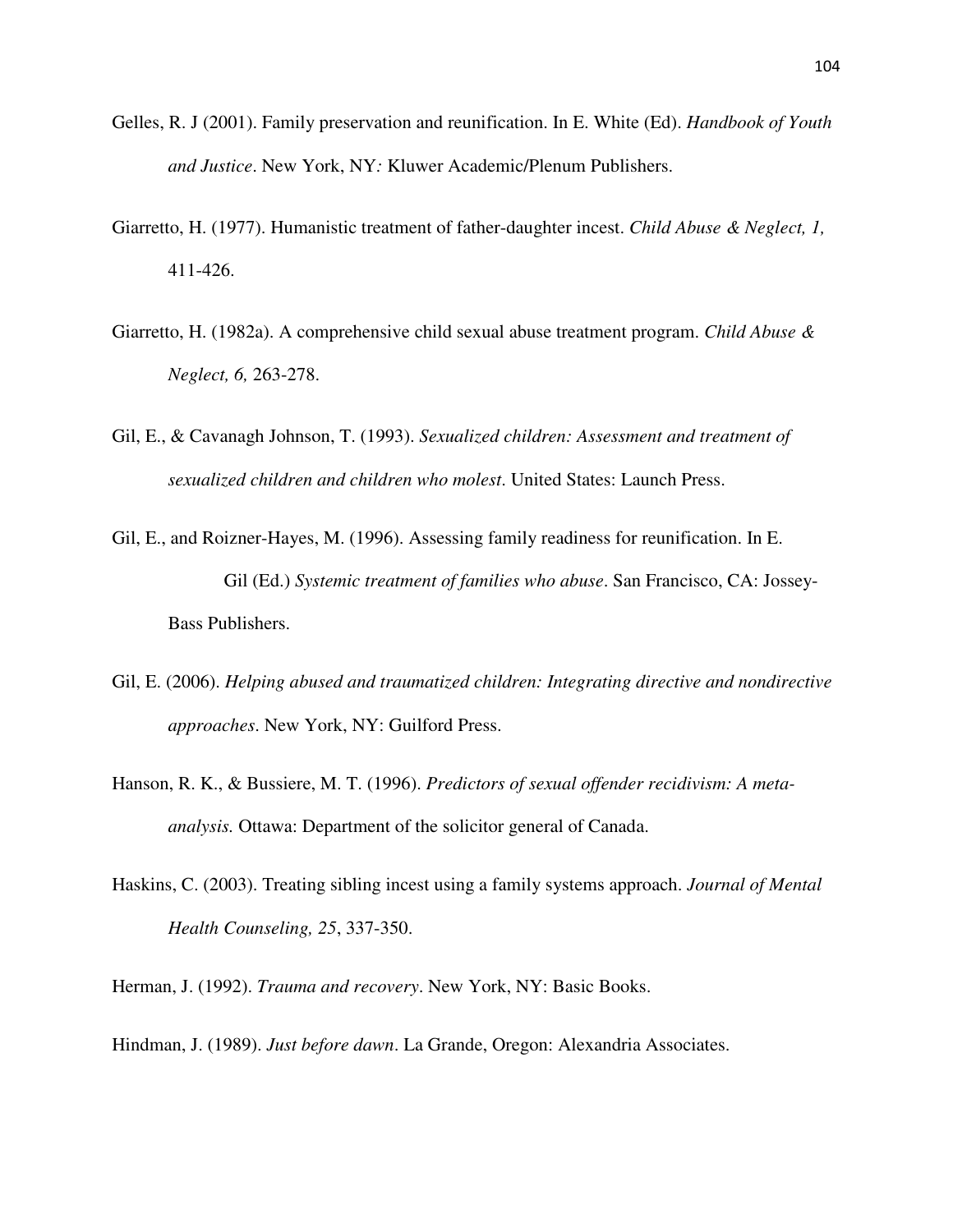- Kendler, K., Bulik, C., Silberg, J., Hettema, J., Myers, J., & Prescott, C. (2000). Childhood sexual abuse and adult psychiatric and substance use disorders in women: An epidemiological and cotwin control analysis. *Archives of General Psychiatry, 57*, 953- 959.
- Kilpatrick, D. G., Ruggiero, K. J., Acierno, R., Saunders, B. E., Resnick, H. S., & Best, C. L. (2003). Violence and risk of PTSD, major depression, substance abuse/dependence, and comorbidity: Results from the National Survey of Adolescents. *Journal of Consulting and Clinical Psychology, 71*, 692-700.
- Kilpatrick, D. G., Saunders, B. E. and Smith, D. W. (2003). *Youth victimization: Prevalence and implications.* Washington, DC: U.S. Department of Justice, Office of Justice Programs, National Institute of Justice.
- Kinniburgh, K., Blaustein, M., Spinazzola, J. & van der Kolk, B. (2005). Attachment, selfregulation, and competency. *Psychiatric Annals*, 424-430.
- Kira, I. A. (2010). Etiology and treatment of post-cumulative traumatic stress disorders in different cultures, *Traumatology*, 1-14.
- Laviola, M. (1992). Effects of older brother-younger sister incest: A study of the dynamics of 17 cases. *Child Abuse and Neglect, 16*, 409-421.
- Levine, P. (1992). *Waking the tiger*. Berkely, CA: North Atlantic Books.
- Madanes, C. (1990). *Sex, love, and violence: Strategies for transformation*. New York, NY: Norton.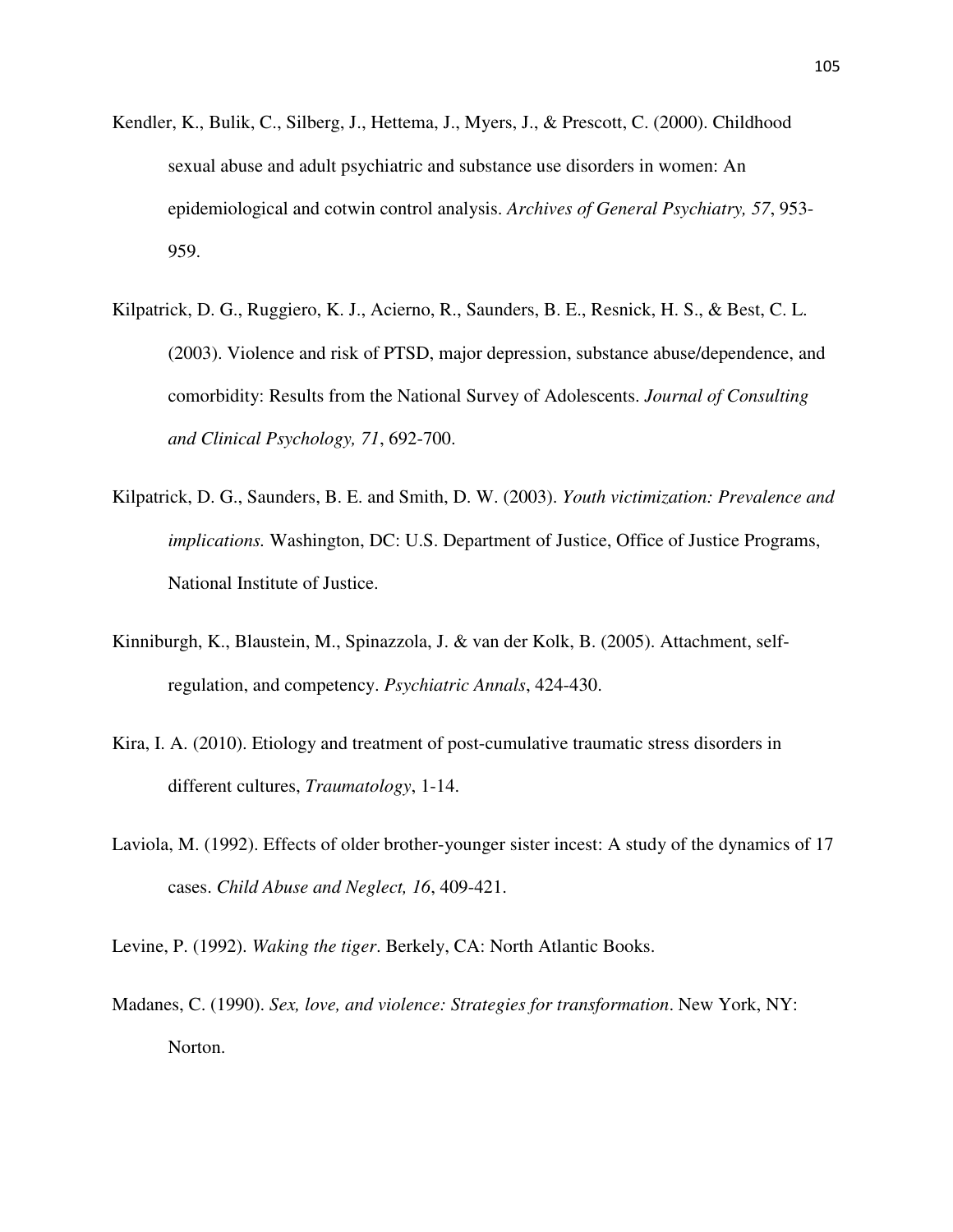- Mash, E., & Barkley, R. A. (2007). *Assessment of Childhood Disorders*, New York, NY: Guilford Press.
- Massat, C., & Lundy, M. (1998). "Reporting costs" to nonoffending parents in cases of intrafamilial child sexual abuse. *Child Welfare, 77*, 371-388.
- McLeer, S., Deblinger, E., Atkins, M., Foa, E., & Ralphe, D. (1988). Post-traumatic stress disorder in sexually abused children. *Journal of American Academy of Child Adolescent Psychiatry*. 27, 650-654.
- McLeer, S. V., Dixon, J. F., Henry, D., Ruggiero, K., Escovitz, K., Niedda, T., & Scholle, R. (1998). Psychopathology in non-clinically referred sexually abused children. *Journal of the American Academy of Child and Adolescent Psychiatry, 37,* 1326-1333.
- McVeigh, M. J. (2003). 'But she didn't say no': An exploration of sibling sexual abuse. *Australian Social Work, 52*, 116-126.
- Minuchin, S., Montalvo, B., Guerney, B., Rosman, B., & Schumer, F. (1967). *Families of the slums.* New York, NY: Basic Books.
- Minuchin, S. (1985). Families and individual development: Provocative from the field of family therapy. *Child Development, 56*, 289-302.
- Molner, B. V., Buka, S. L. & Kessler, R. C. (2001). Child sexual abuse and subsequent psychopathology: Results from the national comorbidity study. *American Journal of Public Health, 9,* 753-760.
- Monahan, K. (1997). Crocodile talk: Attributions of incestuously abused and nonabused sisters. *Child Abuse and Neglect, 21*, 19-34.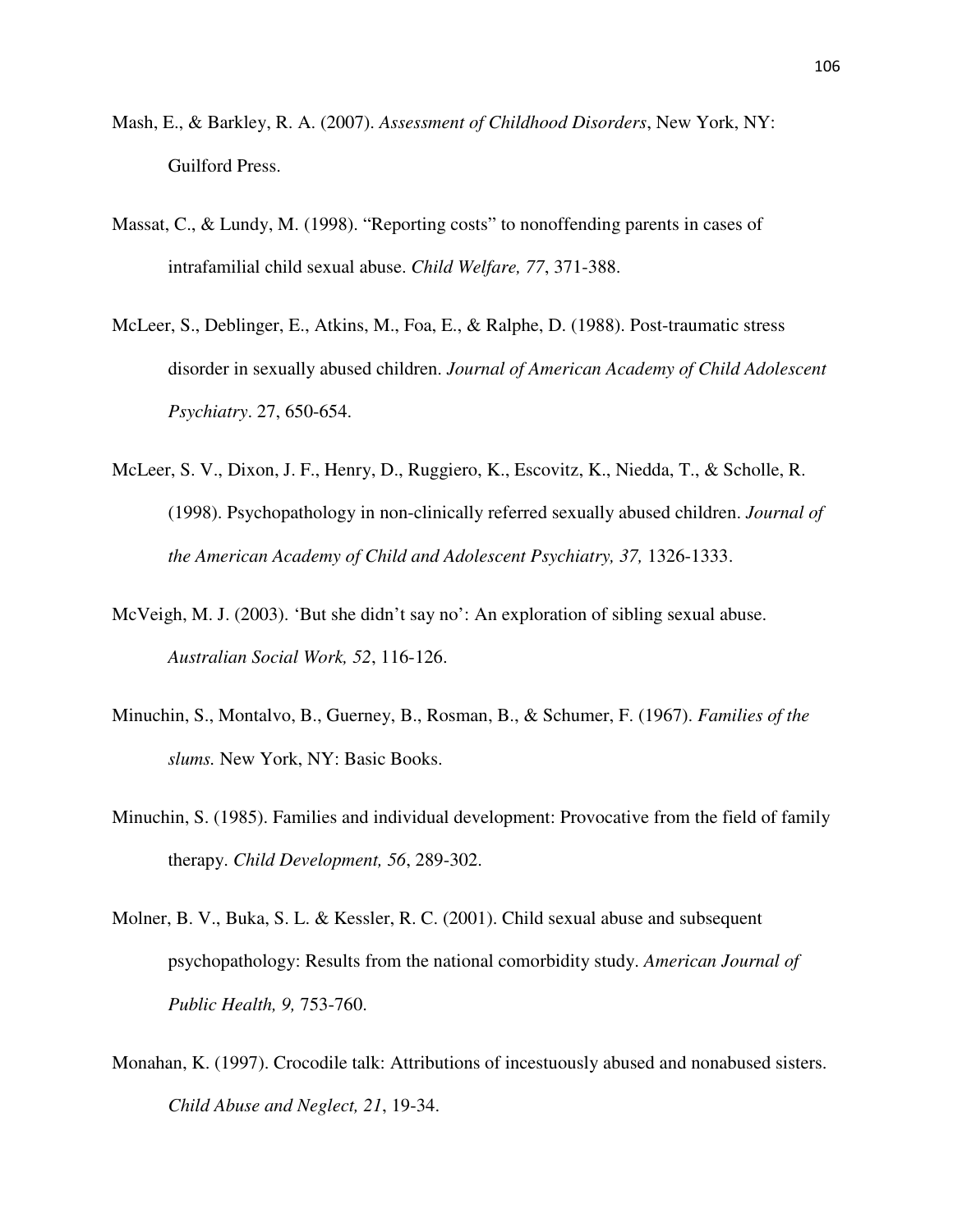- Monahan, K. (2010). Themes of adult sibling sexual abuse survivors in later life: An initial exploration. *Clinical Social Work Journal, 38*, 361-369.
- National Task Force on Juvenile Sex Offending (1993). National Adolescent Perpetrator Network Revised Report. *Juvenile & Family Court Journal*, 44, 3-108.
- Nisbet, I. A., & Seidler, K. (2001). Characteristics of adolescent sex offenders in New South Wales. *The Australian Educational and Developmental Psychologist, 18*, 71-83.
- McNevin, E. (2010). Applied restorative justice as a complement to systemic family therapy: Theory and practice implications for families experiencing intra-familial adolescent sibling incest. *The Australian and New Zealand Journal of Family Therapy,* 31, 60-72.
- Noll, J. G., Shenk, C. E., & Putnam, K. T. (2009). Childhood sexual abuse and adolescent pregnancy: A meta-analytic update. *Journal of Pediatric Psychology, 34*, 366-378.
- O'Brien, M. (1991). Taking sibling incest seriously. In M. Q. Patton (Ed.), *Family sexual abuse* Newbury Park, CA: Sage Publications.
- Office of Juvenile Justice and Delinquency Prevention. (2009). Juveniles who commit sex offenses against minors. *Juvenile Justice Bulletin*, 1-11.
- Phillips-Green, M. J. (2002). Sibling Incest. *The Family Journal: Counseling and therapy for couples and families, 10*(2). 195-202.
- Prevent Child Abuse America (2007). Total Estimated Cost of Child Abuse and Neglect in the United States Retrieved from website: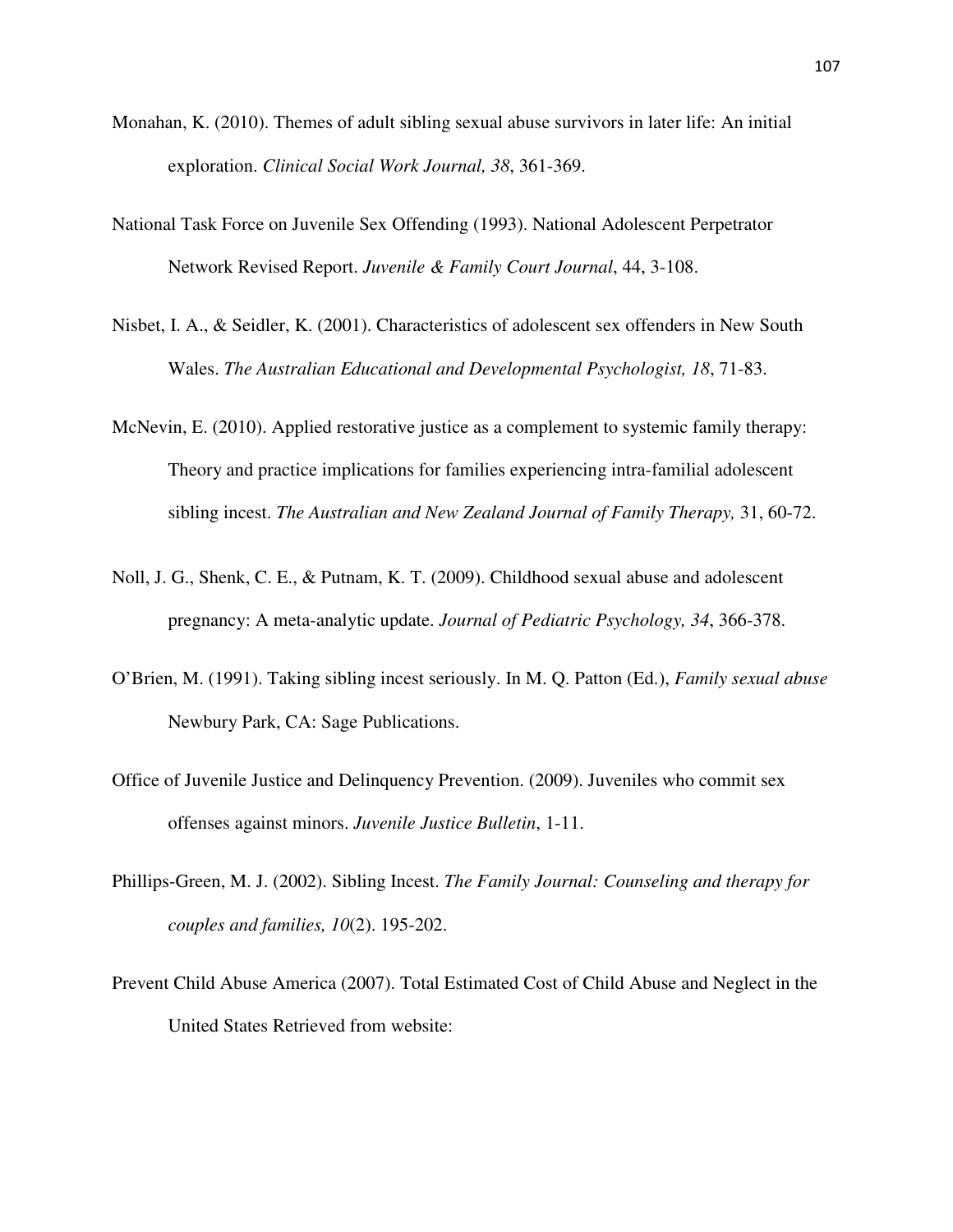http://www.preventchildabuse.org/about\_us/media\_releases/pcaa\_pew\_economic\_impact \_study\_final.pdf

- Primeau, L. (2003). Reflections on self in qualitative research: Stories of family. *The American Journal of Occupational Therapy, 57*, 9-16.
- Putnam, F. W. (2003). Ten-year research update review: Child sexual abuse. *Journal of the American Academy of Child and Adolescent Psychiatry, 42*, 1-14.
- Ryan, G., Miyoshi, T. J., Metzner, J. L., Krugman, R. D., & Fryer, G. E. (1996). Trends in a national sample of sexually abusive youths. *Journal of the American Academy of Child and Adolescent Psychiatry, 35,* 17-25.
- Rudd, J. M., & Herzberger, S. D. (1999). Brother-sister incest-father-daughter incest: A comparison of characteristics and consequences. *Child Abuse & Neglect, 23*(9), 915-928.
- Saunders, B. E., Kilkpatrick, D. G., Hanson, R. F., Resnick, H. S., & Walker, M. E. (1999). Prevalence, case characteristics, and long term psychological correlates of child rape among women: A national survey. *Child Maltreatment, 4,* 187-200.
- Schwartz, B. K., (2011) *Handbook of sex offender treatment*. Kingston, NJ: Civic Research Institute.
- Seidman, I. E. (1998). *Interviewing as qualitative research: A guide for researchers in education and the social sciences* (2<sup>nd</sup> ed.). New York, NY: Teachers College Press.
- Shaw, J. A., Lewis, J. E., Loeb, A., Rosado, J., & Rodriguez, R. A. (2000). Child on child sexual abuse: Psychological perspectives. *Child Abuse & Neglect, 24*, 1591-1600.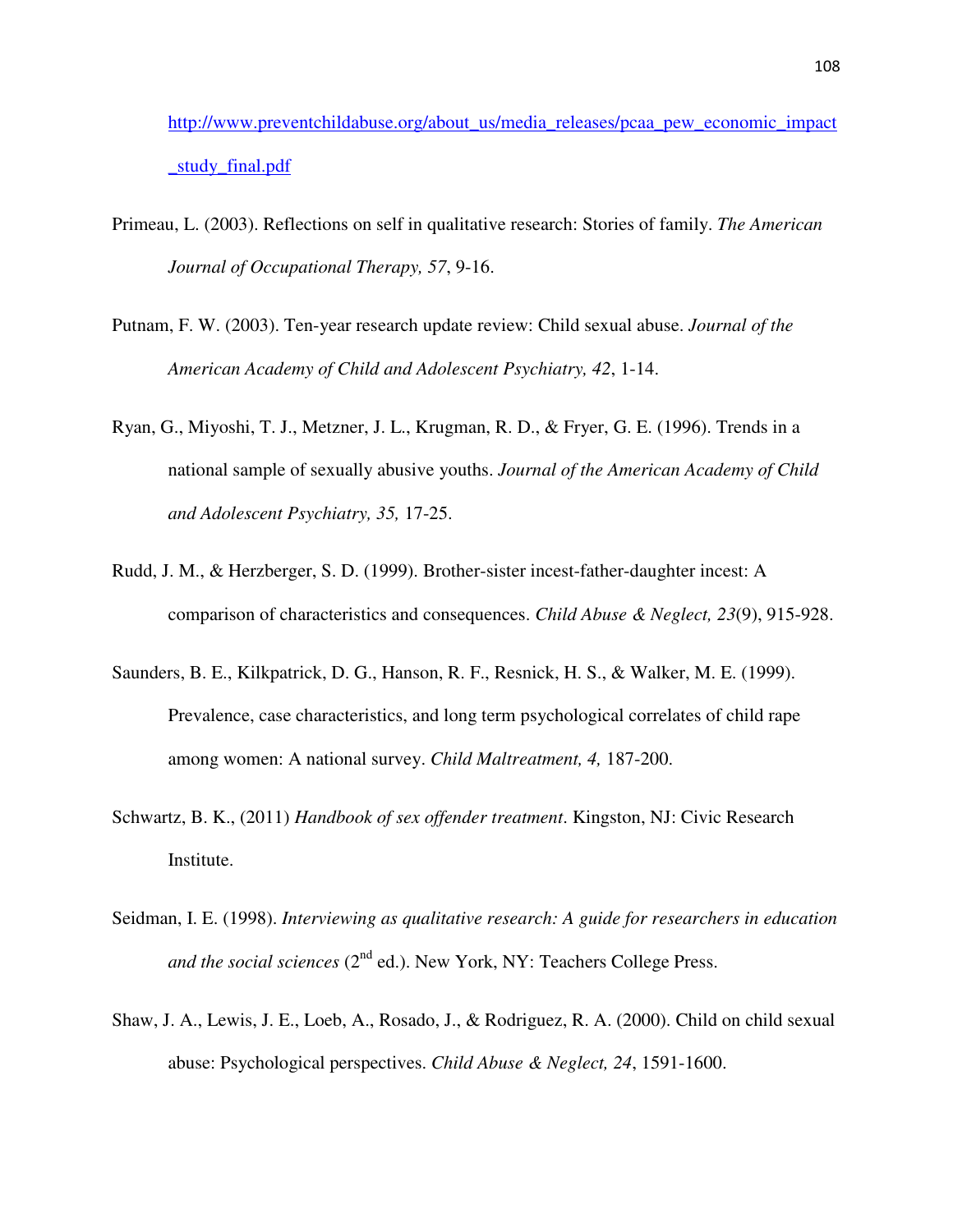- Smith, H., & Israel, E. (1987). Sibling incest: A study of the dynamics of 25 cases. *Child Abuse & Neglect, 11*, 101-108.
- Snyder, H. N. (2000). *Sexual assault of young children as reported to law enforcement: Victim, incident, and offender characteristics*. National Center for Juvenile Justice, U.S. Department of Justice.
- Terling, T. (1999). The efficacy of family reunification practices: Reentry rates and correlates of reentry for abused and neglected children reunited with their families. *Child Abuse & Neglect, 23*(12), 1359–1370.
- Terr, L. (1999). Childhood trauma: An outline and overview. *American Journal of Orthopsychiatry, 148*, 10-20.
- The National Children's Advocacy Center (2012). History. Retrieved from website: http://www.nationalcac.org/history/history.html
- United States Department of Health and Human Services Children's Bureau (2009). Child Maltreatment. Retrieved from website: http://www.acf.hhs.gov/programs/cb/pubs/cm09/cm09.pdf

United States Department of Health and Human Services (2010). Family Preservation Policy Implications. Retrieved from website: http://www.childwelfare.gov/supporting/preservation/policy.cfm

United States Department of Justice (1996). The extent and costs of crime victimization: A new look. Retrieved from website: http://www.ncjrs.org/pdffiles/victcost.pdf